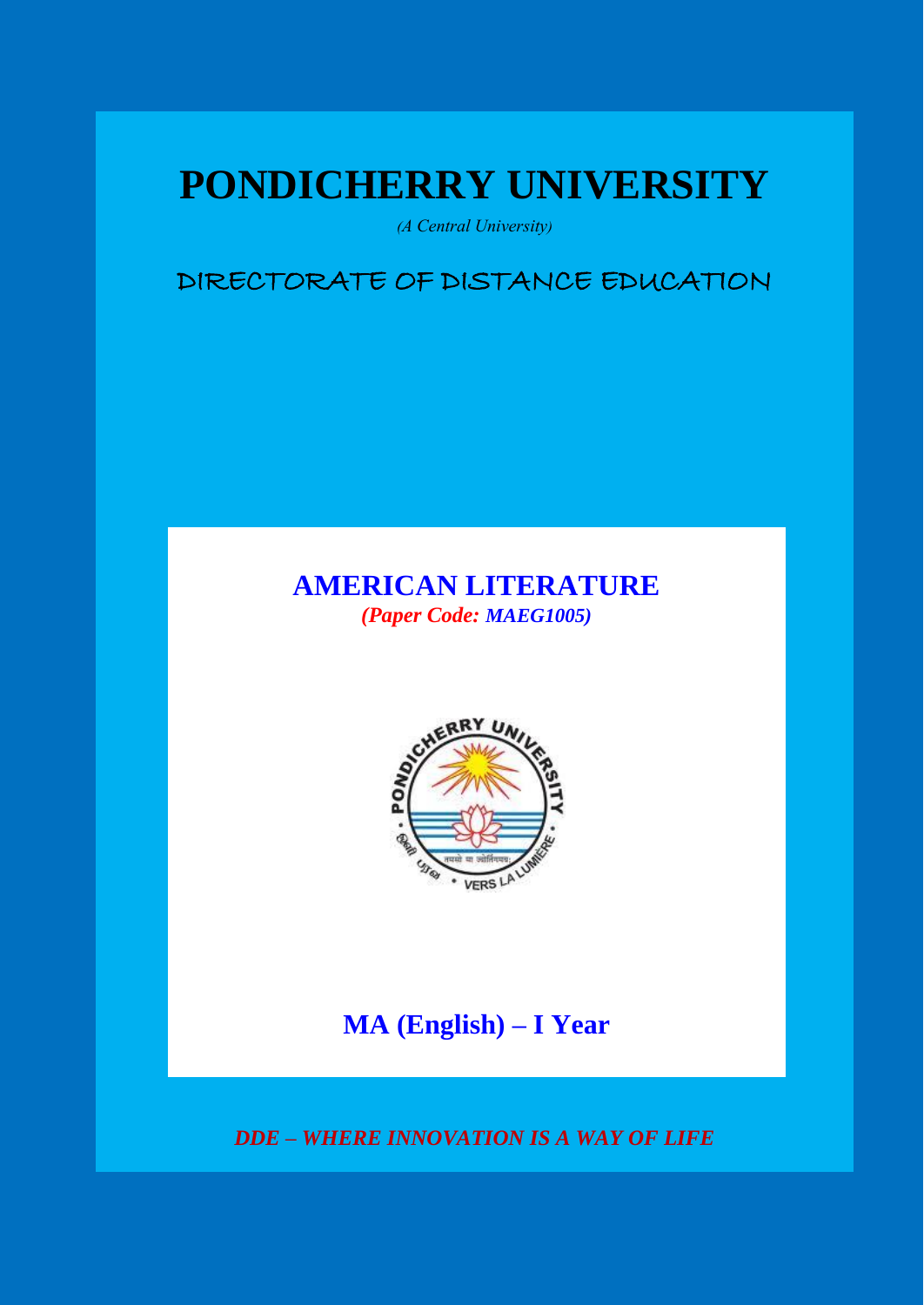# **PONDICHERRY UNIVERSITY**

(A Central University)

# **DIRECTORATE OF DISTANCE EDUCATION**

# **MASTER OF ARTS IN ENGLISH**



**MA-English – First Year**

**Course Code:60 Paper Code: MAEG1005**

AMERICAN LITERATURE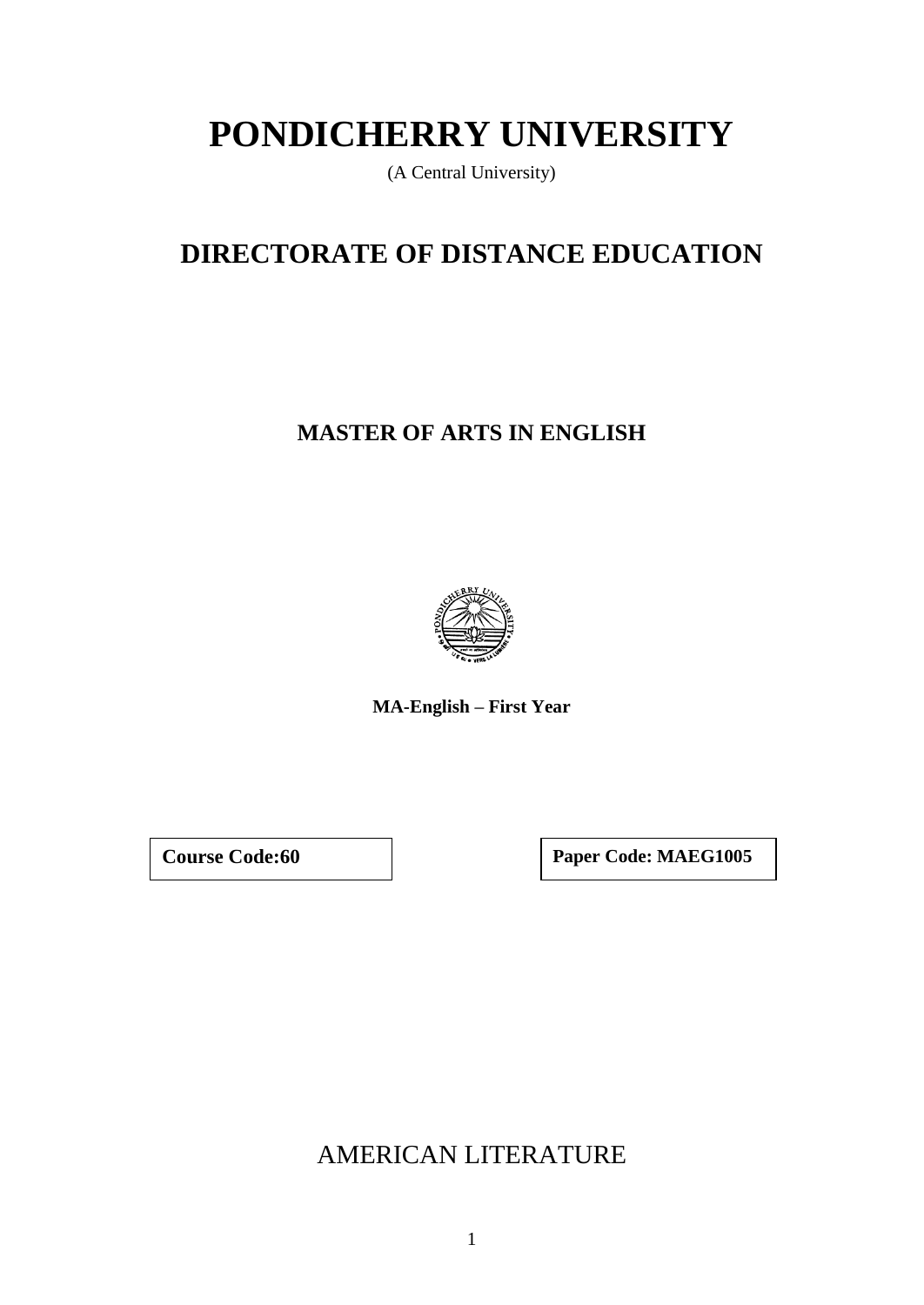# **American Literature**

# **Authors:**

Units I, III, IV & V

# **Dr. P.K. Kalyani**

Professor Dept. of English M.S. University Tirunelveli.

Unit II

# **Dr. H. Kalpana**

Associate Professor Dept. of English Pondicherry University Puducherry-605 014.

All rights reserved For Private Circulation only.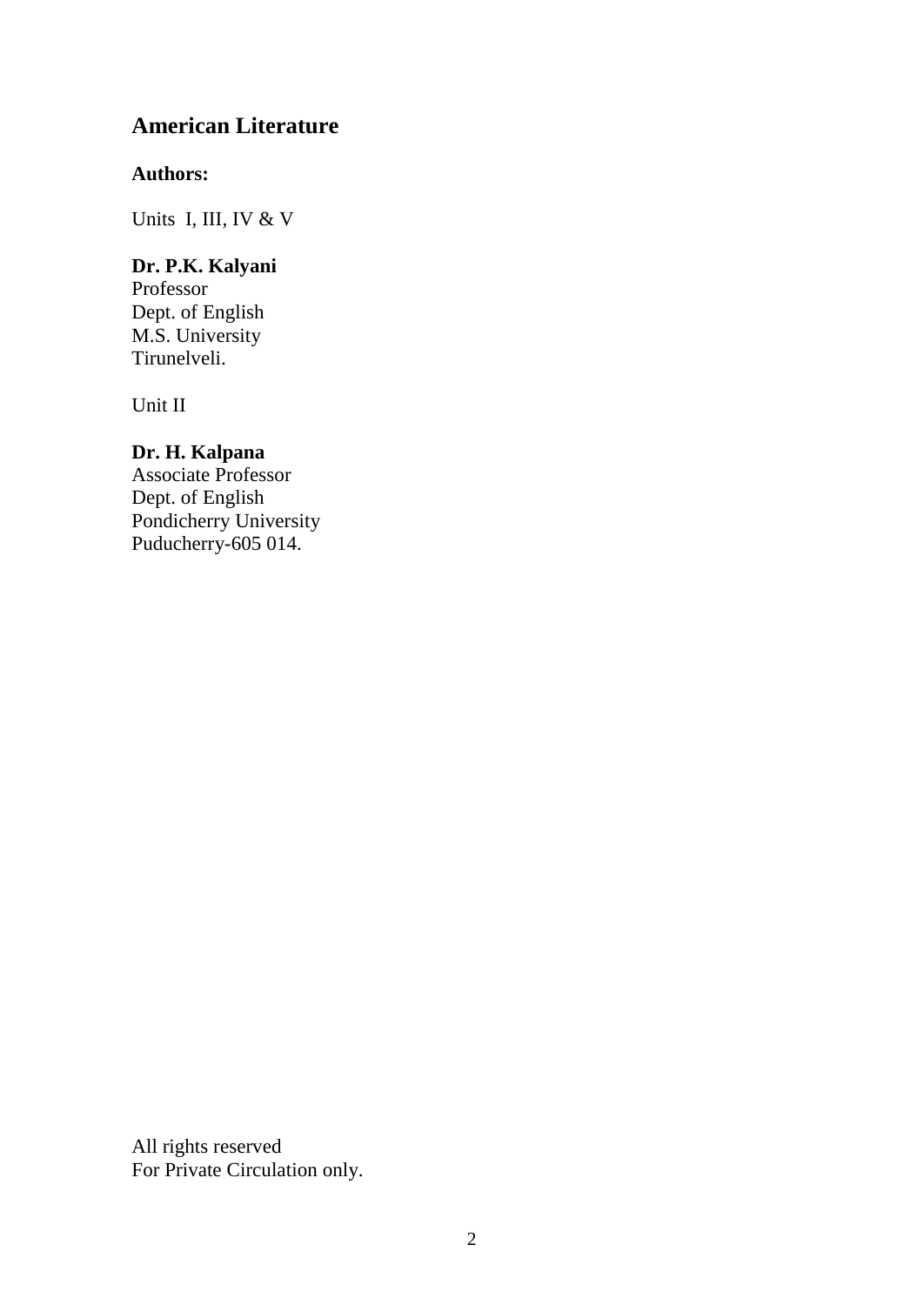# **Paper – V - AMERICAN LITERATURE**

# **Unit – I POETRY: DETAILED**

Emily Dickinson -I taste a liquor never brewed-- The soul selects her own society, Because

I could not stop for Death, A Route of Evanescence.

Walt Whitman - When Lilacs Last in the Dooryard Bloomed Robert Frost - West-Running Brook, Departmental Wallace Stevens - Sunday Morning

Sylvia Plath - Daddy, The Applicant

Adrienne Rich - Necessities of Life

E.E.Cummings - My Sweet Old Etcetera

Robinson Jeffers - Boats in a Fog

# **Unit – II POETRY : GENERAL READING**

| Robert Lowell                    | - After the Surprising Convertions            |
|----------------------------------|-----------------------------------------------|
| Randal Jarrell                   | - The Woman at the Washington Zoo             |
| Theodore Roethke - The Dying Man |                                               |
|                                  | Langston Hughes - Montage of a Dream Deferred |
| Anne Sexton                      | - The Farmer's Wife                           |

# **Unit – III FICTION**

Nathaniel Hawthorne - The Scarlet Letter Mark Twain - The Adventures of Huckleberry Finn<br>Henry James - The Portrait of a Ladv - The Portrait of a Lady William Faulkner - Light in August Ernest Hemingway - A Farewell to Arms John Steinbeck - The Grapes of Wrath Ralph Ellison - Invisible Man Alice Walker - The Color Purple Tony Morrison - Beloved

# **Unit – IV DRAMA**

Eugene O'Neill, Mourning Becomes Electra Tennesse Williams, A Streetcar Named Desire Arthur Miller, Death of a Salesman Edward Albee, Who's Afraid of Virginia Woolf? Lorraine Hansberry, A Rasin in the Sun

# **Unit – V NON-FICTIONAL PROSE**

Emerson, Nature, Self Reliance Thoreau, Walden James Thurber, My University Days

All selections of poetry are from Bradeley, Beatty, Long and Perkins Eds The American Tradition in Literature (Shorter Edition in one volume) Fourth Edition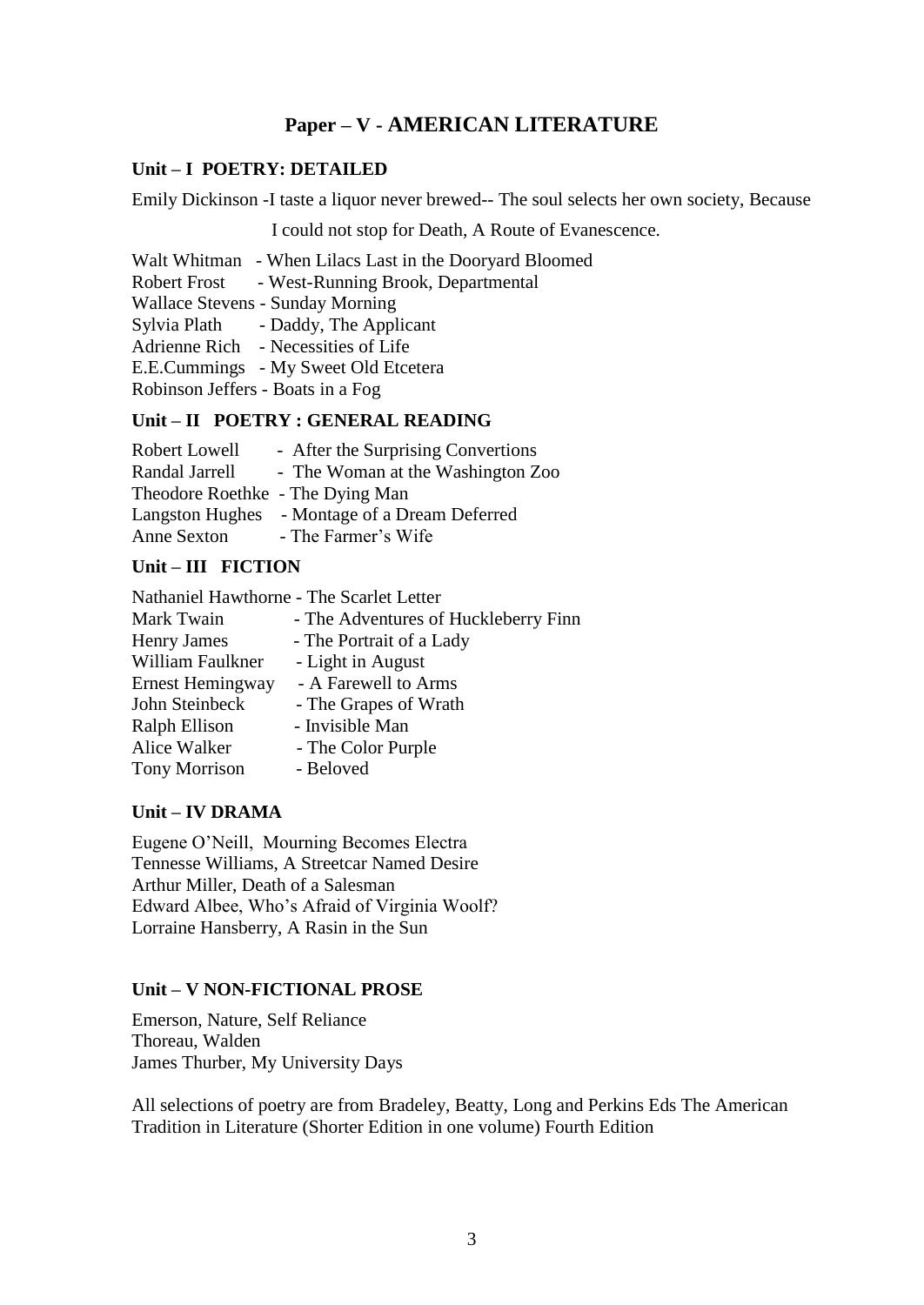# **Table of Contents**

| 1. | Unit-I   | 5   |
|----|----------|-----|
| 2. | Unit-II  | 32  |
| 3. | Unit-III | 51  |
| 4. | Unit-IV  | 96  |
| 5. | Unit-V   | 133 |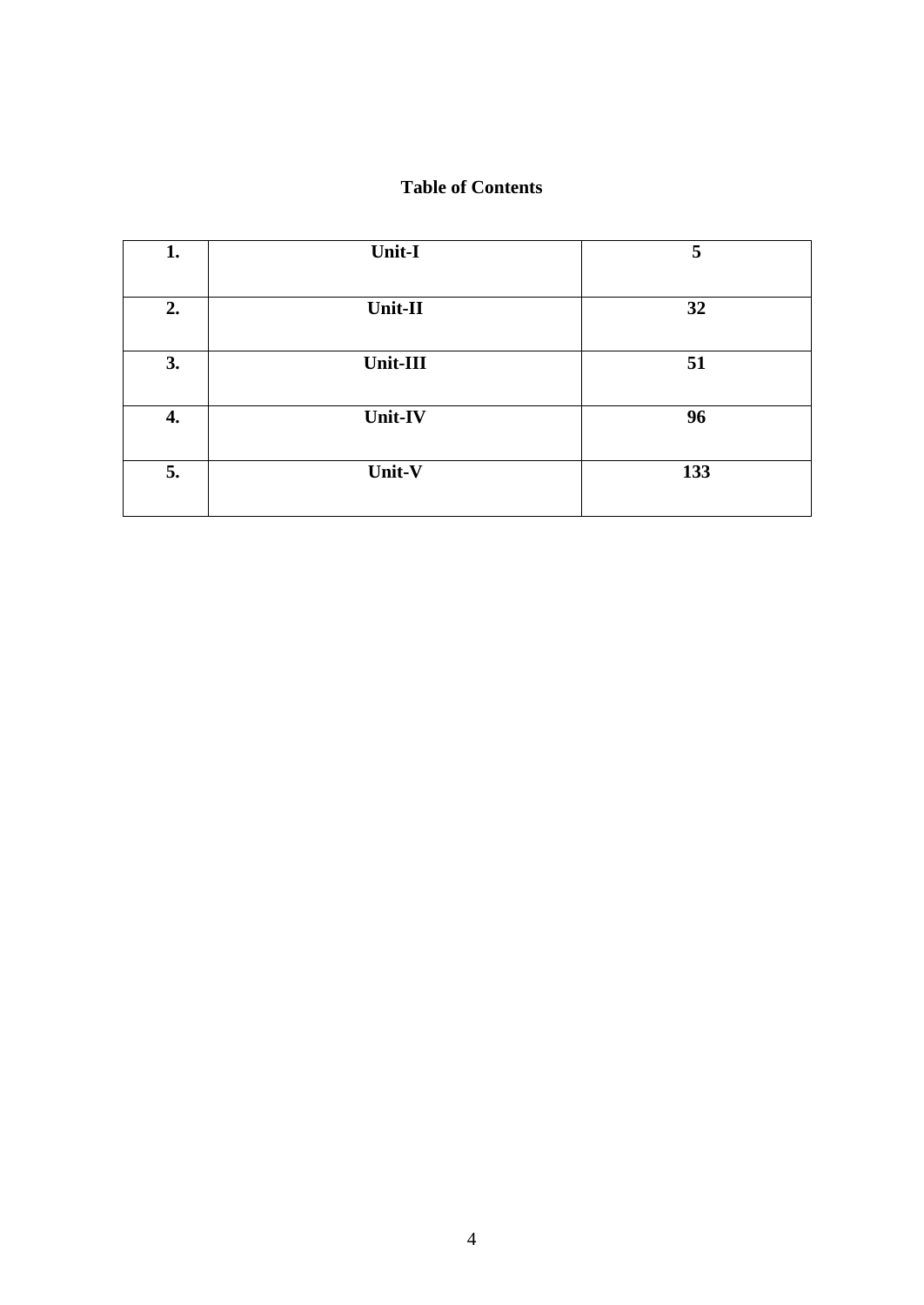#### **Unit - I**

#### **EMILY DICKINSON**

Emily Dickinson was born on December 10, 1830 in Amherst, in the Connecticut valley of Massachusetts. Her life was outwardly uneventful but inwardly dedicated to a secret and self-imposed assignment to the mission of writing a "letter to the World" that would express her concepts of life and death, of love and nature and as called by Henry James, of "the landscape of the soul".

Emily's father served as a leading lawyer of the village and also as the treasurer of Amherst College and member of the legislature and of congress. He dominated the household. Her mother lived in his shadow. Her brother Austin followed his father but lacked the formidable, self-righteousness of the old puritan. Her sister Lavinia remained as the watchdog and protector of her shy, sensitive and some times rebellious sister.

Emily settled down to the customary life of a New England village after two years at Amherst Academy and one at the Mount Holyoke Female Seminary. Her interest in books was stimulated by the principal of Amherst Academy, Leonard Humphrey and a Law student in her father's office, Benjamin F. Newton. The latter encouraged her to write. Unfortunately, both died young much to the disappointment of Emily. She started writing poetry when she was in her twenties. In 1858, she has written 52 poems, 356 in 1862 and 85 in 1865. Thereafter, she wrote an average of 20 poems every year.

Emily was also influenced by a Philadelphia clergyman, Charles Wadsworth in the early sixties. It is believed that his separation in 1860 resulted in the great output of 356 poems in 1862. She also tried to publish her poems in the same year. After that her interest in the outer world narrowed and she started living in recluse but for Judge Otis P, Lord of Salem, a widower in his late sixties, an old family friend. It is believed that she conceived a passionate love for him and even hoped for a marriage.

In her last years, Emily lived in complete recluse. She grew obsessed with death and become a legend in Amherst long before she died in 1886. Her poems were published in 1890 due to the untiring efforts of her sister Lavinia. Her place in Literature was recognized only in the twenties of the next century.

#### **I Taste a Liquor Never Brewed (1861)**

Emily Dickinson, drunk with the joy of living, expresses her transport to the new world in terms of a cosmic spree. She tastes the liquor that was never brewed in the "Vats upon the Rhine". It is a mystical wine. Even the nature around her participates in her joy with the "Landlords" turning "the drunken Bee / out of the Fox glove's door" in order to collect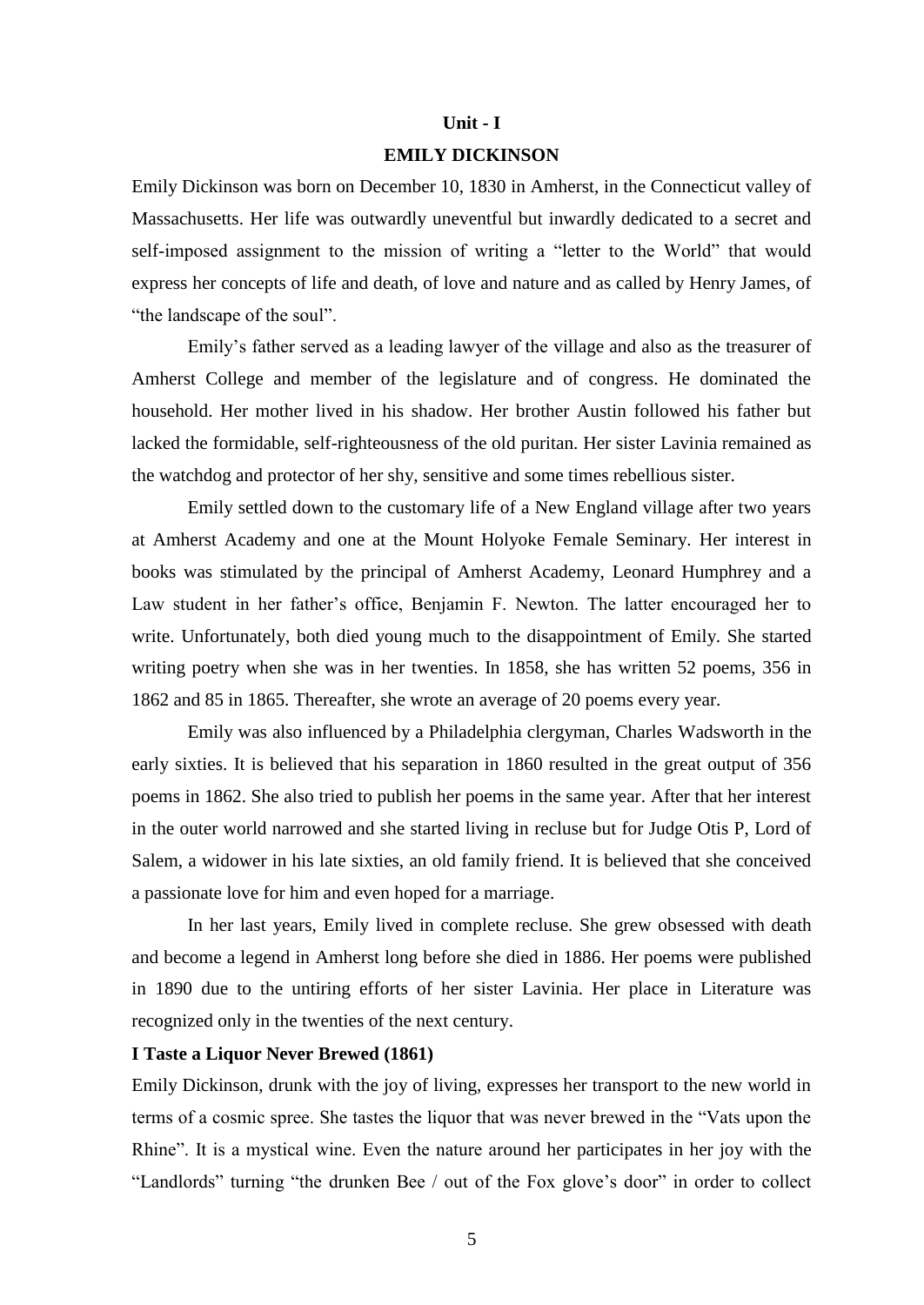honey and the "butterflies" renouncing their "drams". She continuous to drink till she lands in heaven to see the "Seraphs swing their snowy Hats". She also sees the "saints" running to their windows "To see the little Tippler / Leaning against the Sun", before she comes back to reality.

#### **Because I could not stop For Death (1890)**

Emily Dickinson narrates the mystical experiences of her own death in this poem. The ability to find images, actions and personifications that would transfix death at the very point of striking is entirely unique to Emily Dickinson.

Death is personified as the gentle lover of the poetess in the poet. As the poetess "could not stop for Death", death "kindly" stopped for her. He takes her in a carriage in solemn silence and the carriage in which they traveled has immortality as another occupant with them.

Death behaves as a perfect gentleman in the presence of his lady love. He seems to have only honourable intentions. He is not in a hurry to take his love away with him. Instead, the carriage moves slowly that the lady could see all the things that she passes through on the way. The gentleness and civility of death has made her put away her labour and leisure. In her enthusiasm to be one with death, the poetess silently watches everything around her. The life in the present world seems to be beautiful and enjoyable with everything in harmony with nature. But when death strikes, man is helpless and he must submit himself to the civility of death, as done by the poetess. Neither his labour, nor his leisure could save him from the inevitable thing in life called death.

Life slowly disappears behind the poetess like a receding landscape when she starts her journey with death. All the positive aspects like light, warmth, vitality and incessant motion gives way to its opposites like darkness, cold and static. In the beginning, the poetess believes like all men that her journey with death would take her towards immortality. However, in the end, she realizes that the end of her life moves towards the grave, like the life of any other human being.

In the beginning, Death seems to be a gallant lover to the poetess and Immortality, a protector of the two. She firmly believes that she is being escorted to an eternity or immortal life. But the poem ends abruptly with the suspicion of the poetess. The poem is an attempt of the poetess to imagine her own death. She knows that death is unavoidable and tries to trace out her responses to the inevitable experience. Interestingly, she is not able to identify her real feelings and attitudes towards her own death. The poem expresses the effect of death's unexpected visit upon its victim. The mood changes from flustered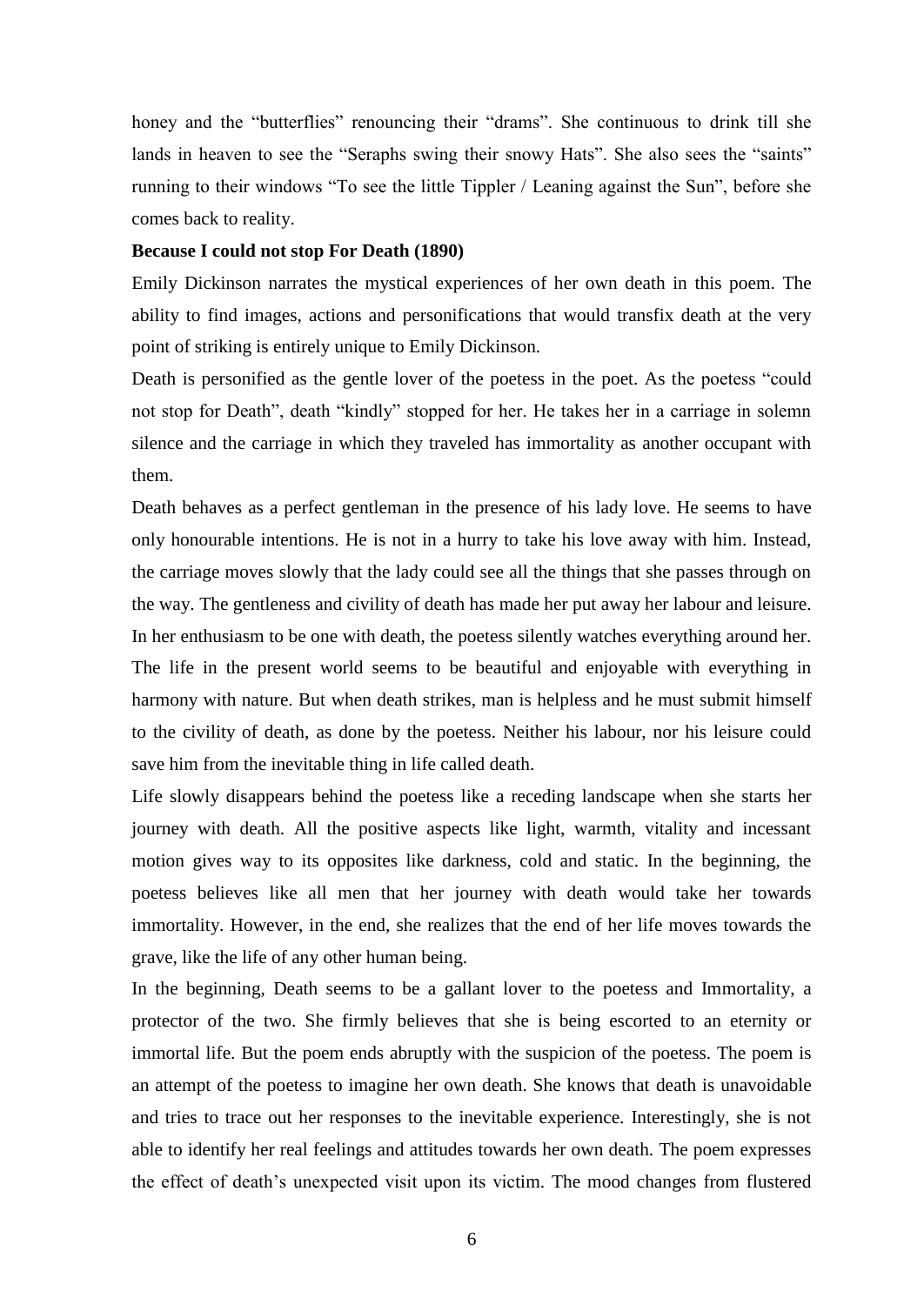self pleasure and comfortable anticipation to gradual fear and doubt into a full anticipation to gradual fear and doubt into a full realization of death's deception and terrifying purposes.

#### **A Route of Evanescence (1891)**

The poem describes the flight of the humming-bird with its flash of colour and whir of wings. It concentrates more on its disappearance rather than in its appearance. It records the simultaneous vanishing of the bird at every point. The bird seems to move "with a revolving wheel". The sound produced by the bird during its movement sees to be "A Resonance of Emerald" from the bright coloured throat that gives out a "blinding flash of cochineal", a jewel with multi coloured pigments.

The fast movement of the bird dispersed sound and light through the space. Throughout the its flight, the bird dishevels the petals of the flowers and later the flowers must bob up to recover their position that was shattered by the flutter of the bird. The "easy Morning's Ride" of the bird seems to be "The Mail from Tunis" the bird has become an envoy of curious lands like Tunis, of tropic colours like the cochineal and of the oriental opulence like the emerald. This poem represents the view of Emily Dickinson that "All we secure of Beauty is its Evanescences".

#### **The Soul Selects Her Own Society (1890)**

The poem gives expression to Emily's preference of her own small circle and closing the door on the general world. The poem seems to express an affair of the heart. The soul selects the society in which it can move freely and then shuts its door with a firm hand against all other things of the mortal world. The soul or the divine majority acts as a queen who remains unmoved by the Emperor "kneeling upon her mat". The soul has chosen the one from an ample nation and then closes the valves of her attention like a Stone. The one may refer to her lover whom the poetess permitted to meet her during her life in recluse.

However, a deep reading of the poem may reveal a different meaning. It refers to something more than love and friendship between two mortals. It reveals the spiritualization of the total self of the poetess. The soul does not choose another person. Instead, it dominates all the other aspects of the speaker's identity. The waiting chariots and the kneeling Emperor refer to the pomp and pageantry of life that the soul rejects. These pleasures of the mortal world can never influence a person whose soul is taken over by spirituality. The world has nothing to do with the soul whose prayers and services are done in the chapel of the mind or the soul. The soul and the divine being have joined together to form a divine society which does not allow any strangers into their company.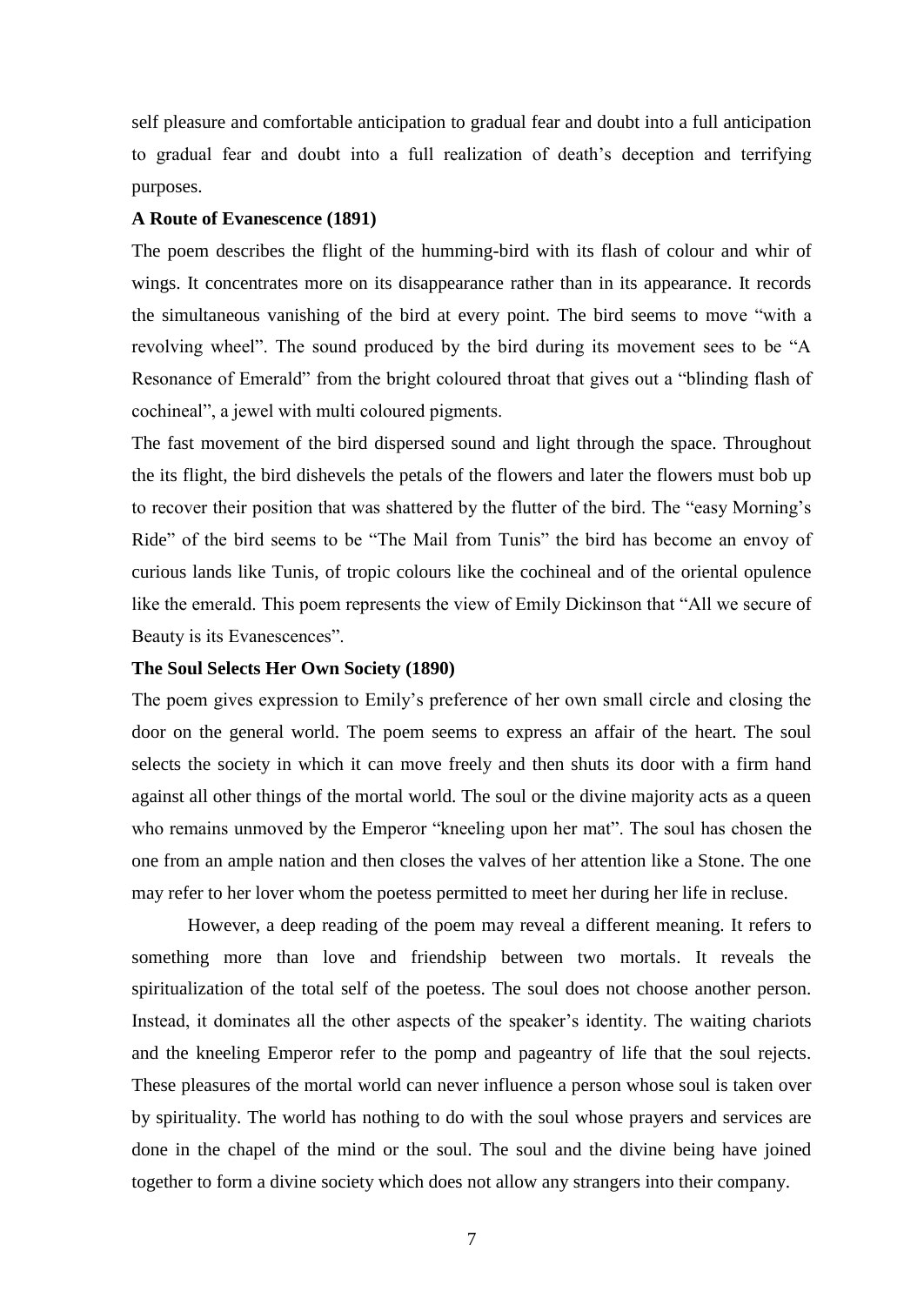The poem is a fusion of the events that turned the life of the poetess like her withdrawal into solitude and dedication both to poetry and to the image of her beloved. Though the soul entered into a life of seclusion, it is not free from the tragic paradoxes of life. It complete recluse of the soul leads to destitution and disappointment in both the ordinary and spiritual life of the poetess. Her isolated life made her vulnerable to disappointment. Though the soul seems to reside in complete tranquility, it continues to feel unsatisfied. The seeming superiority of the soul is liable to invasion as there is nothing to contemplate on after it begins to live in seclusion. God alone would be a suitable companion to the soul. He is the only King fit for the Queenly soul.

#### **POETIC TECHNIQUE OF EMILY DICKINSON**

Emily Dickinson was deeply influenced by the mysticism of Blake and the mannerism of Emerson. She remains as a poet who is interested in the content and not in the finished phrasing. She starts writing poems as a vent for her feelings but soon it became the essence of her life. Her views on the nature of poetry can be determined through the comments scattered throughout her letters and poems. The emphasis of her poetry is on truth and on a complete account of life's experiences in order to illuminate the unknown areas of knowledge and beauty. Beauty is also given importance as it is also of a divine aspect as the truth. However, the concentration of the poet is more in her attempt to attempt man's inner soul. At the same time she also believes in the role of inspiration and emotional response in the making of the poetic experience. Her poems are known more for their metaphorical effects and brilliant phrases than for their total organization.

For Emily, the poetic process is similar to the extraction of perfume from flowers. It is achieved only under unbearable stress. Moreover, it is a slow organic process. The poetess is fascinated by words and the use of various meaning of the same word can be seen in her best poems. She also omits verbs, conjunctions and prepositions often in her attempt to be precise in her message. She also makes use of dashes instead of the traditional punctuation marks. The dashes often represent a metrical pause and more often they are used as commas, semi colons and periods. She also capitalizes nouns, adjectives, verbs and even adverbs. Though such usages make the poems look like shorthand notes, they add vibrancy to the poems.

Emily makes use of various images in her poems. Most of her imagery is drawn from nature. Domestic images from sewing, clothing, housekeeping, the kitchen and the garden can also be found in her poems. Critics trace the images to be influenced by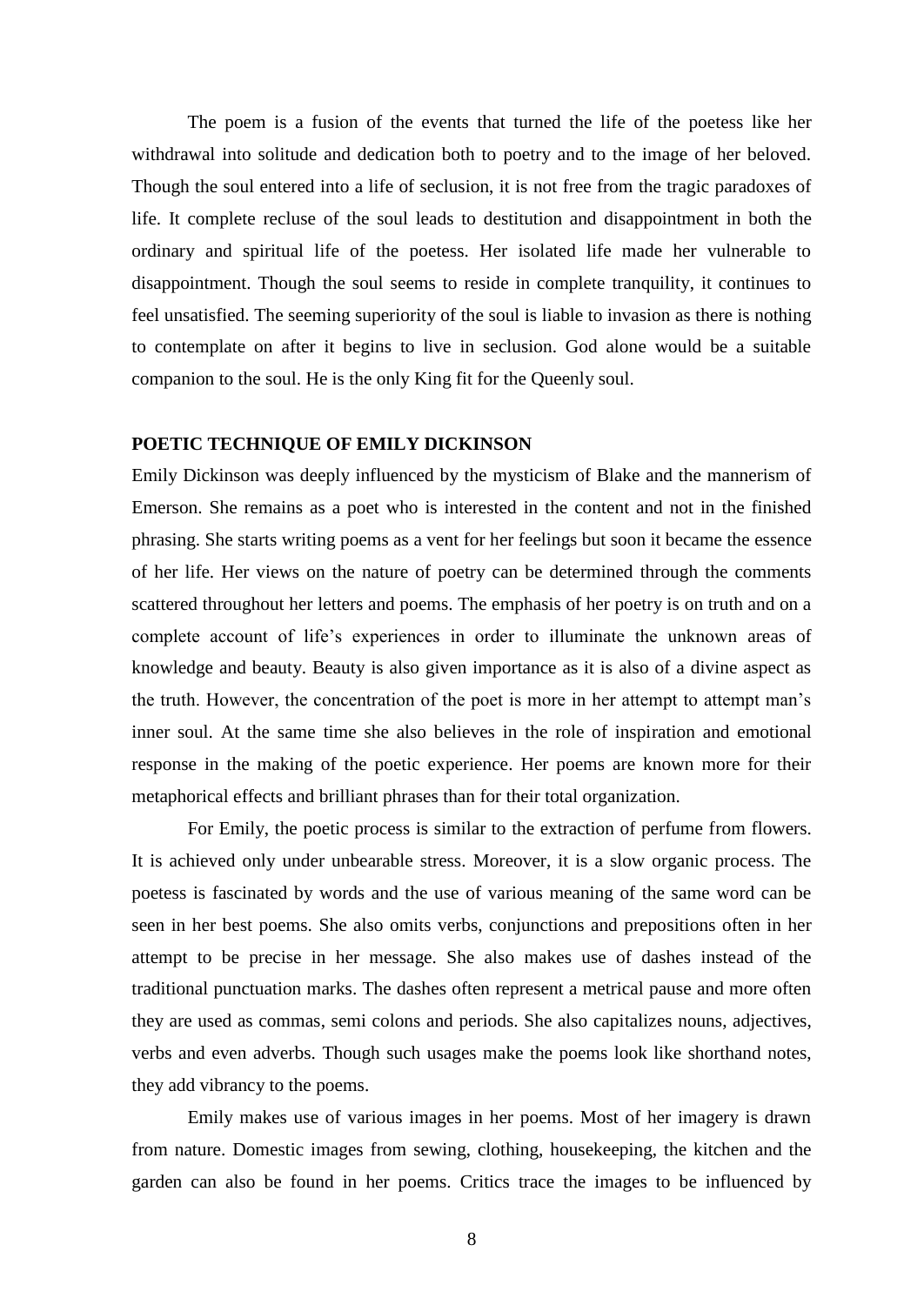Shakespeare, Blake, Emerson and the Bible. However, Emily herself boasts to Higginson that she "never consciously touched the paint, mixed by other person". She also makes use of orthodox religious terms like 'ecstasy', 'grace', and 'justification' etc. Her technical vocabulary is drawn from various fields like medicine, mathematics, grammar and law. She also makes use of various slang used in Amherst.

The rhymes in the poetry of Emily Dickinson are not exact. However, she explores the traditional set forms to find a suitable medium to express her thoughts. She does not abandon the rhyming devices, nor does she try her hands at the blank verse. But she experiments with changes in various set rhyme schemes to avoid monotony in her poetry. She selects various forms of rhyme and uses them at her own will. However, the balance between the form and the content of her poetry is not always harmonious in her poetry. When the subject matter becomes too intense, the unusual rhymes seem to be unnecessary and the meter becomes frequently monotonous.

#### **THE MYSTICISM OF EMILY DICKINSON**

The term "Mysticism" is difficult to explain. It deals not with the self or nature but with god. Emily Dickinson has the power of the seer with an ironic intelligence and a great courage of the spirit. The very content of her imagination is the world. There is nothing artificial in her poetry. She mastered life by rejecting it and nature by adding herself to the sum of all things. She keeps herself close to reality with her sense of sight. She presents the picture of the creatures of this earth in their original sense. The lyrical notation in her poetry is closely in union with her mind. However, everything becomes evanescent in the course of her life. The disappearance is all of a sudden like the flight of a bird. Richard chase says that she was a visionary to whom truth came with exclusive finality.

The aims of a true poet and a mystic remain the same. They have their minds at true creation. Poets narrate their experience with the Muses while the mystics describe their ecstatic union with the Divine Truth. The progress of the mystic towards illumination and the progress of the poet towards the full depth and richness of his insight are alike. Their perception of reality is clear. Emily Dickinson deals more with the "dark night of the soul" or its dejections when it is shut away from grace. Her poems are filled with her love for the beauty that she perceives in the world of time.

Emily Dickinson is neither fearful nor morbid of love. She could feel the presence of immortality behind death. Her poetry documents life's fearful limitations. However, the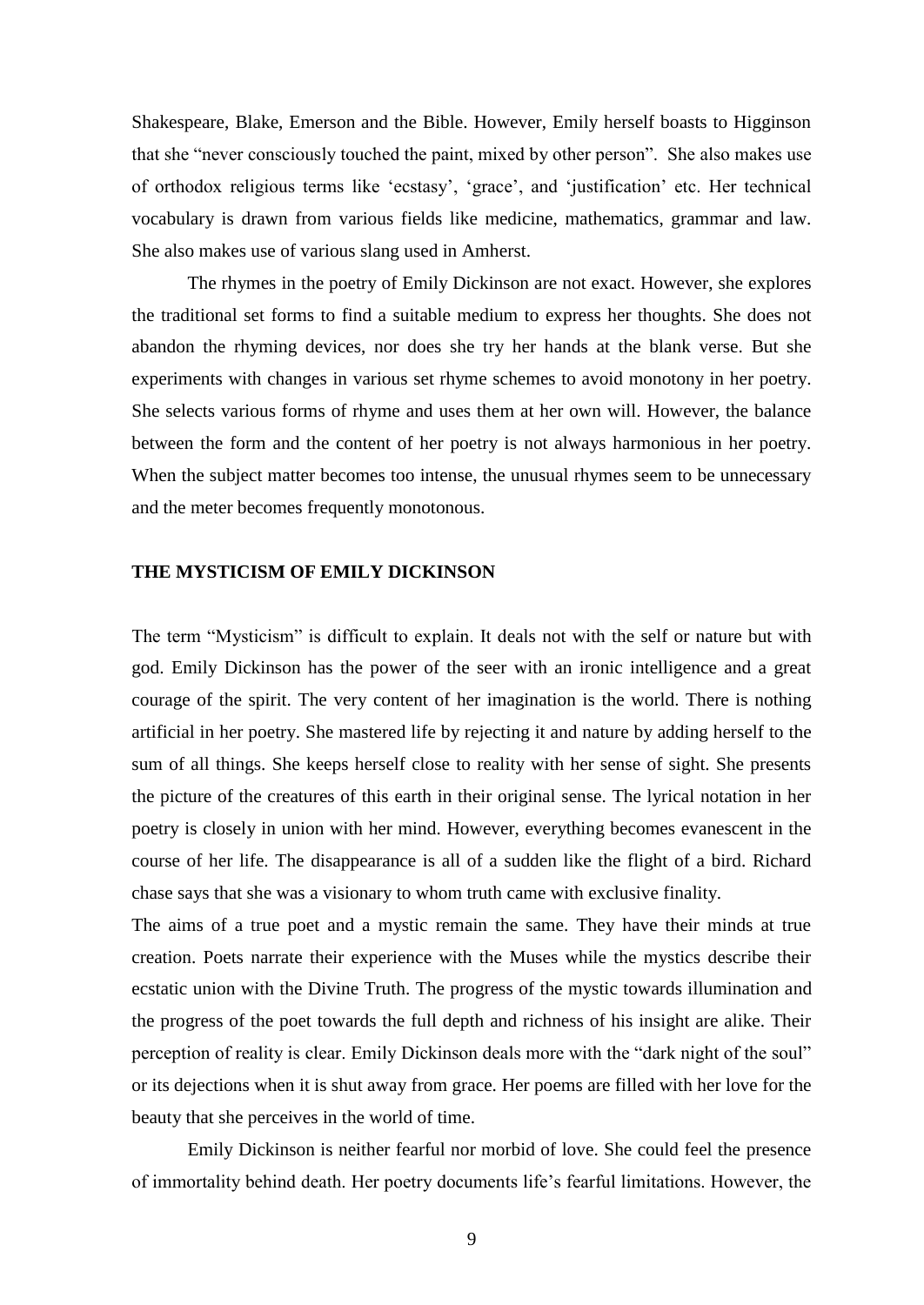account of their suffering does not have traces of self pity. Eternity is brought into focus very often and the shifts changes from the manifold to the Divine One.

Emily is not orthodox in her religion. Her feelings run out of the bounds of the set dogmas of the religion. She does not conform herself to the dogmas of any religious sect. her attitude towards pain and sufferings are realistic. Her spiritual preoccupation is similar to that of the British romantic poets. Her inquisitive mind reinforces her vision into the heart and spirit of nature. Her poems are very much alive. Not only death but also life, love and the soul are her favourite subjects.

The progress of the writer as a person can be seen in the poetry of Emily. There is a gradual shift from her addiction to graveyardism to the harmony of nature in her poetry. Though is frightened by the anguish of her destiny, she holds on to describe her fright. Moreover, though she is driven to the verge of sanity, she manages to remain the observer and recorder of her own extremity. Nature is a haunted house for her and poetry, a house waiting to be haunted. Her inner self is similar to poetry which can be haunted.

Emily is equal to no one in her art. The power of a mystic remains with her and enables her to write every event and feelings in her life including that of her own death with precision. She also makes use of terrible symbols that fit to the event. Her experience with death is similar to one's experience with a natural disaster that engulfs its victims. When she emerges from the hands of suffering she remains more dead than alive.

#### **QUESTIONS:**

- 1. Imagery in the poetry of Emily Dickinson.
- 2. Mysticism in the poetry of Emily Dickinson.
- 3. Trace the concept of existentialism in the poetry of Emily Dickinson.
- 4. Discuss about the search for identity in the poetry of Emily Dickinson.
- 5. Spiritual nature of Dickinson's poetry.
- 6. Emily Dickinson's views on death.
- 7. Importance of the soul as expressed in the poetry of Emily Dickinson.
- 8. Emily Dickinson's concept of immortality.
- 9. Vision of Emily Dickinson.
- 10. Irony in the poems of Emily Dickinson.

----------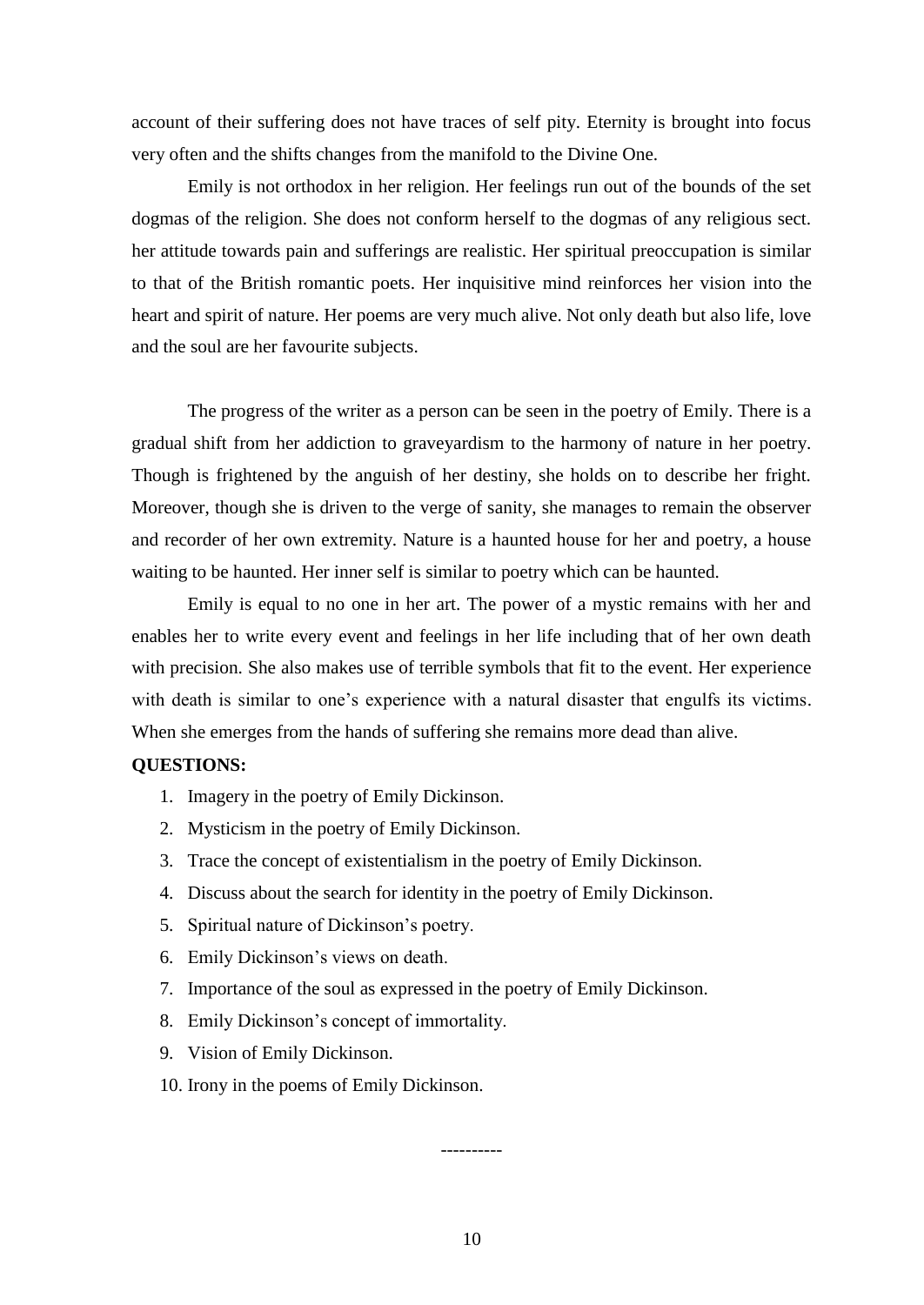#### **WALT WHITMAN**

Walt Whitman was born on May31, 1819 in West Hills, Long Island as on the nine children of Louisa Van Velsor and Walter. His parents were semi-literates. Two of his siblings were mentally unfit. His father earned a meager living at various works such as farming, labouring, carpentry and building. Walt was close to his mother than to his father. The influence of his Quaker background can be seen in his poems.

Whitman spent his childhood in the farm on Long Island and on the streets of the neighbouring city of Brooklyn. The influence of both the places can be seen in his works. Though a dreamy and lazy youth, Whitman remained a bright boy. He found it impossible to remain in a place for a long time. He left his school at the age of eleven and took on a variety of jobs. From the age of seventeen to twenty, he worked as a rural schoolteacher, shifting from one school to another. His dreamy nature and the meagerness of his academic background made him unqualified for the job.

His genius and metaphysical inclinations made him move towards journalism and Whitman worked in various newspapers in and out of for six years from the age of twenty. At twenty seven, he became the editor of the Daily Eagle in Brooklyn. But he left the position in two years because of his support to the Free Social Party which was against slavery. His articles in the newspapers do not have any trace of the genius in Whitman.

Whitman enjoyed his life to the full while he was working as the editor of Daily Eagle. He was an ideal man of the town with a passion for the Italian opera. The music and the melodrama of the opera impressed his imagination and shaped his poetry. He got an opportunity to travel around the vast landscapes of America when he accepted a job with a newspaper in New Orleans. He returned to Brooklyn in four months and worked as a journalist for some time before his political inclinations made him to turn towards carpentry. His love for mankind made him compare himself to Christ in his poems in *Leaves of Grass*, which was published in 1855.

Whitman wrote three reviews on his own poetry which gives his evaluation of his own work. They also provide a self-portrait of the poet as he thought he appeared in his poetry. The second edition of the book with a large number of new poems and a review by Emerson was published in 1856. The third edition with new additions came out in 1860 and many editions followed. The new poems added in every edition shows that Whitman was working hard to establish identity.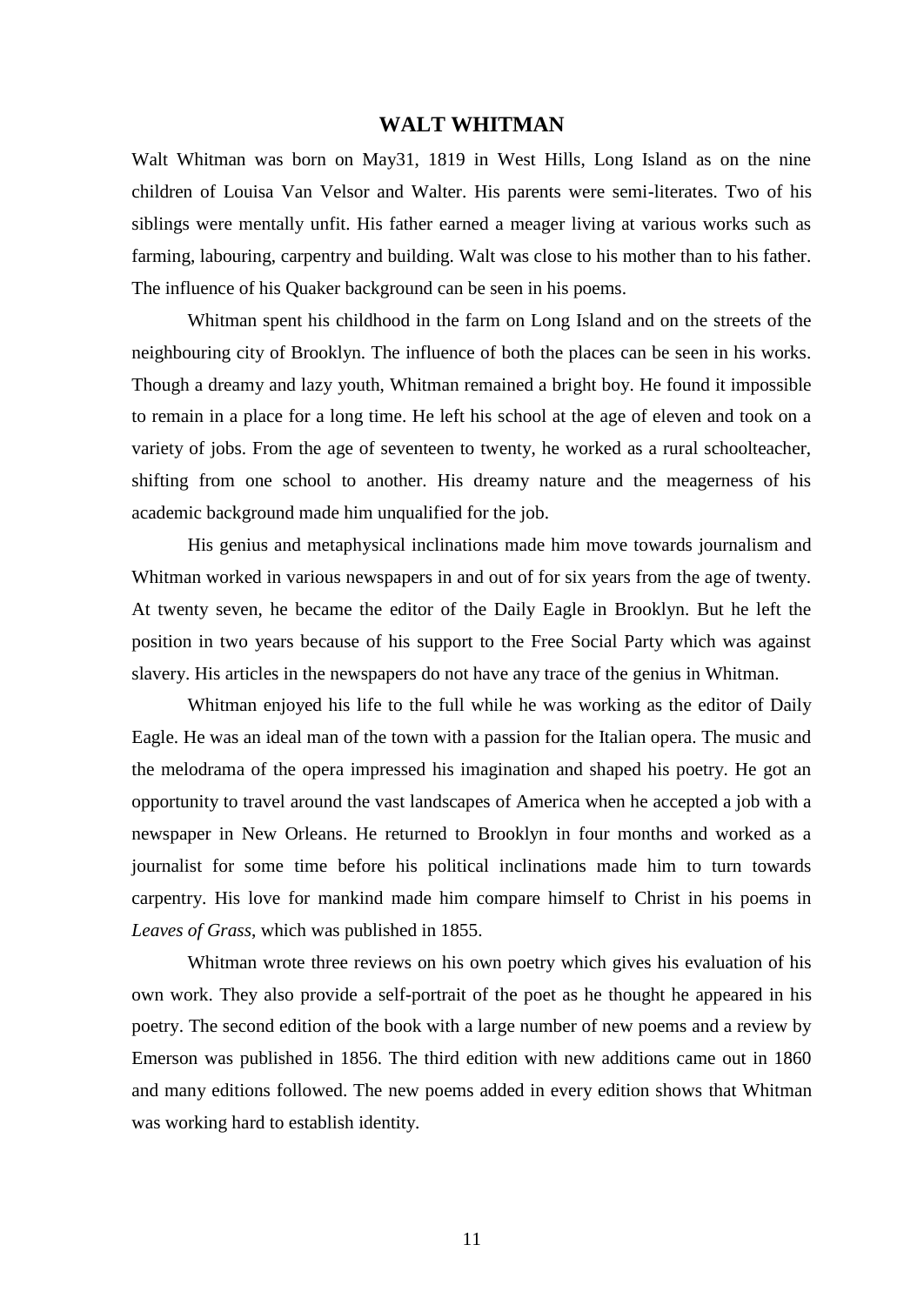Whitman's political interests declined with his absorption in poetry. However, it was renewed with the advent of the civil war and he started writing with a creative vision and vigour. The injury of his brother George in the civil war in 1882 made him visit Virginia which brought about a great change in his life. Moved by the plight of the wounded soldiers, he brought them material comforts like writing paper and pen along with his sympathy. The influences and experiences in the civil war made enough material for his collection of poems entitled, *Drum Taps*, published in 1895. *When Lilacs Last in the Dooryard Bloom'd* was the emotional response of Whitman on the assassination of Abraham Lincoln.

In 1865, Whitman was fired from his job for his obscene poetry but his friends helped him to get another job in the Attorney General's office. Moreover, they promoted his reputation by publishing articles in defense of him. However, the year 1873 marked the beginning of catastrophes in his life with the poet suffering a paralytic stroke and the death of his mother. He returned to his place of birth and finally settled in Camden, New Jersey. *Prayer of Columbus* marked his situation in that time. However, his loneliness was driven away by Anne Gilchrist, the widow of William Blake's biographer Alexander Gilchrist, and her children.

When he regained his physical vigour, he undertook a journey to the far west parts of the country. His later years saw the publication of a semi autobiographical volume titled, *Specimen Days* in 1882-83. *November Boughs* appeared in 1888. Whitman also shaped his masterpiece to its final form before his death in1892. His biography was written by a Canadian psychologist, Dr. Richard Maurice Bucke and published in 1883.

## **WHEN LILACS LAST IN THE DOORYARD BLOOM'D**

The poem, first published in 1865 in the *Drum Taps* is a long elegy in sixteen sections with all the essential parts of the conventional form of elegy like the expression of grief in the beginning, then a procession of the mourners that makes the grief universal, and finally the consolation for the death of the beloved one. The elegy mourns the death of Abraham Lincoln, the president of America who waged a civil war for the freedom of the Negro slaves and saved the country from disintegration. The poet admired the great leader for his courage, honesty, sympathy and determination. He was shocked at his assassination in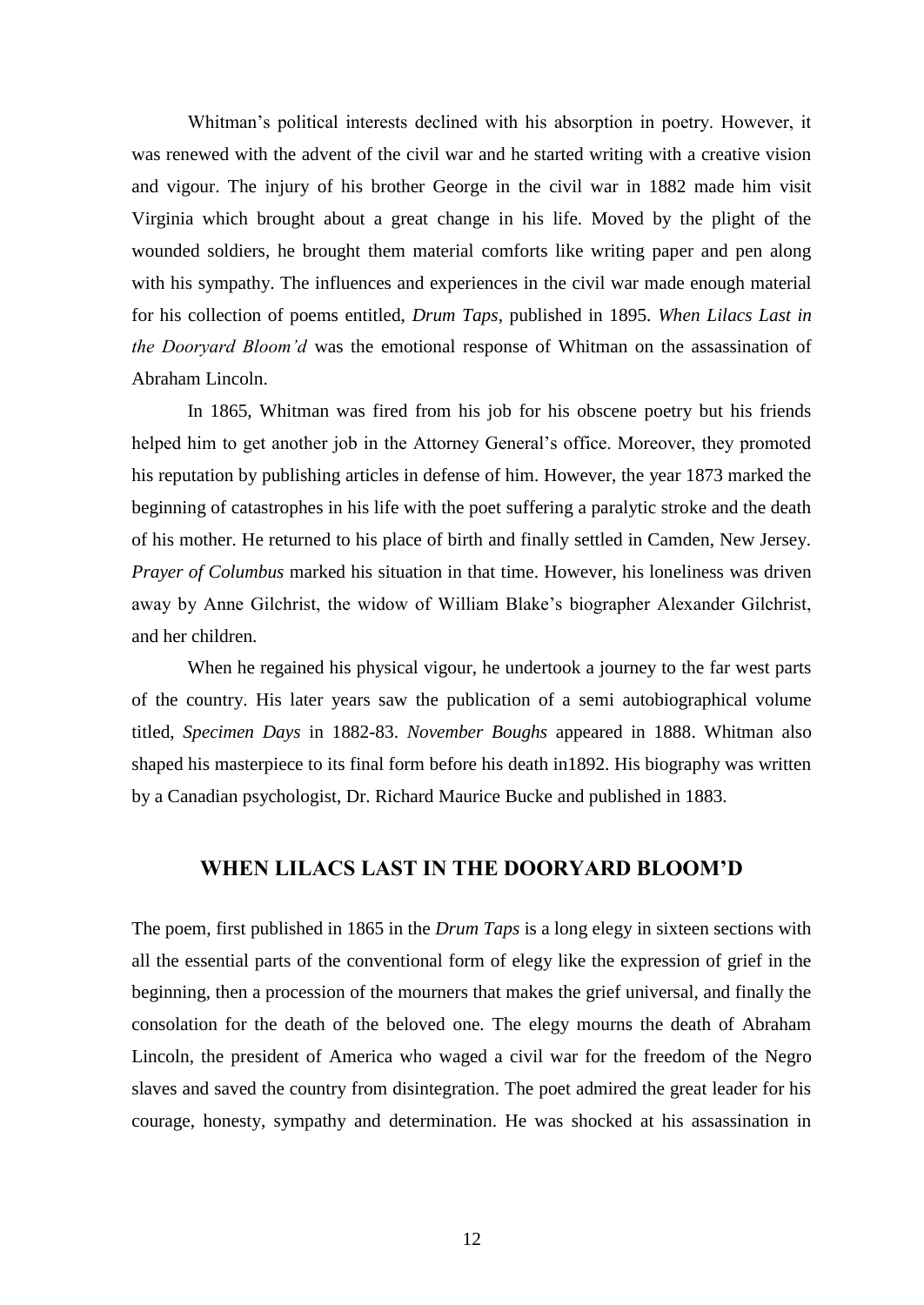April 1865, immediately after the end of the civil war, and his grief over the death of his beloved leader takes the form of this elegy.

The first two sections of the poem express the grief of the poet and also introduce the basic symbols of the elegy. Lincoln was assassinated in the spring season when the lilacs bloomed in the dooryard. The great star or the sun droops in the west to hide himself because of his grief over the loss of the great leader. The spring season, the blooming lilacs and the setting sun form a trinity which would remind the poet of his loss for years to come. The use of the symbols of the lilacs, spring and the setting sun increases the grief of the poet.

Lincoln was the great star who enjoyed a steady leadership in the sky of American politics. His time in power ended with his death and was sent to the heaven like the setting sun. The tragic loss of the country is represented by the dark evening sky surrounded with harsh clouds. The poet feels sorry for the powerful star that has fallen west. He looks at the night that was made darker and tearful because of the loss of the great star. He calls at the cruel hands that had made him powerless to prevent the great misfortune and feels sorry for his own soul that remains helpless at that time. He also addresses the harsh cloud of grief surrounding the country and expresses his grief.

The symbol of the lilac is further intensified in the next section when the poet notices the lilacs standing tall in the bush with heart shaped leaves in the backyard of an old farm house. The pointed blossom sent out a strong perfume that he loves. Every leaf in the bush seemed to be a miracle and he plucked a sprig of lilac with a flower from the bush in the dooryard of a farm house. He wanted to offer the flower to his departed hero.

At that time, the poet hears the hermit thrush singing to itself in solemn solitude. It is a shy bird that remains far away from the settlements and withdrawn to itself. It sings "death's outlet song of life" out of its bleeding throat. The poet sympathizes with the bird which he considers to be his dear brother who was united with him by the silent sympathy in the hour of deep sorrow. Both the poet and the bird would die if they are not allowed to sing, as the song becomes an outlet for their emotions.

The concentration of the poet then shifts suddenly to the procession of mourners who assemble on the streets to bid farewell to the dead leader. The coffin passes slowly through the crowded cities and grassy meadows. The procession went on during day and night throughout the country which was clouded by sorrow on the death of the great leader. Flags were lowered and all the people of the nation were dressed in black. The people wailed and mourned when the coffin passed through and bells were tolled in a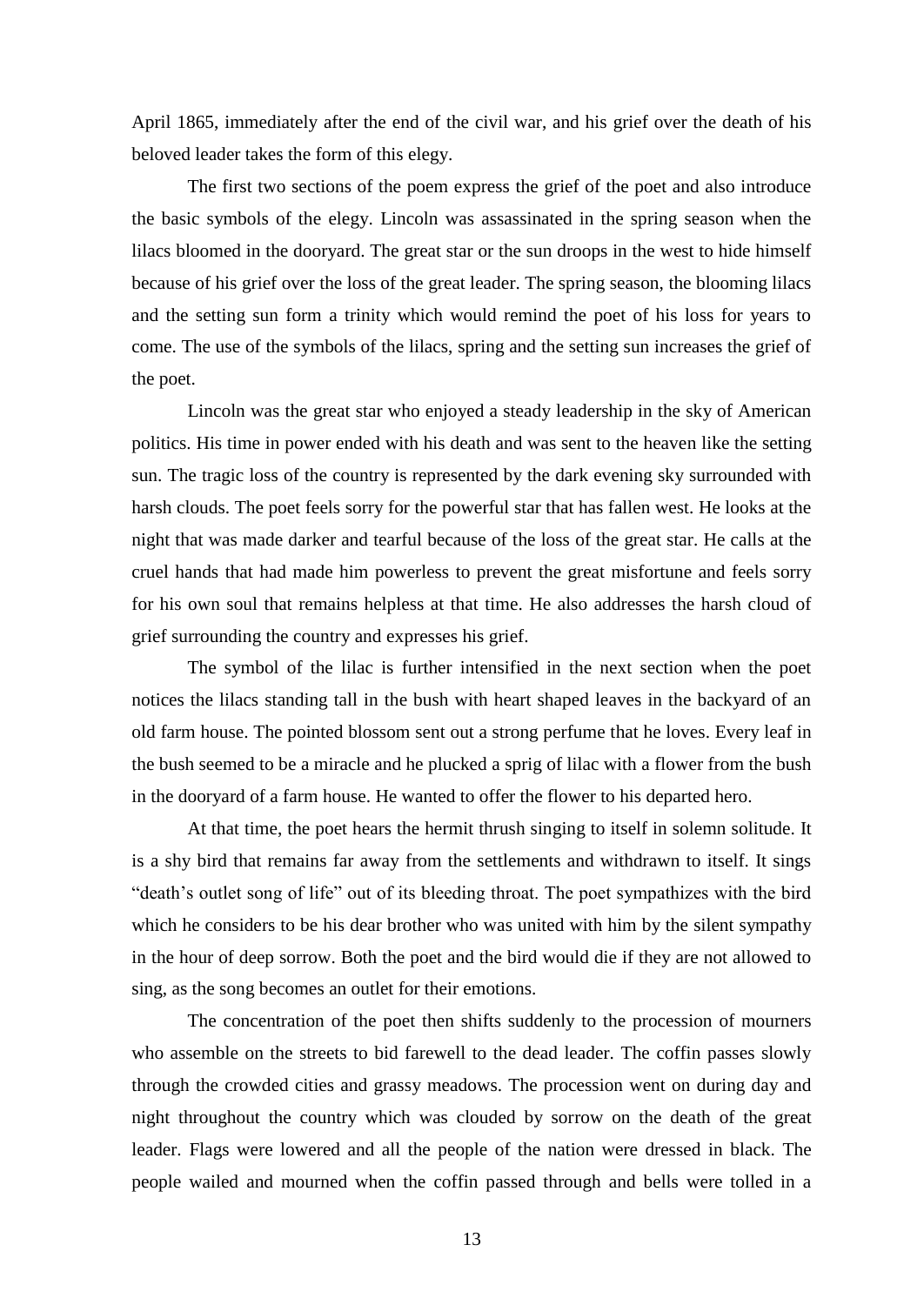thousand churches across the country. The whole nation was in mourning and the grief of the poet gets universalized. When the coffin of his dead hero crossed him, the poet placed the sprig of lilacs on it in order to honour his beloved hero.

The poet feels that his offerings of the lilacs and his song are not just for the death of his beloved hero alone but it is a celebration of death in general. He feels that he had offered flowers to the coffin of all the people who are dead so far. He also chants the song in praise of the sane and sacred death that gives relief from all sufferings. He wants to glorify death with bouquets of roses and sprigs of lilacs. Death becomes sacred because it ends all the suffering of people in the worldly life. Not only mourning, but also death is universalized in this poem.

The poet then realizes how the drooping sun and the gloomy nature around him tried to foretell the misfortune that is about to befall the nation. When the nature looked gloomy and dull, the soul of the poet sank with it. However, he realized the message of nature only when it was too late and nobody was able to prevent terrible death of the great leader. He hears the song of the hermit thrush again. He wants to go to his dear brother and share his sorrow with him. But he was prevented by the sinking star. He knows that the bird could explain the real meaning of death and the realization of its power could give him consolation but his overflowing grief over the death of his beloved hero prevented him from being consoled very easily. The conflict between grief and consolation in the mind of the poet is expressed in this section.

The poet finds that he does not know how to sing for the loved one who lays dead. He is also unable to decide the type of song and the decorative language that he could use in his song for his hero who is dead. He is also confused about the kind of perfume that he could use on the grave of his beloved hero. Finally, he decides that the sea winds blowing from the east and the west along with the breath of his song would be the suitable perfume for the loved one's grave. He continues to narrate the kinds of pictures that he would use to decorate the burial house of his beloved hero. He would use the pictures of spring, of farms and homes, of sunlight, of fresh sweet herbage, of rivers and hills, of cities bustling with life, etc. for this purpose.

The poet returns to the hermit thrush after realizing that the unnatural death has made Lincoln a central figure in the whole country and that he would live forever in the hearts of his people. The bird seems to express his own emotions. Listening to the song of the bird gives him a sort of consolation and so the poet asks the bird to continue its song. Though the poet hears the song of the bird clearly, he cannot respond to it as he was held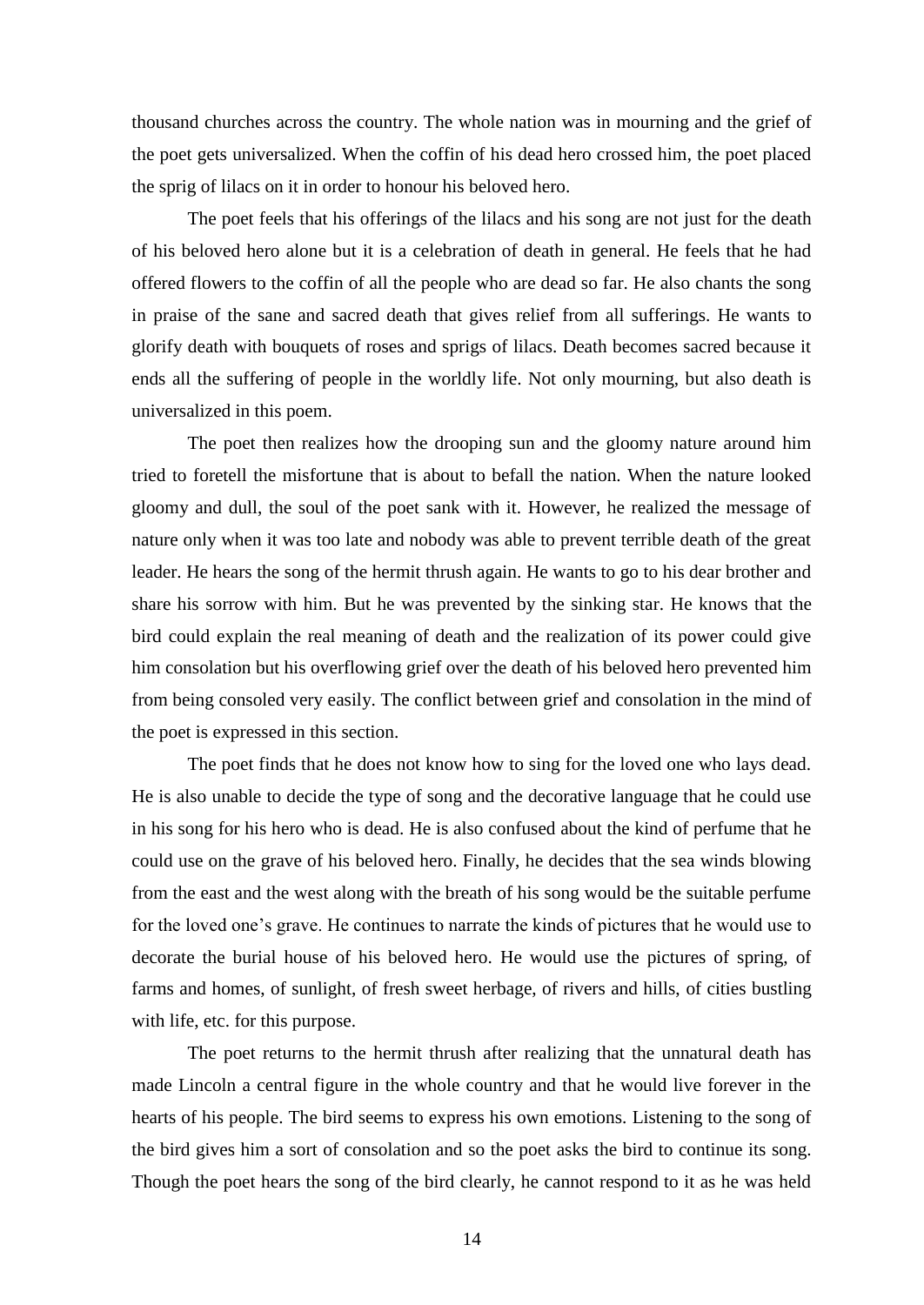back by the lilacs and the sinking star. The grief of the poet remained powerful and the truth about death has not dawned on him yet.

The tension between the grief of the poet and the consolation that he needs is resolved when he understands that death is the end of everything in this earth. The realization gave him the necessary calm after the storm of overflowing grief. The whole nation was enveloped by a dark cloud of sorrow following the death of Lincoln. The cloud was dispersed when the poet learns to see death everywhere around him. His insight into the true nature of death made him realize that everyone must die. Nobody can escape death. After his realization of the power of death over mankind on earth, the song of the bird seems to charm him. The voice of the bird seems to welcome death with boundless joy. The universal necessity of death is expressed in the section in which the poet eagerly waits for his own death with courage and tranquil state of mind.

The poet then tells about the insight into the realm of death which he acquired through the song of the bird. He rises above his personal grief over the death of his beloved hero and remembers the thousands of people who died in the civil war. Death and destruction has ruled over the land and myriads had perished in the war. He also realizes the tragedy of human life that those who die are fully at rest while those who survive are destined to suffer the loss of their near and dear ones.

The poem ends with a note of serenity, reconciliation and acceptance of the power of death. He would remember the sweetest and the wisest soul of his friend forever. He would also remember the song of the hermit thrush that helped him to reconcile with reality. The main symbols and images used earlier are repeated in order to make a cycle of the symbols used. The end ritualistically chants the poet's release from the power of the emotions and his reconciliation with the tragic nature of human life.

## **FACTORS THAT INFLUENCED WHITMAN'S POETRY**

Walt Whitman was influenced by many persons and incidents in his life which gets reflected in his poetry. Of them, the influence of his parents seems to be greater. His father's radical democratic ideas and his mother's Quakerism influenced him right from his childhood days. These influences contributed to the making of the poet of democracy and Whitman is celebrated as the national poet of America with his *Leaves of Grass* considered to be the "Bible of Democracy".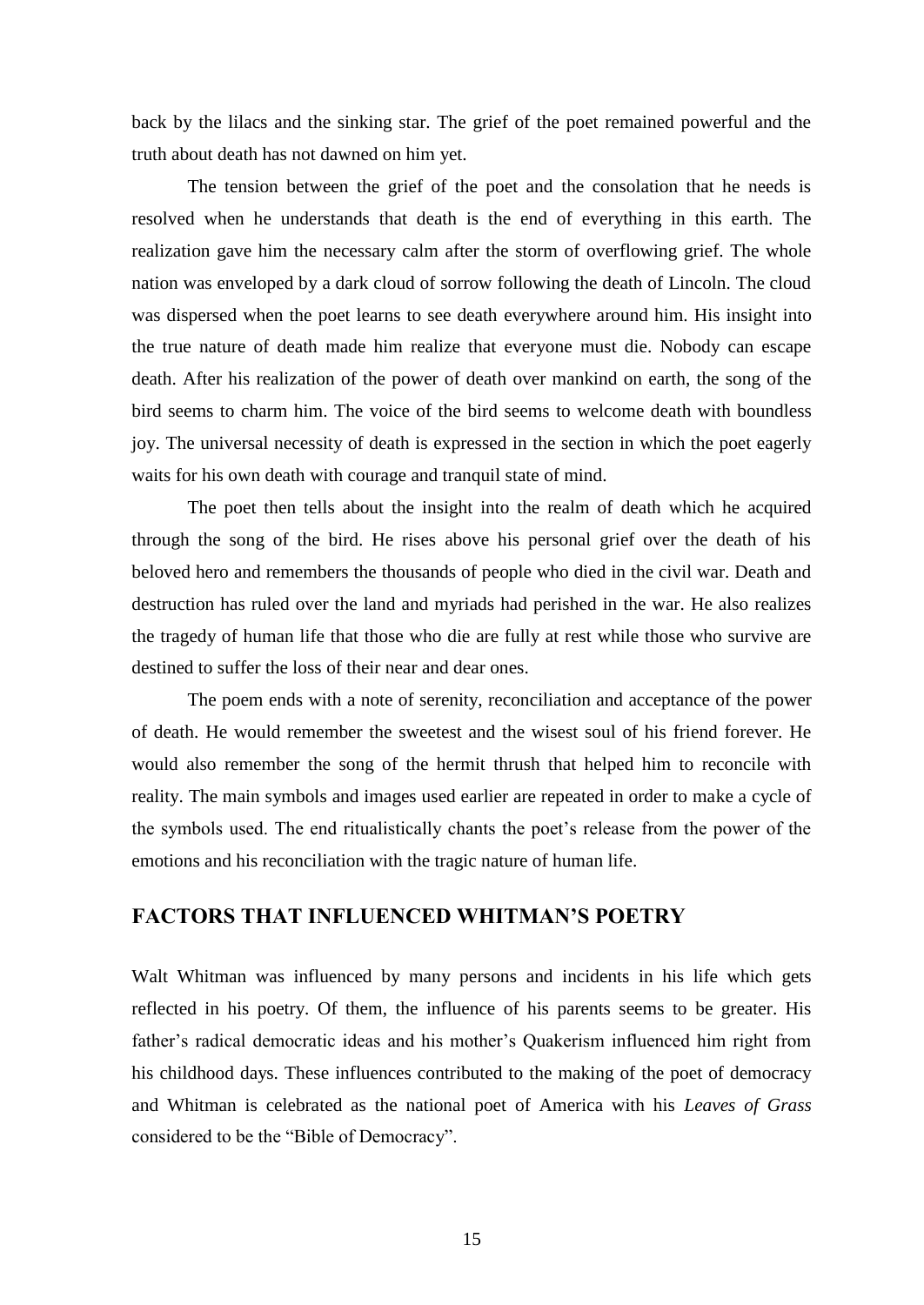The influence of the Long Island where he was born can also be traced in his poetry. The farmland, with its natural scenery, carts and promenades and the long seashore, influenced the poet when he was a child. Moreover, the scenes and sights from the crowded city of Brooklyn where he spent his childhood mingled with the natural background of the farmland. The paradox of the influences of the city and the country, the nature and the artificiality, the solitude and the crowds can be seen in his poetry. The music of both is natural world and of the city can be found in his poems. Though it is difficult to determine the amount of the influence of his early experiences, they are the dominant features of his poetry.

As a child, Whitman was influenced by the great Homer and Shakespeare on whom he based his ambition. His works resemble the great classics, epics and the bible. The preaching of the bible and the style of the classical masters has a lasting impression on his poems. The Italian opera and the mystic transcendental philosophy of India also contributed to the making of Whitman as a great poet of America. His poetry fulfils the dream of Emerson that a poem should embody the spirit of the country. *Leaves of Grass* is the epic of modern America.

Mysticism also forms a characteristic feature of Whitman's poetry. Moreover, his sex poems suggest an intimate love affair. Altogether, the poetry of Whitman is a complex creation. The source of inspiration lies within his soul which cannot be explained by any critics.

### **EXPRESSION OF DEMOCRACY IN WHITMAN'S POETRY**

The spirit of democracy in America is expressed in the poetry of Walt Whitman. It is similar to the epics of Homer and Virgil that express the spirit of ancient Greece and Rome. His *Leaves of Grass* is considered to be the "Bible of Democracy" and his support to democracy has made him the representative poet of America.

Whitman believed in the inherent dignity, equality and brotherhood of all men. The key note of his poetry is his faith in democracy. He treated all men as equal and all professions as equally honourable. He gives importance to individuality and his pictures of individual men and women are vivid and precise. The pictures are short and pass on quickly allowing other such poems to follow. Almost every race and all professions of the age find expression in the poetry of Whitman.

Whitman celebrates the average American in his poems. Though he sings about himself in the longest poem in his *Leaves of Grass*, it is a representation of all the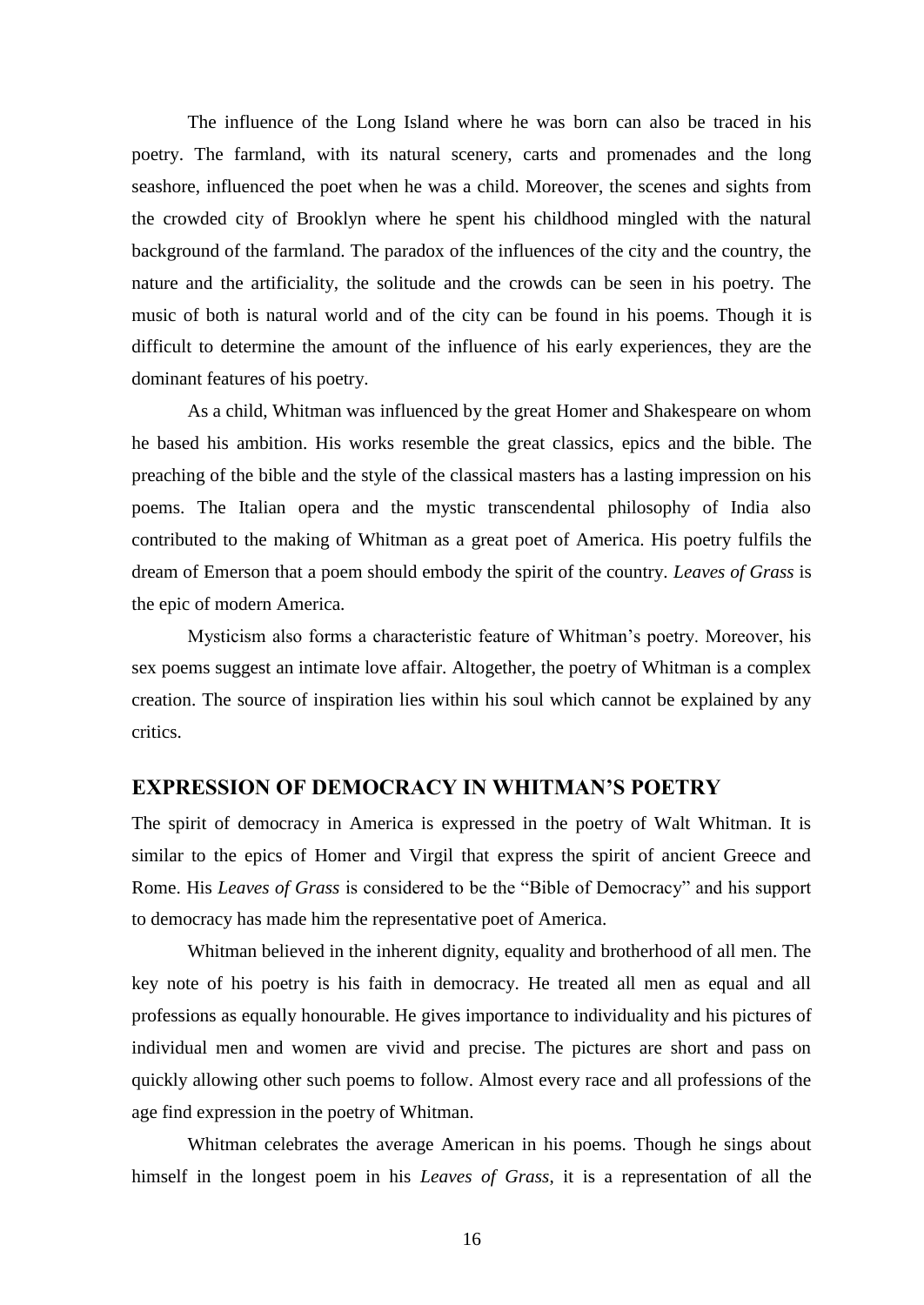Americans of the age. Only the common nature that one could find in all men is glorified in his poems. He is capable of making his own person as impersonal. Any individual character represented in the poetry of Whitman is a fusion of several characters. He felt that he could celebrate all that are celebrated by other poets by celebrating what is natural in himself. He even presents his hero as omni-sexual in order to make it a composite democratic individual without differentiating between male and female. The "I" in his poetry represents an ideal American.

Whitman celebrates the common humanity in his poems. He identifies himself with the common people. His poems express great sympathy and brotherhood towards all his fellow beings. He also has a feeling of kinship with all living creatures that paved the way for pantheistic democracy. The motif of the grass is set right from the title of his book itself. He has a great regard for grass and makes it a democratic symbol in nature.

The democratic nature of Whitman is ideal, universal and also spiritual. However, his faith on the superiority of America over all nations runs through his poetry and America is the true hero of his poetry. He also believes that the soul is capable of achieving greatness but it is possible only in a democratic country. Moreover, the society could improve positively only in a democracy. Also, individuality is given importance only in a democracy. All these ideas of Whitman find expression in his *Leaves of Grass* and make it the "Voice of Democracy".

#### QUESTIONS:

- 1. Explain the symbols in the elegy, *When Lilacs Last in the dooryard Bloom'd*.
- 2. Analyze the style of Walt Whitman.
- 3. Characteristics features of Whitman's poetry.
- 4. Whitman is a poet of the common man. Discuss.
- 5. Explain the feature of an elegy with reference to the prescribed poem.

-----------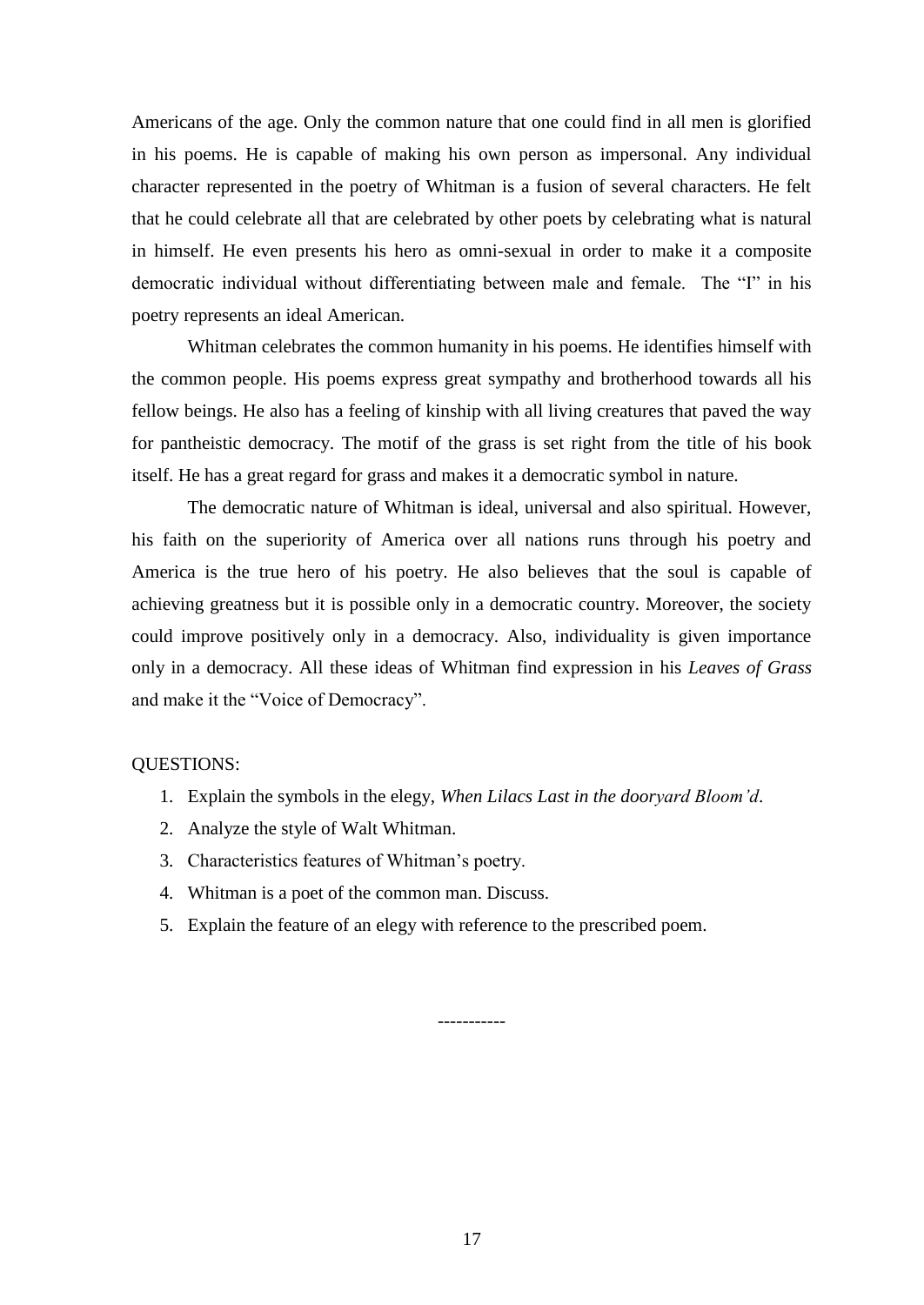#### **ROBERT FROST**

#### **LIFE AND WORKS**

Robert Greaves wrote that Robert Frost has won the title of a master poet not by turning his back either on ancient European tradition, or by imitating its successes but by developing it in a way that at last matches the American climate and the American language. He had received the Pulitzer Prize four times in 1924, 1931, 1937 and in 1943. He was also honoured with a score of honorary degrees including degrees both from Oxford and Cambridge universities and a numerous other prizes, distinctions, fellowships and special appointments.

Robert Frost was born may 26, 1874 in San Francisco, California. His ancestry was of New England and he returned to New England at the age of ten when his father died. His grandfather gave him the necessary financial support and he joined the Dartmouth College for a few weeks. His independent spirit rebelled against his dependence for support and the regime of college support. He took up a variety of jobs like being a bobbin boy in a mill, worker in a shoe factory, reporter for a newspaper, farmer, and country schoolteacher etc. he married in 1895, attended Harvard university in 1897 and 1898 and then settled in life with farming. He also found time to write poems in between his work at the field.

Farming did not help Frost to support his family with four children. So he began teaching at the Pinkerton Academy and later at the New Hampshire state Normal School. He continued to work as a teacher with occasional intervals. He sold his farm in 1912 and went to England with his family. There he met many English and American poets including Ezra Pound which marked the beginning of his career. *A Boy's Will* was published in 1913. He returned to America in 1914. The publication of *North of Boston* in 1914 made him a popular poet in America. All his poems are gathered in *Complete Poems*, published in 1949. He died in 1963.

## **DEPARTMENTAL**

Frost wonders at the organizational power of the ants in his poem, *Departmental*. The ants act without hurry or emotions. When a member of their community dies, they will not surround around the dead and waste their time. They always concentrate on their own work. They never worry about any other matter except what is expected from them. They are controlled by some rules which cannot be understood by the humans.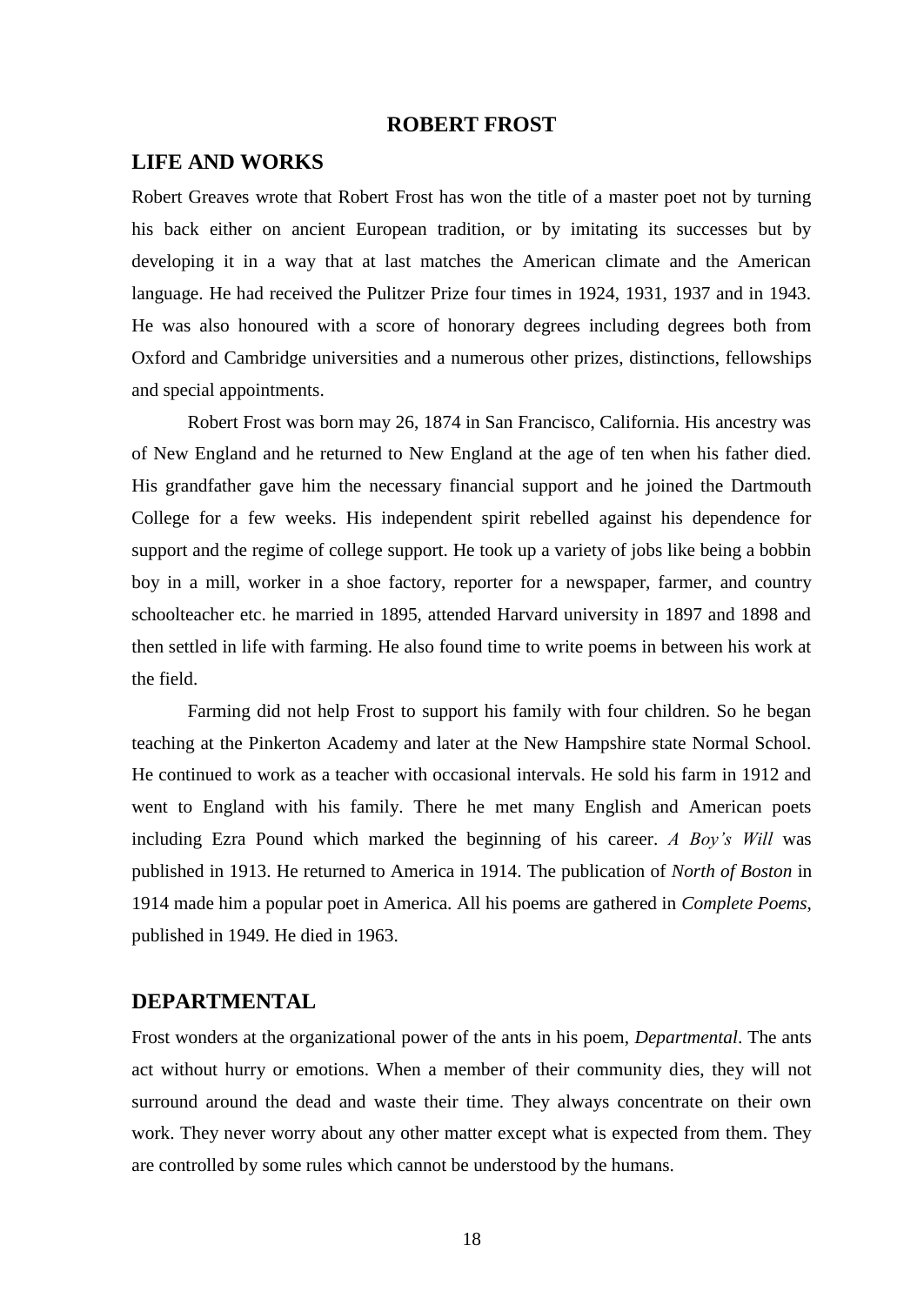Once, the author saw an ant on the tablecloth running into a dormant moth. The moth is many times the size of the ant. But the ant did not show any surprise. It's business is not with such moths. So he did not mind the moth and went on its way to carry out his duty. However, the poet feels that the ant that encountered the moth on its way is sure to communicate the message with the members of the enquiry squad of their hive. The mission of the enquiry squad is to find out God and the nature of time and space. They seem to be the intellectually advanced members in the group.

"Curious race" is the compliment the author extends towards the ants. When an ant happens to cross the place where one of its companions is found dead, it seems as if it does not give a moments concern for its dead friend. However, it is sure to pass on the information to its other companions and the message finally reaches the authorities among them. They also speak in praise of the dead ant. They want to pay due respects for the dead. But there are members appointed specially for the purpose. It is the duty of the Janizary to bury the dead ant of the commissary.

When the message reaches the queen she orders Janizary to bring home the selfless Jerry who has died to his people. Then he would be laid in state on a sepal. A petal of flower would serve as the shroud and the ichors of nettle would be used to embalm him. The word of the queen would be obeyed immediately. A solemn mortician appears on the scene as soon as he gets the orders of the queen. He seizes the dead in the middle after taking formal position with his feelers calmly atwiddle. Heaving the dead high in the air, he carries it out of the scene. Throughout the process, no one else would stand there and stare at during the proceedings. It is not the affair of anybody else than the mortician to meddle with the work of carrying out the last rite of the dead ant. Their action can be called ungentle but it is completely departmental.

The poem expresses the observation of the poet on the life of the ants and the way in which they carry out their works. He gives a human touch to the happenings but at the same time, he contrasts the organized behaviour of the ants with the social behaviour of the human beings. When a member of the community falls dead, his near and dear ones would surround the dead and they have many rituals to follow before burying the dead. Only a few does the work while the others stand around and stare at the happenings in silence.

The world of the ants is different to the world of the human beings. They have a good organized system for various works. They go on with their works and do not meddle with the works of other people. They would not mind any other things that cross their way.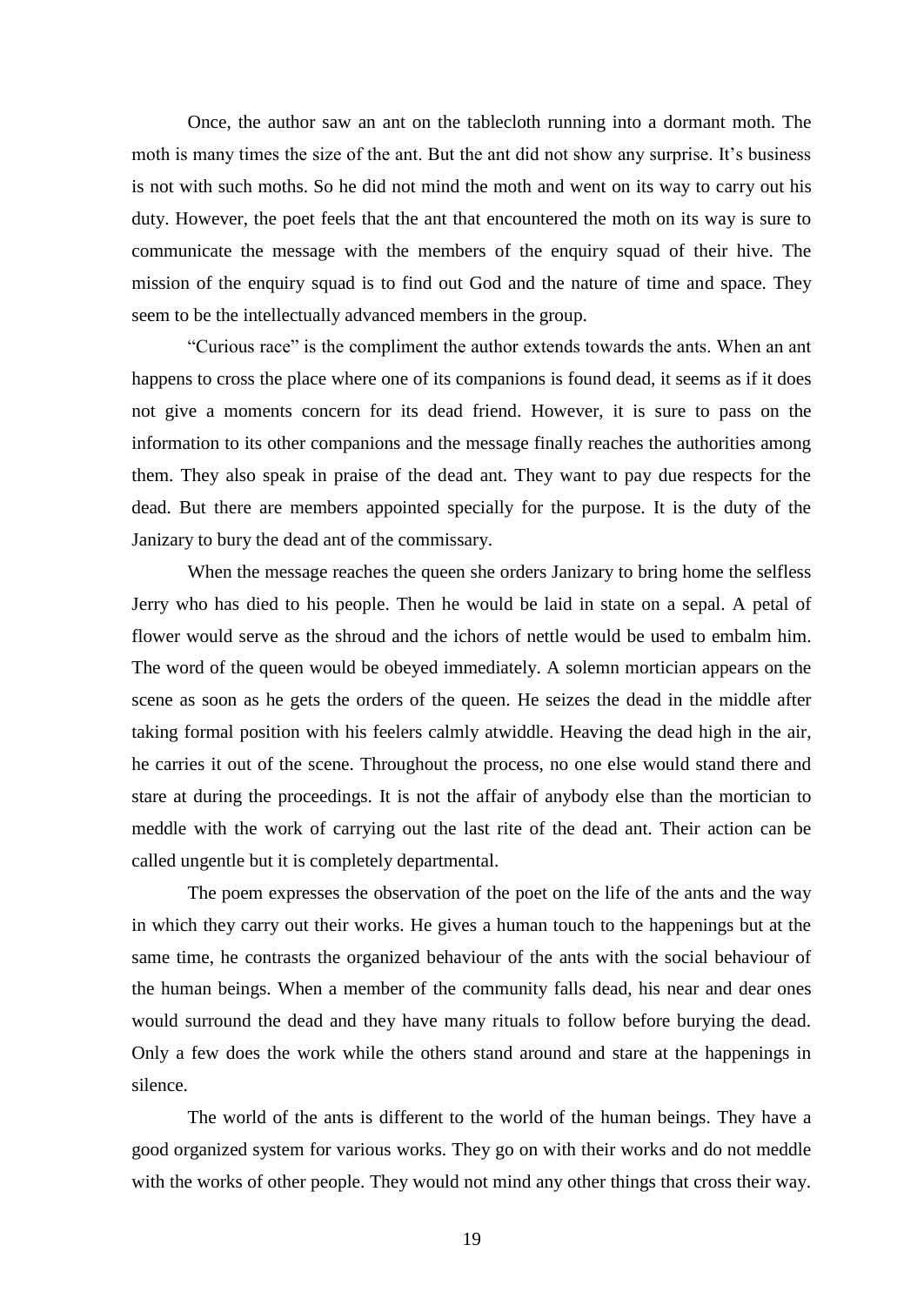In short, the poet feels happy that the entire human race is kind and sympathetic towards their fellow beings. He also wonders at the organizational power of the meaner organisms like the ant. It is great pity that man is losing his humane nature and behaving like the meaner organisms that have no emotional attitude towards their fellow beings.

# **WEST RUNNING BROOK**

The poem starts with the enquiry of a confused woman who had lost track of the direction in which they are moving. She asks her husband where north is. He shows her the direction and tells her that the brook is running west. She calls the brook as the West- running Brook and wonders what the brook does by running west while all the other country brooks run east in order to reach the ocean. The brook seems to be different and chooses a different way that is entirely opposite to other brooks of its kind. It trusts that it can go by contraries as the woman had did by deciding to go with the man who was standing by her side at that time.

The man had also done something different from other men by moving on with the woman in search of an identity in his life. They cannot understand what they are. Both are confused and cannot decide whether they are young or new. In reality they look young and are new to the place. However, they feel a sense of belonging with the brook which had chosen a different path like them.

The young couple knew that they are "something" of importance. The women was highly impressed by the boldness of the brook and says that they are not two but three. The man and the woman are married to each other and they both will be married to the brook. She also expresses her desire to set up their home on the other side of the brook and build a bridge across it. The bridge would make her and her husband closer than they were before. Their love would be strengthened by the brook and its confidence in itself. They can throw their arms over the brook and lay asleep beside it without any fear or worries about the future.

The woman feels that the brook has heard her voice and is waves to her as a move to hail her thoughts. She considers the waves to be calling her after accepting her views of a life with nature. When she says this to her husband, he feels that it is not so. He cannot understand the feelings of the woman who enjoys even the silly things in life. He says that it is only a natural happening that happens throughout the ages. It is the normal behaviour of the brook to produce waves in course of its movement towards its destination.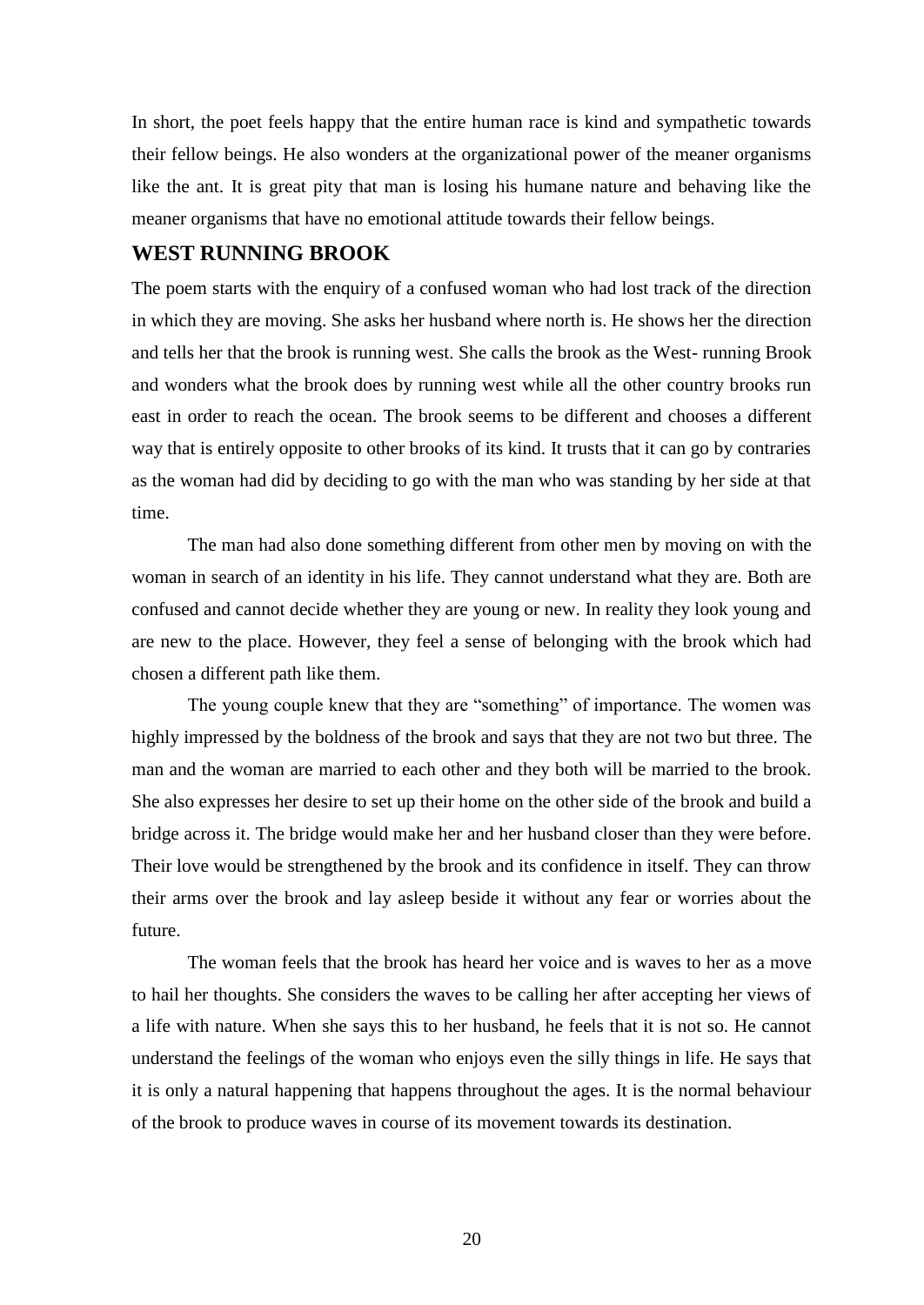The man has not yet attained self realization and so he was not able to understand the spirit of the brook. However, the intuitive power of the woman was able to understand the universal spirit that is found in all the objects of nature. Though she was confused a little by the words of her husband, she sticks on to her intuition and replies that the brook was waving to her if not to her husband. She also thinks that the brook is conveying some secret message to her. It is similar to the annunciation of the birth of a divine child to Mary by Gabriel.

The husband's attitude towards the brook is metaphysical. He decides to leave his wife to her fancies and not to interfere as he cannot understand her feelings towards the brook. However, she insisted on listening to his views on the brook. So, he explains the paradox in the motion of the brook. It appears to be static but it is always in motion. It shows that life undergoes continuous changes though it looks to be normal and without any change. The brook is running contrary to the normal path in an attempt to reach its beginning. It tries to fill in its emptiness by searching for its identity. Instead of moving towards the end as done by all other brooks, the West-running Brook moves backwards in search of its origin.

The feeling of emptiness and the desire to seek one's roots is not peculiar to the brook alone. It is also found among most of the modern human beings. The feeling of emptiness flows over the entire human race. It flows with people but separates them for a panic moment when it flows between two people. Everything in life including time, strength, tone light, life and love are insubstantial. Life on this earth leads to nothingness. This sense of nothingness leads to despair in life. However, death and the feeling of nothingness cannot be resisted. Death is so powerful that it encounters nothing on its way. Nothing is so powerful to stand in between death and its victims.

The brook is running backwards as if it is moving on with a sense of regret that is sacred. Its regret is sacred ad it mourns over the lost eternity in earthly life. The waves have their own ebb and fall, similar to the life of man. Life is a mixture of rises and falls. Every life on this earth is dependant on each other for various things. The life man runs down with respect to the passage of time. The brook runs down with the human life that is going up. The brook is sent up by the sun that runs down. And there is some unknown force that sends the sun up. This unknown force lies beyond the grasp of human intellect. The backward motion of every life towards its source makes man realize himself. Realizing oneself is the tribute of the current of life to its source. We are from nature and we form a part of nature.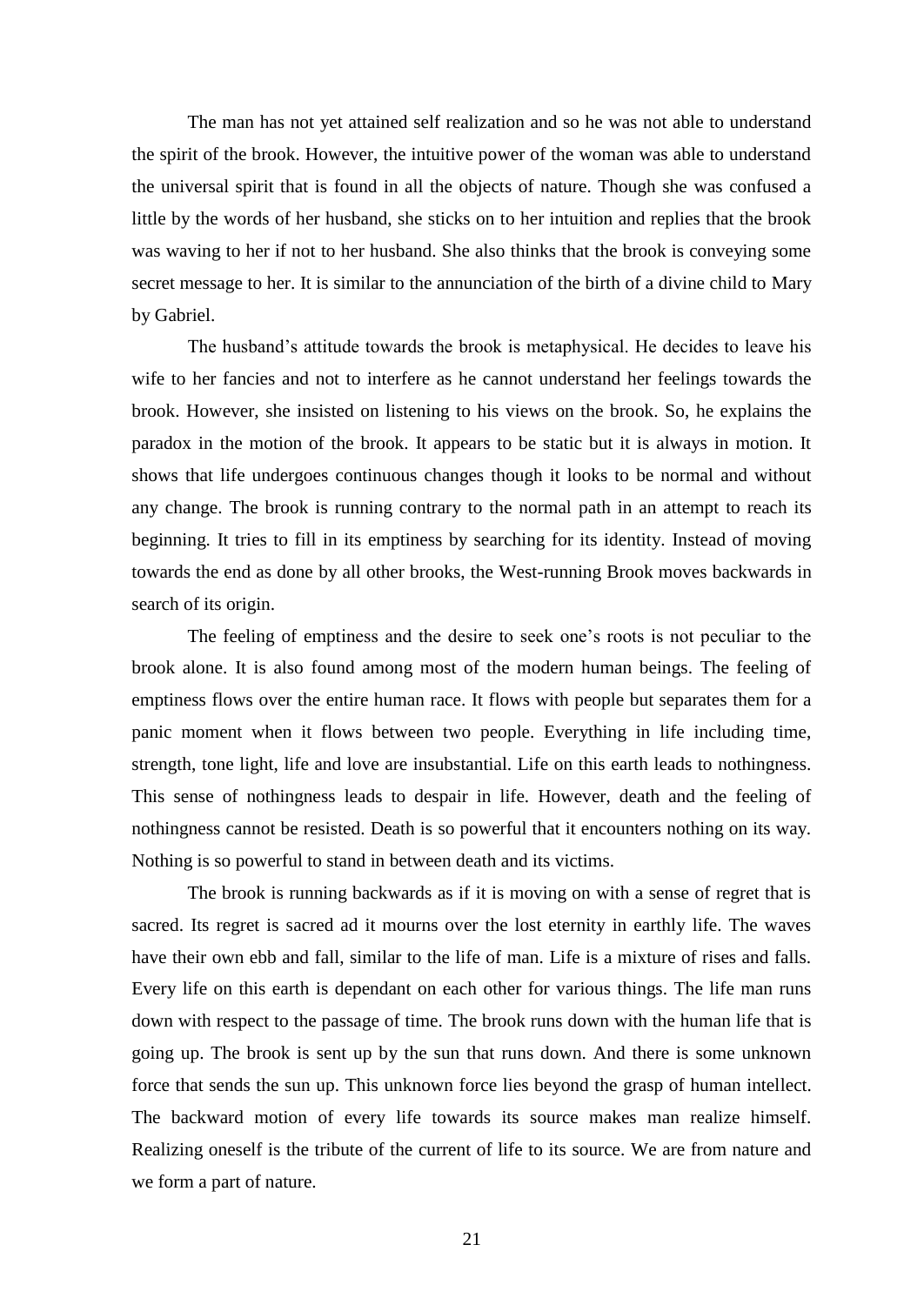Every life on this earth seems to move forward to an unknown destination. However, do not move towards a new source. Instead, they all move towards their own origin. The desire of the lovers to stay stable and healthy and to resist death is expressed in the woman's acceptance of the man's views in the end. The man also accepts the intuition of the woman. The different points of view of both the woman and the man get mingled similar to that of life becoming one with death.

## **STYLE OF FROST**

The poems of Robert Frost have an insight into New England life and the complexities of life. The facts of life become metaphors and symbols in his poems. He looks deep into the value of life and its experiences. The characters and incidents in his poems stand as the representative of humans and their experiences in their life. His poems are sensitive and modern. His poetry is characterized by the underlying integrity of language, emotion and form. He uses a casual tone with ordinary language. However, his language turns philosophical in the middle before becoming casual again in the end. His poems move from delight to wisdom.

Frost belongs to the war-torn period which made man conscious of death. He cares for the spiritual values and the idea of death figures often in his poems. He treats ordinary themes in the most unexpected way. The sight of the ant moving away from the dormant moth makes the poet wonder at the organizational power of the ant race. The brook that runs west in defiance of the power of nature makes him think about death and selfrealization. However, the poems end in perfect harmony with the subject thy deal with. The man and the woman who had different views on the movement of the brook in the beginning accept the ideas of each other in the end. This shows the harmony in life that result from their reliance on their self. Though their experience with the brook is strange, it is memorable. It also makes the day memorable.

Similarly, in Departmental, the casual incidence of an ant encountering a moth on its way and moving without caring much for the new creature makes the poet analyze the organizational power of the curious race of the ants. The poem narrates the serious behaviour of the ants when a member of their community dies and ends with the appreciation of the way in which they organize important matters like death.

The poems of Frost also have a dramatic quality in them. The readers can feel the thought taking birth, and growing gradually till it reaches its climax. The language becomes heavy with thought as the poem moves on. It makes use of symbols and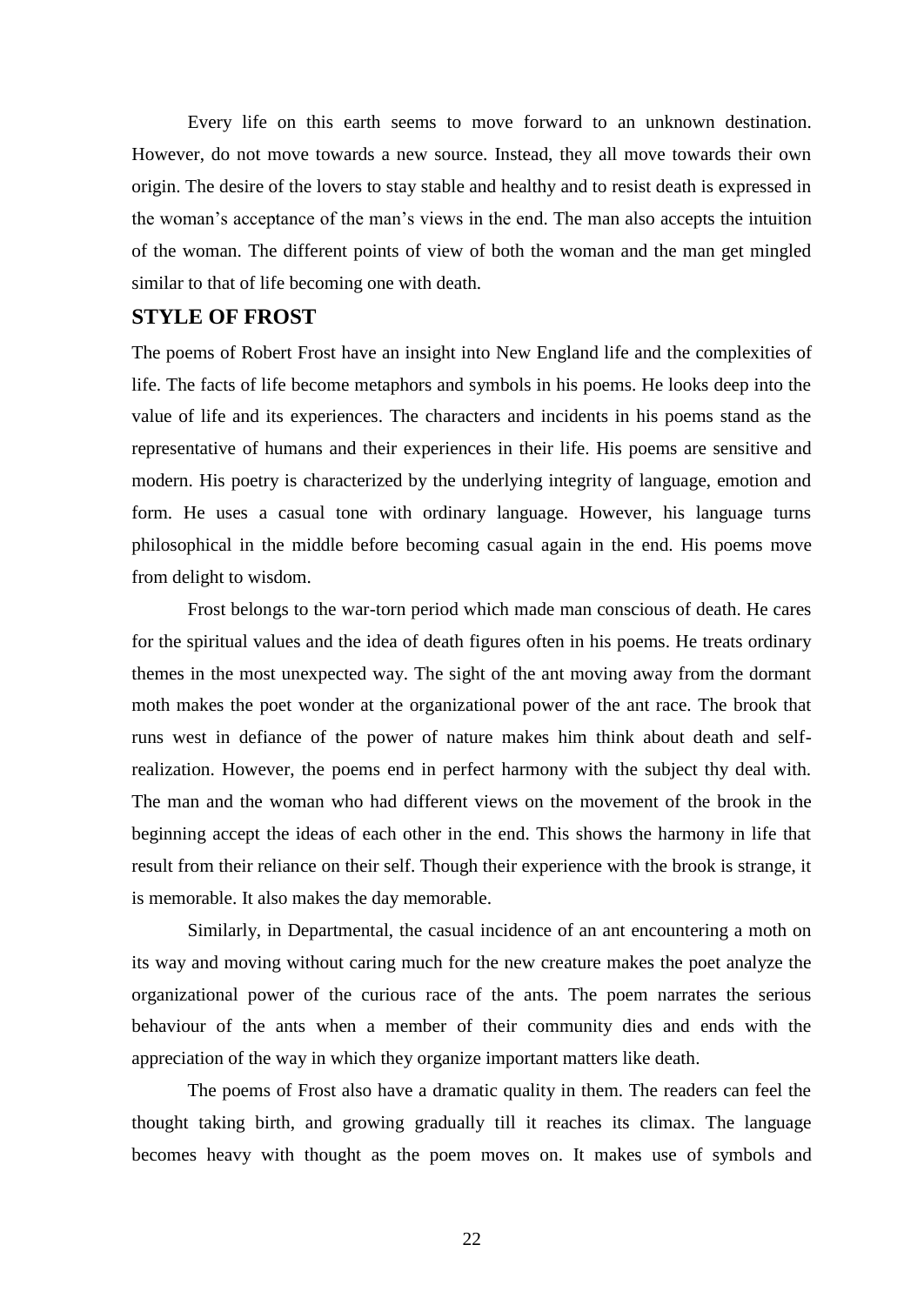metaphor. The brook that runs in the direction opposite to the direction of other brooks stands as a symbol for men who search for their roots. They regret for having moved away from their sources and undertake a journey that would take them to their origin.

The language that moves from the casual tone to the philosophical before returning to the former adds beauty and gives meaning to the poetry of Robert Frost. The underlying theme of death and the search for an identity makes the poems more philosophical. Though the poems seem to be simple at the first look, they are overloaded with metaphorical meanings and semantically significant thoughts which appeals to the intellect. They give pleasure in the beginning and wisdom in the end.

## **QUESTIONS:**

- 1. What does the brook signify in the poem, *West-running Brook*?
- 2. Analyze the language of Frost.
- 3. Concept of life and death as expressed in the poem, *West-running Brook*.
- 4. How does the poem *Departmental* glorify the organizational power of the ants?
- 5. Compare and contrast the organizational power of the ants with that of the human.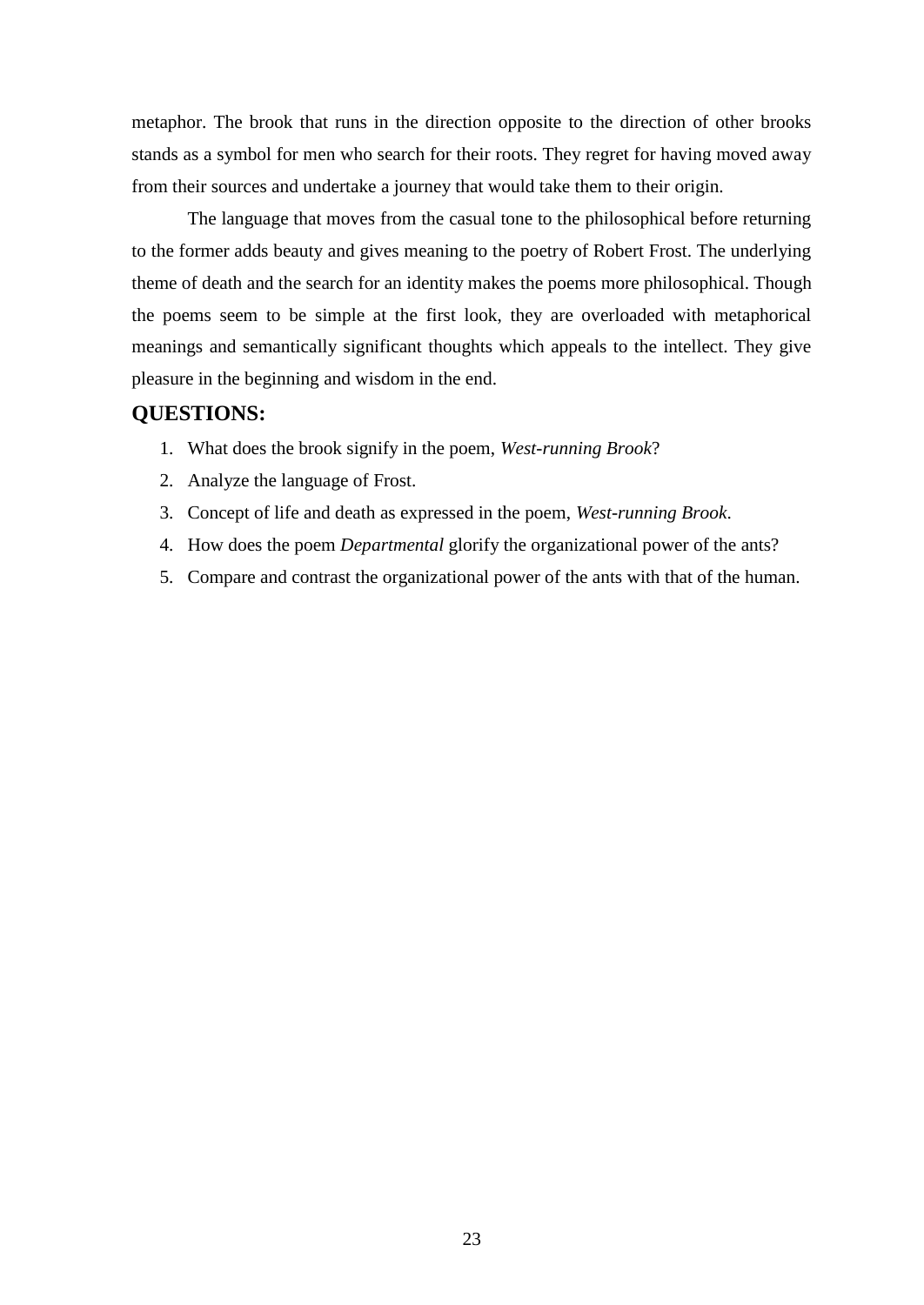### **WALLACE STEVENS**

The personal life of Wallace Stevens is not much known. His life was comparatively an easy one without any notable events. He worked as a lawyer in an insurance company and was able to maintain his job till the end of his life. Moreover, poetry was his avocation and he was able to keep his profession and avocation apart.

Born in Reading, Pennsylvania in 1879, Wallace Stevens studied at the Harvard University but left it without a degree. In the university, he met a great modern philosopher, George Santayana who encouraged him to write poetry. He then attended the New York Law School in 1901 and was admitted to the bar in 1904 when he joined the legal department of the Hartford Accident and Indemnity Company. He became the vice president of the company in 1934 and held the post till his death in 1955.

Stevens married Elsie V. Kachel in 1909 and got a daughter in 1924. Though he had started writing poetry when he was a student, his first collection of poems, *Harmonium* was published only when he was forty four years old. The next thirteen years did not see any publication from the author. However, his critics differentiate his career as a poet into four phases: the Juvenilia from 1879 to 1916, the Harmonium years from 1916 to 1930, the Revaluation period from 1930 to 1945 and the Mellowed poems of 1945 to 1955. The poems written in the first phase shows the poet's great regard for his house, parents, and his Dutch heritage. The second stage is marked by wit and youthfulness. The third phase shows a complacent art despite the social and political turmoil of the age. The last phase contains discursive verse written in plain speech. His genius was recognized when he was alive. He received the Pulitzer Prize and the National Book Award in 1955.

# **CHARACTERISIC FEATURES OF THE POETRY OF STEVENS**

The poetry of Stevens is characterized by its originality and brilliance. Gaudiness of vocabulary, delight in sensuous experience, intellectual quality, modernist inquiry into the nature of reality and into the nature of imagination, perception, and description, obscurity and complexity are regarded as the general characters of the poetry of Stevens.

Stevens impressed his readers with his originality and heterodox ideas along with his archaic and gaudy diction that makes much use of alliteration and rhythm. He also makes use of archaic, rare and invented words. His gaudiness gave not only tone but substance to his poems. He makes use of the gaudy diction to cover up reality. His language makes his poems ambiguous. He skillfully plays with sound and sense that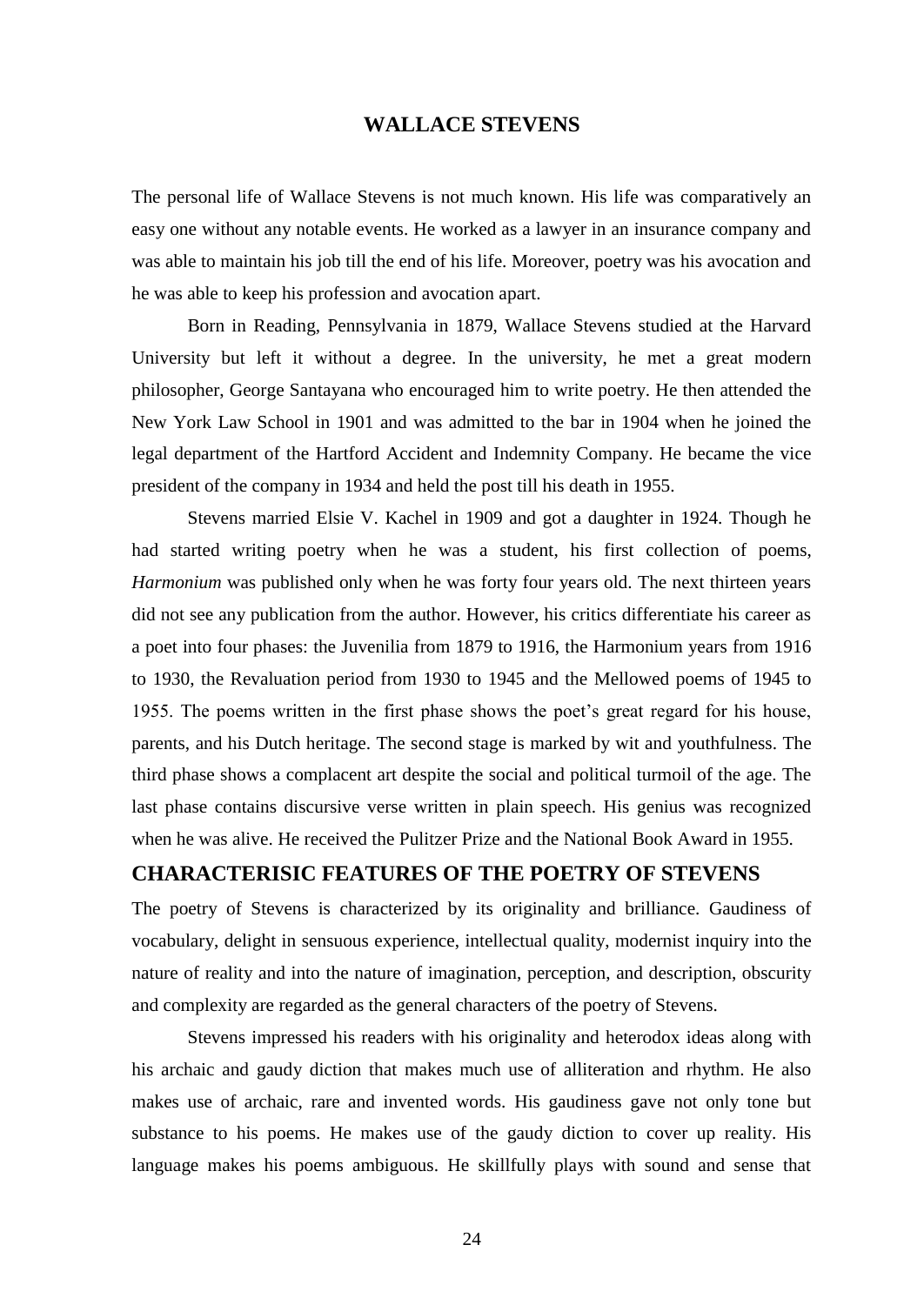makes a rare combination in his poems. They do not have any connection with each other, but they cannot stand alone. He uses the gaudy diction to express an experience which cannot be expressed in plain language.

The poetry of Stevens shows a great delight in the sensuous pleasures of the world. He did not believe in heaven after death. For him, the earth with all its variety is a heaven in itself. He considered the static heaven where the spring does not change and the ripe fruits does not fall as a boring place to live in. he was against the idea of sacrificing the present comforts and pleasures for the sake of a static heaven after our death. He finds pleasure in his own existence. His poems do not express the suffering of the world as sufferings. Sorrows are necessary to make happiness enjoyable. His poems express his enjoyment of being in this world and he sing about his happiness in full throated ease like the nightingale of Keats. He does not encourage the idea of wasting all Sundays by remembering the sacrifice of Christ and waiting for salvation.

Like most of the modern poets, Stevens did not believe in religious institutions. He felt that the religious beliefs and the philosophical systems of the modern world have lost their relevance. They prevent man from understanding reality. Therefore he asks his readers to forget about the heaven above him and to enjoy the various pleasures offered by the earthly life. The Christian lady in *Sunday Morning* is perfectly happy and comfortable with the pleasures of the earth till she remembers the sacrifice of Christ. He feels guilty of not going to church for prayers. This thought prevents her from enjoying the pleasure and comforts that she enjoyed moments before. Stevens advises her to discard all thoughts and religious feelings that make her uncomfortable.

Stevens is also hard against the philosophical systems that emphasize on abstract ideas and ignore concrete realities. He felt that changes, mortality and evil are parts of life. They have to be accepted as they make life meaningful. A static life of pleasures would be dull and difficult to live. Death makes man realize the bitter-sweetness of human life. It makes life worth living. The reality that death has no alternative must be accepted.

Stevens also makes use of satire to criticize falsehood in and evils in the society. Parody of traditional styles and modes of expression can also be found in his poetry. His imagination is based on reality. However, his ideas are abstract. His poetry also has traces of influences of the metaphysical poets of the seventeenth century and the intellectual poets of the twentieth century.

The poetry of Stevens also shows a variety of moods which shift from lighthearted, ironical, plain and gaudy with respect to the themes. He has even written simple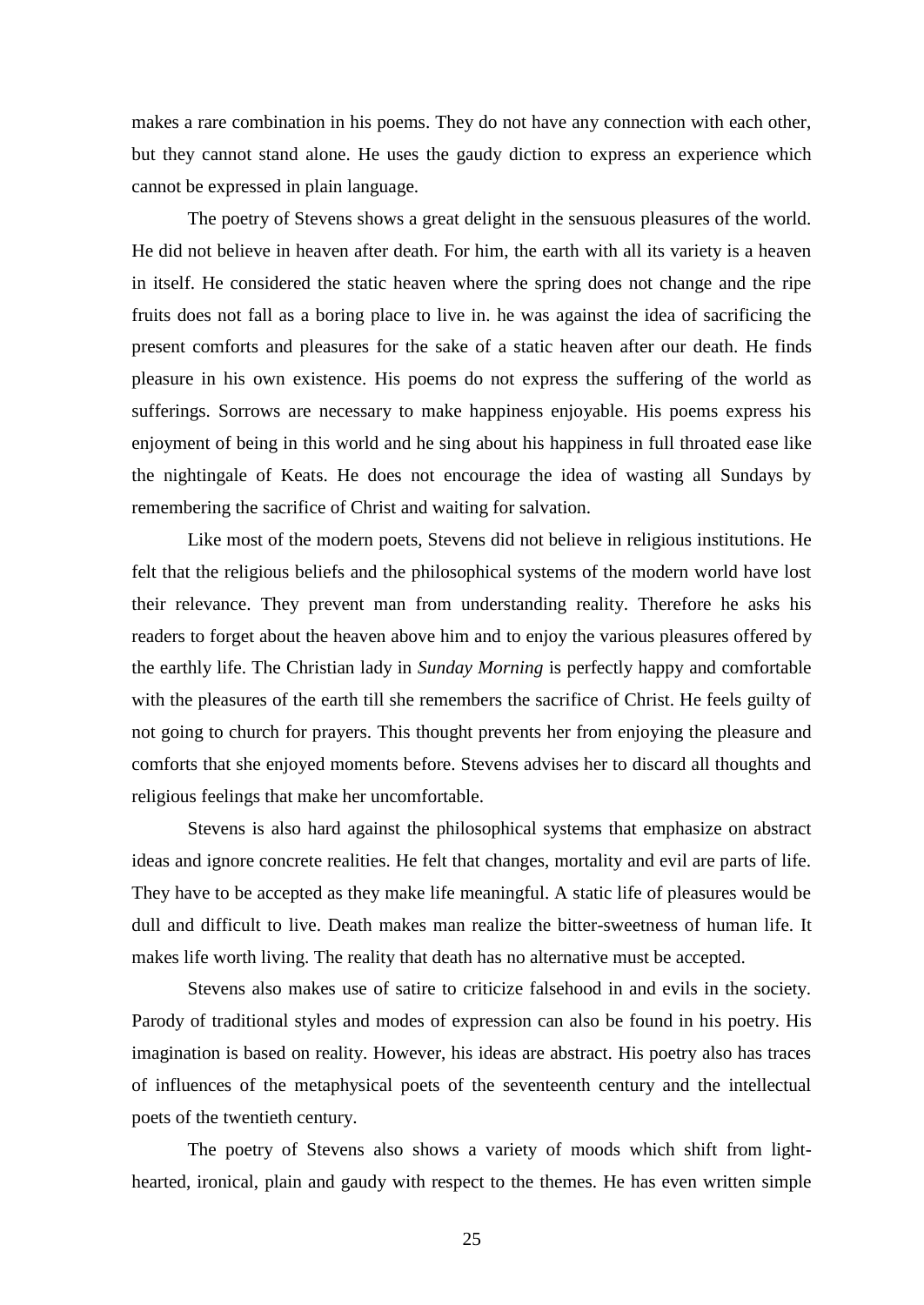poems without making much use of the figurative language, while most of his poems are obscure and ambiguous.

In short, style of Stevens has originality that makes him stand out as an original poet and thinker. His poems are decorated with his own perceptions of reality which make them interesting.

## **JUSTIFICATION OF THE TITLE: SUNDAY MORNING**

The poem rejects the traditional heaven and supports the idea of a heaven on the earth. It also rejects all customs and practices of the religion. It is a plea for the discarding of all illusions especially those provided by the religion. The title *Sunday Morning* refers to the first day of the week, Sunday that is reserved for prayers in the church. It also refers to a pleasant sunny day or sun-day, a day dedicated to the worship of a secular sun-god that gives light and energy to all things on earth. Stevens projects the Sun not as a got but as a god might be. Therefore the title stands for the morning of a bright sunny day and the first day of the week that glorifies the power of the sun.

#### **SUNDAY MORNING**

The poem pleads for discarding all the illusions provided by religion. It juxtaposes the idea of a heavenly paradise with the paradise on earth.

A rich Christian lady, while enjoying her breakfast and the bright sunny atmosphere around her on a pleasant Sunday morning feels guilty for not going to church for prayers. The atmosphere suddenly becomes gloomy and takes her to Palestine when Jesus Christ sacrificed himself on the cross for the salvation of man. The thought of the ancient catastrophe disturbs her present comfort and pleasure when her mind recoils suddenly. She feels that there is no necessity to submit herself to the dead and refuse her present comfort.

The lady finds that the divinity that the religion teaches comes only in shadow and dreams while the reality gives her a variety of pleasure and comforts in this world. Therefore, divinity must be inside the mind and not far away from this world as is thought to be. She then decides to concentrate only in the present and accept all the joys and grieving of the earthly life without waiting for salvation in the other world after death.

The ancient Greeks considered Jove as the supreme god. However, his inhuman nature and tyrannical behaviour made the people reject him and accept a more human and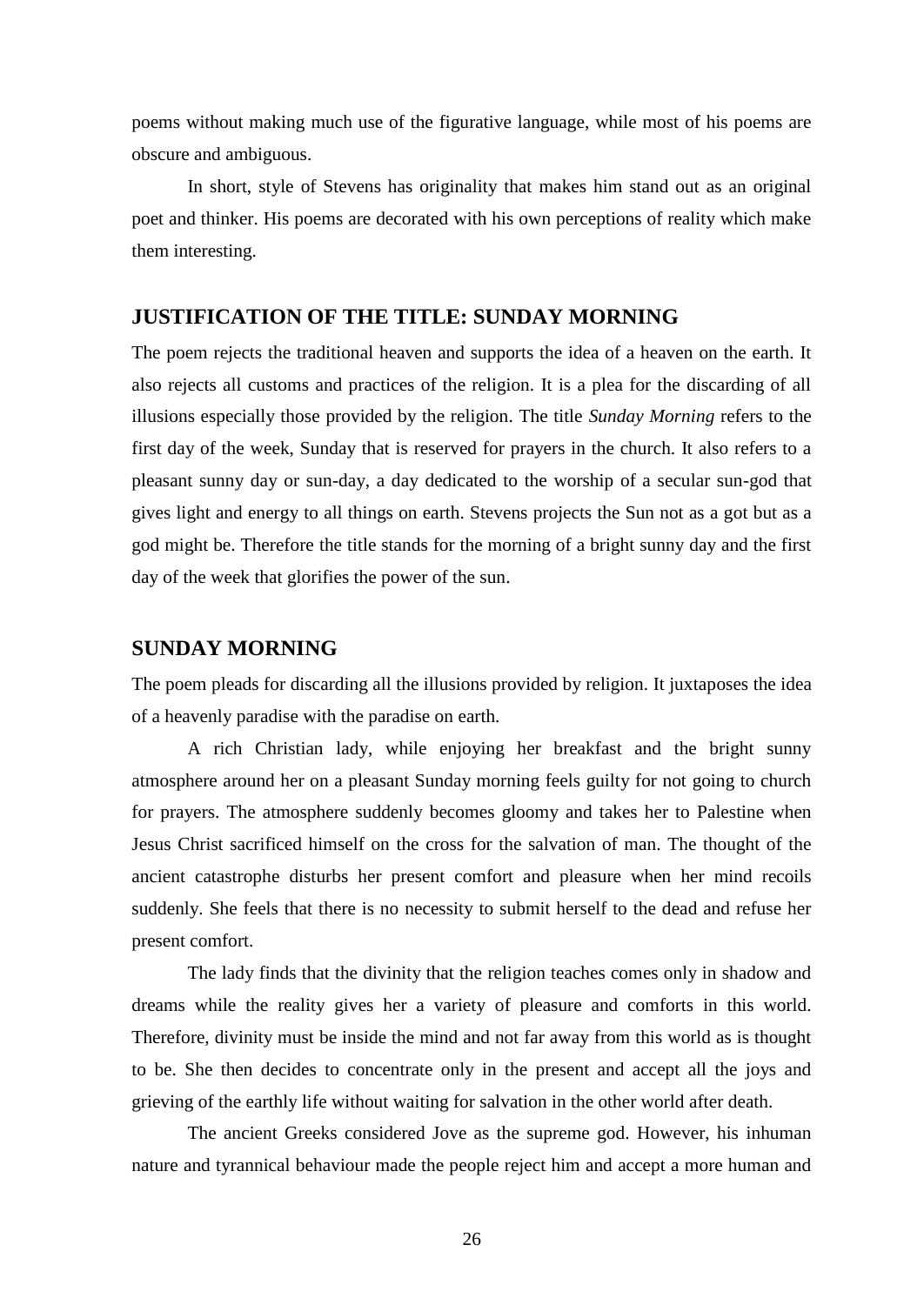friendly god in Christ in course of time. Now the time has come for a similar rejection of Christ. Her inner self now urges her to discard all the traditional religious thoughts and enjoy the present life in the world.

The lady or the protagonist of the poem accepts that the physical world is more real than the static heaven above the earth. However, she cannot ignore the idea of the everlasting happiness in heaven after her death. The poem then narrates that the changes in the earth makes this life enjoyable. It also pictures heaven as a boring duplicate of the life on earth. It is a place where spring never changes and the ripe fruit never falls. A place where there is no change at all would be a boring one to live in. it is death that gives a meaning and adds beauty to our life on the earth. Mortality therefore becomes a gift to mankind.

The poem then introduces the concept of a paradise on earth. It has the sun that gives light and energy to all things on earth, as its centre. The sun is not portrayed as a god but as a god might be. The poem also praises the virtues of the earthly paradise. Finally, the poem rejects Christ and religious fiction completely the tomp of Christ symbolizes nothing of importance as considered by the Christians throughout the world. It is only the grave of Christ who was crucified. The poem urges the readers to accept and enjoy the grief and joy amidst changes in life. It totally rejects the idea of any paradise above earth and life after death. Life on this earth with all its changes is more real than any static and imaginary heaven.

#### **QUESTIONS:**

- 1. Describe the concept of Stevens on life and death.
- 2. Satire in the poetry of Stevens.
- 3. Discuss the theme of "Sunday Morning".
- 4. Differentiate imagination from reality as expressed in the poetry of Stevens.
- 5. The conflict between the traditional ideas and modern concepts as seen in "Sunday Morning".

----------

27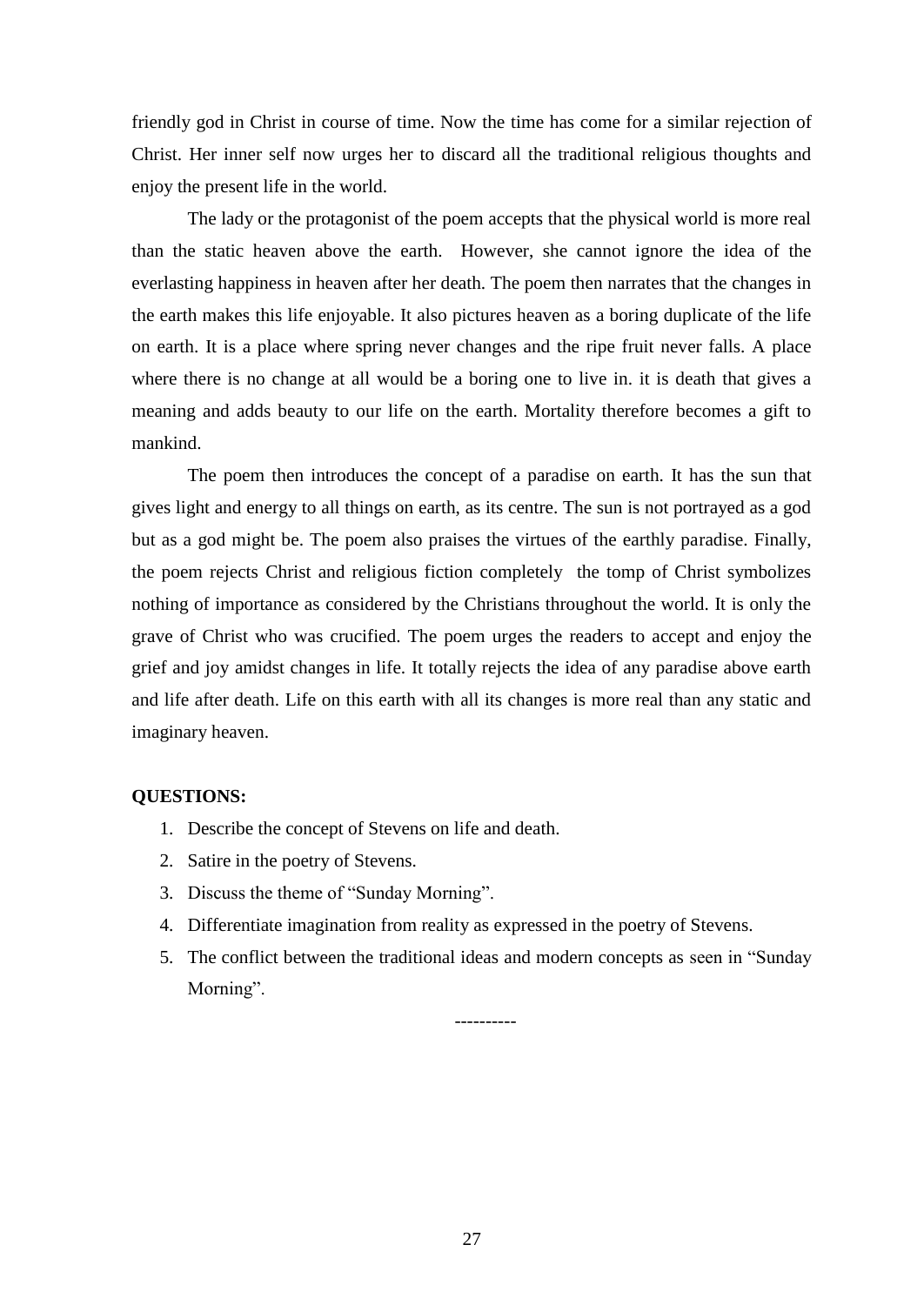#### **E. E. CUMMINGS**

#### **LIFE AND WORKS**

E.E. Cummings, who is best known for his unorthodox use of capitalisation and punctuation is born on october 14, 1894 in Cambridge, Massachusetts to Edward and Rebecca Haswell Clarke Cummings. He later gained popularity as a poet, painter, essayist and playwright. Cummings controlled both the look and the content of his poems using the typographic innovations. He had published more than 900 poems, two novels, and a number of essays, drawings, sketches and paintings. His poetry is considered to be one of the pre-eminent voices of the twentieth century.

Cummings got his B.A degree in 1915 and a Master's degree in English and Classical Studies in 1916 from the Harvard University. His poems got published in the Harvard Monthly and the Harvard Advocate in 1912 and in 1915. He came under the influence of avant garde writers like Gertrude stein and Ezra pound.

The first collection of the poems appears in Eight Harvard Poets in 1917. He joined the Norton-Harjes Ambulance Corps in France during the First World War. On September 21, 1917, he was arrested with his friend William Slater Brown on suspicion of espionage, for openly expressing pacifist views on the war and sent to a concentration camp in Normandy. His experiences in the camp are narrated in the novel *The Enormous Room*, published in 1922. He was released from the camp in December 19, due to the untiring efforts of his politically influential father. He returned to the United States in 1918 and served in the army at Camp Devens, Massachusetts for eleven months.

He visited Paris in 1921 and remained there for two years. He traveled throughout Europe during the 1930's and 40's and met many eminent men including Pablo Picasso. The experiences during his visit to the Soviet Union in 1931 are expressed in *Eimi*, published in 1933. He worked as an essayist and portrait artist for Vanity Fair in 1924- 1927. His collection of poems entitled *Tulips and Chimneys* in 1923 introduced to the public his eccentric use of grammar and punctuation.

Cummings is not only a poet but also a painter. He first received critical acclaim for his drawings and caricature published in the literary magazine *The Dial* during the 1920s. After gaining recognition as a painter, he participated in a number of art shows. He also published a collection of works in the mediums charcoal, ink, oil, and watercolor in 1931.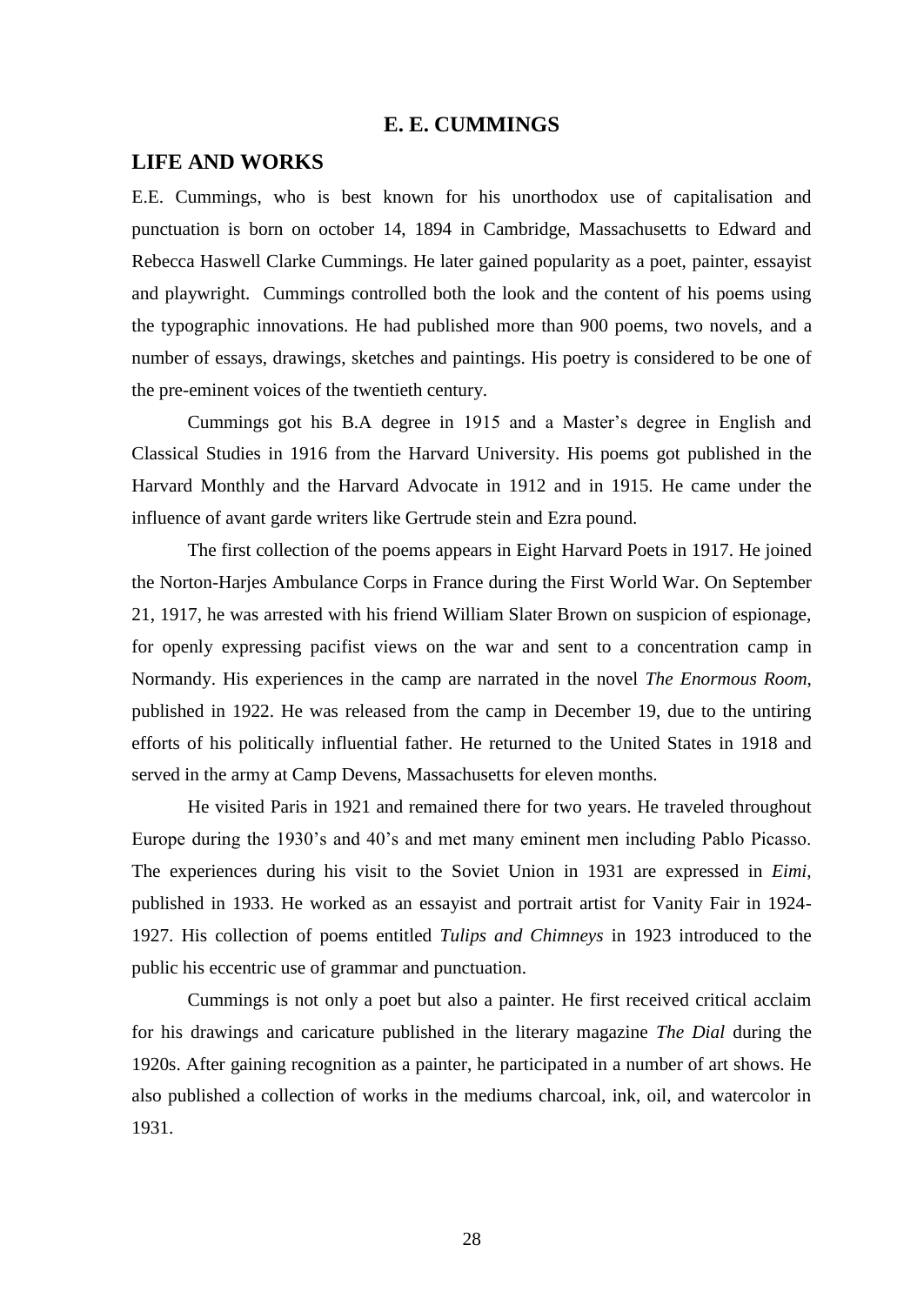Cummings has also published four plays namely, *him* in 1927, Anthropos*: or, the Future of Art* in 1930, *Tom: A Ballet* in 1935, and *Santa Claus: A Morality* in 1946. In 1952, Harvard awarded him an honorary seat as a guest professor. The lectures he gave in 1952 and 1953 were later collected as *six nonlectures*. He spent the last decade of his life largely traveling, fulfilling speaking engagements, and spending time at his summer home, Joy Farm, in New Hampshire.he received numerous awards in recognition of his work during his lifetime. He died on September 3, 1962 due to a cerebral hemorrage in North Conway, New Hampshire and was burried in Forest Hills Cemetry in Boston.

# **MY SWEET OLD ETCETERA**

In the poem, *My Sweet Old Etcetera*, Cummings critisises the American super patriots who praise the virtues of death in the war, the sacrifice and courage of the soldiers and their heroism. He says that his sweet old aunt Lucy can tell what is war is for. His sister Isabel has created hundreds of socks for the soldiers fighting in the alien lands during the first world war. She also made shirts, fleaproof earwarmers, and wristers etc thst would be useful to the soldiers.

The poet's mother had hoped that he will die. She firmly believes that a brave death in the war shows the courage and heroism of the soldier. His father used to talk about the privileges of going to war and fight for one's country. But the poet's soul lay quietly in the deep mud during his stay in the alien lands, dreaming of his sweet home and the love that waits for him there.

The poem uses repetition of words in large number. The word ectera is used eight times in the short poem of twenty six lines. He uses the word to denote adjectives, nouns, verb, etc. It also follows the typical Cummings style of using unorthodox punctuation. The poem doesnot capitalise the first words of the sentances. Nor does it makes use of any full stop. The only punctuation mark used in the poem is the comma that is used to separate the same kinds of words. All the words in the poem use small letters. Even the first letters of the proper nouns Lucy and Isabel are not capitalised.

The poem contrasts the thoughts of the patriots with that of the soldiers who go to the war. The aunt, sister, father and mother of the poet feel proud that he had enrolled himself in the army. However, the thoughts of the poet differs from all those people. His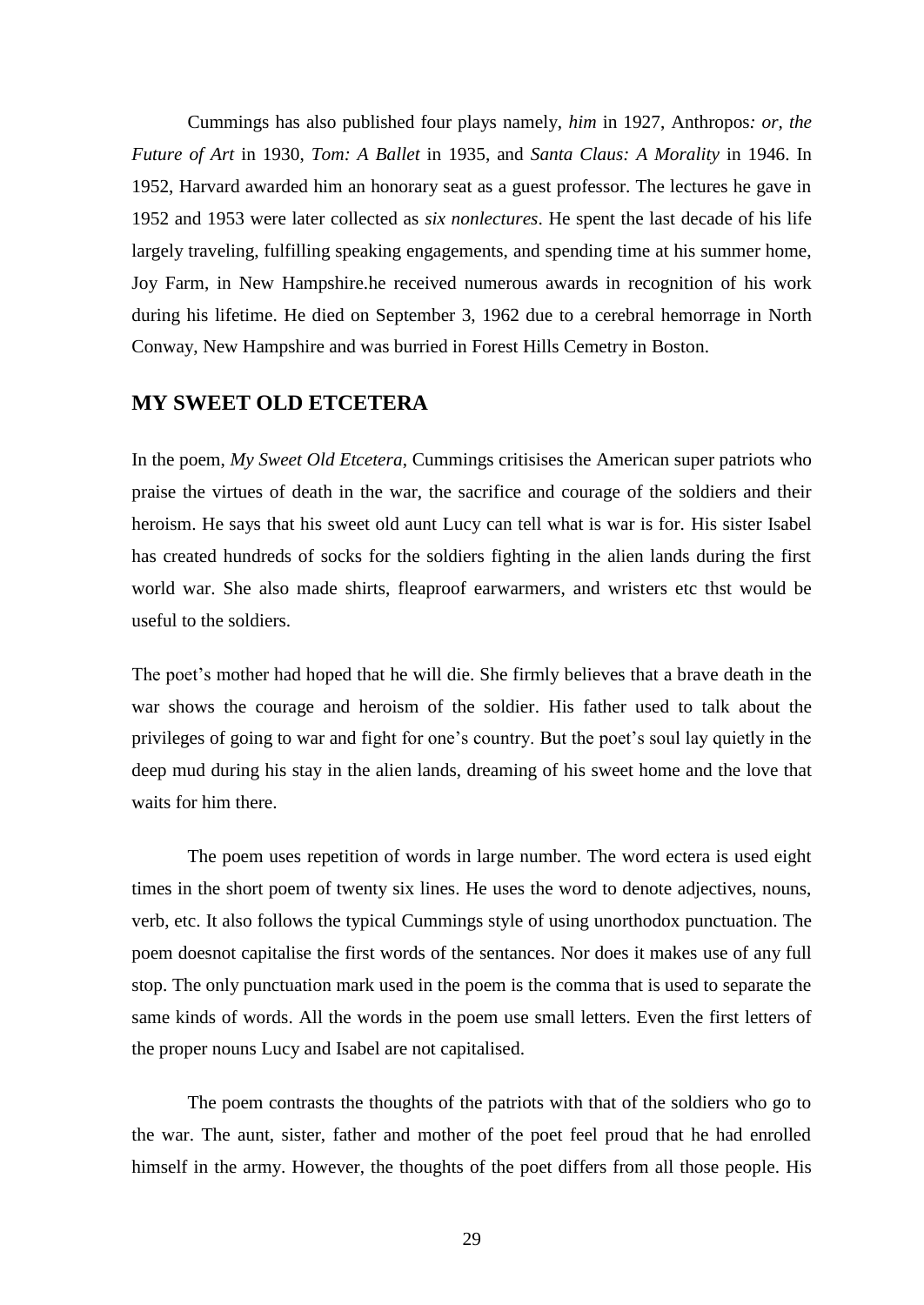mind laid at rest even in the battle front. It is detached from the happenings around him. His thoughts are far away from the field. He was only thinking of his home and the love that he would get at his home. Not the privileges of a soldier but the smile of his love's eyes and knees etc is filled in the mind and thoughts of the poet.

## **STYLE OF CUMMINGS**

E. E. Cummings was born in intensely creative. Besides being a poet, Cummings was also a fine artist, playwright and novelist. His life and art were tightly interwoven. He was influenced by notable modernists including Stein and Pound. His early work drew upon the imagist experiments of Amy Lowell. Later his visits to Paris exposed him to Dada and Surrealism, the influence of which can be found in his later works. Beginning with his years at Harvard and continuing on into the 1920s, Cummings identified with the artistic movements of cubism, dada, and surrealism.. He particularly admired the work of pablo picasso.

While some of his poetry is in the form of free verse with no concern for rhyme or any other figures of language, many of his poems have a recognizable sonnet structure of 14 lines, with an intricate rhyme scheme. A number of his poems feature a typographically exuberant style, with words, parts of words, or punctuation symbols scattered across the page. They make little sense until read aloud. Their meaning and emotion become clear only when they are read aloud. Being a painter, Cummings is able to understand the importance of presentation, and used typography to "paint a picture" in some of his poems.

The seeds of Cummings' unconventional style seem well established even in his earliest works. Cummings' first published work following *The Enormous Room* was a collection of poems entitled *Tulips and Chimneys* (1923). The collection was the public's first encounter with his characteristic and eccentric use of grammar and punctuation. Though most of his famous poems do not involve much of any odd typography or punctuation at all, they carry his unmistakable style.

The poems of cummings do not follow the conventional combinatorial rules that generate typical English sentences. This produce a jarring, incomprehensible effect on the readers. It is believed that Gertrude Stein in the early part of the century functioned as a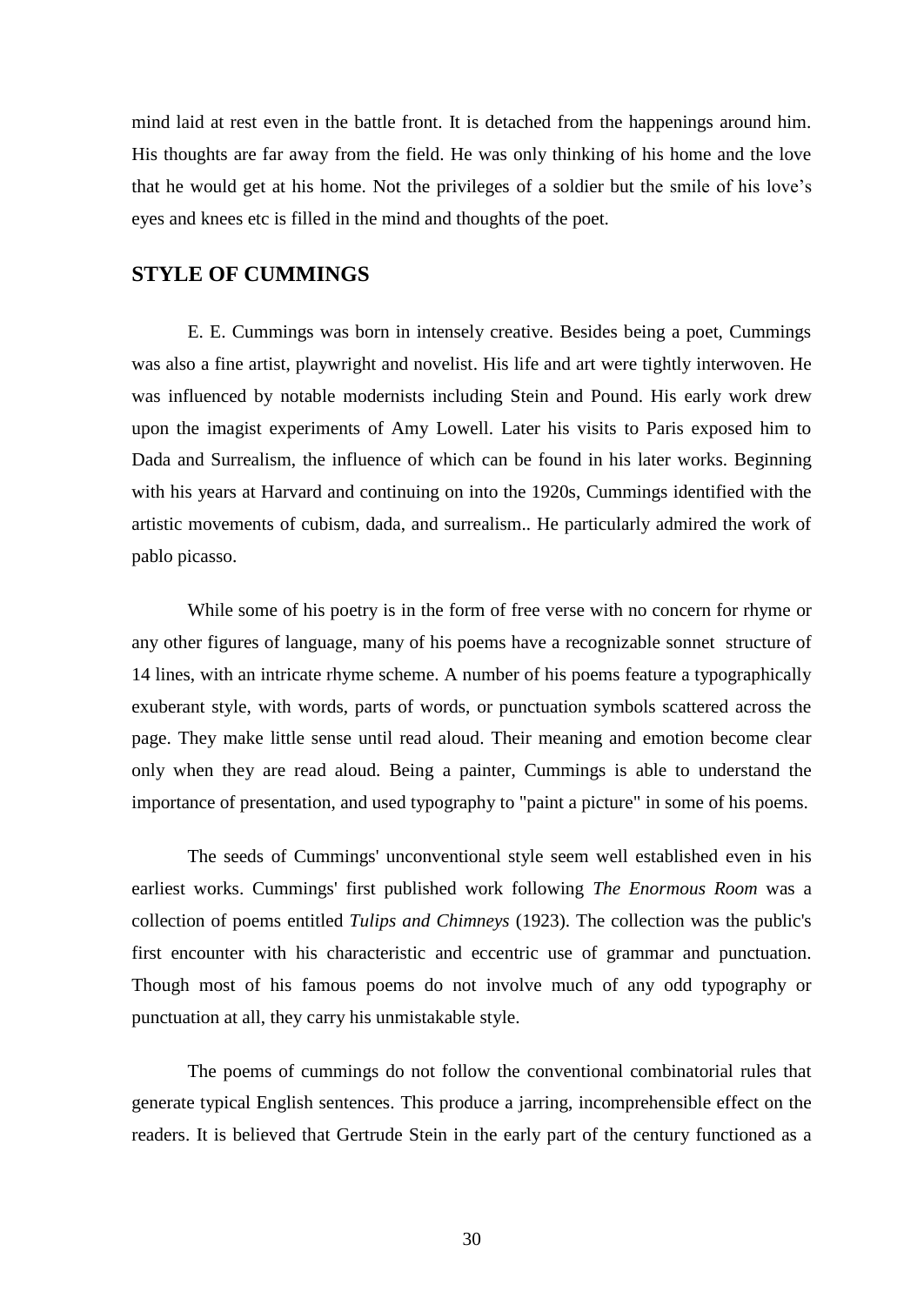springboard into this aspect of his artistic development. Cummings's work shows more stylistic continuity with Stein's than with any other poet or writer in many respects.

Moreover, a number of Cummings' poems follow in part or in whole intentional misspellings and several follow phonetic spellings intended to represent particular dialects. They also make use of inventive formations of compound words such as "mud-luscious" and "puddle-wonderful".

Many of Cummings' poems address social issues and satirize society. However, they have an equal or even stronger bias toward romanticism. His poems celebrate love, sex and spring very often. His talent is extended to children's books, novels, and painting also.

Cummings has been criticized for being static in his techniques and accordingly showing a lack of artistic growth. He has also been labeled by some as a misanthrophy because of his use of harsh satire. For a time there was a claim that some of his early works has traces of racism and anti-semitism overtones. However, it is more often noted by critics that although his approach to form did not often vary, his messages grew stronger, harsher, and more effortlessly romantic in his final years.

Cummings always considered himself just as much a painter as he was a poet or writer. Especially in his later years which was spent at his home in New Hampshire, Cummings would paint during the day and then write at night.

# **QUESTIONS**

- 1. Discuss the typographical distortions in the poetry of E.E. Cummings.
- 2. Explain the satire and irony in *My Sweet Old Etcetera*.
- 3. Attitude of modern men towards war as expressed in *My Sweet Old Etcetera*.

------------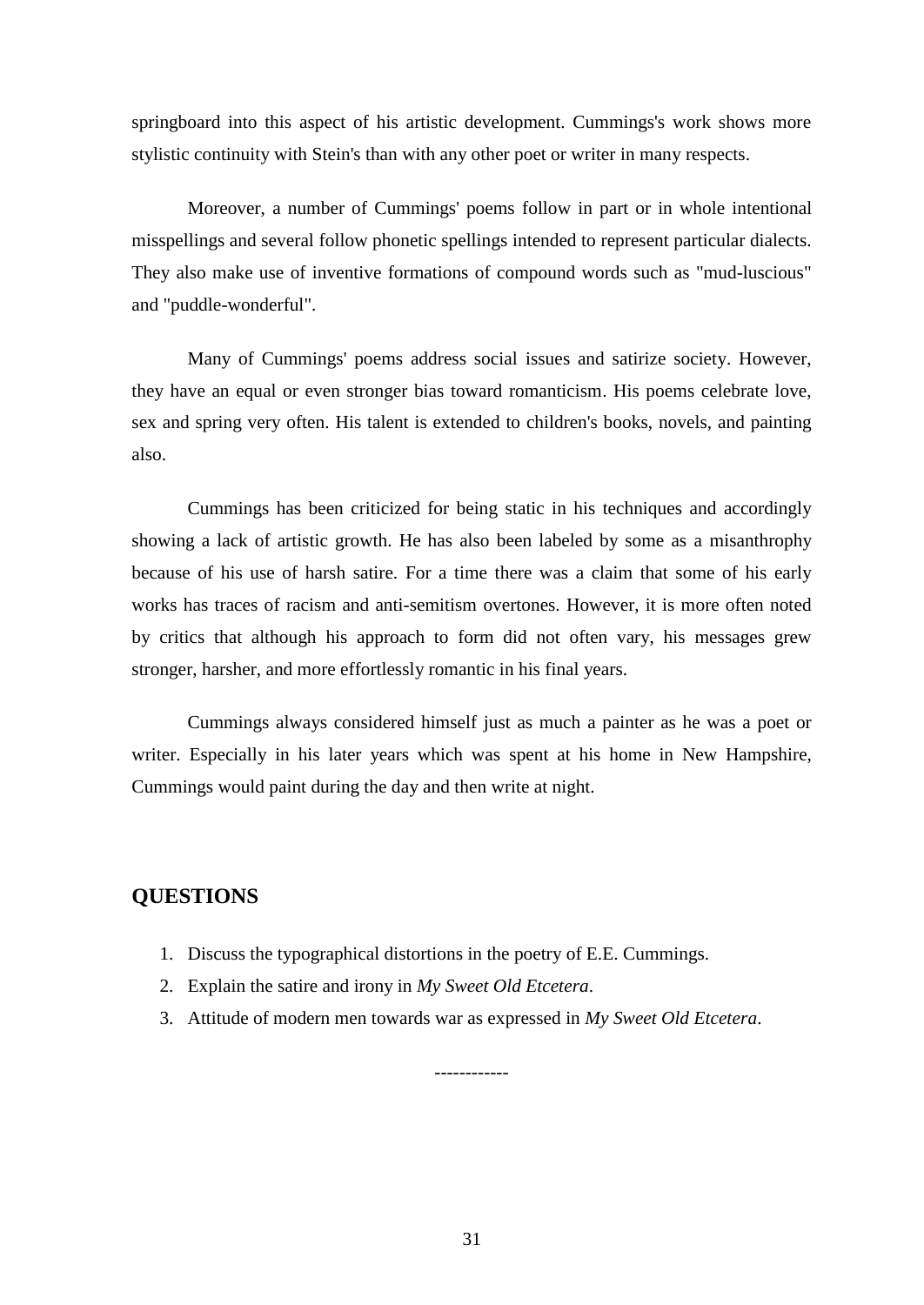#### **UNIT II**

In this unit you will be acquainted with some of the contemporary American poets who have changed the literary trends in American writing. This unit will have the following lessons:

- **1. ROBERT LOWELL**
- **2. RANDALL JARRELL AND THEODORE ROETHKE**
- **3. LANGSTON HUGHES**
- **4. ANNE SEXTION**

#### **LESSON 1: ROBERT LOWELL**

#### **ROBERT LOWELL(1917-1977): BIO-NOTE**

Robert Lowell is considered as the foremost American poet by many readers. The major themes of his poems are the anguish and anxieties of his own life. His ambition had been to be a poet and in university he was fortunate to have writers like Cleanth Brooks and Robert Penn Warren as classmates. His poetry developed to be complex and ambiguous during this time and his mentor Ransom accepted to publish two of Lowell's poems in Kenyou Review

In 1940 Lowell married Jean Stafford's in 1941 and then converted into Catholicism. In 1947 he divorced his wife and renounced Catholicism. He wrote his first book Land of Unlikeliness in 1944, When he was sentenced for imprisonment due to his disparaging remarks regarding the world war. He wrote this experiences in jail in the wellknown poem. 'Memories of West Street and Lephe'. His first book faced a mild success. His second book, Lord Weary's Castle (1946) contains many of his finest poems. His poems in this collection are marked by a vision of apocalypse and a solution for the misery of human history. This collection reached a great success and he received Pulizer Prize, a Guggenheim Fellowship and an award from the American academy of arts and Letters. In 1947, he was appointed as a consult and in poetry at the library of congress. Well-known poems in this collection are "Mr.Felwards and the Spider", "After the surprising Conversions" and "The Qaber graveyard Nantucket". In 1949 he married Elizabeth Hardwick in 1949.

In The Mills of the Kavanaughs (1951) he followed the same compressed and allusive style developed from the poetry of Allan Tate, T.S.Eliot and the seventeenth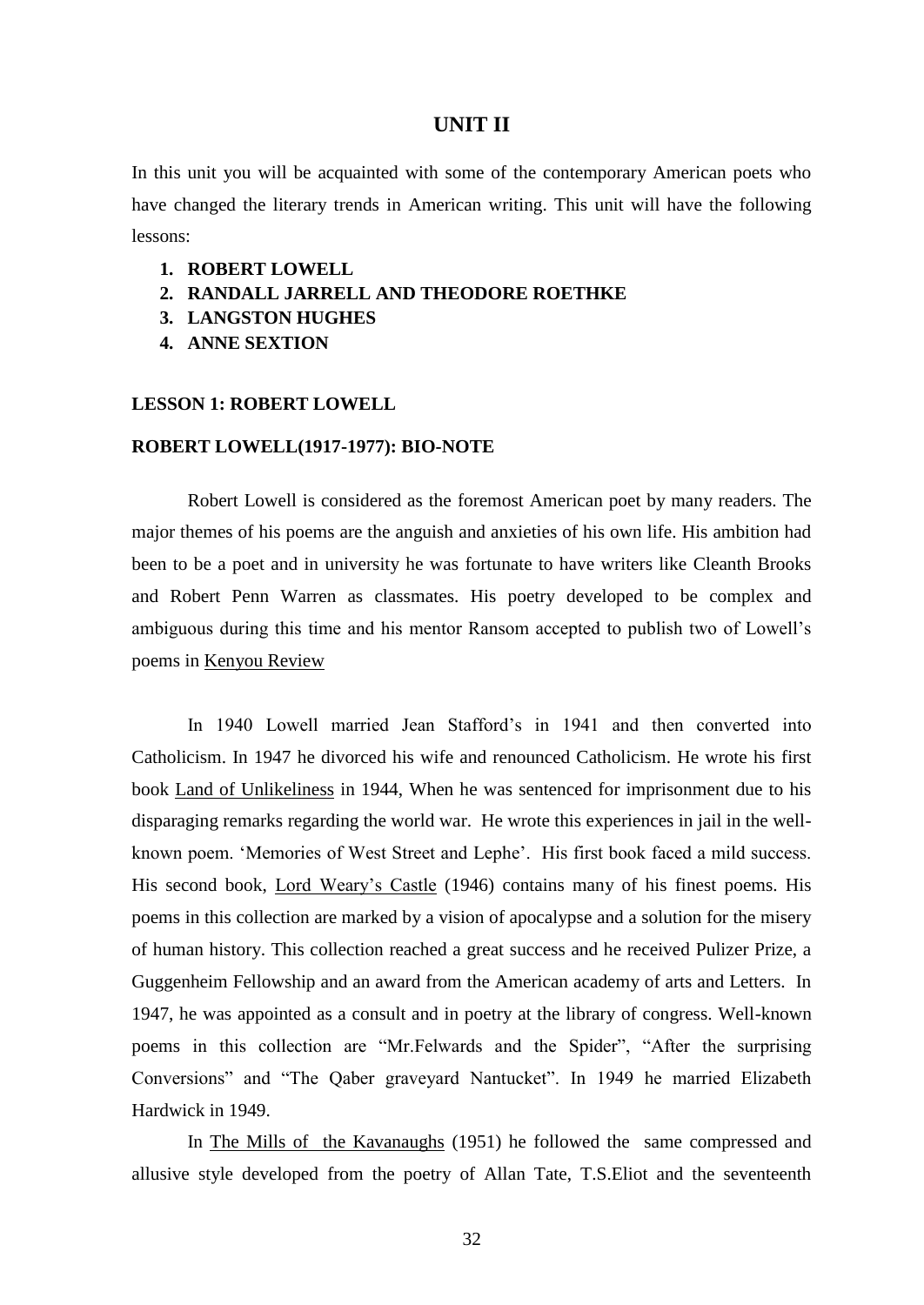century metaphysical poets. In most of the poems, Lowell set his speakers in historical or contemporary spaces by using religious, classical and personal themes. Randall Jarrell, his friend thought that "Falling Asleep over the Aeneid" was the most successful poem in this collection.

After a long break Lowell published his ground-breaking work Life Studies in 1959. Due to nervous breakdown in 1949 he was hospitalized for a decade, During this time he was dissatisfied with his poetry and only his correspondence with William Carlos Williams revived him. In Life Studies Lowell wrote in a more direct way than his former worker about his family background, and his troubles as a writer and husband. This style of autobiographical element was addressed by M.L.Rosenthal as being a confessional mode. The first section of this autobiographical book is in the manner of his early 1950s and second section is in prose regarding his personal experiences from childhood to the period of hospitalization. The third section devoted to a commentary on writers such as Ford Madox Ford, George Santayana, Delmore Schwartz and Hart Crane. The final section describes his personal feelings, losses and family deaths. Well-known poems in this collection are "May Last Afternoon with Uncle Devereux Winslow", "Walking in the Blue", "Memories of West Street and Lepke and "SkunK Hour". His Life Studies became a model for Sylvia Plath, Anne Sexton, and Adrienne Rich.

Life Studies was followed by his work imitation in 1961. For this he received the Boolingen Translational Prize. His next work For the Union Dead (1964) has several of his innovations in style and some of the poems looks closers to his earlier form. Many critics argue that his poem "St. Gaudens' Shaking Civil War relief"makes Lowell as the most important poet of his generation. He strongly opposed the Vietnam War. In order to his protest he refused an invitation from President Johnson to participate in a white house Festival of Arts. His feeling against an immoral war and theme of rebellion was presented in his plays. His trilogy The Old Glory (1965) bused on the woks of Hawthorne and Melville, and his version of Aeschylus' Prometheus Bound (1967) are the most notable plays of his.

His later works are considered as lesser achieved than of his earlier ones. His poems in Near the Ocean (1967) except for "Waking Early Sunday Morning" are not very great. His Notebook 1967-68 (1968) enables him to publish his later two books History and for Lizzie and Harriet. His The Dolphin contains his most personal material.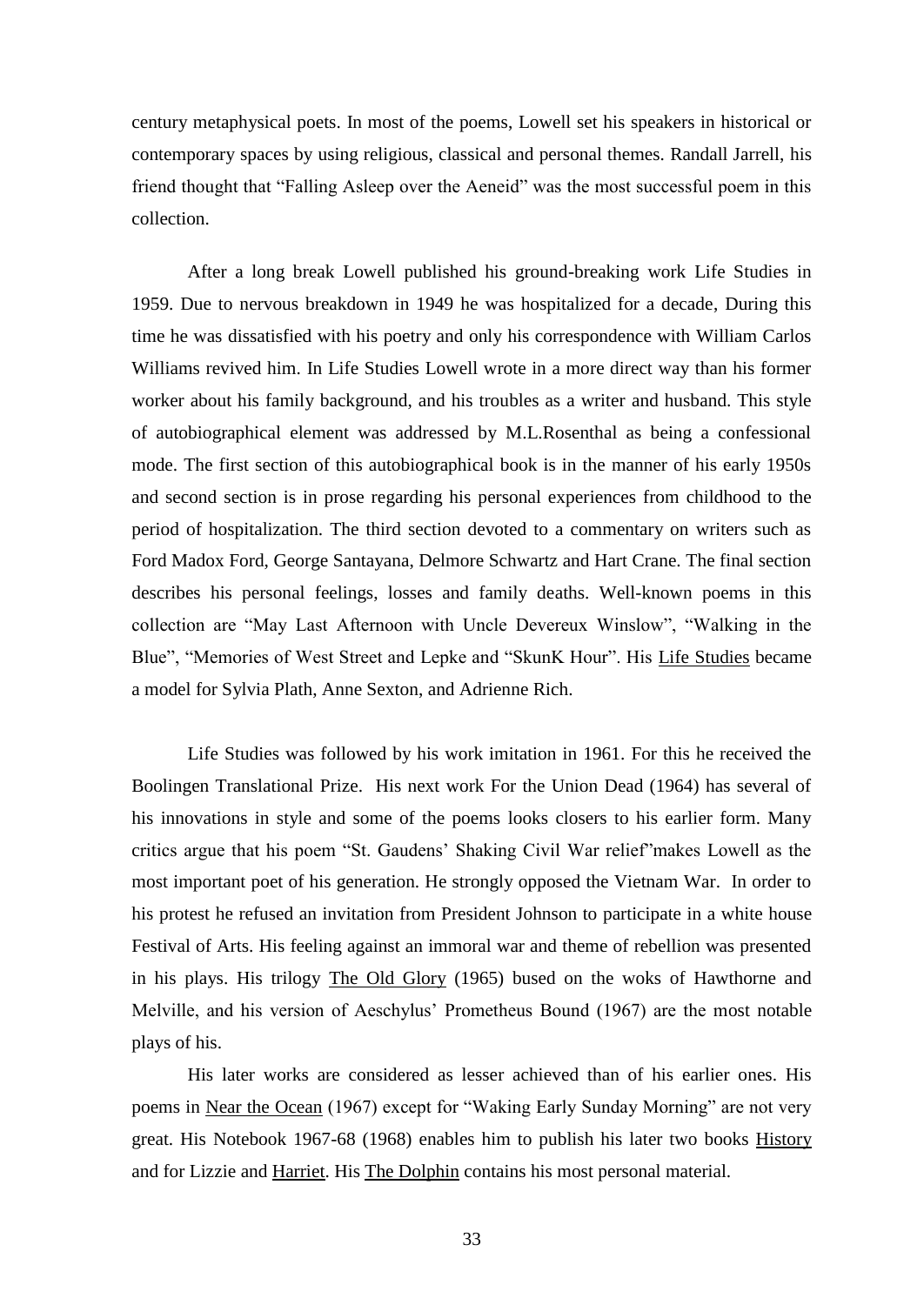In 1960s he was again hospitalized due to depression mainly because of his divorce with his wife Elizabeth Hardwick. His failure of his third marriage and old memories are reflected in his last volume Day by Day (1977). On September 1977 he died due to heart attack.

#### **PARAPHRASE OF 'AFTER THE SURPRISING CONVERSIONS':**

*September twenty-second*, Sir: today I answer. In the latter part of May, Hard on our Lord's Ascension, it began To be more sensible. A gentleman of more than common understanding, strict In morals, pious in behaviour, He was a man of some renown, a honored person in the town, And he came of melancholy parents; He was inclined to secret spells, for years they kept alone-While his uncle, was killed of it: Good people, but of too much or little wit. I preached one Sabbath on a text from Kings; Who shoed concernment for his soul. Some things in his experience were hopeful. He Would sit and watch the wind knocking a tree And praise this countryside that our Lord had created. Once when a poor man's heifer died, he laid A shilling on the doorsill; Even though a desire for loving shook him like a snake, He date not entertain much hope of his estate in heaven. Once we saw him sitting late behind his attic window by a light As he thought of terror, and he seemed Beyond advice or reason, for he dreamed That he was called to trumpet Judgment Day To Concord. Later in May he cut his throat and though the coroner Judged him delirious, soon a stir shook our village. At Jehovah's nod Satan seemed to be loose among us: Content was gone. All the good work was wasted. We were undone.

The breath of God had carried out a planned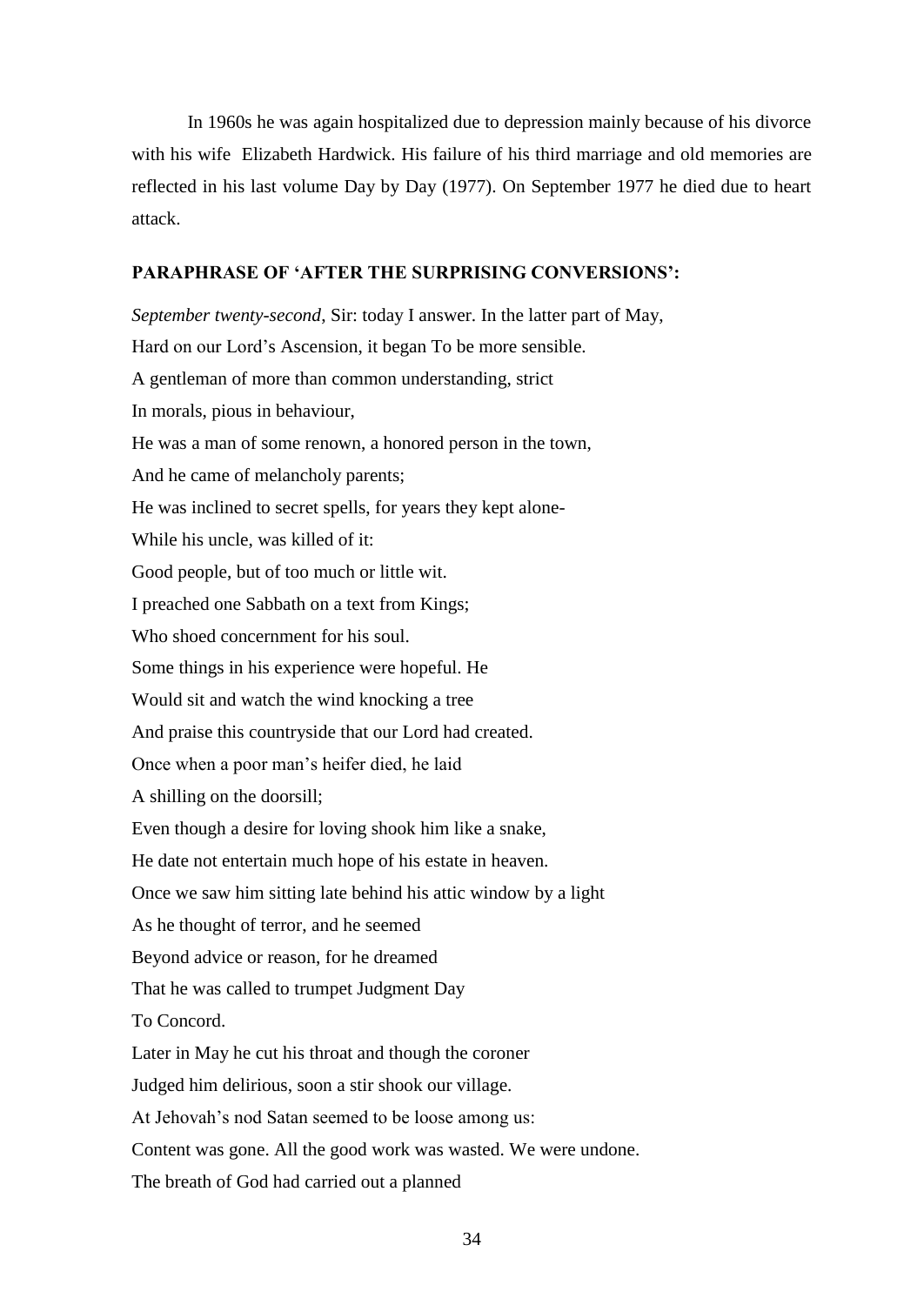And sensible withdrawal from this land; The masses that were once unconcerned with doubt, Jumped at broad noon, and hurried with the words "My friend, Cut your own throat. Cut your own throat. Now! Now!" September twenty-second, Sir, is when the bough cracks with the unpicked apples, And at dawn the small-mouth bass breaks water, gorged with spawn.

This is a poem on a historical event that occurred in colonial New England. This was the time when the country was undergoing conversions and also the time when the country was filled with strife due to fundamental attitudes. The destructive religious fervor bagan after the sermons and speeches of Jonathan Edwards. The speaker in the poem is Edwards himself who narrating the origins and development of the event to a correspondent. The poem is based upon a letter of 1736.

The poem is a reflection of the present day religious bigotry and the line, "At Jehovah's nod/Satan seemed more let loose amongst us". Seems to be true in the contemporary world.

# **HISTORICAL BACKGROUND:**

**Jonathan Edwards** (1703-1758) was a Congregational preacher, and theologian. This piece from the website : [http://www.island-of-freedom.com/edwards.html](http://www.island-of-freedom.com/EDWARDS.HTM) will give you a better understanding Jonathan Edwards, the religious awakening and the religious conversions which forms the base of Lowell's poem.

Jonathan Edwards was one of the most significant religious thinkers in American history. Born October 5,1703, in East Windsor, Connecticut Colony, Edwards was a child prodigy. At the age of ten he wrote an essay on the nature of the soul. At 13 he entered the Collegiate School of Connecticut (now Yale University) and he graduated in 1720 as valedictorian of his class. After two additional years of study in theology at Yale, he preached for eight months in New York church and then returned to Yale as a college tutor, studying, at the same time, for his master's degree. He was ordained in 1727 and received a call to assist his grandfather, Solomon Stoddard, pastor of the church at Northampton, Massachusetts Bay Colony, which had one of the largest and wealthiest congregations in the colony.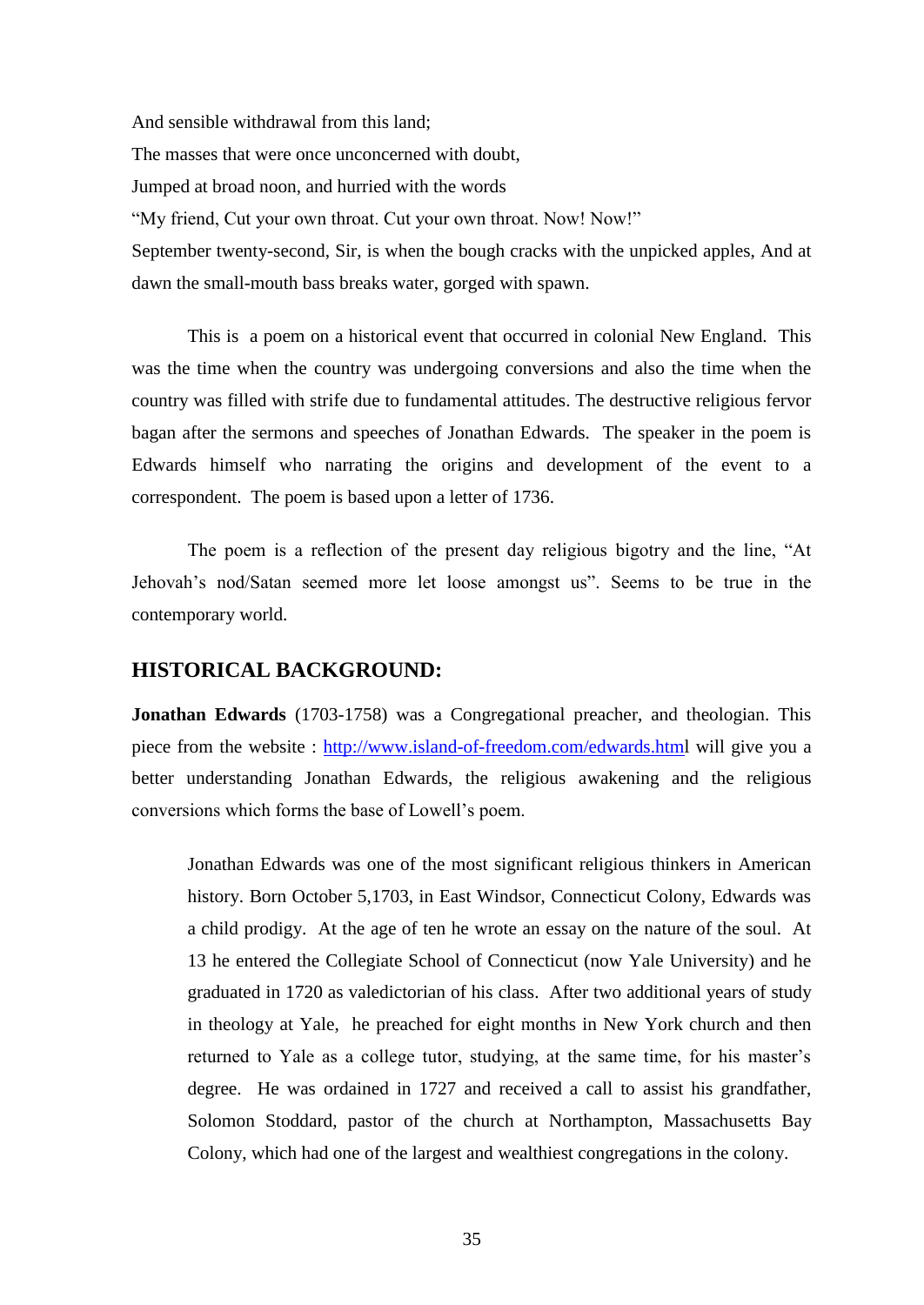When Edwards was 26m his grandfather died, and the young man became pastor at Northampton, and remained there until 1750. He was a notable pupit orator. He was a firm believer in Calvinism and the doctrine of predestination; a tendency towards belief in Arminianism, a modified form of Calvinism, however, existed in the New England colonies. In 1731, in Boston, Edwards preached his first public attack on Arminianism and, in a sermon entitled "God Glorified in Man's Dependence," called for a return to rigorous Calvinism. Three years later he delivered a series of powerful sermons on the same subject in his own church; the series include the famous "Reality of Spiritual Light", in which the preacher combined Calvinism with mysticism, religious experience directly given and experienced.

The result of Edward's 1734-35 sermons was a religious revival in which a great number of conversions were made; he received 300 new members in to his church. Some of the converted were so obsessed by his fiery descriptions of eternal damnation that they contemplated suicide. In 1740 the British evangelist George Whitefield visited Edwards. Together, the two men started a revival movement that became known as the Great Awakening and developed into a religious frenzy engulfing all New England. The conversions were characterized by convulsions and hysteria on the part of the converts, and the harshness and appeal to religious fear in one of Edwards's sermons, "Sinners in the Hands of an Angry God," caused his congregation to rise weeping and moaning from their seats. By 1742 the revival movement had grown out of control, and for the next 60 to 70 years it had the effect on American religion of preventing any attempt at a liberal interpretation of doctrine.

## **COMPREHENSION:**

- Write a note on the poetry of Lowell.
- Write briefly about the major theme of Lowell, 'After the Surprising Conversions'.
- Give the historical background of Lowell's poem, 'After the Surprising Conversions'.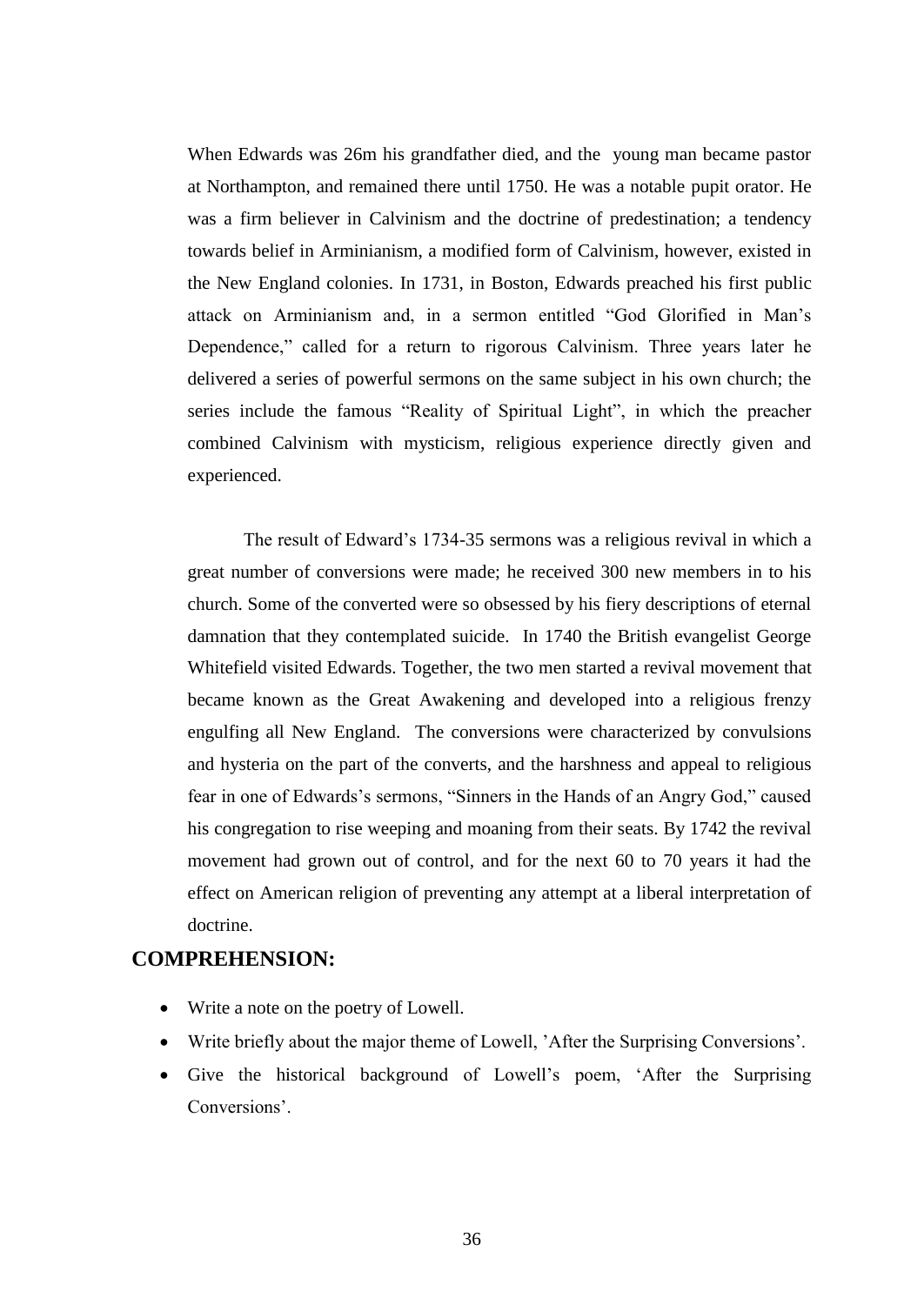### **LESSON 2: RANDALL JARRELL & THEODORE ROETHEKE:**

#### **RANDALL JARRELL: (1914-1965): BIO-NOTE:**

Randall Jarrell was born in Nashville, Tennessee, in 1914. He studied in Vanderbilt University where he earned his bachelor's and master's degrees. He taught at Kenyon College, from 1937 to 1939 where he met John Crowe Ransom and Robert Lowell. Later he moved to the University of Texas. In 1942 his first book of poems, Blood for a Stranger, was published, and in the same year he enlisted in the Army Air Corps. He soon left the Air Corps for the army and worked as a control tower operator. This experience helped shape his consciousness and it provided a great deal of material for his poetry.

His second book, Little Friend, Little Friend was published in 1945 and this gained Jarrell a reputation as a poet. Little Friend, Little Friend was a collection of poems that dealt with the forceful fears and moral struggles of young soldiers. His later volumes revealed his great technical skill, as well as his empathy with the lives of others. It also portrayed the painful sensitivity and humane-ness of Jarrell. After the war, Jarrell accepted a teaching position at the Woman's College of the University of North Carolina, Greensboro, and remained there, except for occasional absences to teach elsewhere, until his death. Jarrell is greatly regarded as a unrivaled literary essayist, and was also considered as the most incisive, judicious and scathing poetry critic of his generation. Randall Jarrell was killed in a car accident in 1965 at the age of fifty one.

## **Paraphrase of 'The Woman at the Washington Zoo':**

The saris go by me from the embassies.

They are Cloth from the moon and from another planet. They look back at the leopard like the leopard.

And I feel that this print of mine, that has kept its color. Alive through so many cleanings; That this dull Navy I wear to work, and wear from work, All day and night To my bed, so to my grave, with no Complaints, no comment;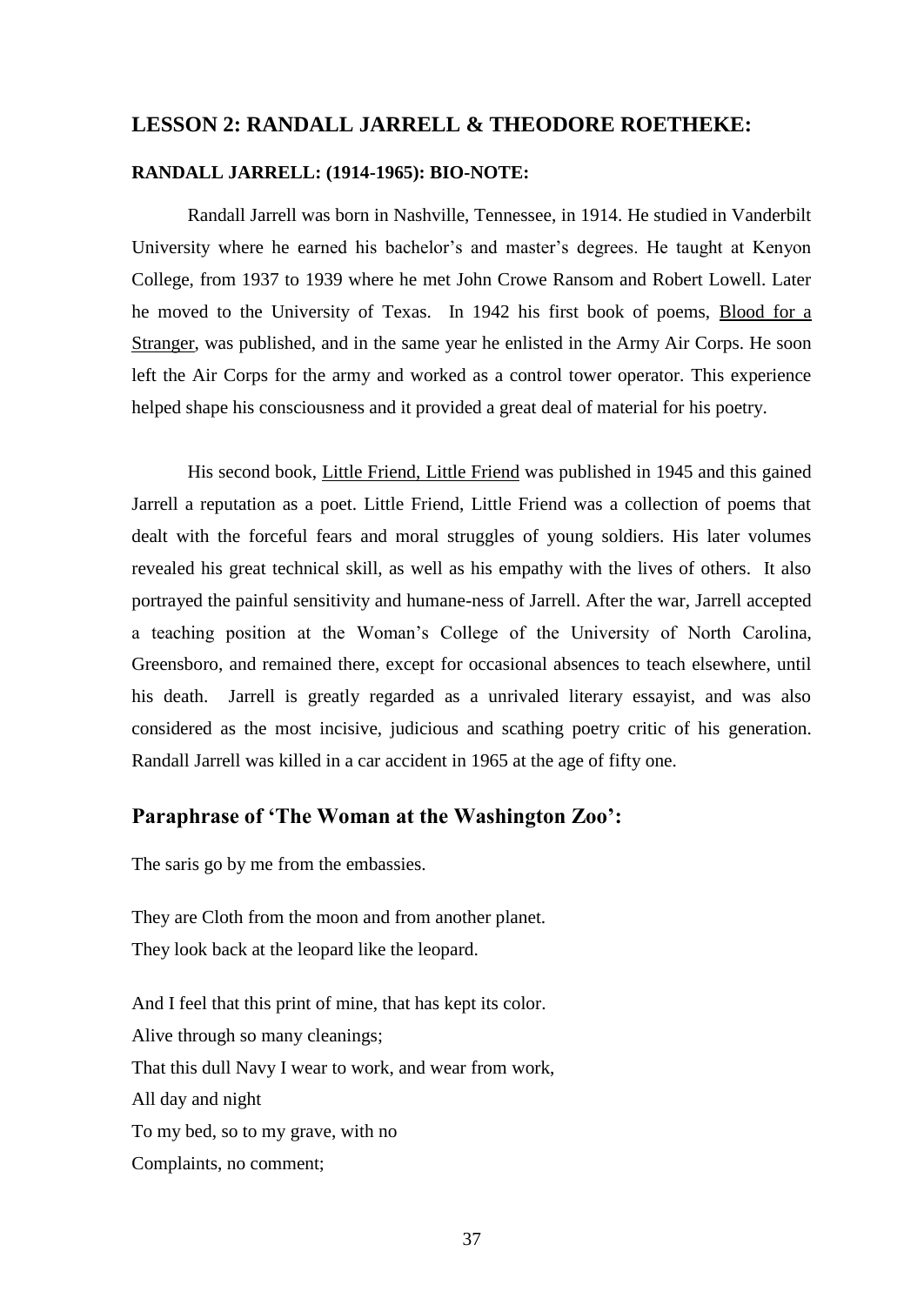Only I complain about my serviceable Body that no sunlight dyes, nor hand suffuses I can see In the eyes of animals, these beings that are trapped As I am trapped. They are Aging, but without knowledge of their age, They are kept safe here, knowing not of death, for death— Oh, bars of my own body, open, open!

The world goes by my cage and never sees me. And there come not to me, as come to these, The wild beasts, sparrows pecking the IIamas' grain, Pigeons settling on the bears' bread, buzzards Tearing the meat the flied have clouded…..

Oh Vulture,

When you come for the white rate that the foxes left, And when you take off the red helmet of your head, When you step to me as man: The wild brother at whose feet the white wolves turn brown, To whose hand of power the great lioness stalks, purring….

You know what I was,

You see what I am: change me, change me!

This poem is about possibly a woman who is unhappy about her life and wishes to have a change. She thinks that she is like the animals in the Washington Zoo unhappy with her life. She feels that just as the animals live behind bars she too is forced into an imprisoned life due to the set patterns of life. She also realizes that the animals do not realize they are captive, nor that they are vulnerable to the elements, like she does. She feels like a woman who has no individuality/identity of her own.

#### **THEODORE ROETHKE: (1908-1963) : BIO-NOTE:**

Theodore Roethke was born in Saginow, Michigan. His poems often present his childhood memories and about his father. Through his poems he tries to find out the elemental vision of life. He was influenced by the poetry of Walt Whitman and Dylan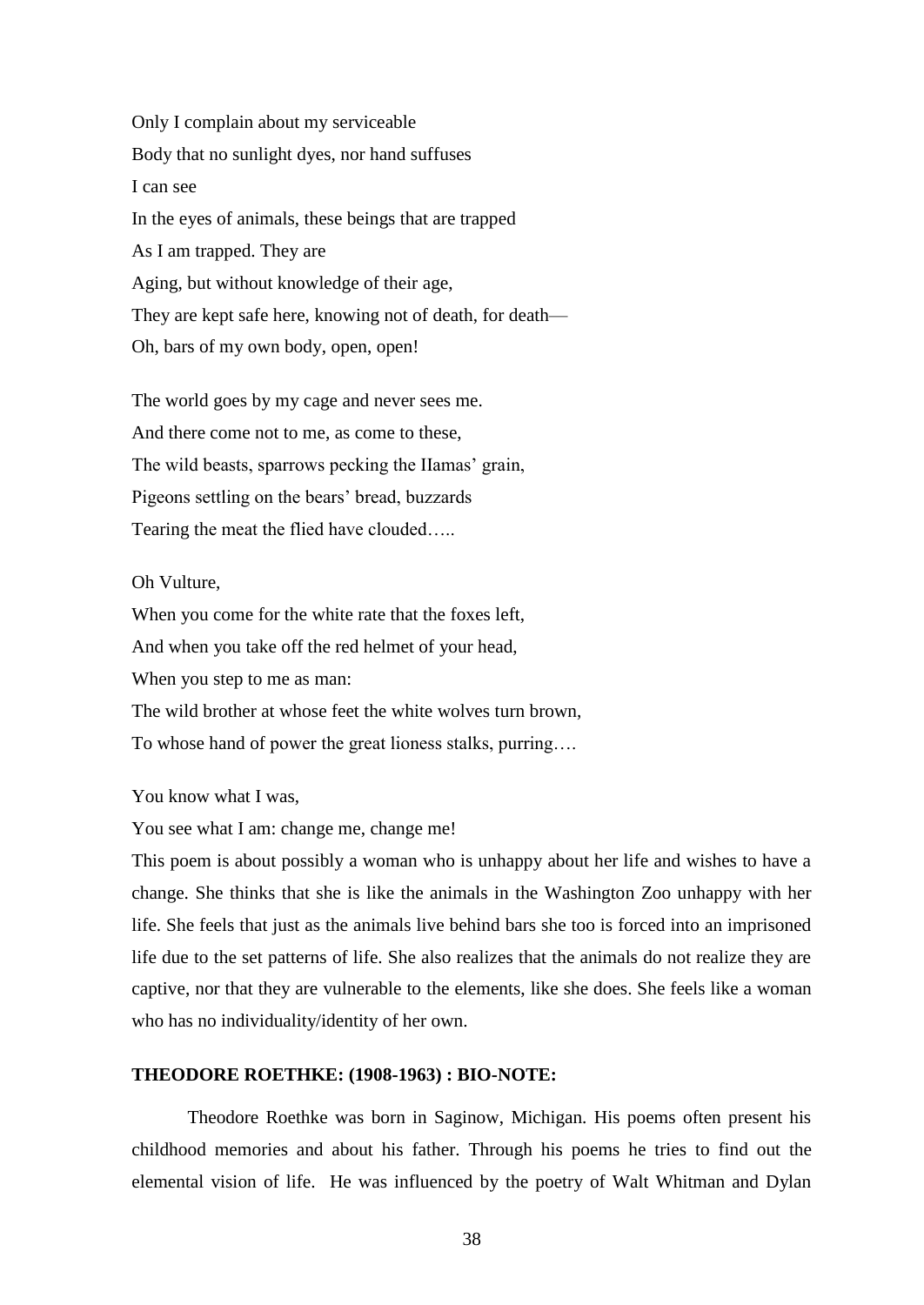Thomas, Due to the influence of Whitman, he writes poetry with lengthy lines and catalogue type narratives. His first work Open House (1941) shows influences of W.H.Auden, William Black, Emily Dickinson and John Donne and later in 1950s he consciously wrote some of his poems by following the works of Yeats. Even though he was influenced by several writers, he did not imitate their style in his works but used their style in an innovative way to explore his childhood attitudes and his relationship with his father.

Roethke began his career as a teacher at Lafayette College and later worked at Pennsylania state University, where he met Kenneth Nurke, with whom he had along lasting friendship. In 1935 he was hospitalized due to mental illness. His illness coupled with his drinking habit developed within him a sense of self-doubt and he started to explore his self. This became an important theme in many of his poems.

Roethke started to write poetry from 1930s. His work Open House (1941) established him as a popular figure. In 1948 he published The Lost Son and Other Poems, which many consider as his great work. This Volume contains his famous poem such as "Frau Bauman, Frau Schmidt and Frau Schwartz", "My Papa's Waltz and "Cuttings". In these Poems he used repressed memories of his father and his childhood days and he also attempted to connect the self, imagination, memory and nature. Some of the poems in this volume have forms and rhythms which is usually associated with childhood. This style of writing reached its height in Praise to the End! (1951). His The Walking: Poems 1933- 1953 (1953) was awarded the Pulitzer Prize in 1954. This volume contains the often quoted poem "Four for Sir John Davis", which has a theme similar to that of Yeats' poem, "Among School Children". This poem talks about ideas of memory, age and youth. In 1953 he was married to Beatrice O' Connell, who supported him during his ill health.

In the 1950s Roethke's career as poet took a giant stride when he received the Guggenheim Fellowship, two Ford Foundation grants and a Fulbright grant. His work Words for the Wind (1957) made him to receive many awards including the Bollingen Prize and the National Book Award. This collection contains two of his most famous poems entitled " I knew a women", which is a child verse and "Meditation of an Old Woman" which is a memory of his mother. In 1964 he published another volume of verse titled, The Far Field in 1964, which too received National Book Award. In his works we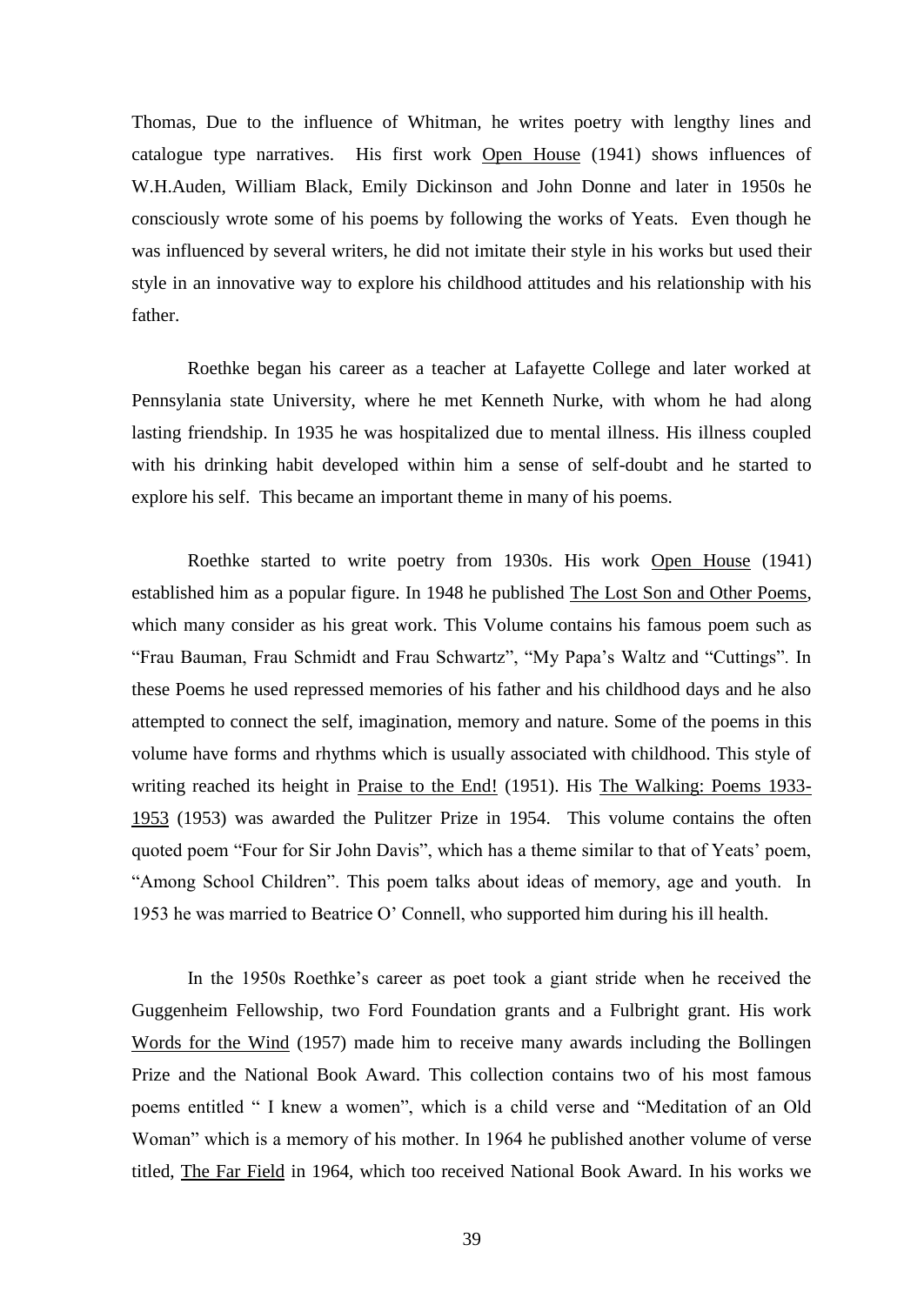can find influences of James Dickey, Seamus Heaney, Sylvia Plath, Anne Sexton and James Wright. Even though in his works we can find influences of several writers; he used those influences in an innovative way to present his poetry in a excellent way.

Extracts from 'The Dying Man'

*His Words*

I heard a dying man Say to his gathered kin, "My soul's hung out to dry, Like a fresh-salted skin; I doubt I'II use it again

"What's done is yet to come; The flesh deserts the bone, But a kiss widens the rose; I know, as the dying know, Eternity is now.

…

["] I am that final thing,

A man learning to sing"

Roethke's poem raises the notion of metaphysical existence and questions the validity of life. "The Dying Man' is ametaphorical journey that one needs to take to understand the vision of ife. As Roethke puts it humanity is bothered about misrepresenting their true selves and it is only at the time of death than one is capable of knowing the true self – bare and honest. Roethke's poem validates the notion of an endeavour and the need to broaden our vision.

### **COMPREHENSION:**

- What is the central idea of Jarrell's poem, 'The Woamn at the Washington Zoo'.
- Write a note on Theodore Roethke's poetry and explain the theme of 'The Dying Man'.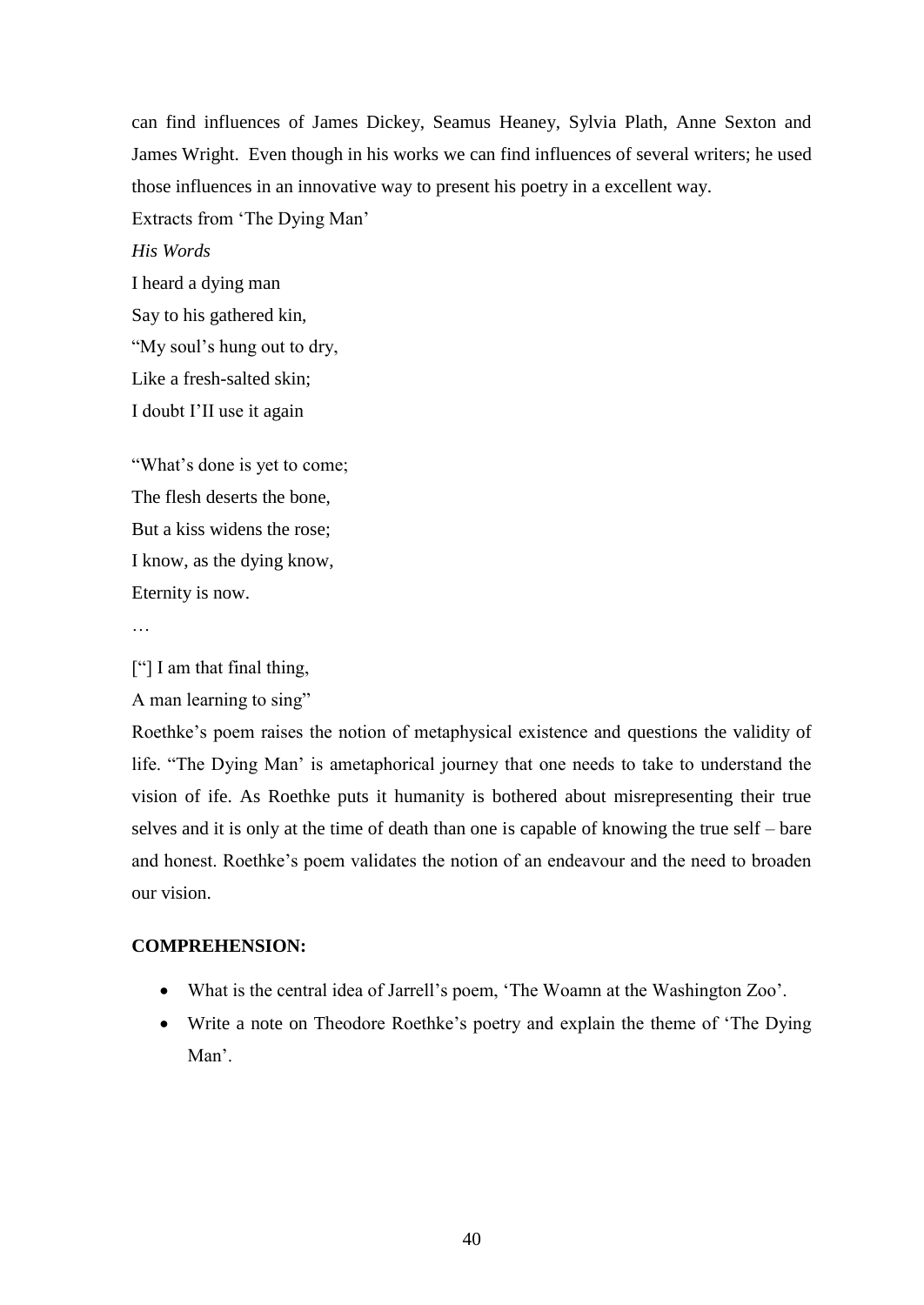# **LESSON 3 : LANGSTON HUGHES: BIO-NOTE:**

James Langston Hughes was born February 1, 1902, in Joplin, Missouri. His parents divorced when he was a small child, and his father moved to Mexico. He was raised by his grandmother until he was thirteen, when he moved to Lincoln, Illinois, to live with his mother and her husband, before the family eventually settled in Cleveland, Ohio. It was in Lincoln, Illinois, that Hughes began writing poetry. Following graduation, he spent a year in Mexico and a year at Columbia University. During these years, he held odd jobs as an assistant cook, launderer, and a busboy, and travelled to Africa and Europe working as a seaman. In November 1924, he moved to Washington, D.C.Hughes's first book of poetry, The Weary Blues, was published by Alfred A.Knopf in 1926. He finished his college education at Lincoln University in Pennsylvania three years later. In 1930 his first novel, Not Without Laughter, won the Harmon gold medal for literature.

Hughes, was influenced by writers such as Paul Lawrence Dunbar, Carl sandburg and Walt Whitman. His poetry is filled with perceptive, and colorful portrayals of black life in America from the twenties through the sixties. He wrote novels, short stories and plays, as well as poetry, and is also known for his engagement with the world of jazz and the influence it had on his writing, as in "Montage of a Dream Deferred." His life and work were enormously important in shaping the artistic contributions of the Harlem Renaissance of the 1920s. Unlike other notable black poets of the period- Claude McKay, Jean Toomer, and Countee Cullen-Hughes refused to differentiate between his personal experience and the common experience of black America. He wanted to tell the stories of his people in ways that reflected their actual culture, including both their suffering and their love of music, laughter, and language itself. Langston Hughes passed away in 1967.

Besides poetry, Hughes also wrote eleven plays and countless works of prose, including the well-known "Simple" books: Simple Speaks His Mind, Simple Stakes a Claim, Simple Takes a Wife, and Simple's Uncle Sam. He edited the anthologies The Poetry of the Negro and The Book of Negro Folklore, wrote an acclaimed autobiography (The Big Sea) and co-wrote the play Mule Bone with Zora Neale Hurston.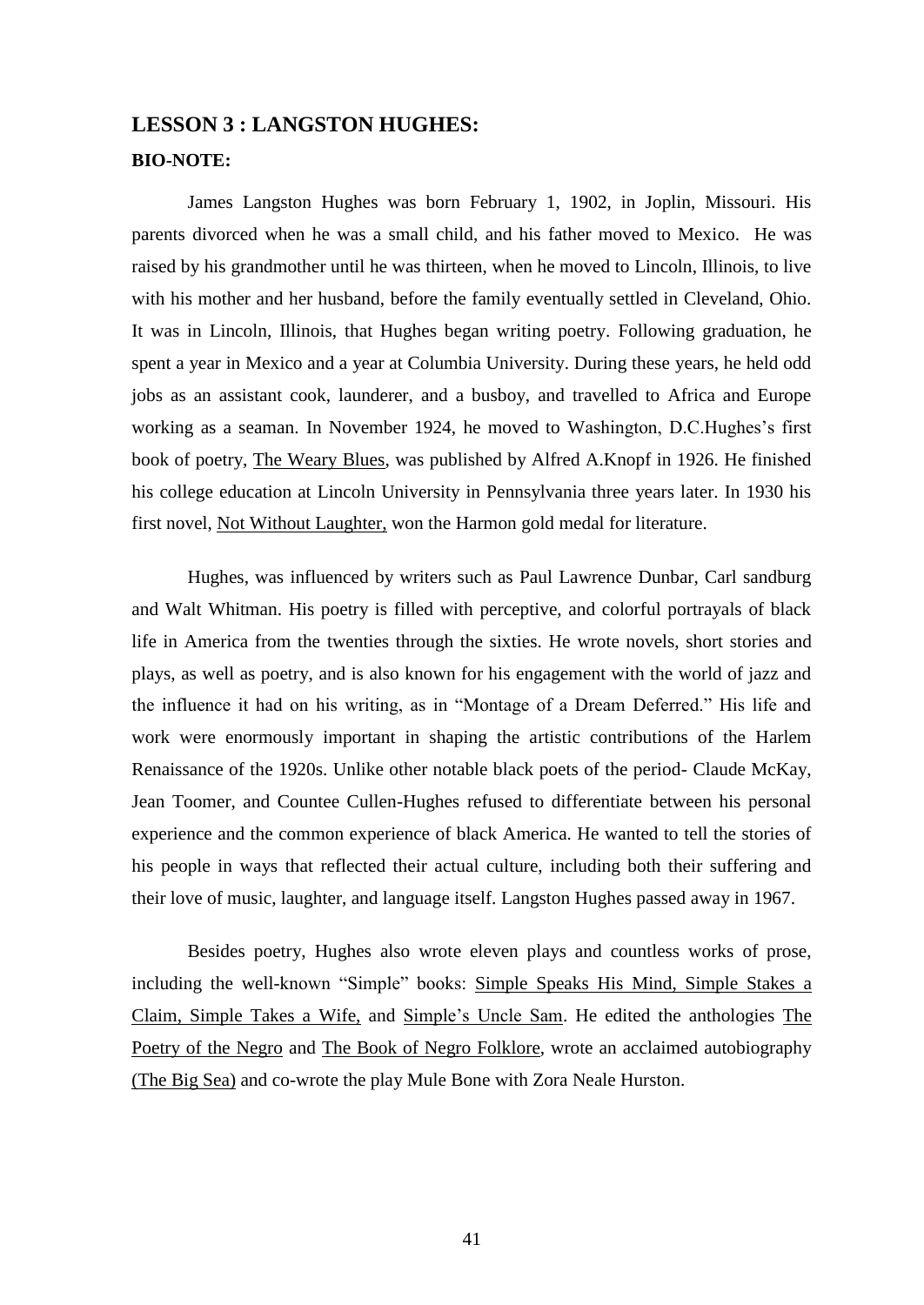## **PARAPHRASE OF 'MONTAGE OF A DREAM DEFERRED'**

## **Warning : Augmented**

Don't let your dog curb you!

Curb your doggie …..You may play folks cheap, Act rough and tough, But a dog can tell When you're full of stuff. Them little old mutts Look all scraggly and bad, But they got more sense Than some people ever had. Cur dog, fice dog, Kerry blue-Just don't let your dog curb you

## **Motto**

I play it cool And dig all jive. That;s the reason I stay alive.

My motto, ….is Dig And Be Dug In Return.

## **Dead in There**

Sometimes A night funeral Carries home A cool bop daddy.

Hearse and flowers

…He'll never hype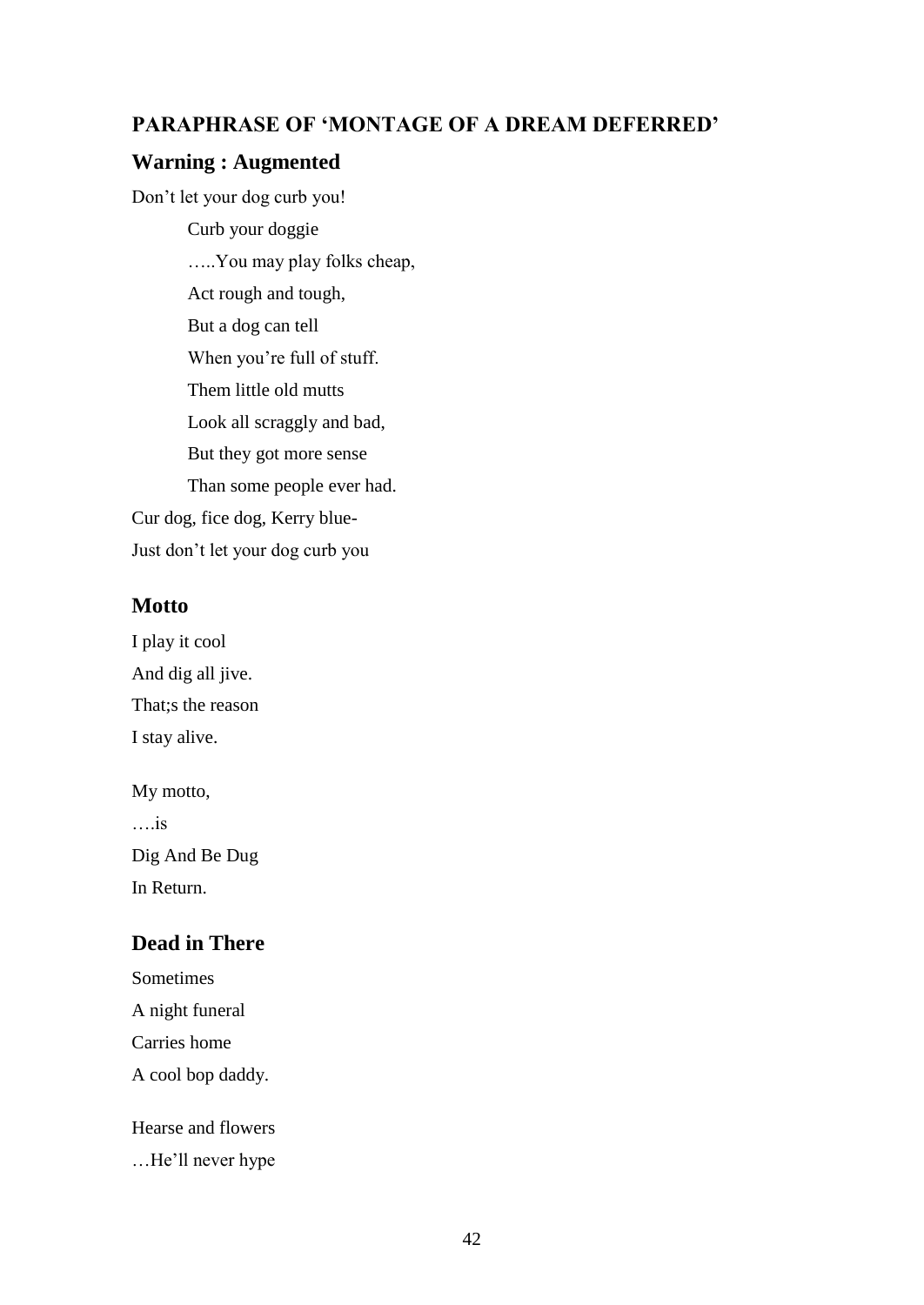Another paddy.

It's hard to believe, But dead in there, He'll never lay a Hype nowhere! He's my ace-boy, Gone away. *Wake up and live!* He used to say.

## **Final Curve**

When you turn the corner And you run into yourself Then you know that you have turned All the corners that are left.

## **Boogie: 1 a.m.**

Good evening, daddy I know you've heard The boogie-woogie rumble Of a dream deferred …

## **Tell Me**

Why shout it be my loneliness, Why should it be my song, Why should it be my dream deferred overlong?

## **Good Morning**

Good morning, daddy! I was born here, he said, Watched Harlem grow Until colored folks spread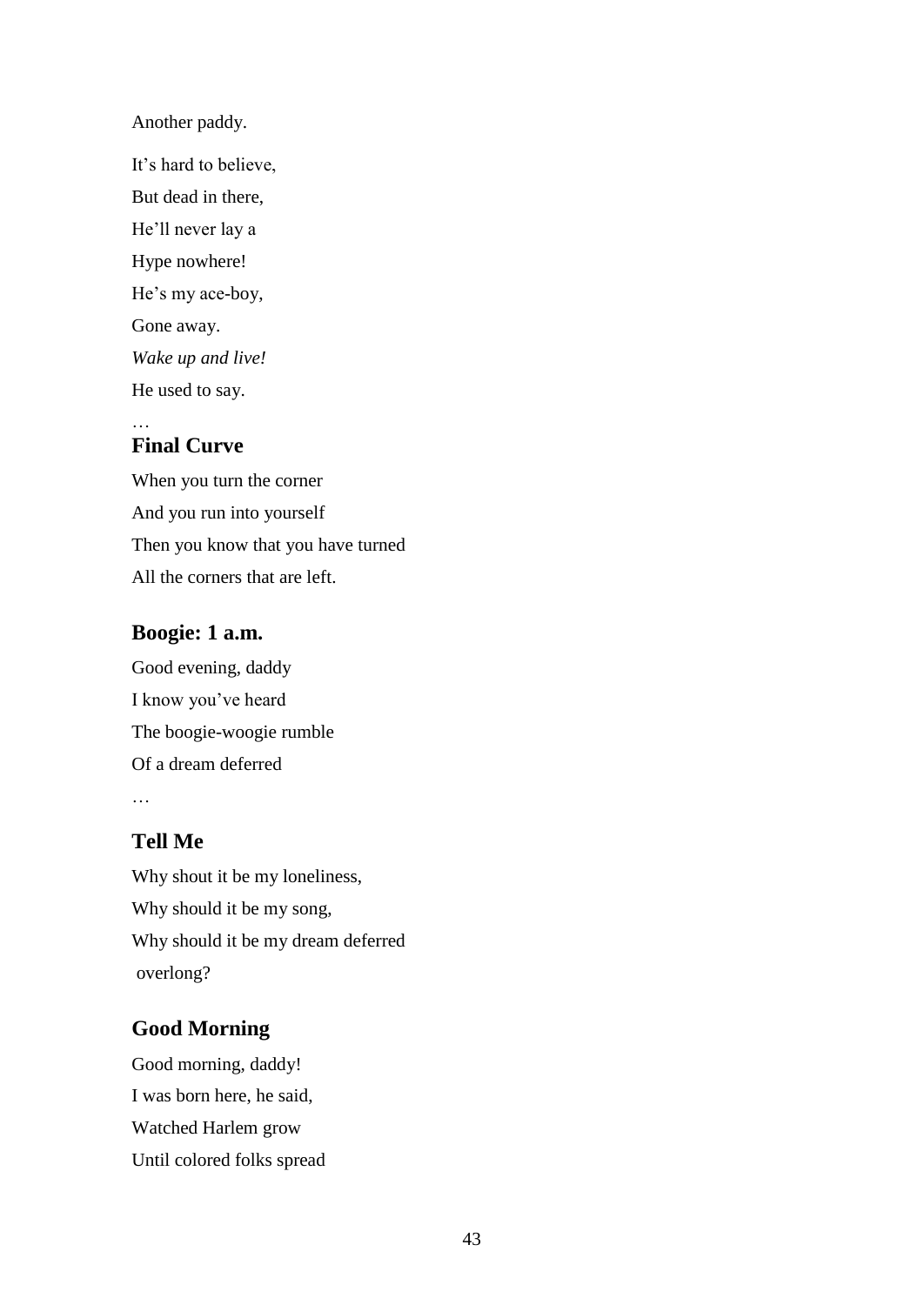from river to river

…. up from Cuba Haiti Jamaica, In buses marked New York From Georgia Florida Louisiana To Harlem Brooklyn the Bronx but most of all to Harlem dusky sash across Manhattan

I've seen them come dark Wondering wide-eyed dreaming ,,,, What happens To a dream deferred? Daddy, ain't you heard? **Harlem**

What happens to a dream deferred? Does it dry up Like a raisin in the sun? Or fester like a sore-And then run? … May be it just sags like a heavy load. Or does it *explode?* **Same in Blues** I said to my baby,

Baby, take it slow. I can't, she said, I can't1 I got to go! *There's a certain amount of traveling, in a dream deferred.*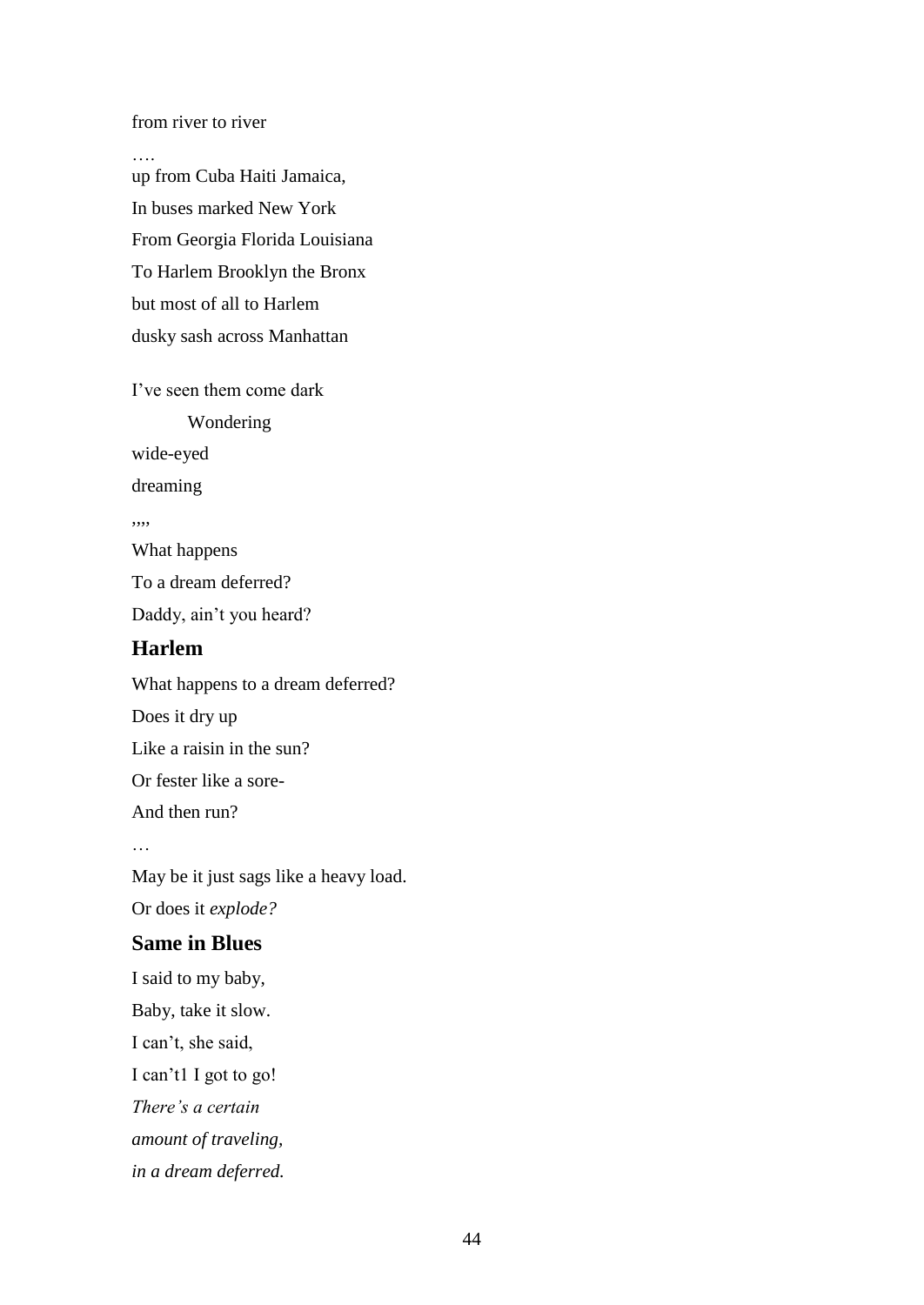Lulu said to Leonard, I want a diamond ring. Leonard said to Lulu, You won't get a goddamn thing

*A certain amount Of nothing in a dream deferred.*

Daddy,daddy, All I want is you. You can have me, babybut my lovin' days is through.

*A certain amount of impotence in a dream deferred.* …

### **Comment on Curb**

You talk like they don't kick dreams around downtown.

I expect they do – But I'm talking about

Harlem to you

#### **Democracy**

Democracy will not come Today, this year Nor ever

….

I have as much right As the other fellow has

To stand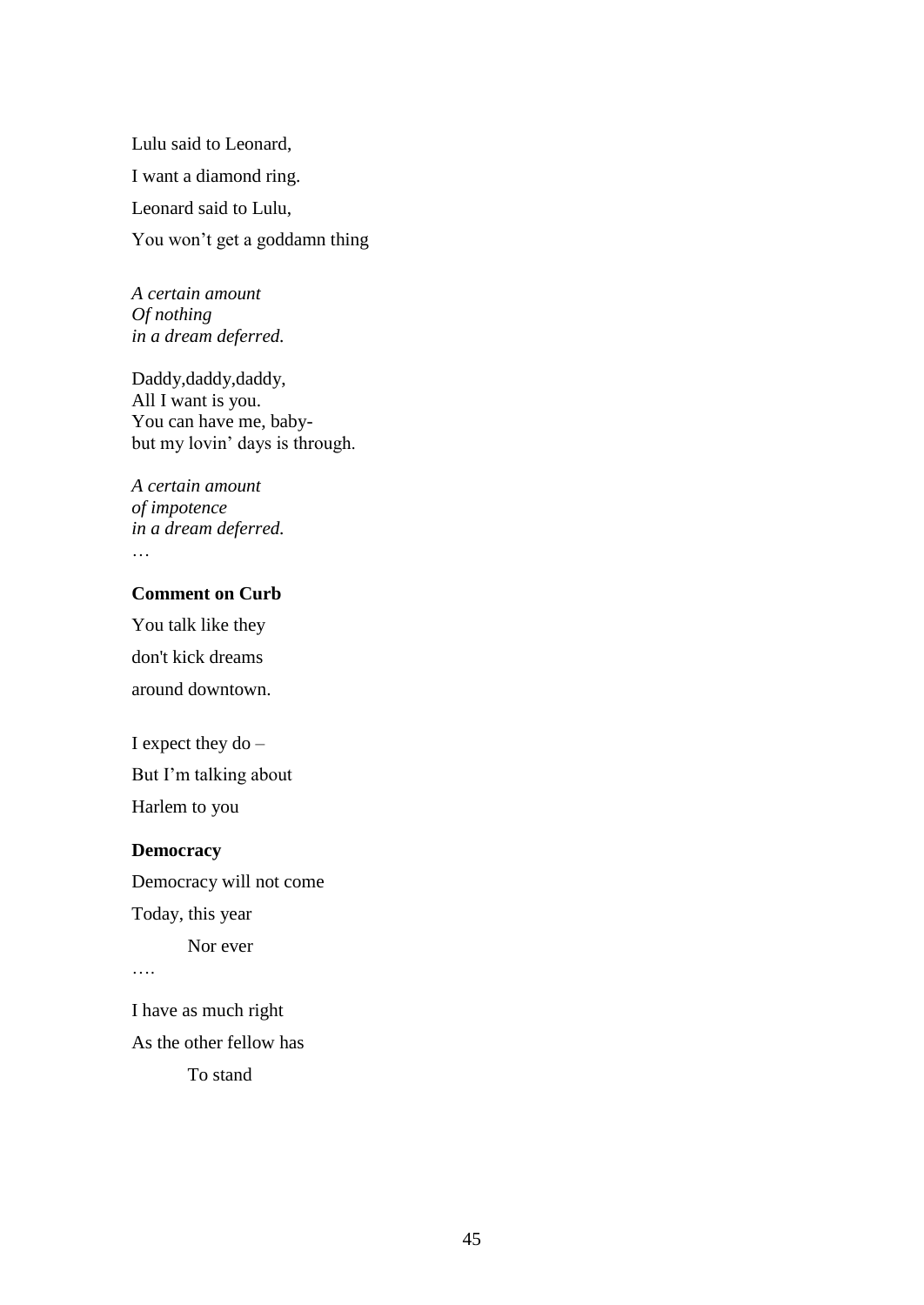On my two feet And own the land.

I tire so of hearing people say, Let things take their course. Tomorrow is another day. I do not need my freedom when I'm dead. … Freedom

Is a strong seed Planted In a great need. I live here, too. I want freedom Just as you.

### **Island**

Between two rivers, North of the park, Like darker rivers The streets are dark.

Black and white, Gold and brown – Chocolate-custard Pie of a town.

Dream within a dream Our dream deferred.

Good morning, daddy!

Ain't you heard?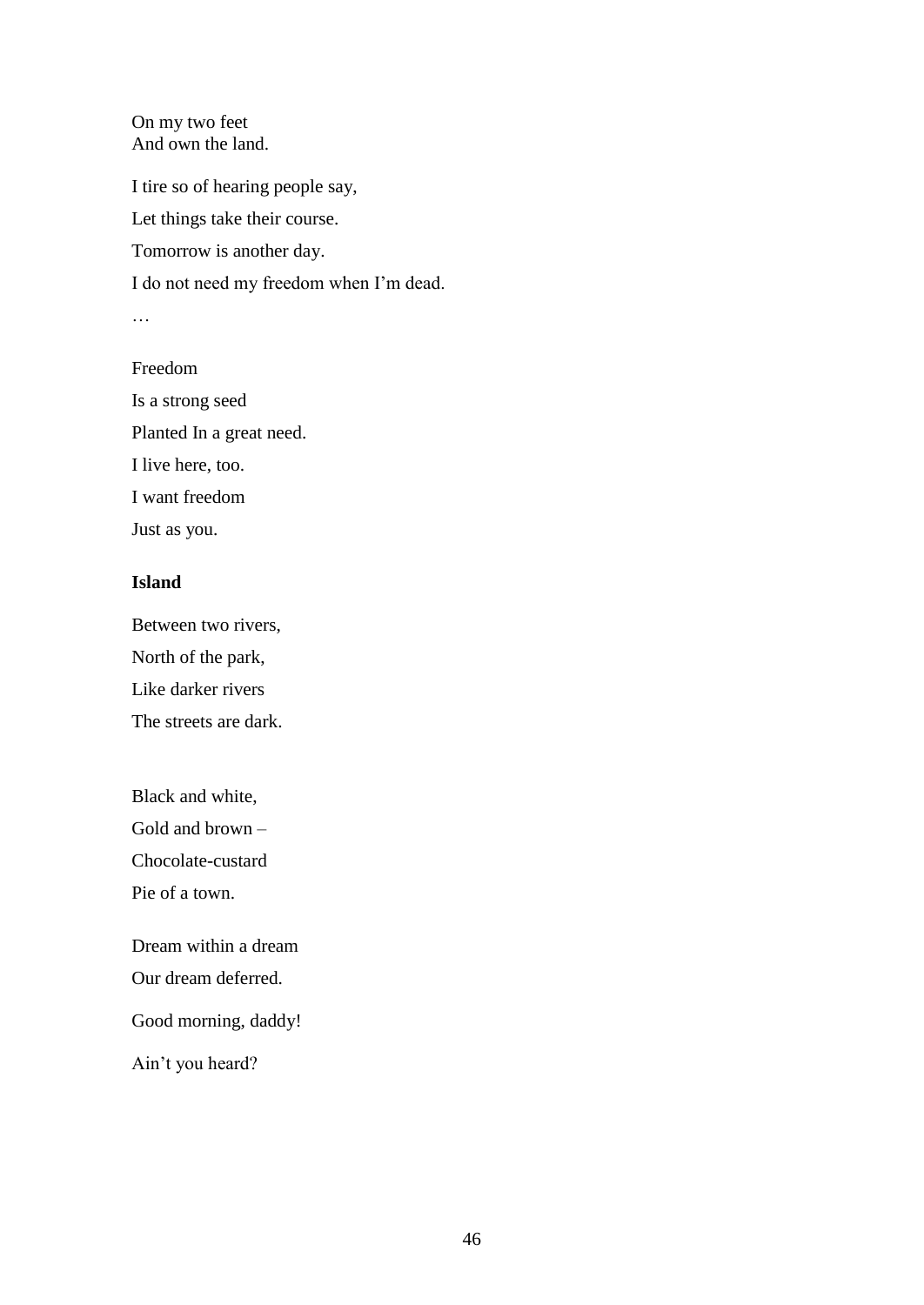The above poem is a montage that is a set of different ideas that are put together. The poem discusses the nature of class consciousness, racism and the issue of colour. Most of the ideas in the poem are self-explanatory.

#### **COMPREHENSION:**

- Langston Hughes' central purpose in writing was, in his own words, "to explain and illuminate the Negro condition in America." How does 'Montage' reflect this issue.
- What effect does the image of rivers create in the Black's history? Why are the rivers ancient and dusky?
- What is the dream Hughes refers to in "Harlem"? Why might explode rather than dry up? Why should the poem be called "Harlem"?

#### **LESSON 4: ANNE SEXTON: (1928-74)**

#### **BIO-NATE:**

Anne Sexton was born in Newton, to the family of a wool merchant. She had her formal education at the same institute as a professor. She is along with Sylvia Plath and Robert Lowell considered to be a confessional poet. Her contemporary poems present the problems of identity for women and also portray the society and gender barriers that women face in a society.

In 1948, she married Alfred Sexton. She had a mental breakdown with the birth to her first two daughters in 1953. She was hospitalized for depression, anxiety and suicidal impulses. Then in 1955, when again she gave birth to her second daughter, her mental trauma increased and her poems at this period, namely, "Music Swims Back to Me", "Ringing the Bells" and "Unknown Girl in the Maternity Ward" show her anxiety and alimentation. She was mentally depressed and her doctors thinking that her poetry may be therapeutic asked asked her to attend poetry workshop. In 1957, she met her life long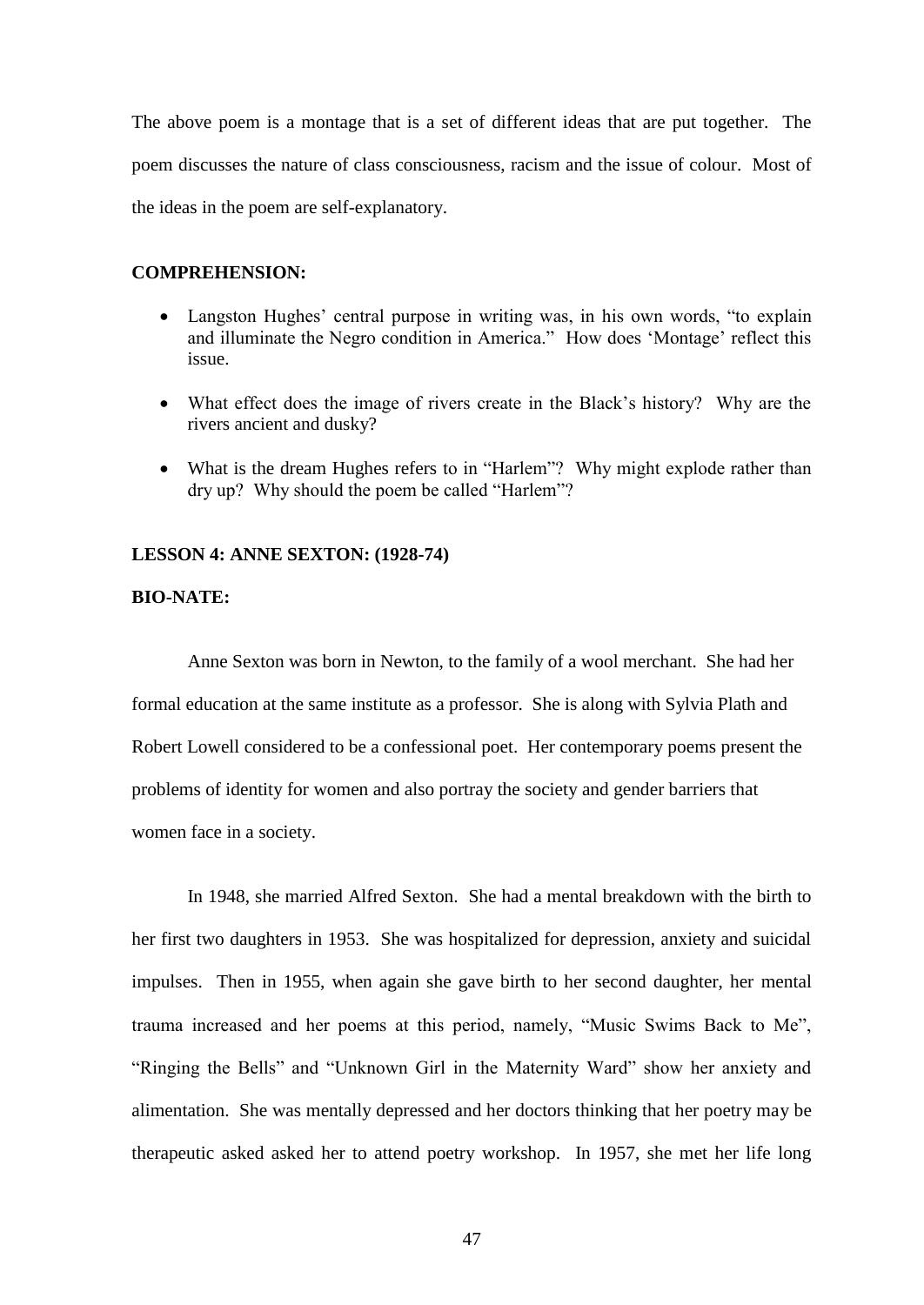friend Maxine Kumesi at poetry class. Along with Maxine she co-authored four children's story books. Later she attended several poetry workshops and conferences. Meanwhile Sexton's parents passed away. Her poems belong to

this period presents her feelings about her father. In these poems she presented her love and anger towards her father.

Sexton's first book To Bedlam and Part Way Back (1960) which deals with her powerful emotions such as child bearing, experiences in hospital, idea of death, anxiety and about her family members, was nominated for the National Book award. Her themes and her way of writing gained her immediate attention from the reader. In some of the poems in this collection, she addressed herself as a witch.

Her second book All my Pretty Ones appeared in 1962 and has Kafka's letters as its epigraph, "A book should serve as the ax for the frozen sex within us". This reveals how her poems have have direct confrontation with its subject matter. This book too was nominated for a National Book Awardl; and her third book, Live or Die, has themes of sickness and growth. And was selected for the award of the Pulitzer Prize in 1967. Her next collection presents once again her personal difficulties, love affairs and anxiety in a mere effective way than her first book. In 1969 she published her play Mercy Street which received a Guggenheim fellowship.

Sexton's Transformations (1971) retells Grimms number of fairy tales like 'Snow white' and 'Cinderella' by making use of contemporary references in 1972. It contains poems which presents her personal and religious themes. In 1974, she committed suicide and her unpublished poems were collected together and published as The Death Notebook, in 1981 posthumously. Sexton's biography was published by Diana Middle Brook in 1991 with the title Anne Sexton: a Biography.

48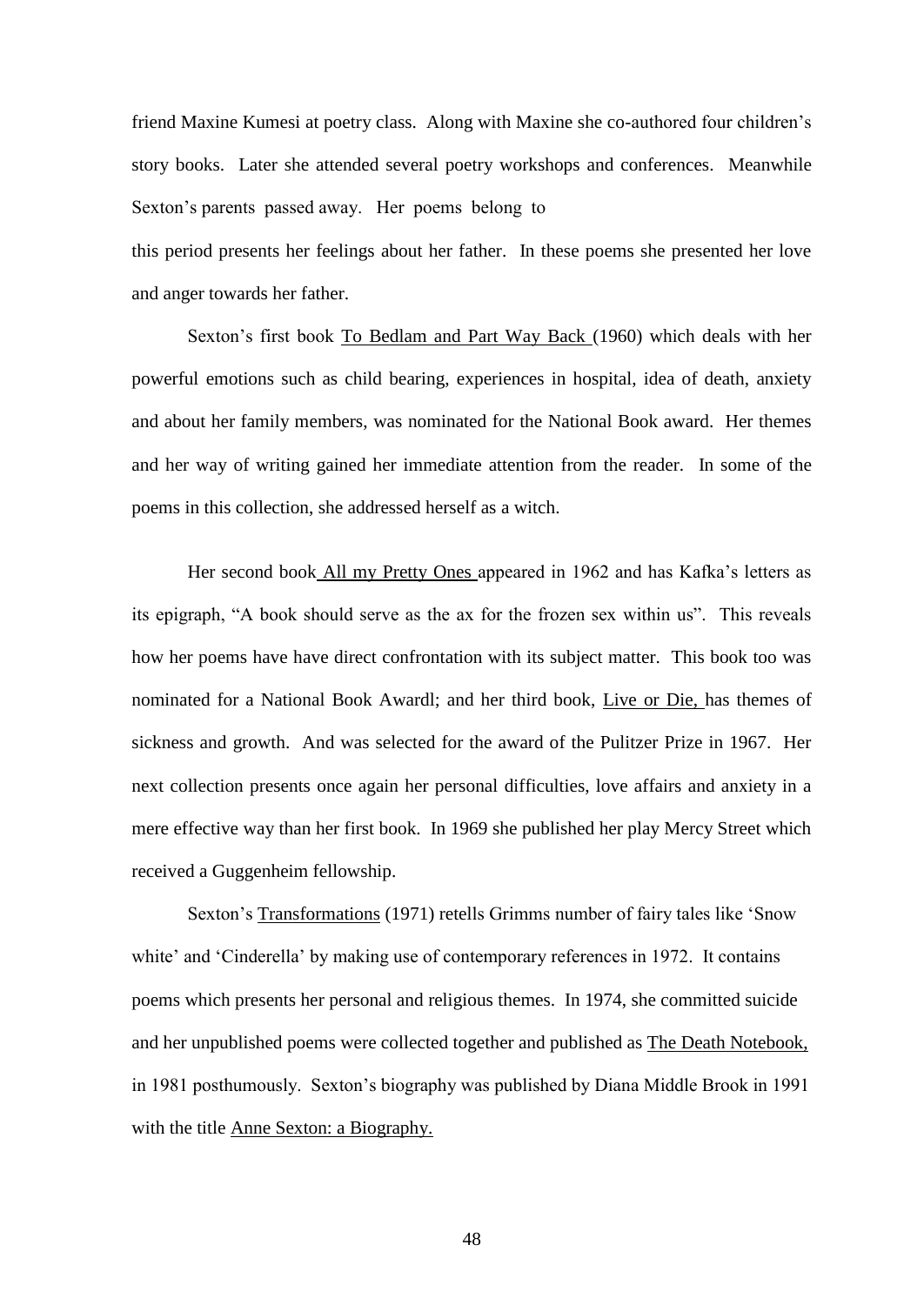#### **PARAPHRASE OF 'THE FARMER'S WIFE':**

From the hodge porridge of their country lust, their local life in Illinois, where all their acres look like a sprouting broom factory, ….

Tonight he'll once again say, honey bunch let's go and she will not say how there must be more to living than this brief bright bridge of the noisy bed or even the feathery touch of him, like a heavy god grown light,

she still wants that ole pantomime of love it leaves here still alone, built back again at last, Her mind is apart from him, living her own self in her own words she is hating the sweat of the house that they retain when they finally lie each in separate dreams she watches him, still strong in the blowzy bag of his usual sleep while her young years bungle past their same marriage bed and then she wishes him cripple, or poet, or even lonely, or sometimes, better, dead.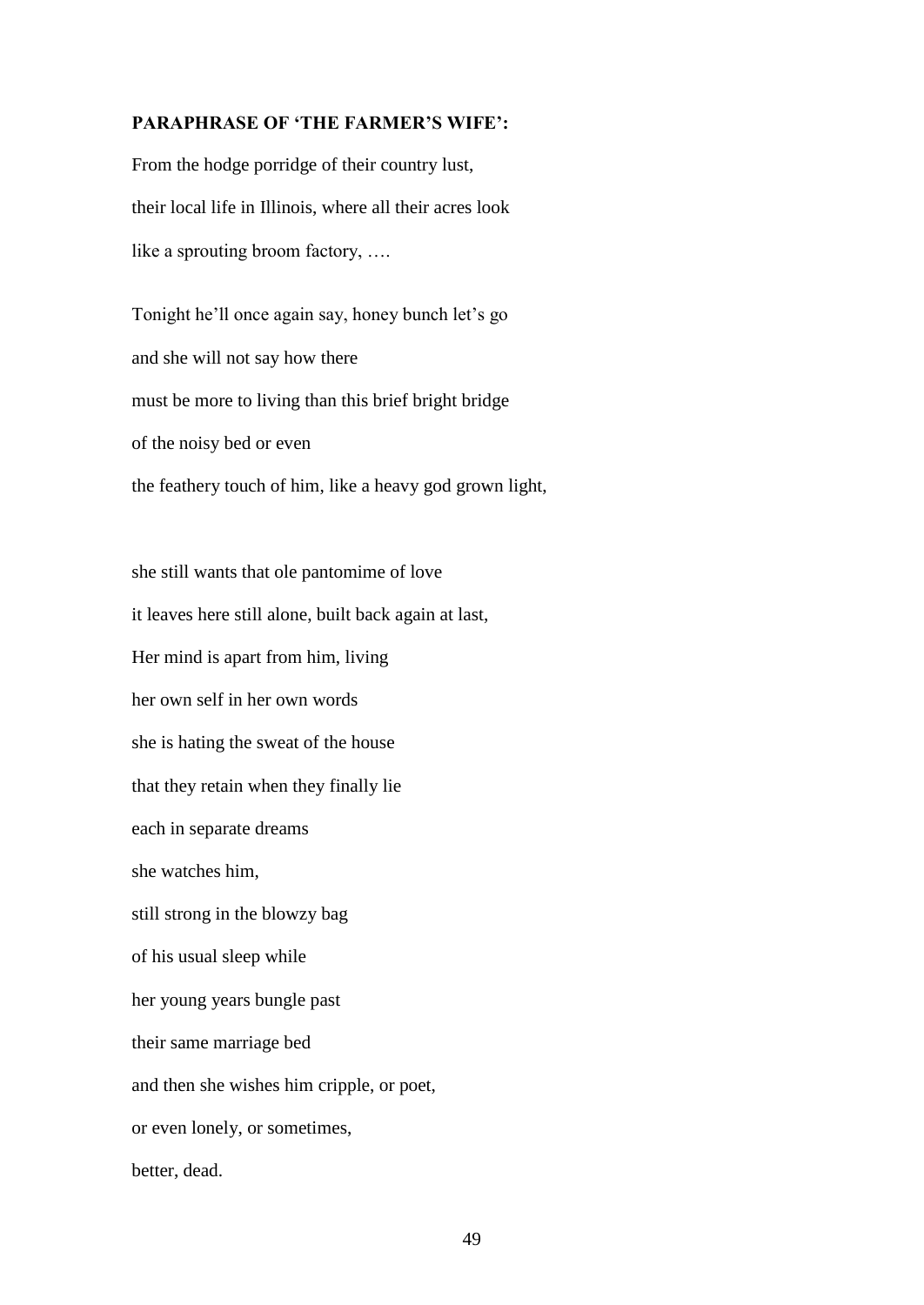This is a poem that discusses the patriarchal hold of the lover, husband or partner. The poem is rich in symbolism. The use of terms such as 'hodge-podge' refers to the country and the porridge served as breakfast. The line 'They lie each in separate dreams…' reveals how individual identities could be possible shaped when they lived separate lives. The poem also sues similes such as 'acres look like a sprouting broom factory…' and 'touch of him like a heavy god grown light' These indicate how the farm is infested with weeds and also the way the wife is treated like a toy and not as a partner or friend respectively. To increase the emphasis the poem also sues alliterative words such as 'Brief bright bridge' and personification such as the sweat of the house they keep. …

The poem is about the married life and the havoc it causes if there is no understanding and compromise within it.

#### **COMPREHENSION:**

- Write a note on the poetry of Anne Sexton.
- Write a summary of the poem, 'The Farmer's Wife'

### **Poetry: General Reading**

Robert Lowell --- After the Surprising Conversions Randal Jarrell--- The Woman at the Washington Zoo Theodore Roethke – The Dying Man Langston Hughes – Montage of a Dream Deferred Anne Sexton--- The Farmer's Wife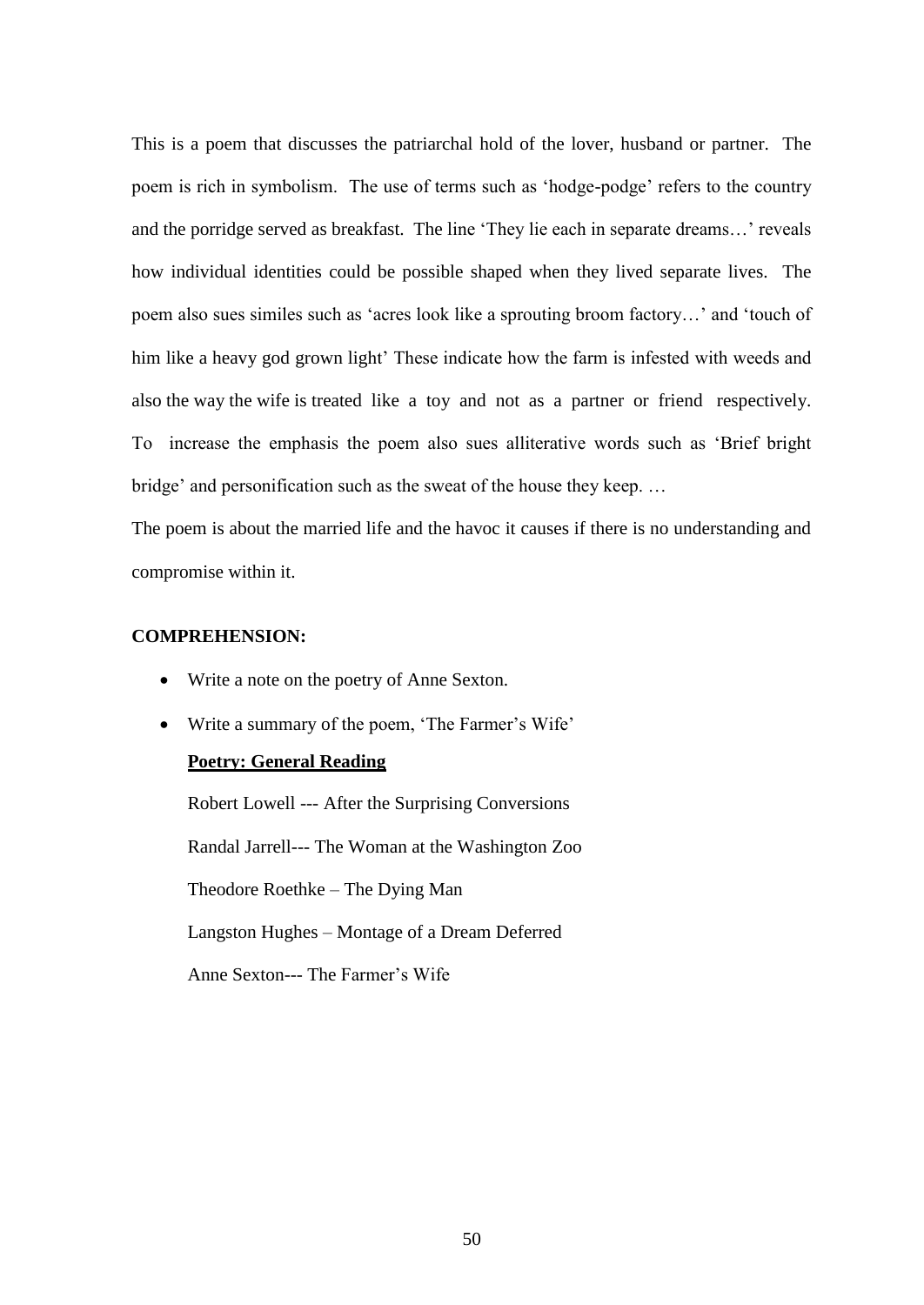#### **Unit – III**

### **NATHANIEL HAWTHORNE**

Nathaniel Hawthorne was born to Captain Nathaniel Hathorne and Elizabeth Clarke Manning Hathorne on  $4<sup>th</sup>$  July, 1804. His father died when he was four years old and the family had to move in with his mother's relatives, the Mannings. There, they came under the close scrutiny of his grandmother and uncles, Richard and Robert Manning. During his period, his mother began to withdraw in to a life time of near seclusion.

As a boy, Nathaniel was not fond of going to school. A foot injury helped him to avoid going to school regularly. At home, he spent his time in reading Shakespeare, Spencer and Bunyan. Shortly, Mrs. Hathorne moved the small family of her son and two daughters to the banks of Sebago Lake, near the town of Raymond, Maine. Nathaniel was sent to school again. However, he enjoyed his life by being close to nature with his activities of fishing and hunting all day long. This idyllic life continued till 1819, when he returned to Salem to prepare for entrance into college.

Nathaniel entered Bowdin College in 1821. One of his classmates, Horatio Bridge later offered Boston publisher Samuel G. Goodrich a guarantee against loss if he would publish Hawthorne's first collection of short stories. Hawthorne graduated in 1825. Till 1825, he spent much of his time in isolation in an upstairs room in his mother's home on Charter Street in Salem.

Hawthorne seemed to have mastered his craft during his seclusion and published his first novel, *Fanshaw: A Tale* in 1828, at his own expense. However, he was dissatisfied at his work and recalled the book and destroyed all the copies he could find. He published his first short story, *The Hollow of the Three Hills* in the *Salem Gazette* in 1830. By 1837, he had completed more than two thirds of the tales he was to write in his lifetime. Unfortunately, he was unable to get a publisher till 1837, when Bridge backed the publication of the first volume of *Twice Told Tales*.

The modest success of his first collection of stories did not provide him with a sufficient income to support his family. When he was engaged to Sophia Peabody in 1839, he found it necessary to find a better paying job. So he secured a job as a measurer of salt and coal in the Custom House at Boston. Unfortunately, he was not able to concentrate in writing in that period. Later he resigned the job in 1841 and invested in the Brook Farm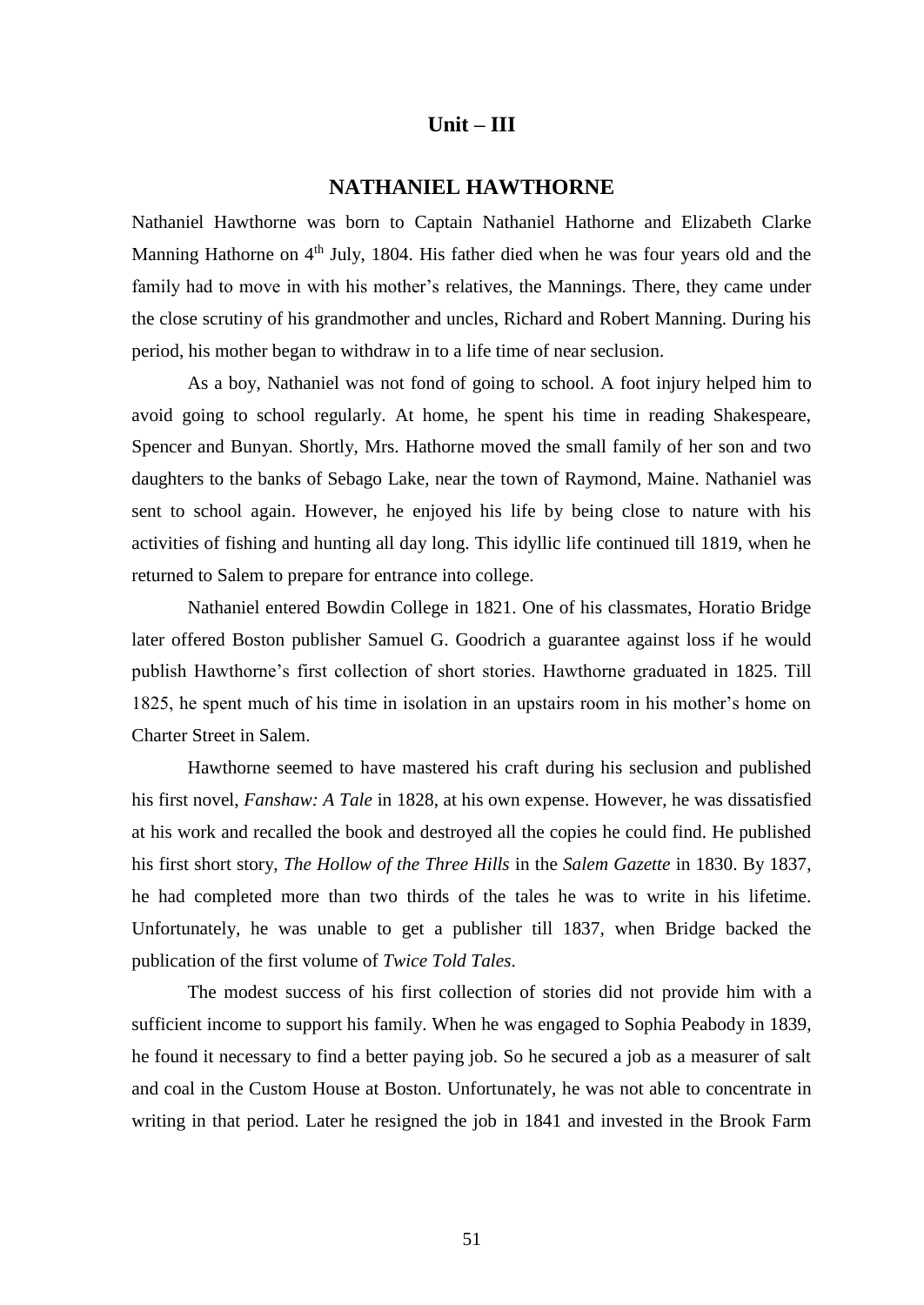Community at West Roxbury. This was also unsuccessful and he left the community in the same year.

Hawthorne managed to reach an understanding about the rate of pay for future contributions to the *Democratic Review* and then married Sophia in 1842. Their life in the *Old Manse* was both happy and productive as he was able to contribute regularly to the Democratic *Review*. He also wrote some of the tales that later appeared in *Mosses from an Old Manse* published in 1846.

Despite the writing successes, financial problems continued to plague the family and Hawthorne had to work as a government official in 1846. Though the job consumed much of his time, he utilized the experiences when describing the "Custom House" in *The Scarlet Letter*.

Hawthorne lost his job in 1848. This, along with the loss of his mother in 1849, placed both financial and emotional strains on him. However, with the support of Sophia, he managed to utilize the time fruitfully and finish *The Scarlet Letter*. Unfortunately, certain passages from the "Custom House" section of the novel made a number of Salemites angry towards the writer and he had to move to the "Little Red House" in Lennox, Massachusetts where he got acquainted with Herman Melville. There, he wrote *The House of the Seven Gables* and some other minor works which were published during 1851. Following a dispute with the land owner, the moved to West Newton and in 1852, he published *The Blithedale Romance* and *A Wonder Book for Girls and Boys*. Later, in May 1852, the Hawthornes bought a house of their own in Concord and named it "The Wayside". There, he wrote *Tanglewood Tales* and *A Life of Pierce*, which was rewarded with an appointment as United States Consul at Liverpool, England.

His experience as a Consul provided him with the source material for *Our Old Home*, published in 1863. In 1857, he resigned his job and moved to Italy. His final, complete work of fiction, *The Marble Faun* is based on his visits to the art museums and historical sites in Rome and Florence. It was published in England as *Transformation*. In 1860, the Hawthornes left Liverpool to Boston.

Back home, the life of Hawthorne was mixed with pleasure and frustration. His life was settled into a somewhat comfortable routine when he fell ill. He tried to improve his health by visiting places. Finally, in Plymouth, New Hampshire, he died in his sleep on May 19, 1864. He was buried in the Sleepy Hollow Cemetery at Conrad.

-------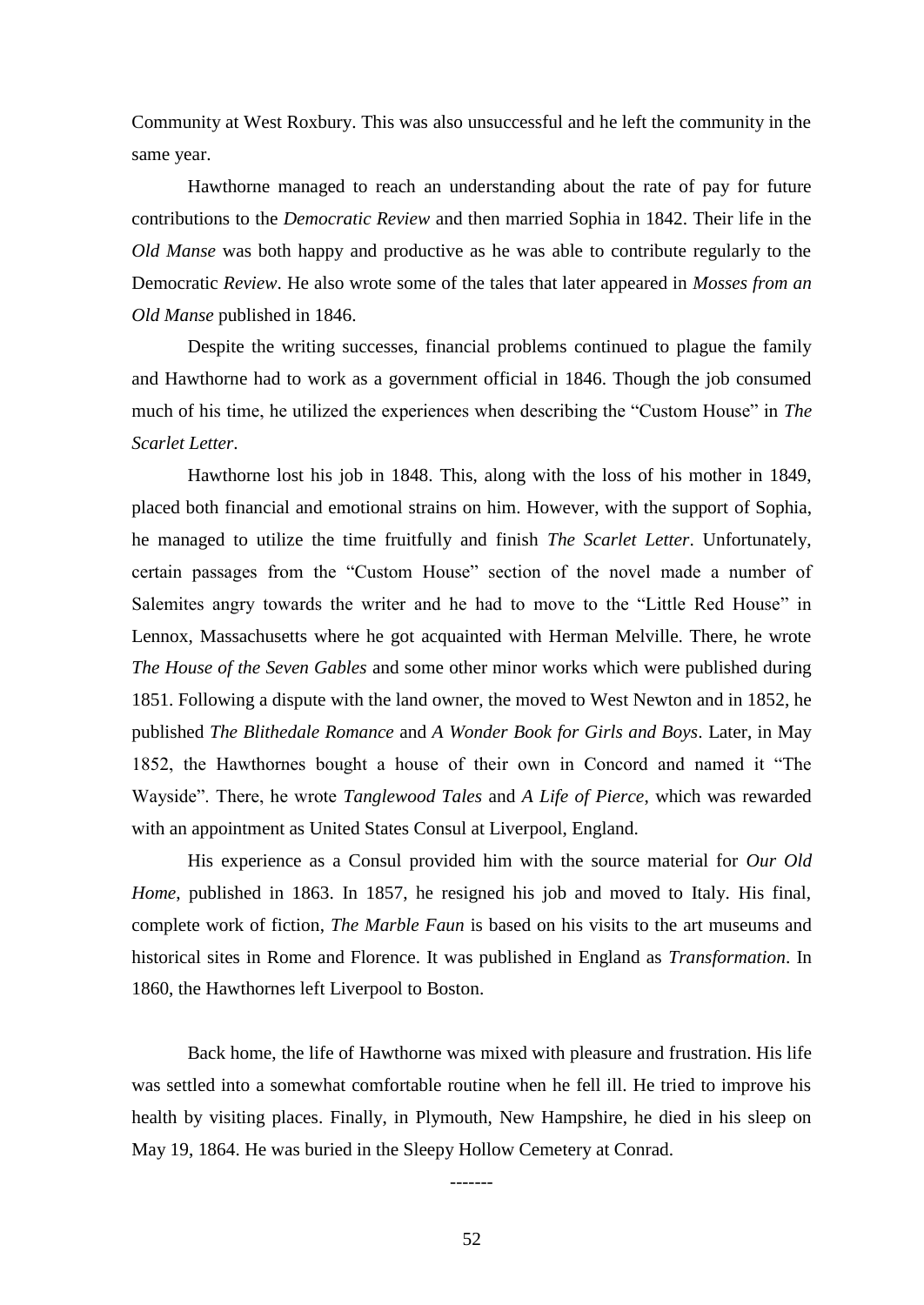### **THE SCARLET LETTER**

# **Plot**

In June 1642, the town of Boston has gathered to witness the sentence of Hester Prynne, who has been found guilty of adultery. She has been sentenced to wear a scarlet A on the bodice of her dress. Furthermore, she must stand on the scaffold for three hours, exposed to the scorn of her fellow people of the town. Most of the women of the town are angered by the beauty and the quiet dignity of Hester, as she approaches the scaffold and felt that her punishment is not sufficient enough for the nature of her crime. However, Hester has a good reputation in the past which influenced the judges to grand her some leniency in her sentence.

Hester's family was once wealthy in England. Later, when they lost their money, her parents arranged her marriage with an old scholar with a slight physical deformity. She lived in Amsterdam with her husband for some time before they decided to settle in the American colonies.

Hester arrived alone in Boston about two years ago, ahead of her husband who stayed back to settle things in Amsterdam. She never heard about him afterwards and assumed that he was lost at sea. She led a quiet life until the disgrace and therefore the judges decided to lighten her sentence.

Standing on the scaffold, Hester looks out over the crowd and saw a small misshapen man whom she recognizes as her long-lost husband. Unable to control her emotions, she pressed her baby to her bosom so tightly that it uttered a cry of pain. The stranger inquires a townsman and got the reason for Hester's punishment and vows to find the identity of the man who fathered Hester's child.

Meanwhile, Reverend Wilson and the pastor of her church, Reverend Arthur Dimmesdale urge Hester to reveal the name of her "fellow sinner", but in vain. Frustrated, Reverend Wilson gave a long lecture on the general topic of sin, stressing Hester's violation of the moral law. The child wailed and screamed throughout the ordeal.

Back in her prison cell, Hester becomes nervous and the jailor, Master Bracket is unable to control her. So he seeks the help of Roger Chillingworth, the misshapen old physician to calm both Hester and her child. The jailor does not know that it is Master Pyrnne, Hester's missing husband.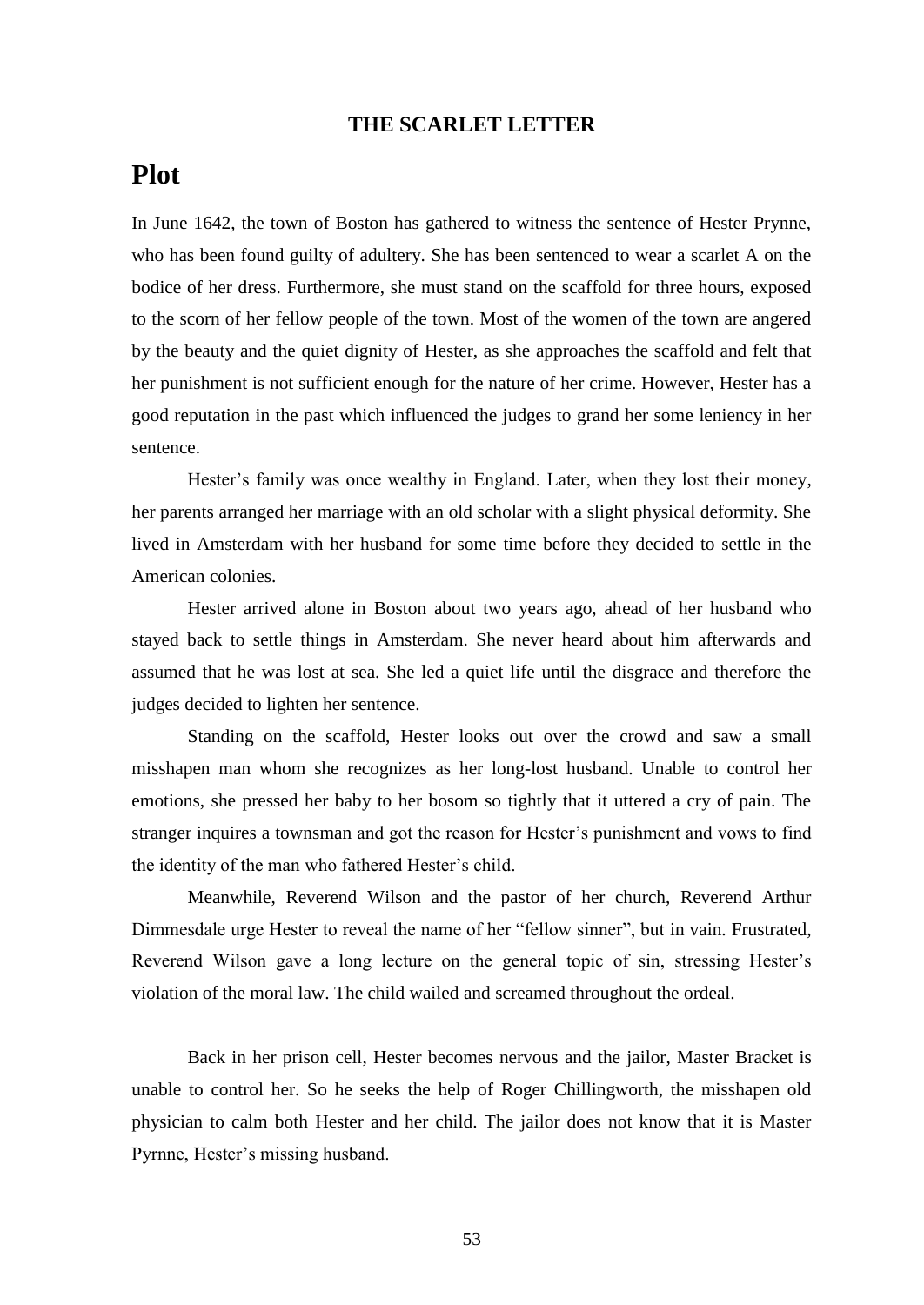Chillingworth first treats Pearl, Hester's daughter. Speaking to Hester, he admits his mistake that he had betrayed her budding youth with his decaying old age. He demands to know the name of the child's father. Hester refuses and so he wants her to promise that she will never reveal their relationship to the world. He also warns her that if she ever does so he will kill pearl's Father.

When released from prison, Hester settles in a small cottage at the end of the town, near the shore. She earns her living by doing a fancy needlework. Her extraordinary talent in the art made her handiwork "the fashion". She always wore the somber dress of the puritans whereas the clothes of the child are always bold and richly decorated.

Hester is troubled by the unusual character of her daughter. The child is at first fascinated by the scarlet A on her mother's dress. As she grows older, she becomes a capricious and unruly child and is hard to discipline. Her conduct in the town made the people believe that she is a "demon offspring" and the conservative members of the church suggest the removal of Pearl from Hester. When Hester hears the rumours, she fears that Pearl may be taken away from her. So, she meets Governor Bellingham and speaks to him about her fears. The governor has three guests at that time and he asks one of his guests, Reverend Wilson to see if Pearl "hath had enough Christian nurture as befits a child of her age.

Though Pearl has been taught the basic elements of catechism, she makes the situation desperate for Hester by refusing to answer to the questions of Reverend Wilson. When the child was about to be taken away from her, she appeals to Reverend Dimmesdale, another of the guests of the governor's guests who persuades the governor to let Hester keep the child. Pearl seems to be strangely attracted towards Dimmesdale. The third guest, Chillingworth was watching the proceedings.

While leaving the Governor's mansion, Heater meets Mistress Hibbins who was later hanged for being a witch. She asks Hester whether she is willing to go into the forest that evening. Hester declines her invitation but reveals that had Pearl been taken away from her, she would have been willing to accompany the witch and sign her name in blood in the Black Man's book.

Since his arrival in the town, Chillingworth has become intimately acquainted with Reverend Dimmesdale. The health of Dimmesdale began to fail immediately after Hester was punished in the scaffold and the people of the town were happy to have an old physician take up lodgings in the house of Dimmesdale. The close contact enabled Chillingworth to know the minister's intimate emotions and he suspects that Dimmesdale's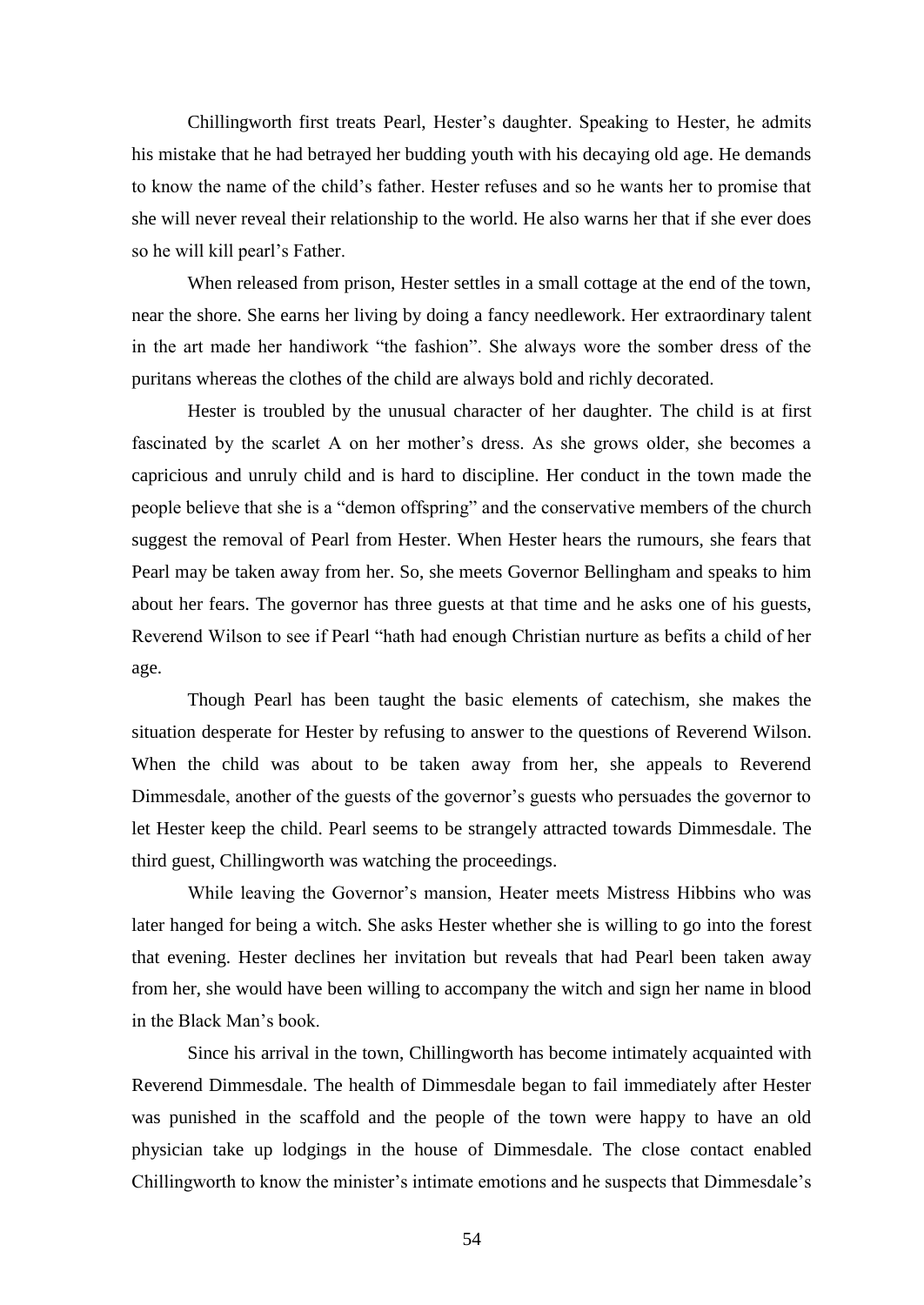illness is a result of some unconfessed guilt rather than physical infliction. He applies psychological pressure on Dimmesdale and tried to discover the secret sin that is troubling him. In the meantime, he begins to suspect that Dimmesdale is Pearl's father and his suspicions are apparently confirmed when he found something startling on the pale chest of the sleeping minister one evening. Immediately, his behaviour towards the minister changed and he becomes "a chief actor in the minister's interior world".

Tormented by his guilty conscience, Dimmesdale goes to the square where Hester was punished seven years before and stands on the scaffold at night, unseen by others. Reverend Wilson, returning from the deathbed of Governor Winthrop crosses the place without noticing Dimmesdale. A little later, Hester, who has also been returning from the same deathbed, comes there and stands with him, united by Pearl in the middle. He admits his guilt and also the lack of courage to do so in public. He also refuses Pearl's request to stand with them on the scaffold the following day. Suddenly a meteor flashes across the sky in the form of a gigantic A in the sky. In the light, Pearl notices Chillingworth watching them. Dimmesdale asks Hester the identity of Chillingworth ho had been torturing him for long, but she remains silent owing to her promise to her former husband in the beginning of the novel.

Dimmesdale's health deteriorated rapidly and Hester decides to meet Chilingworh and obtain a release from her vow of silence about his identity. However, Chillingworth refuses to pardon Dimmesdale and allow her to take her promise back.

Several days later, Hester meets Dimmesdale in the forest, on his way home from a Reverend Eliot, a missionary to the Indians. She tells him the identity of Chillingworth and asks him to be aware of the old physician's desire for revenge. She also convinces him to leave Boston and to start a new life somewhere and promises him to be with him in the new place. Hoping to begin life anew, she removes the scarlet A from her dress but Pearl compels her to fix it back.

On his return to the town, Dimmesdale is seized by a number of irrational thoughts. Eventually, he gets acquainted with Mistress Hibbins, the itch. However, he fears that he had sold himself to the devil and ants to make amends. On Election Day, when the new governor takes office, the people assembled in the square to watch the parade. The captain of the ship in which Hester has arranged for passage to Bristol comes to the square and informs her that Chillingworth would join them in the ship.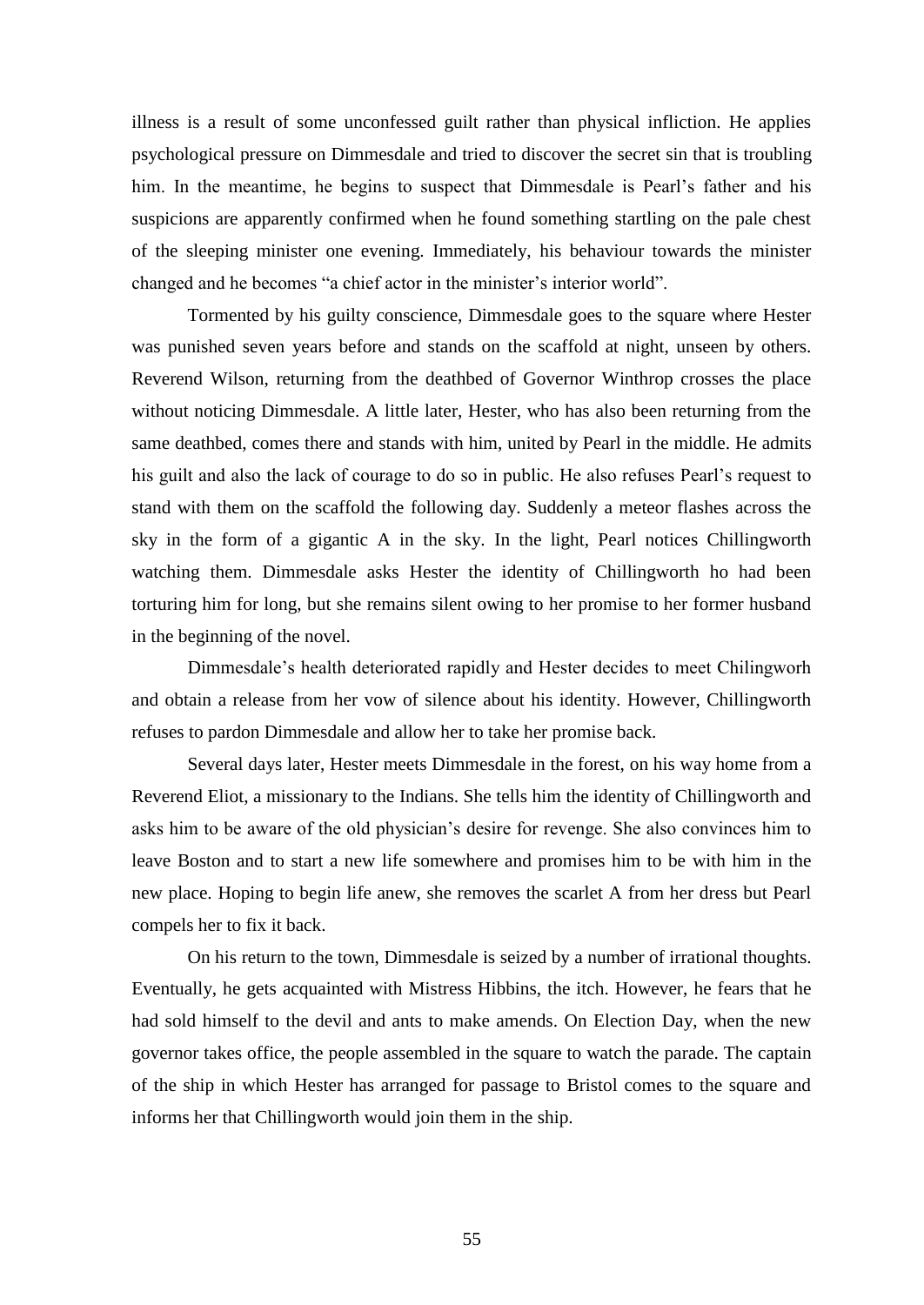The crowd listens to the most inspired sermons that they have ever heard from Dimmesdale. Then the procession leaves the church. Dimmesdale walks with much difficulty, refusing the offers of help from Reverend Wilson.

The procession reaches the square and Dimmesdale sees Hester and Pearl at the foot of the scaffold. Chillingworth attempts to prevent the minister from doing anything unexpected but in vain. Hester helps Dimmesdale to ascend the scaffold, where he stands with Hester and Pearl. He then confesses to the astonished crowd that he is Pearl's father. He tears the ministerial band from his chest so that all people can see the evidence of his sin. Then, he collapses and falls down on the platform. Later, witnesses swear that they saw a stigma in the form of a scarlet A upon his chest.

Hester leaves Boston following the death of Dimmesdale. Chillingworth also dies shortly, leaving a great deal of wealth to Pearl. Hester returns to Boston several years later and engages herself in the service of others. When she dies, she is buried near the grave of Dimmesdale, but not so close that their dust can mingle. A single slate tombstone serves for both graves.

### **CHARACTERS**

#### **HESTER PRYNNE**

Hester Prynne, a young, tall and beautiful lady comes from a noble family which was once rich in England. In Boston, she is sentenced to wear a scarlet A on the bodice of her dress and stand on the scaffold for three hours for her sin of adultery. She bears the punishment with courage and dignity. Her pride sustains her to face the scorn of her fellow people of the town.

The puritans of the seventeenth century Massachusetts considered adultery to be a serious crime and punished it with death. But, Hester is projected as a victim. She is a victim of her youth and circumstances. She marries Roger Chillingworth, an old misshapen man without any love for him. She lands in Boston ahead of her husband. She does not hear anything about him after her arrival in Boston and assumes that he is lost at sea. She led a quiet life until the time of her disgrace on the scaffold.

The sin of Hester is a sin of passion and not a sin of intellect. She yields to the love of Dimmesdale and faces the consequences with courage while her fellow sinner lacks the courage to admit his sin to the public. Her sin is not consciously done. Her deep love for Dimmesdale makes her ignore the puritan code of morals.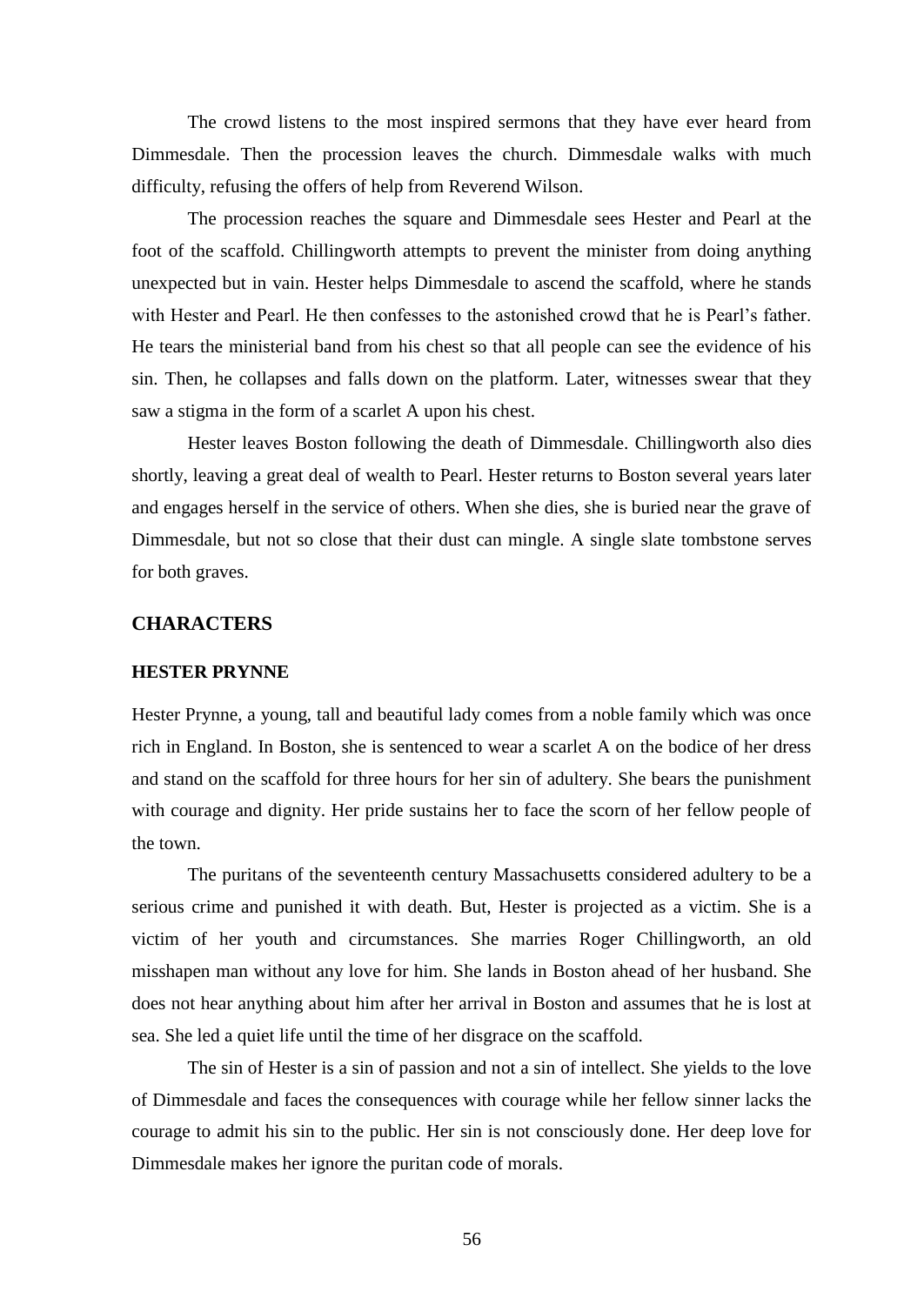Hester is bold enough to acknowledge her sin. She embroiders the symbol of shame and wears it long after she could have removed it. She also dresses her daughter Pearl in scarlet when she goes to meet the governor to plead for her. She does not try to hide anything and her salvation lies in truth.

The sin of Hester and its punishment made her strong. Shame, despair and solitude taught her to be prepared for everything that comes on her way. The bitter experiences in her life made her a woman capable of helping others and she turns from being a condemned one to a respectable lady in course of time with her pride, patience and dignity.

### **ARTHUR DIMMESDALE**

Arthur Dimmesdale is young, pale and physically delicate. He is very sensitive with large melancholy eyes and a tremulous mouth. He is well educated and has a philosophical turn of mind. Yet, he remains modest as an ordained minister and his sermons influence the congregation more than the words of anybody else. He is a devoted servant of god. He is passionate in his religion and effective in the pulpit. But personally, he suffers from the sin of adultery and his inability to admit the truth.

Dimmesdale makes love to Hester but when she is punished for the crime, he lacked the courage to acknowledge his sin. This concealment of his guilt becomes the worst of all sins and makes him suffer till the end. Being a respectable minister of the congregation, he urges his people to confess their sins and repent for them. However, he knows that he himself is unable to confess his sin of adultery and repent for that openly. This conscience torments him to his end.

Dimmesdale realizes that it is not right to conceal his sin. However, he is not able to bring himself to confess his sin and repent. So he punishes himself secretly by lashing himself with a whip till he is bloody. He also allows Chillingworth to make him feel guilty until he almost goes crazy. His sense of guilt torments him and his suffering becomes greater when he sees Hester sparing him and accepting the shame with a calm dignity.

Dimmesdale is a weak man who yearns to be a perfect. He hates himself for his sin and his lack of courage. However, after seven long years of struggle, he overcomes his weakness and confesses his sin on the scaffold.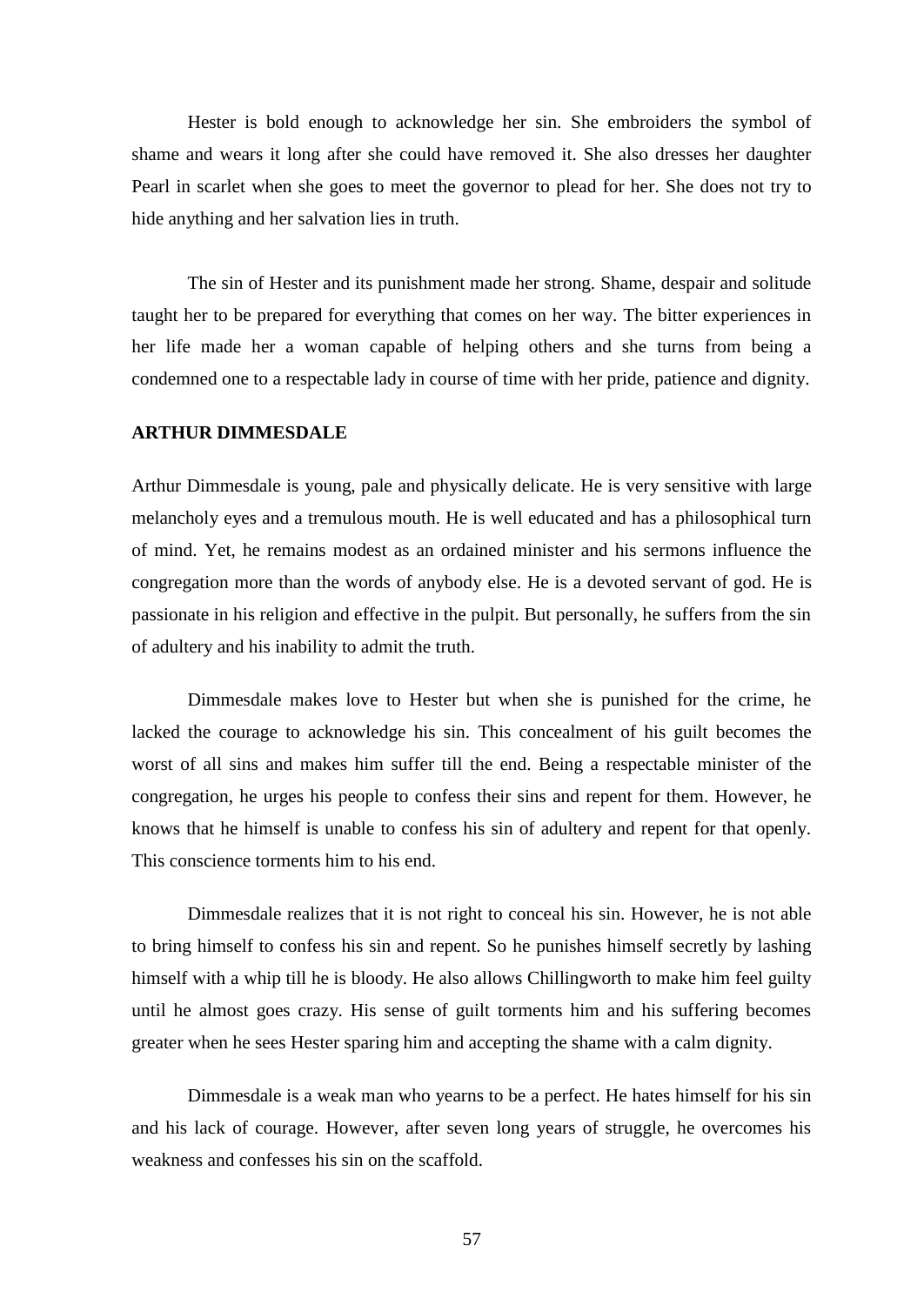The central struggle in "The Scarlet Letter" is the sufferings of Dimmesdale. While all the other characters in the novel occupy fixed positions, the minister must reverse his actions of seven years and express the truth that is tormenting him. This reversal marks his victory over himself and the climax of the novel.

#### **ROGER CHILLINGWORTH**

Roger Chillingworth is small, thin and slightly deformed with one shoulder higher than the other. He is old and unattractive. However, he has a look of calm intelligence and dim eyes with a strange penetrating power. His thirst for knowledge makes him live as a lonely scholar who has cut himself off from the world of other men. He spends most of his time in his study even after his marriage with Hester. Though he has a vast knowledge of various subjects, he specializes in alchemy and medicine.

Chillingworth was held a captive by the Indians for a year and when he returns to civilization, he sees his wife standing on the scaffold with a baby in her hands that was not his. Chillingworth learns about the adultery of his wife and vows to take revenge on the man who fathered the child.

Chillingworth was selfish when he married the lovely, young Hester who did not love him. Later, when he learns about his wife's adultery, he vows to find out her fellow sinner and take revenge on him. He spends most of his waking hours in tormenting the troubled mind of Arthur Dimmesdale. In his attempt to destroy the sanity of the minister by tormenting him psychologically, he destroys himself. In the beginning Chillingworth tries to find out the secret fault that ails the minister and when he finds the scarlet A on the chest of the sleeping minister, his attitude towards him changes and he behaves with him in a cruel manner.

When Hester meets him and asks him to permit her to take back her promise of silence so that she can reveal his identity to Dimmesdale, she understands that he is not ready to pardon the minister. He behaves in a devilish manner with Dimmesdale while pretending to be his friend and physician. He feels that the minister has made him a fiend. However, it is he who sacrifices his human nature in his thirst for revenge. This makes his sin greater than that of the sin of others. Dimmesdale says that the sin of the physician is blacker than his own as he has violated the sanctity of human heart. In the end the author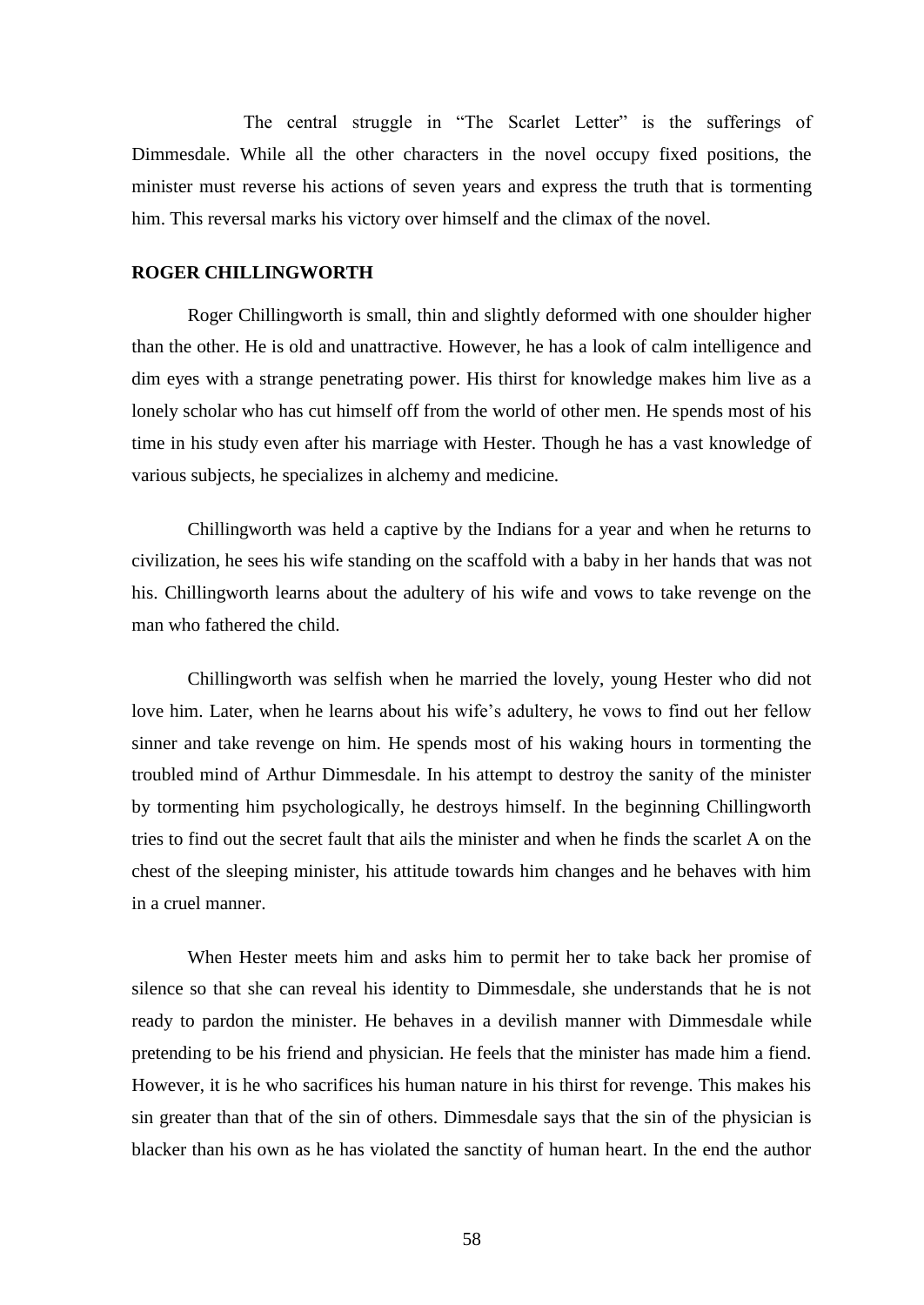makes it plain that the fate of Chillingworth was the most horrible of the three because his sin was the blackest.

## **QUESTIONS:**

- 1. Discuss the use of symbols in "The Scarlet Letter".
- 2. Analyse the style of Nathaniel Hawthorne.
- 3. Describe in detail, the agony of Dimmesdale from the opening scene to the climax of the novel.
- 4. Discuss Pearl as a symbol and device to work on the conscience of both Hester and Dimmesdale.
- 5. Analyse the scaffold scenes at different periods of time in the novel.
- 6. What are the sins committed by Chillingworth and discuss its effects.

---------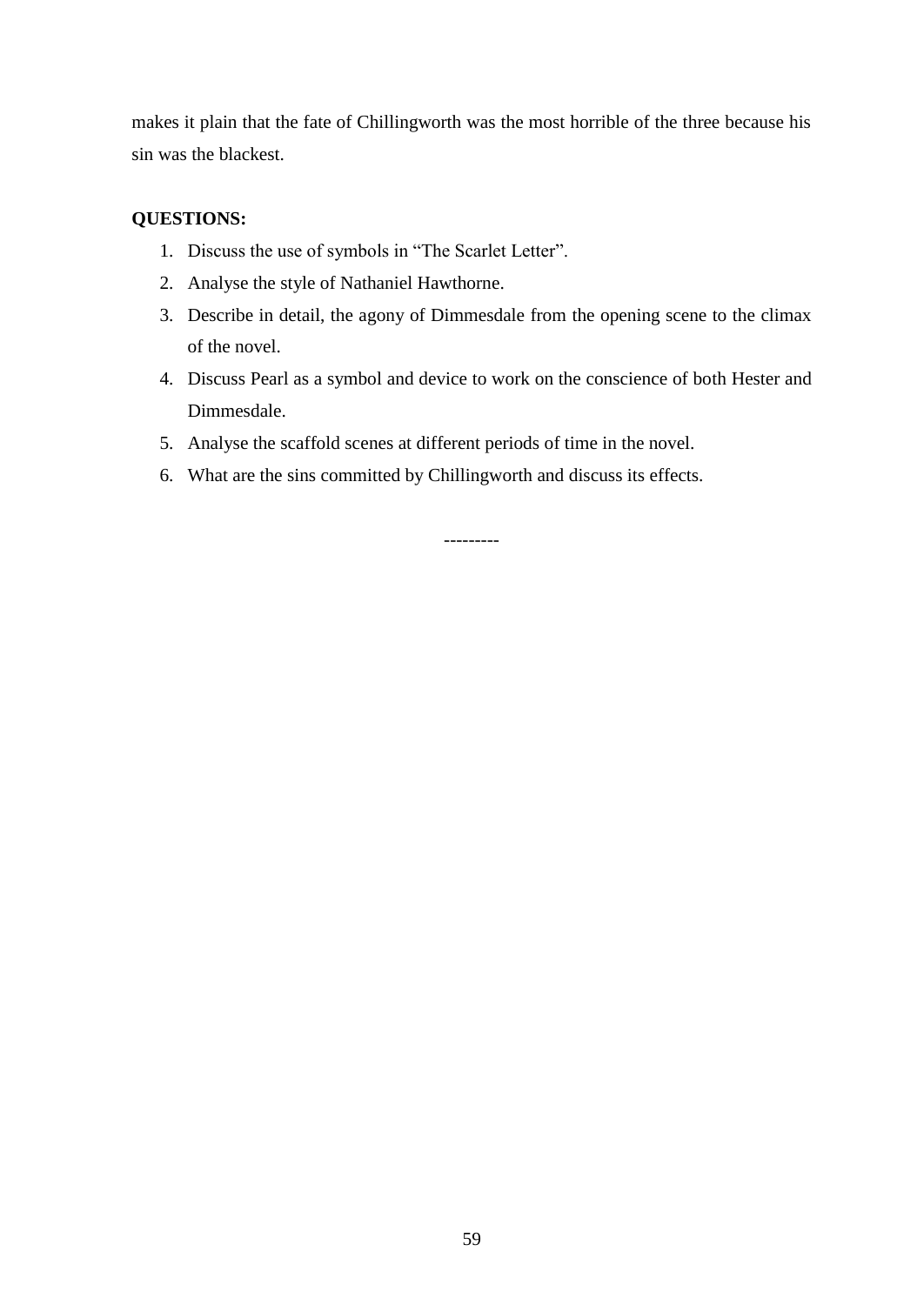#### **MARK TWAIN**

Mark Twain is the pen name of Samuel Langhorne Clemens. He was born on  $30<sup>th</sup>$ November, 1835 in a little town of Florida, Missouri. His family moved to Hannibal, a small town on the Mississippi river about 80 miles from St. Louis, when he was four years old. The town had a population of about five hundred people. It is dusty and quiet, surrounded by forests and Twain uses his knowledge of the place which he got as a child in his novel, *The Adventures of Huckleberry Finn*. The fascinating steam boats that passed on the river daily became the subject matter in his *Life on the Mississipp*i. The portrayal of St. Petersburg in *The Adventures of Tom Sawyer* is a recreation of Hannibal.

Twain's father, a lawyer by profession is a highly intelligent man and a strict disciplinarian. However, he was not successful in his profession. His mother had a natural sense of humour and was highly emotional in character. Her sense of humour and her love for animals and unfortunate human beings influenced Twain. Though the family is not wealthy, his childhood was apparently a happy one. The death of his father when he was eleven years old made him an apprentice printer and then a printer in Hannibal and New York City for the next ten years. He left home when he was seventeen and then returned after fifteen years to fulfill his boyhood dream of becoming a steamboat pilot on the Mississippi river. He also served as a volunteer soldier for a short time in a confederate cavalry unit at the beginning of the civil war. Later, he went to Nevada prospecting for gold and lost all his savings in mining stock. His experiences in Nevada are expressed in his book *Roughing It*, published in 1872.

Twain worked as a newspaper reporter during the last three years of the civil war and contributed sketches and stories to magazines under his pseudonym. His *Jumping Frog of Calaveras Country* in 1865 helped him establish himself as a writer. *The Innocents Abroad*, published in 1869 resulted from his experience on a cruise to the Mediterranean and Jerusalem during his tenure as a reporter. *Life on the Mississippi* in 1883 and *The adventures of Huckleberry Finn* in 1884 marked the artistic height of his productivity. He married the daughter of a wealthy businessman and settled in life in 1871. He also established himself as one of the best-known public lecturers in America with his skill in humorous oratory. The last twenty years of his life were marked by personal misfortunes and disasters which caused a bitterness that is reflected in his later works. He died in 1910.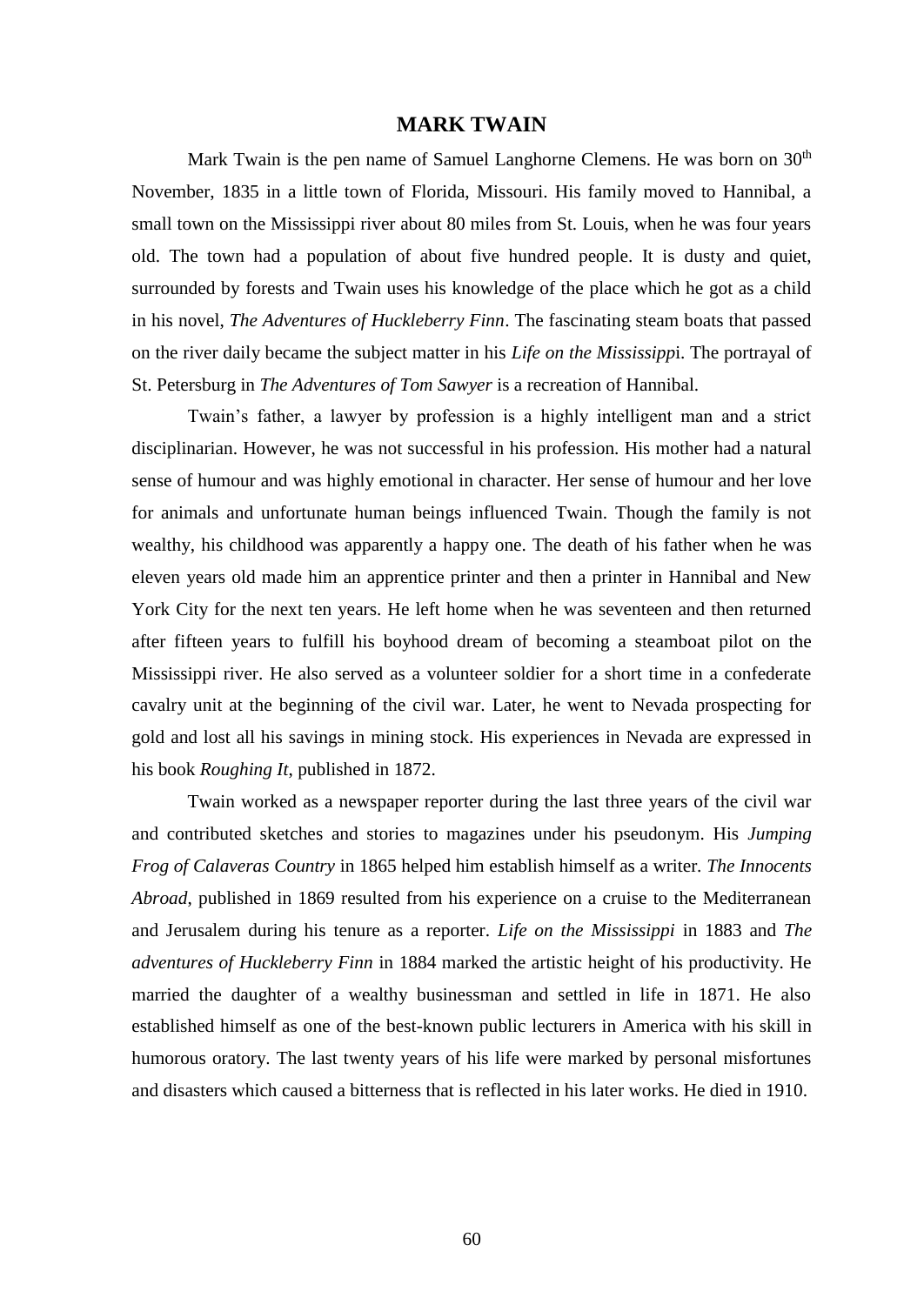#### **THE ADVENTURES OF HUCKLEBERRY FINN**

#### **Plot**

*Huckleberry Finn* is an adventure tale with characters familiar from *Tom Sawyer*. It can be considered a sequel to Tom sawyer and the novel portrays the frontier days in the Mississippi valley with its petty problems and superstitions. It also narrates the ways of the folk in a realistic and a satirical manner.

The readers have already familiar with Huckleberry Finn through *The Adventures of Tom Sawyer* and Huck goes on to narrate his own story. He is the son of the town drunkard. Huck was adopted by Widow Douglas and her sister, Miss Watson, who wants to civilize him. Earlier, Huck has lived a carefree life. He need not go to the school regularly. He can smoke like the Indians whenever he wishes to do so. But now, the condition has changed altogether as Widow Douglas and Miss Watson try to discipline him. He is expected to go to the school regularly and keep himself clean. But Huck prefers the free and easy manner of living wild.

When Huck's father comes to know of his son's fortune, he kidnaps him and held him a prisoner in a shack across the river. He also beats Huck like a brute and Huck realizes that his father would kill him if he does not escape. So he arranges the matters in such a way that it appears as if he has been murdered and then goes to Jackson's island and hides there.

Huck meets Jim, the slave who has escaped from the house of Miss Watson in the island. Huck promises to keep the presence of Jim a secret. He notices the men who come in search of Jim and the two escapes from the place in a raft which they had discovered earlier. They go to the Ohio River and then travel north towards the free states. They travel during the night and hide during the day. In the course of their journey, they caught in a storm and they search for a canoe as their raft cannot go upstream. Before they could find a canoe, their raft is damaged by a steamboat.

Huck goes to the shore where he is caught by the Grangerford men who are having a feud with the family of the Shepherdsons. They believe the story of Huck that he fell overboard off a steamboat. He tells his name as George Jackson and stays with them till he meets Jim again with a new raft that he had prepared for their journey. Before leaving the place he witnesses the death of many people from both the families in an outbreak of the feud.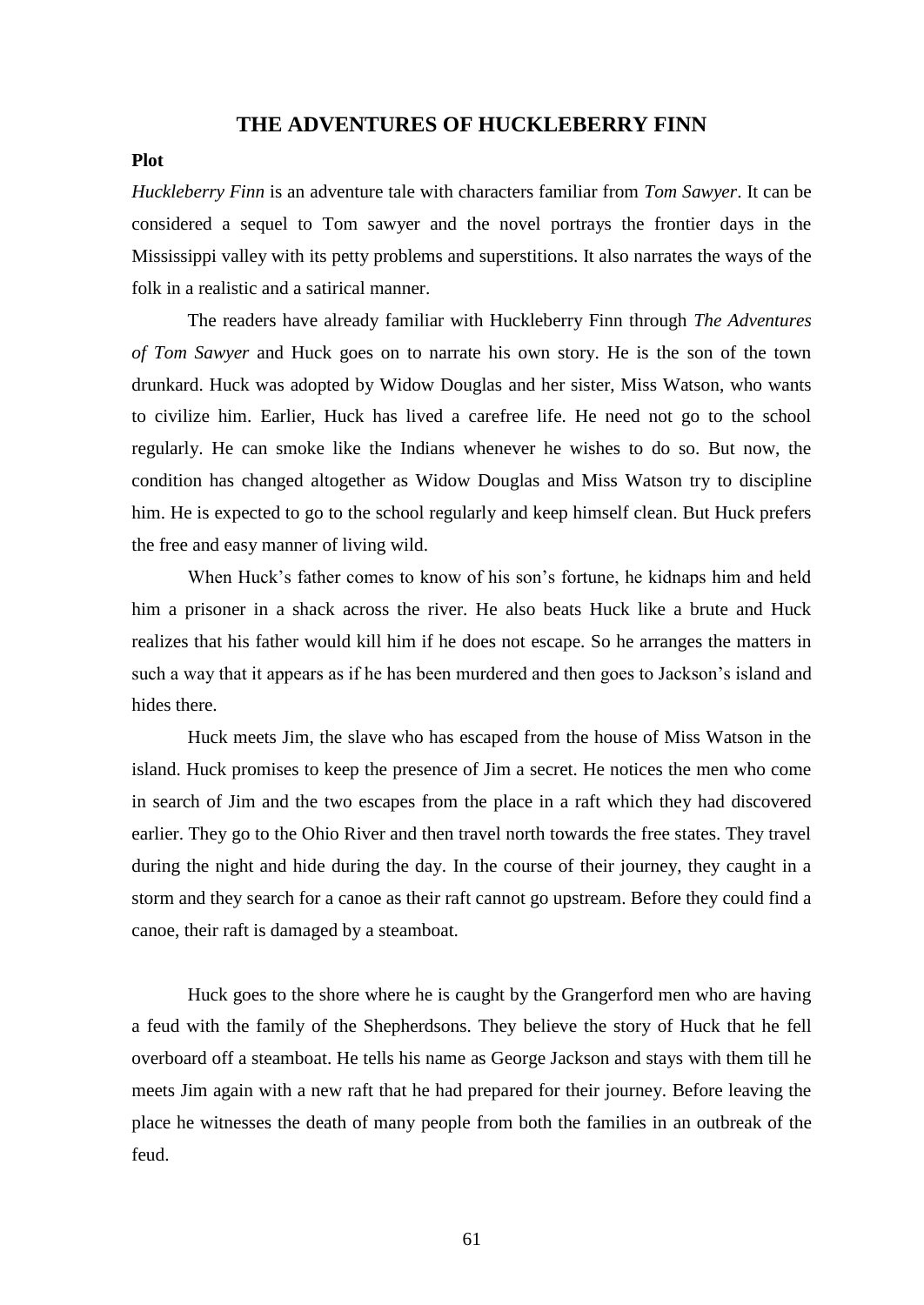Huck and Jim continued their journey in the raft. On the way they happen to accommodate two knaves who call themselves a duke and a king. The knaves make use of various tricks to cheat the townspeople of their money. Once the knaves discover that a Peter Wilks has died, leaving a large sum of money to two brothers who are expected to arrive at any time. They try to pose as the brothers and rob the family of their money. However, Huck spoils their attempt by exposing the knavery to one of the nieces of Wilks. When they escape from the town, the king and the duke sell Jim to Silas Phelps as they are desperately in need of money.

Huck hides the raft and sets for the Phelps farm. There he is mistaken to be Tom who is expected to arrive on the same day. He meets Tom on the way and they decide that Tom would act as his cousin Sid while Huck remains as Tom. They plan many fantastic and ridiculous plans and put them into effect in order to free Jim. Unfortunately, at the moment of escape, Tom is shot in his leg and Jim decides to give up his freedom in order to help nurse Tom. Later, Jim is arrested and Tom and Huck are taken to the plantation of the Phelps. Aunt Sally, the sister of Aunt Polly nurses Tom back to good health. He then reveals the truth that Jim was set free before two months by Miss Watson in her will. The real identity of Tom and Huck are revealed by Aunt Polly.

Tom feels proud of his wound and wears the bullet around his neck. Aunt Sally wants to adopt Huck and "sivilise" him but he does not want to be caught amidst the civilized people and so he heads out for a new and unknown territory.

Despite the dramatic portrayal of man's inhumanity towards his fellow beings and the hypocrisy of his professed virtues, "Huckleberry Finn" has a note of the resilient spirit of Huck's instincts that were not taught by others and also the growth of a genuine friendship between Huck and Jim despite the difference in their races.

### **CHARACTERS**

#### **HUCKLEBERRY FINN**

Similar to Tom Sawyer, Huckleberry Finn is one of America's best loved fictional characters. He has been the subject of various critical studies and interpretation.

The novel, *The Adventures of Huckleberry Finn* is filled with humour. However, the narrator and protagonist, Huckleberry Finn has no sense of humour. He is literal minded. He fails understand and enjoy even the simple jokes that are told and enjoyed by other men. He is kind at heart and feels sorry for the people who waste and lose their life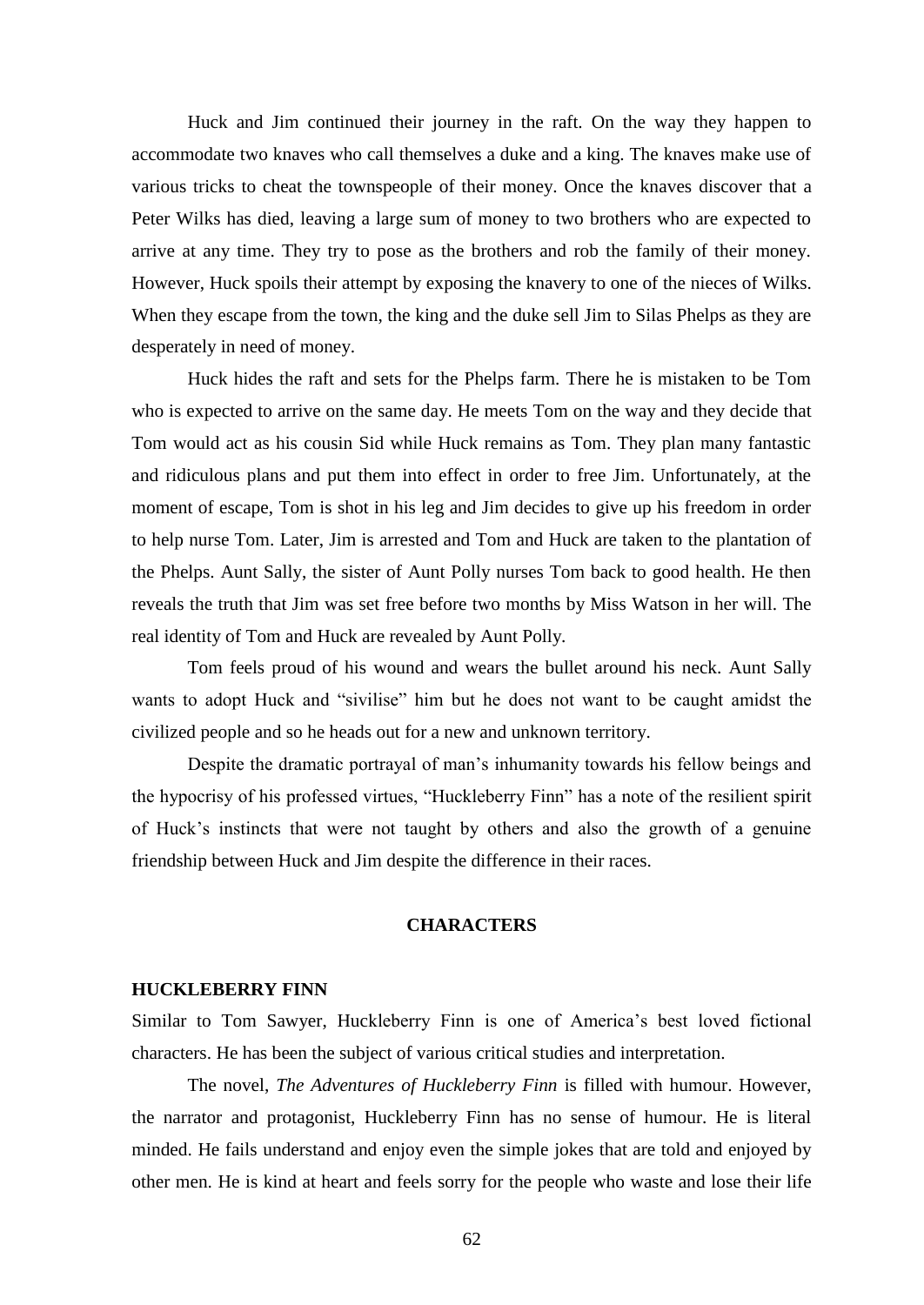in feuds. He narrates the events that he sees and hears without any exaggeration. His narration is straight forward and realistic. He does not even comment on the incidents and people.

Huck is practical and natural in his character. He also has a good common sense. His terrible experiences with his drunkard father have made him adaptable to any situation. He is able to adjust himself to the ways of life in the house of widow Douglas but changes quickly once he is out in the wilderness. He could act well with a basic common sense in all situations.

Huck also has a good inventive power. He is able to invent various stories that people believe whenever he is by other people on his journey to the Free State with Jim. He is also shrewd like any other boy in the frontier. He is able to identify the motives of other people like the knaves who tell him that they are a king and a duke.

Huck is sympathetic to his fellow beings. The whole adventure in the novel takes place in his attempt to save Jim and free him from the people who are searching for him. His love for Jim is extra ordinary. He tries his best to save Jim and set him free from his slavery. He finally succeeds in his attempt. The maturity of Huck is expressed in his relationship with Jim. He also takes pity on the knaves and saves them from the angry crowd. He takes them with him in the raft but when they try to fool the Wilks family and rob them of their money, he is moved by the plight of the Wilks girls and spoils their plan by revealing their identity to them. However, he feels sorry for them when they were chased away by the people after the disclosure of their treachery.

Huck loves the easy and free way of living wild. When Aunt Sally want to adopt him and civilize him, he realizes that he cannot stand it and heads out in search of a new territory where he can have his own way of life without the compulsion of anyone else.

#### **JIM**

Jim is the major figure in the novel next to Huckleberry Finn. Huck knows the slave of Miss Watson in St. Petersburg itself. But he learns to appreciate Jim as a human being only in Jackson's island and during their trip down the river.

In the beginning, Jim is portrayed as a person filled with superstitions. However, the fact that they are based on his common sense, practicability and the knowledge of the environment is expressed only in the Islands. His unselfish love for his family, his dedication towards his friends, Huck and Tom and his patience to his sufferings are his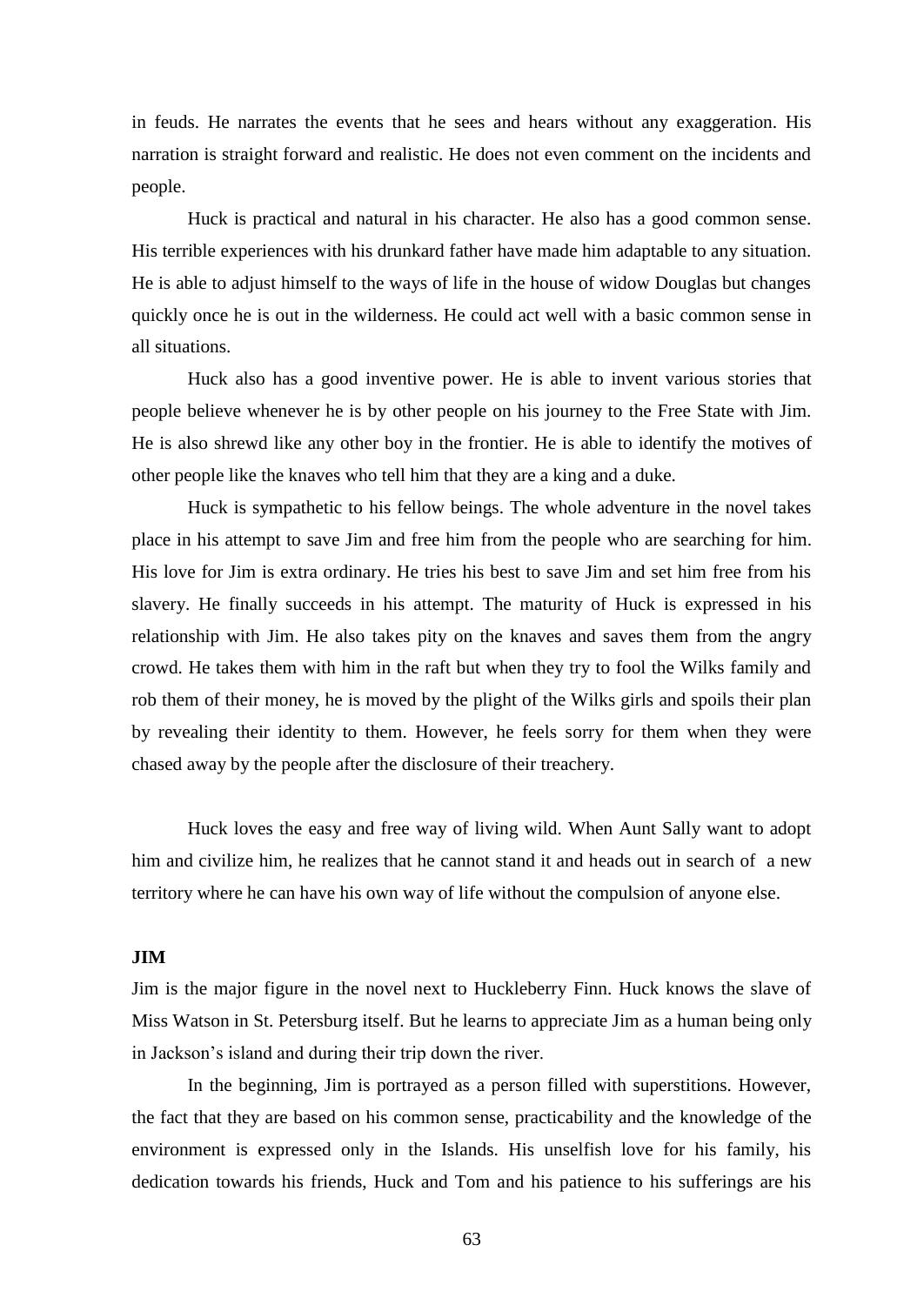fine attributes. He is even willing to sacrifice himself for the sake of others, a fine quality of his character, which is evident when he takes on Huck's duties as they float down the river. Moreover, he is ready to give up his freedom to nurse Tom when he was wounded in their attempt to free him. This unselfish nature of Jim made Huck to help him to gain his freedom.

#### **TOM SAWYER**

Tom Sawyer represents the values of a traditional society from which Huck tries to escape. He conforms himself to the views of the traditional society to which belongs. But he is highly imaginative among all the characters in the novel. However, his ideas and words are based upon the romantic stories that he reads. He respects the society and conforms himself to its values and views. He does not go out of the ways of the society in any matter. He cannot function without a society. He always imitates something from the books that he reads. His plans are always extravagant, absurd and ridiculous.

#### **QUESTIONS:**

- 1. Compare the characters of Tom and Huck.
- 2. How does the experience of Huck contribute to his education?
- 3. Comment on Huck's rejection of the civilized society.
- 4. Explain the symbolism of the river in "The Adventures of Huckleberry Finn".
- 5. Discuss the relationship between Huck and Jim and their love for each other.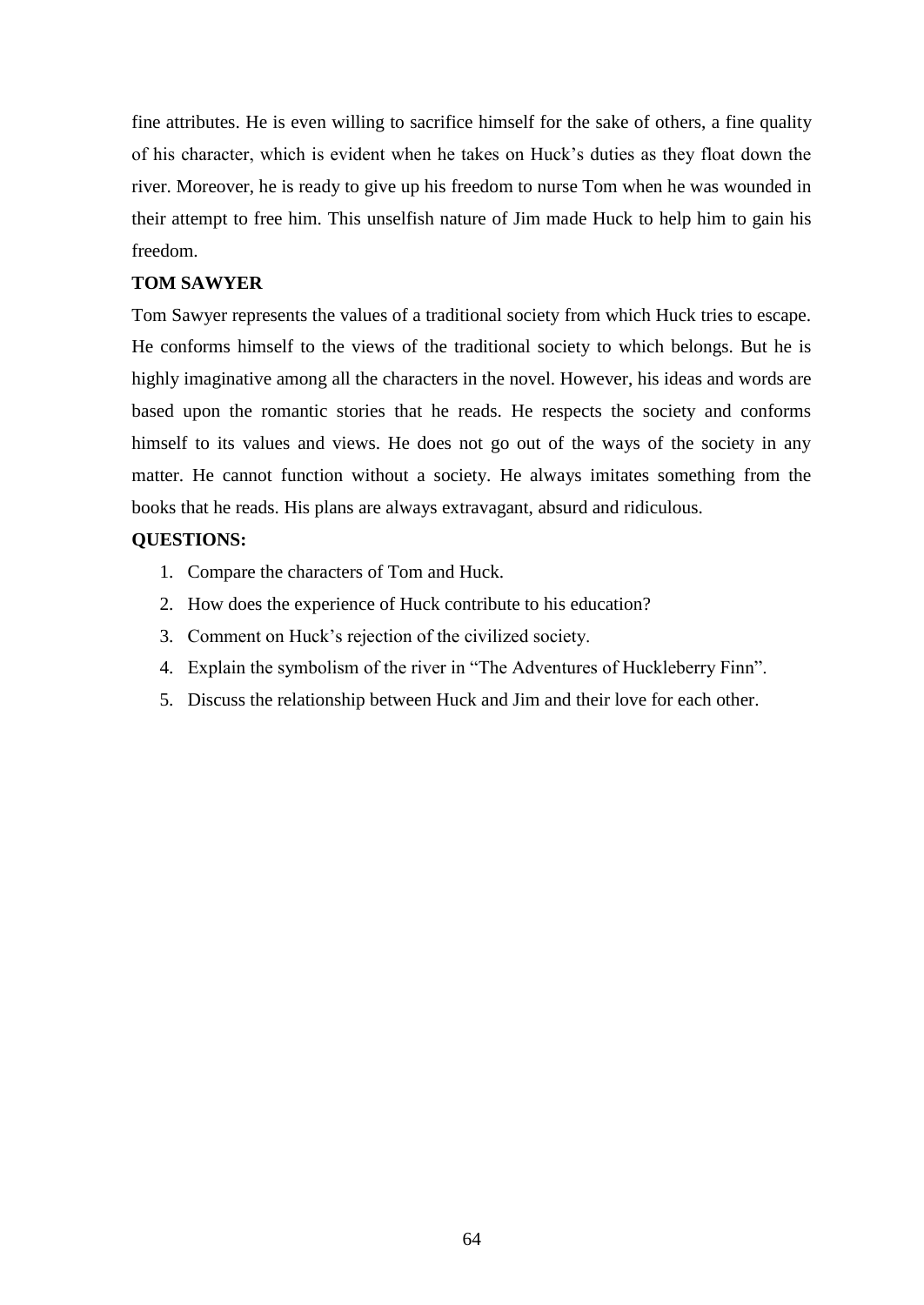### **HENRY JAMES**

### **LIFE AND WORKS**

Henry James was born in 1843 and brought up in New York City amidst an atmosphere of affluence and intellectual activities. His grandfather, an Irish immigrant in America had amassed a great fortune and the preceding generations were not under pressure to earn money for their livelihood and they turned to philosophy and writing. James' father denounced the conventional careers and devoted himself to a life of study and travel. He was a close friend of Emerson and other transcendentalists. He also formed the member of a small but influential theatrical group which followed the Swedish mystic Swedenborg. He wanted his sons to be unconventional and free like himself.

Henry James had a succession of tutors and governesses and attended several exclusive academies till he became twelve years old. The family went on a European tour when he was twelve, which gave him a variety of experiences and also a chance to attend schools in Europe. He read a lot in his youth. His family settled in the fashionable city of Newport, Rhode Island and then in Cambridge. He attended the Harvard Law School for a short period. He began his career as a writer in 1864 and devoted himself single mindedly for the purpose.

James went abroad in 1869, at the age of twenty six. He was able to contrast the behaviour of the fellow Americans during their travels with that of the long established codes of manners of the Europeans. He eventually chose the new world as his home but did never forget that he was an American. He lived mainly in England after 1869 and established his permanent residence in London in 1876. He felt that England was the best place for living and writing. He wanted to confuse the readers about his identity between an Englishman writing about the Americans and an American writing about the English. He died in 1916.

The works of Henry James include *Roderick Hudson* in 1875, *The American* in 1877, *Watch and Ward* and *The Europeans* in 1878, *Confidence* in 1880*, The Portrait of a Lady* in 1881, *The Bostonians* in 1886 *The Ambassadors* in 1903, *The Golden Bowl* in 1904 among others. Though he did not enjoy wide popularity in his lifetime, he was acknowledged by their contemporaries as their master. His fiction reveals the most complex psychological motivations that animate men, the social situations that mould them, and the moral dilemmas from which they emerge enhanced or diminished.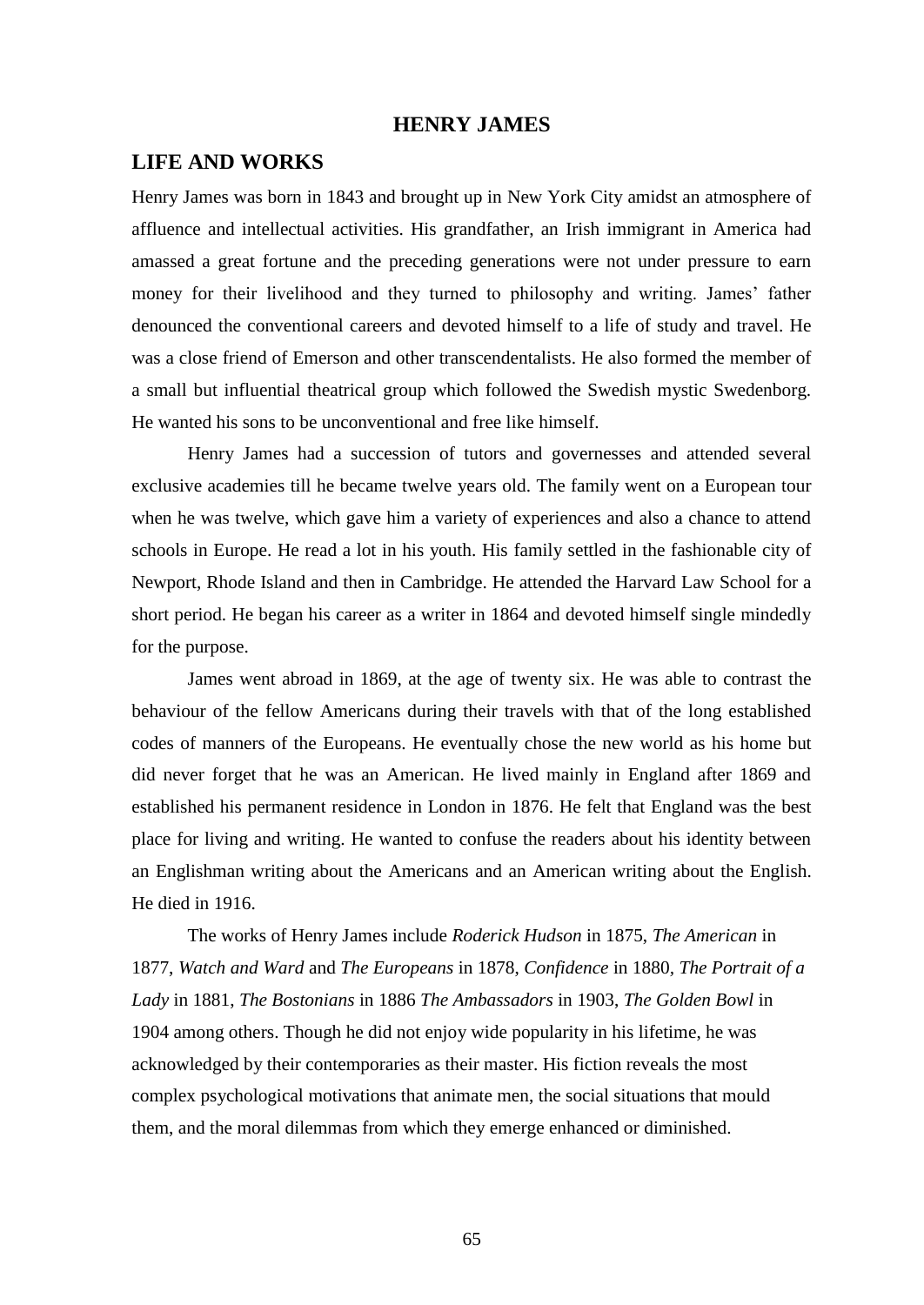#### **THE PORTRAIT OF A LADY**

*The Portrait of a Lady* is the third in Henry James's group of fictional American expatriations. The protagonist, Isabel archer is a young girl from Albany, who moves on to England in search of a free life. She is ideal and intelligent. She does not flirt. Her life becomes tragic due to the choice that she thinks is freely made. She wanted her freedom to continue even after her marriage. Therefore she rejects two wealthy suitors. However, when she makes her choice, she makes a mistake in choosing the man who restricts her freedom most.

Isabel is an heiress who strives for the freedom of the intellect. When she gets the proposal of marriage from a British lord, she rejects him because she does not want to be caught into the life of nobility with its rituals and responsibilities. She also rejects an intense and over insistent American. He was upright in his attitude and she feels that she would not get the expected freedom if she marries him. Finally she gets into the trap of an American who is a dilettante, fastidious and fussy. He collects her and her money as he collects his objects of artistic value.

Ralph Touchett is the cousin of Isabel. His friend, Lord Warburton is a young nobleman who visits Gardencourt frequently where he meets Isabel and falls in love with her. He is a wealthy lord with hundred thousand per year and fifty thousand acres of the soil of the tiny island besides many other things. He has a seat in the parliament and half a dozen houses to live in. He has elegant tastes and cares for arts, literature, science and charming young ladies. He has an affinity towards new ideas. He proposes to Isabel with confidence. Though poor at that time as Isabel has not inherited the wealth that was to come to her later, she rejects him as she lived in her own world of dreams and knows nothing about the ways of the world.

Her second suitor, Casper Goodwood, is the son of the proprietor of a cotton mill in Massachusetts. He is also a man of great fortune and an intellect who is talented in various fields. He liked to organize and administer and he could make people work to his will. His physical appearance itself suggests oppression, coercion and constraint. Though he is madly in love with Isabel, it is methodical to some extent. Nothing can distract him from his pursuit of his love. He wants to marry her even after her marriage to Osmond. He proposes to her for the second time when she comes to meet her dying cousin, Ralph, and gets rejected again. His love for Isabel remains unchanged till the end.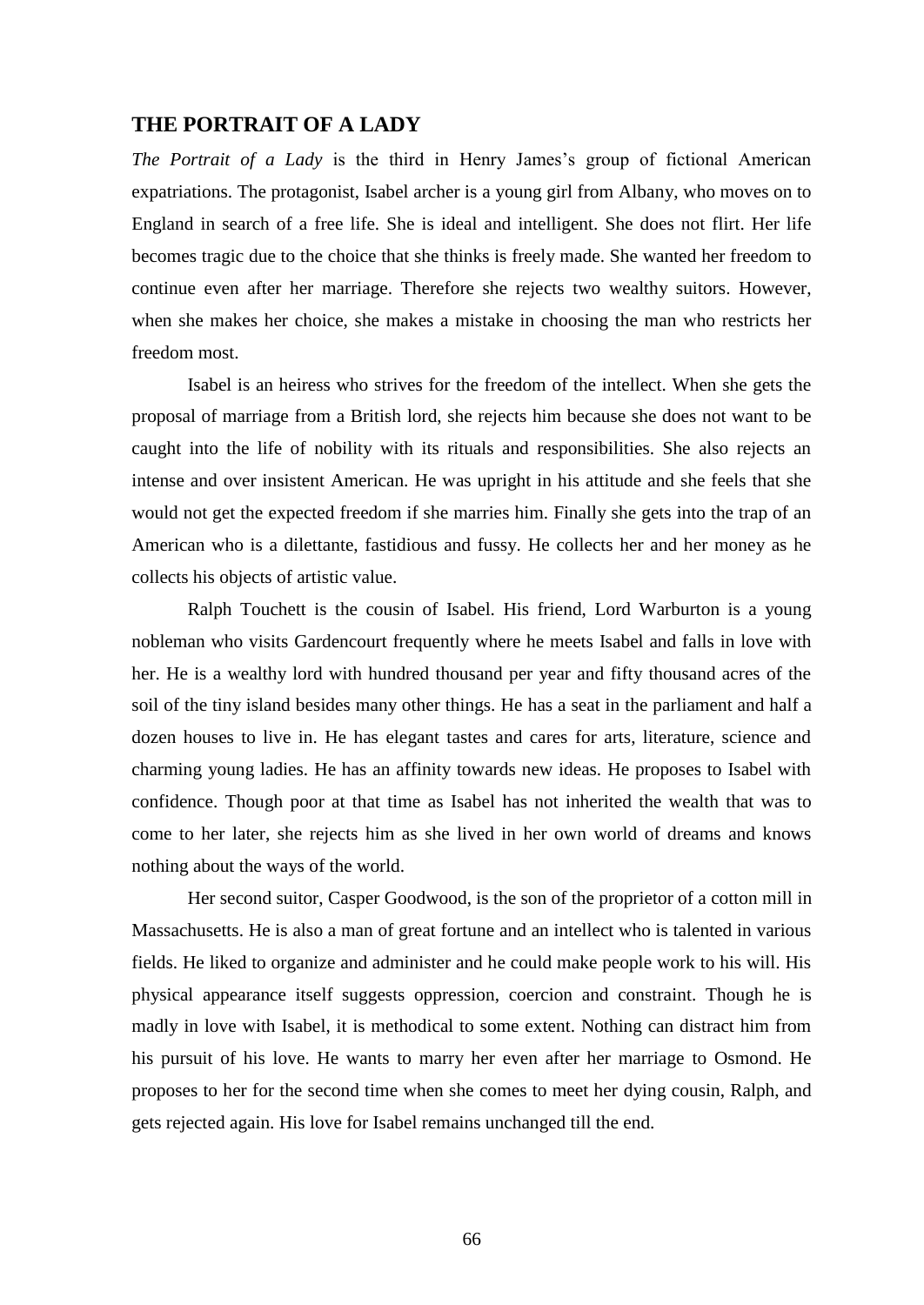After rejecting the two suitors, Isabel felt herself free to pursue her own dreams when Madame Merle becomes her friend. She put her in the way of her former husband Gilbert Osmond who is awfully clever. His company gave her a private thrill as he showered all his love on her. She marries him against the warnings of her cousin Ralph and her aunt Mrs.Touchett. Her life with Osmond shatters all her dreams and makes her face reality with courage.

Isabel is trapped not only by her romantic illusions, self-absorption and ingrained egotism but by a carefully laid plot. Madame Merle was once the mistress of the man whom Isabel marries. She becomes the friend of Isabel but at the same time plots against her and makes her marry her former husband so that her daughter would get the fortune of the intelligent and free heiress. She secured the future of her child with the marriage of Isabel with her former husband.

Characterization is the strength of the novel. The series of portraits including that of the protagonist are realistic. The character of Gilbert Osmond whose egotism surpasses the freedom of Isabel is drawn with great power and care. The portrayal of his scheming and sympathetic mistress Madame Merle is realistic. Isabel is a conventional character that longs for freedom throughout her life.

The picture of the protagonist with her private history, illusions and her disillusionment along with the clash of her ego is purely psychological. Though Isabel faces her destiny with courage and determination, she has her own fears and uncertainties. In short, the novel is a picture of the ignorance of the New World citizens behind the hard realities of their life.

## **EXPRESSION OF FREEDOM IN** *THE PORTRAIT OF A LADY*

*The Portrait of a Lady* is a realistic novel. It deals with the protagonist's striving for freedom and happiness throughout her life. She tries to assert her freedom in the world dominated by men. In this respect, Isabel Archer resembles Ibsen's Dora and Shaw's Candida. She strongly believes in her opinions and cherishes the right to evaluate any person or situation independently. She does not want to be dependent on others for anything. Nor does she want to be controlled by others.

Isabel's love for freedom is expressed in the beginning itself when she meets her aunt Mrs. Touchett. Her aunt promises to take her to England if she could adhere to whatever she says. Isabel tells her that she cannot promise that she will do everything that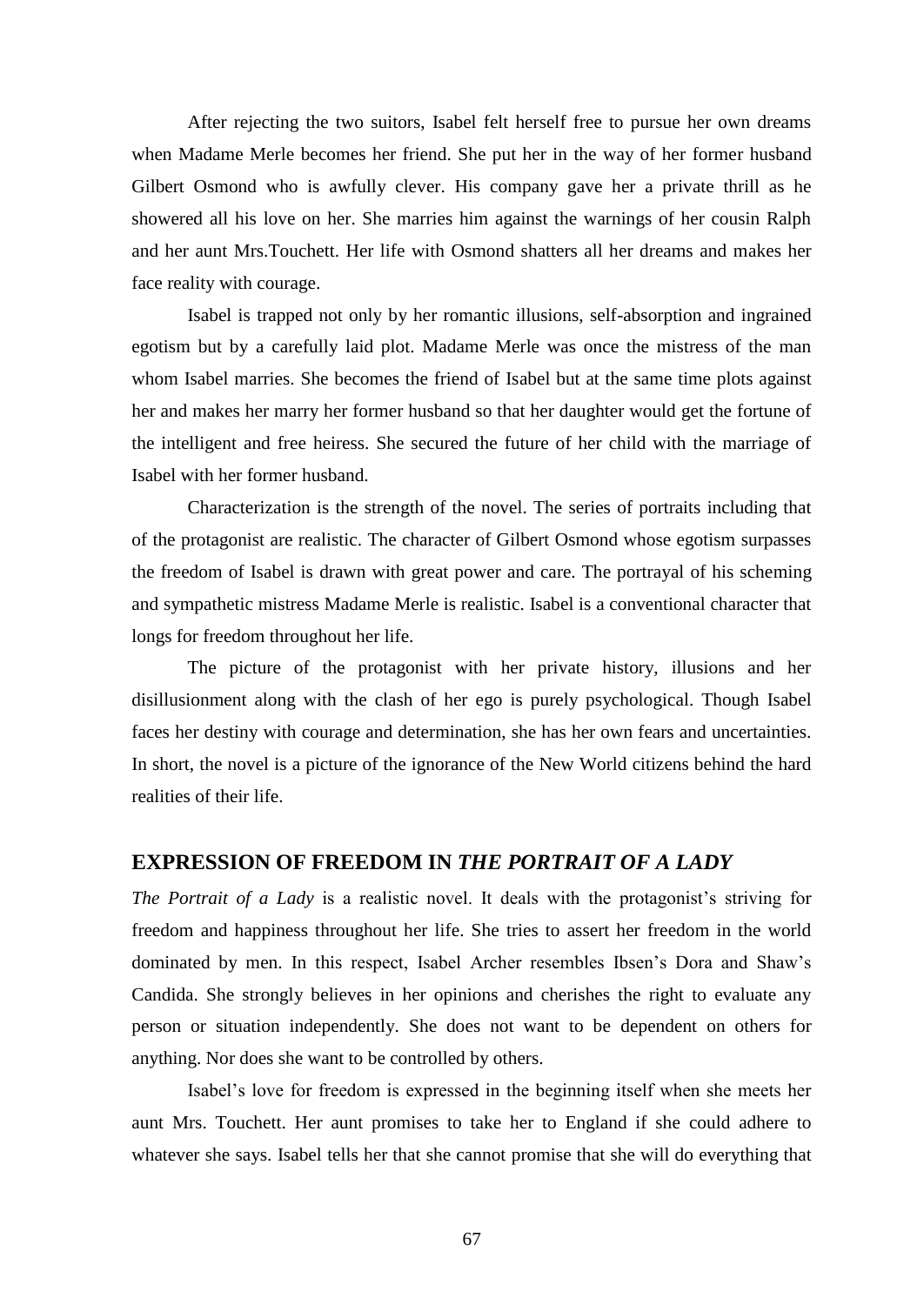her aunt wants her to do. Though she wants to visit England, she does not want to lose her freedom in life. She asserts her independent nature very often in the novel. She rejects two wealthy and able suitors in fear that she would have to lose her independence if she marries any one of them. She does not want to be controlled by wealth or intellect.

Despite Isabel's careful selection of her husband, she is destined to lose her freedom and suffer in life. While asserting her freedom, she commits a mistake as she prefers to evaluate a person or situation individually. Gilbert Osmond showers all his love on her before their marriage but undergoes a complete change after his marriage with her. He collects her and her money as he collects materials of artistic importance. He also wants to use her as a tool to fulfill his needs. Isabel finds it difficult to support his plans and he ill-treats her. However, she does not try to move away from her stand. Nor does she complain to anyone about this ill-treatment.

Isabel tries to be a modern woman by asserting her freedom in the institution of marriage which is dominated by men. However, she has a trace of conventionality and prefers to bear the sufferings in her life with courage. She decides to take the responsibility of her mistake in selecting Osmond as her husband. She does not blame anybody else for her mistake. Critics feel that the attitude of Isabel in shouldering her responsibilities brings out the moralistic viewpoint of James that one should not blame others for one's mistakes but should accept it as a part of life.

The loyalty of Isabel to her husband and her step daughter even after enduring great sufferings in the house also shows her orthodox nature. She stands up to her sufferings and does not leave the Osmond house. She faces the indifference and the hostility of her husband with a great strength and courage that makes the novel the portrait of a "Lady" and not that of a girl or a woman. She behaves in the quiet manner of a lady by not complaining about her sufferings to anybody.

Isabel had the determination to endure her suffering till the end and thereby stands aside from all other characters. When she goes to England to meet her cousin Ralph who was dying, she meets Gasper Goodwood who requests her not to return to Rome. He also tells her that the world is a big one and both of them could live happily without being found out by Osmond. Isabel rejects his proposal for the second time for she feels that if she compromise with life, she would be no better than Madame Merle or Countess Gemini. Thus she rejects her freedom in the end and returns to her husband. Had she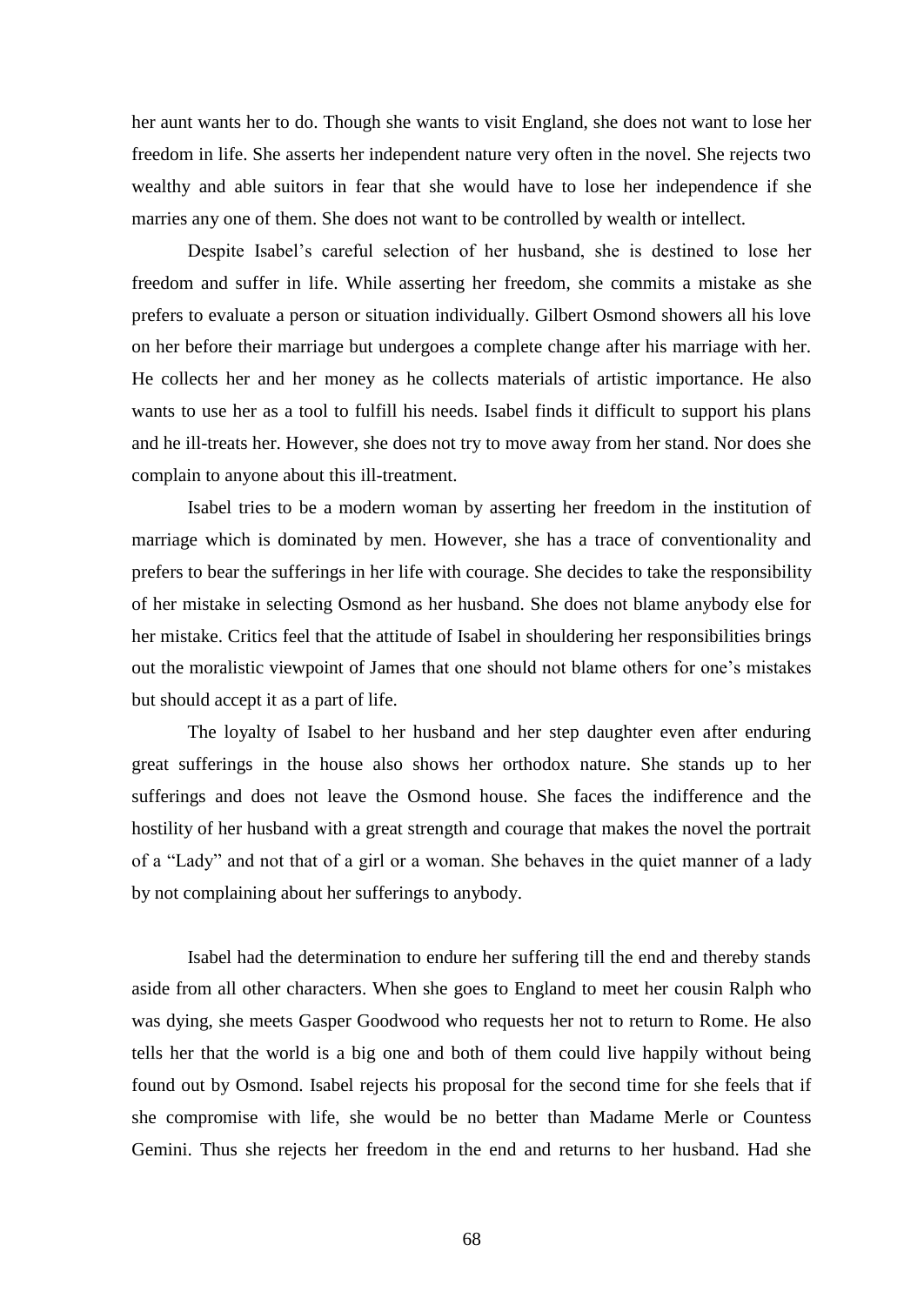married Goodwood and deserted her husband, the moral outlook of the novel would have failed tragically.

Henry James has great concern for the free nature of human beings. He feels that man is born free and should free throughout his life. Even if he is not free, he must try to acquire freedom. The attitude of James that everyone must assert their freedom in all possible situations is expressed in the portrayal of Isabel Archer.

## **QUESTIONS**

- 1. Analyze the style of Henry James.
- 2. Realism in *The Portrait of a Lady*.
- 3. Discuss the hypocritical nature of Osmond and Madame Merle.
- 4. Isabel's attitude towards life.
- 5. Isabel's failure in her life is due to her ego. Discuss.

-------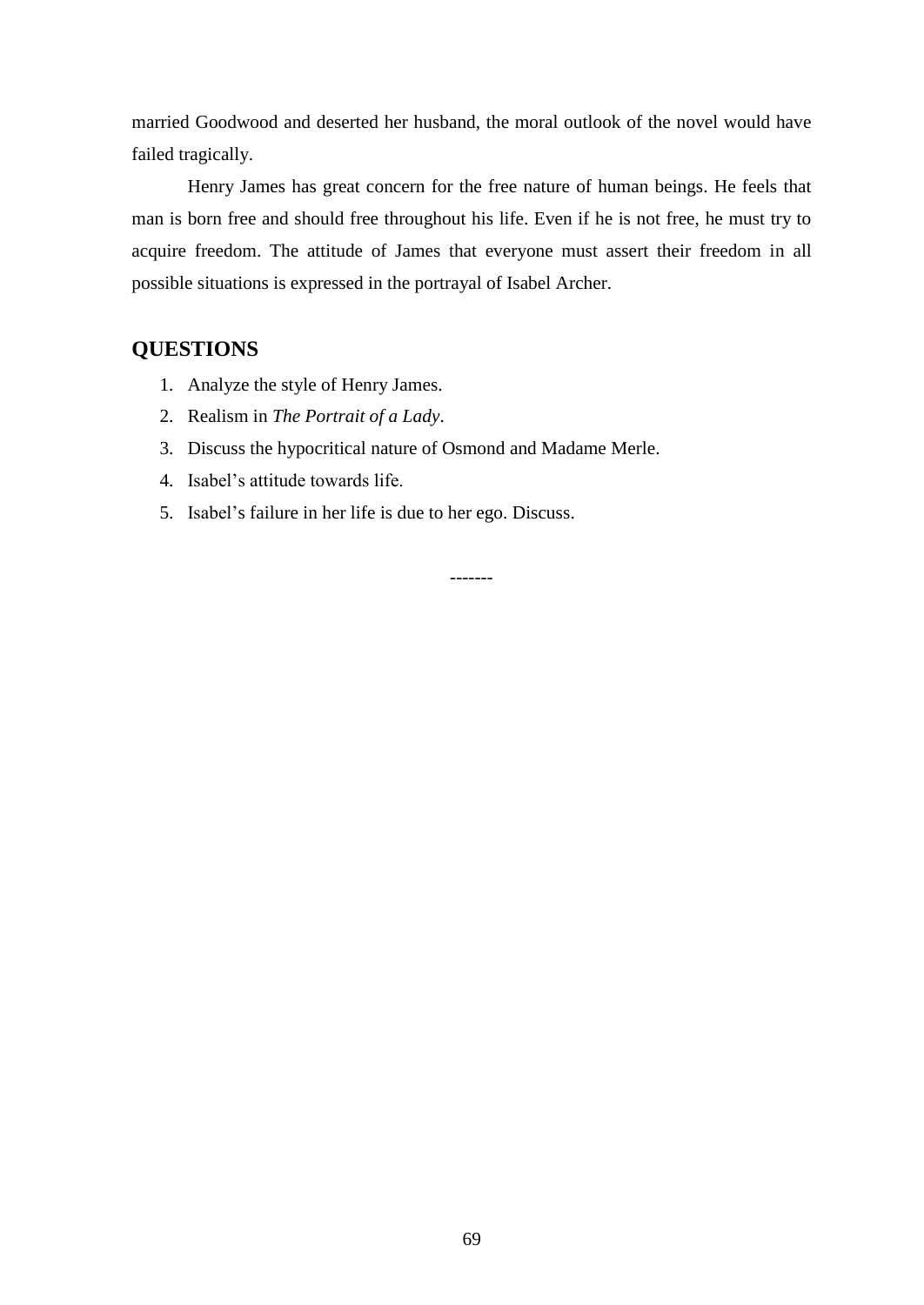### **ERNEST HEMINGWAY**

Ernest Hemingway was born on  $21^{st}$  July 1899 in Oak Park, Illinois, a suburb of Chicago. He was the second of six children born to Dr and Mrs. Clarence E. Hemingway. His mother was a devout, religious woman with a considerable talent in music and she hoped that Ernest would develop an interest in music. However, he acquired his father's enthusiasm for guns and was interested in fishing and hunting trips in the Michigan north woods. These phases of his childhood influenced him much. Those impressions can be seen reflected in the Nick Adams stories like *Indian Camp* and *Big Two-Hearted River*.

He excelled in football in his high school. He also learned boxing and in the process incurred permanent damage to one of his eyes. Because of this, his repeated efforts to enlist in the First World War were in vain. Interestingly, Boxing gave him a lasting enthusiasm for prize fights as well as provided him with material for his stories and a tendency to talk of his literary accomplishments in boxing terms later.

Hemingway edited the high school newspaper. He twice ran away from home. On his graduation, he tried to enlist himself in the army but in vain. He worked as a reporter in the Kansas City Star. Later, Hemingway joined the American Red Cross unit as a driver. He was seriously wounded at Fossalta on the Italian Piave on July 8, 1918. He joined the Italian infantry after a dozen operations on his knee and recuperation in Milan. His experiences in the battlefront provided him with the necessary information to write *A Farewell to Arms* in 1929.

The cruelty of war forms the major theme of most of the novels of Hemingway. This tradition started with his collection *In Our Time*, published in 1924 and extended up to the post Second World War novel, *Across the River and into the Trees*. He also covers the happenings of the Greek-Turkish war in 1920 and the Spanish civil war in 1937 in his novels.

Hemingway worked for the Toronto Star in Canada after the First World War. He married Hadley Richardson in 1921 and moved to Paris. He recorded life in Paris from 1921 to 1926 in *A Moveable Feast*, published in 1964. Sherwood Anderson introduced him to Gertrude stein and this gained him the entrance into the world of working authors and artistes. His early writings are influenced by Sherwood Anderson, Scott Fitzgerald, James Joyce, Ezra Pound and Gertrude Stein. His early works are published in German and French publications. However, *Fifty Grand*, published in the *Atlantic Monthly* introduced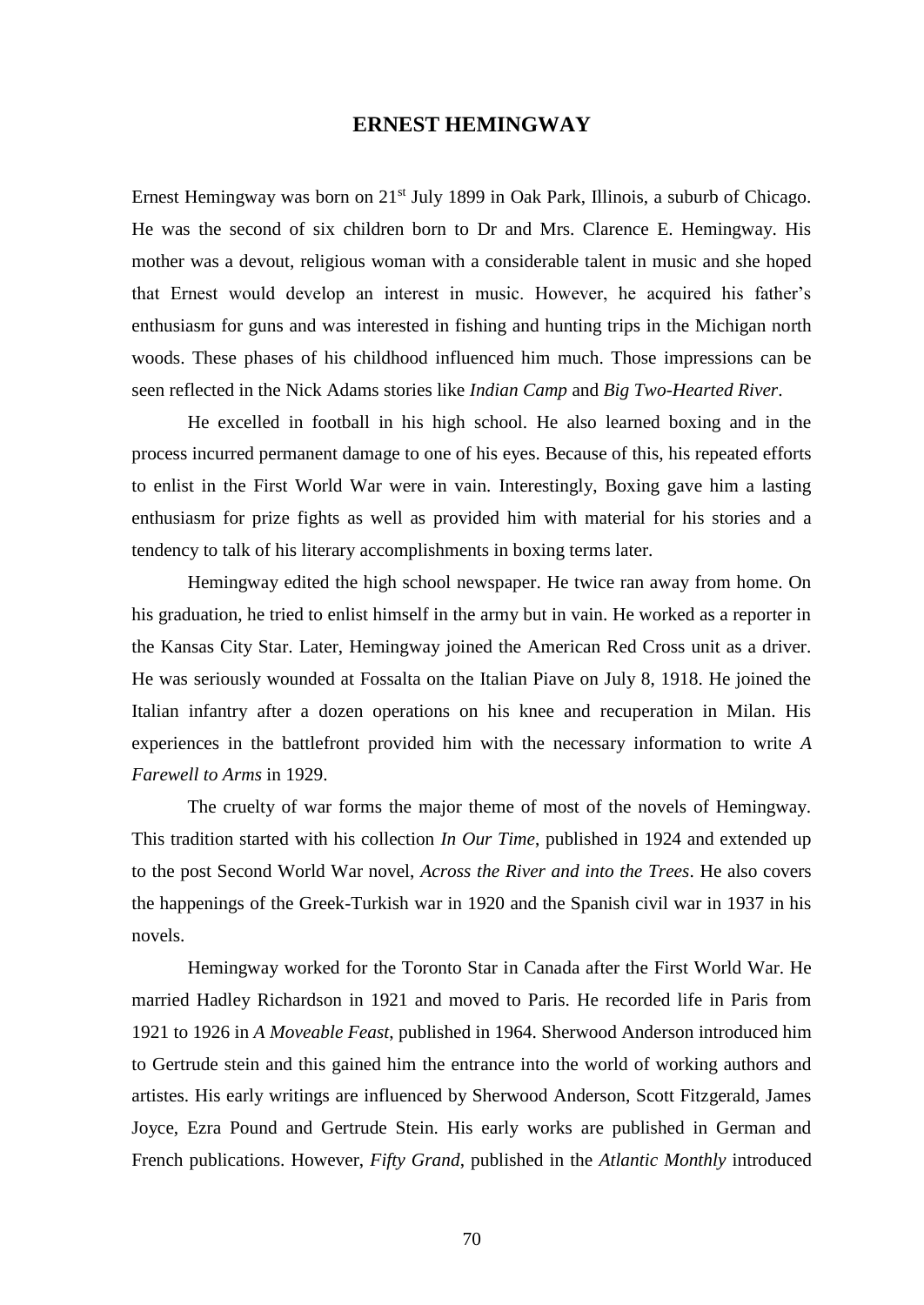the writer and his concept to the reading public of America. *Three Stories and Ten Poems*  was published in 1923, followed by *In Our Time* in 1925. *The Torrents of Spring*, a satire on Anderson's *Dark Laughter* and *The Sun Also Rises* were published in 1926.

Hemmingway divorced Hadley and married Pauline Pfeiffer in 1927. He moved to Key West in 1928. Besides war and books, his attention is attracted by hunting and other sports. His interest in bull fighting resulted in *Death in the Afternoon*. He got the material for *The Snows of Kilimanjaro* and *Green Hills of Africa*, from the African safari in 1934. His personal interest in the Spanish civil war gave the material for his novel, For *Whom the Bell Tolls*.

Hemingway divorced Pauline and married Martha Gelhorn. They toured to China and then settled in Cuba. He served with the US navy as a submarine spotter in the Caribbean during the Second World War. In 1944, he became a war correspondent and worked with the Allied forces in Europe. Hemingway and Pauline lived in Venice for a short time after the war. *Across the River and Into the Trees*, published in 1950, was not a success. However, *The Old Man and the Sea* received the Pulitzer Prize in 1952.

Hemingway suffered from high blood pressure in 1961 and was under treatment when he killed himself on July 2 the same year by gunshots. He was buried in Ketchum.

Hemingway had a life of adventure in his earlier years and was nick named "Champ". In his later years, he was fondly called as "Papa" when he became an almost legendary character with his reputation of being a worldwide celebrity of the celebrities.

-------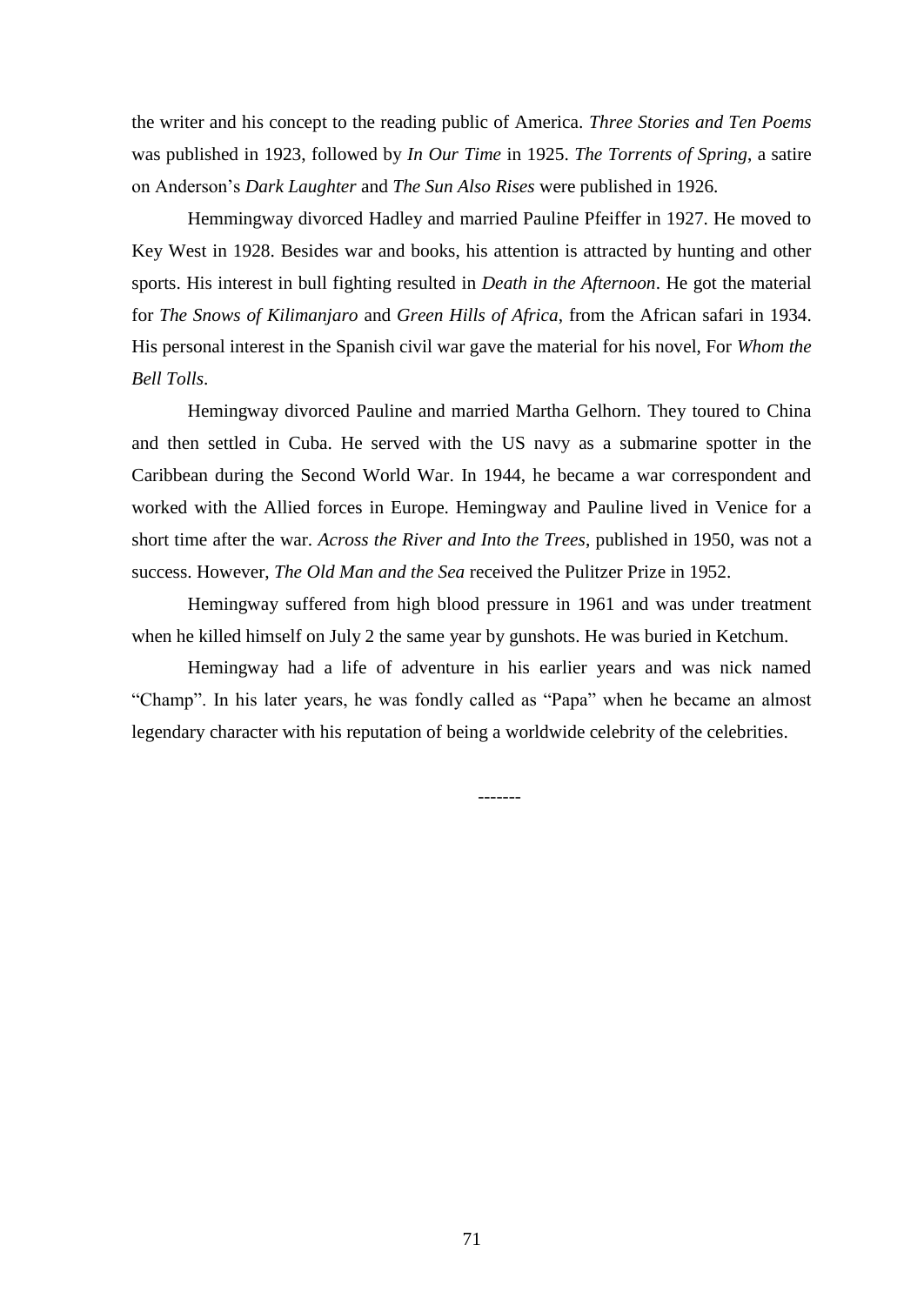# **A FAREWELL TO ARMS**

# **SUMMARY**

The novel begins with a vivid picture of the warfront, the soldiers in the camp, their morals, illusions, and difficulties. It is not an attempt to glorify war but to expose the hard realities of life during the times of war.

Italy, as an ally of Great Britain, France and Imperial Russia engaged the forces of the Austro – Hungarian empire during the First World War. The fighting went on in the mountains and in the plains. In the end, Italy had a common border with Switzerland which was neutral in the war. The description of the difficulties of the troops during the march in the first chapter itself signifies that the campaign of the soldiers in the war front is going 'very badly'.

The narrator, Frederick Henry is a second lieutenant in the Italian Army and an American volunteer in the Ambulance Corps. The priest advises him to go to the 'clear, cold, dry country'. But he spends most of his leave in drinking and in the houses of prostitution. He cannot face the darkness of the night. He cannot sleep in dark and so he remains walking, hunting, searching and seeking the entire night. He feels that the world is unreal in the dark. Lieutenant Rinaldi, a friend of Henry tells him that a group of English nurses has arrived there. Rinaldi is always in love with someone and the next day, he introduces Henry to Catherine Barkley, whom he says that he loves at present.

Henry happens to meet Catherine often. Though he likes the friendly, young English girl in a casual manner, he does not love her. But when he tells her that he loves her, she understands that he does not mean it. She gives him a medal of St. Anthony to wear when he leaves for the battle front.

Henry is badly wounded in the legs by an Austrian mortar shell in the front and is taken to a field hospital. He is then shifted to a hospital in Milan. As he is the first patient there and he is not expected, there is no doctor in the hospital. The nurses tell him not to drink wine, but he manages to get some without their knowledge. He inquires whether Catherine would be there on duty. When Catherine comes there to see him, he realizes that he is in love with her. After two days, Major Valentini performs an operation on his knee. He was made to take rest for six months before he could recover. Throughout the period, Catherine manages to be with him.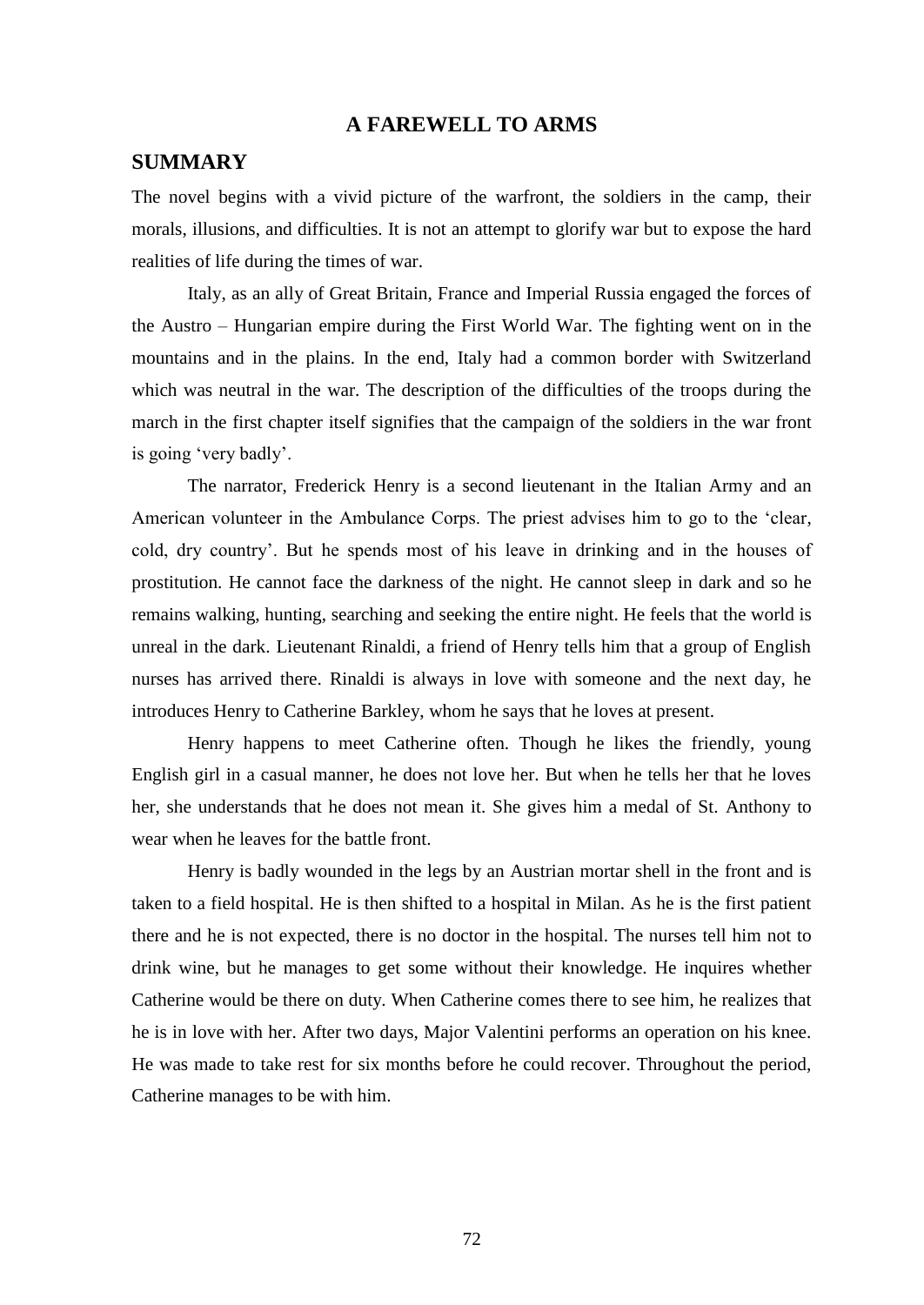Summer passes without any events of importance other than the war and in autumn, Henry gets a convalescent leave for three weeks in October. Catherine tells him that she is pregnant and both decide to spend the leave together. However, they are not able to make it out as Henry is affected by jaundice and had to stay in the hospital bed. The head nurse, Miss Van Campen accuses him that he had got jaundice purposely by drinking, in order to avoid going back to the front.

After recovering from jaundice, Henry returns to the front and finds the happenings going very badly. The news of the army striking with force spread very fast among the allied forces and they started retreating from Caporetto. There is confusion everywhere and Henry is ordered to take the three ambulances with hospital equipments to the Po Valley. The road to Udrine is congested with wagons, and trucks carrying weapons and people who are retreating. Rain also makes the retreat difficult. Henry picks up two straggling Italian sergeants and two teenage girls on the way.

The next morning, Henry decides to take a short route through the countryside. Unfortunately, one of the trucks got struck in the mud. They tried to dislodge the truck from the mud but in vain. The two Italian sergeants are not willing to help them. When they tried to go on their own way, Henry and his men kill one of them while the other one manages to escape.

Leaving the trucks in the mud, Henry and his companions started walking towards Udrine. The soldiers of the allied forces are completely in a confused state and one of Henry's companions was killed by a nervous Italian sniper. The others were able to escape and reach Tagliamento River.

When they cross the river, Henry is detained by military police who suspect him of being a German in Italian uniform. They are dealing out death sentences on the spot. However, Henry manages to escape at night by plunging in the river and hanging on to a log. His bitter experiences with the Italian soldiers during the retreat makes him bid farewell to arms. He reaches Milan and learns that Catherine has gone to Stresa.

Henry borrows civilian clothes from an American friend in Milan. Then he goes to Stresa and meets Catherine. The bartender of the hotel in which Henry stays with Catherine informs him about the plan of the authorities to arrest him in the morning under the charges of desertion and advices them to go to Switzerland, where they can be safe. He also helps them by offering his boat. Henry rowed in the rough weather at night after a storm for about twenty miles across the lake with the help of Catherine.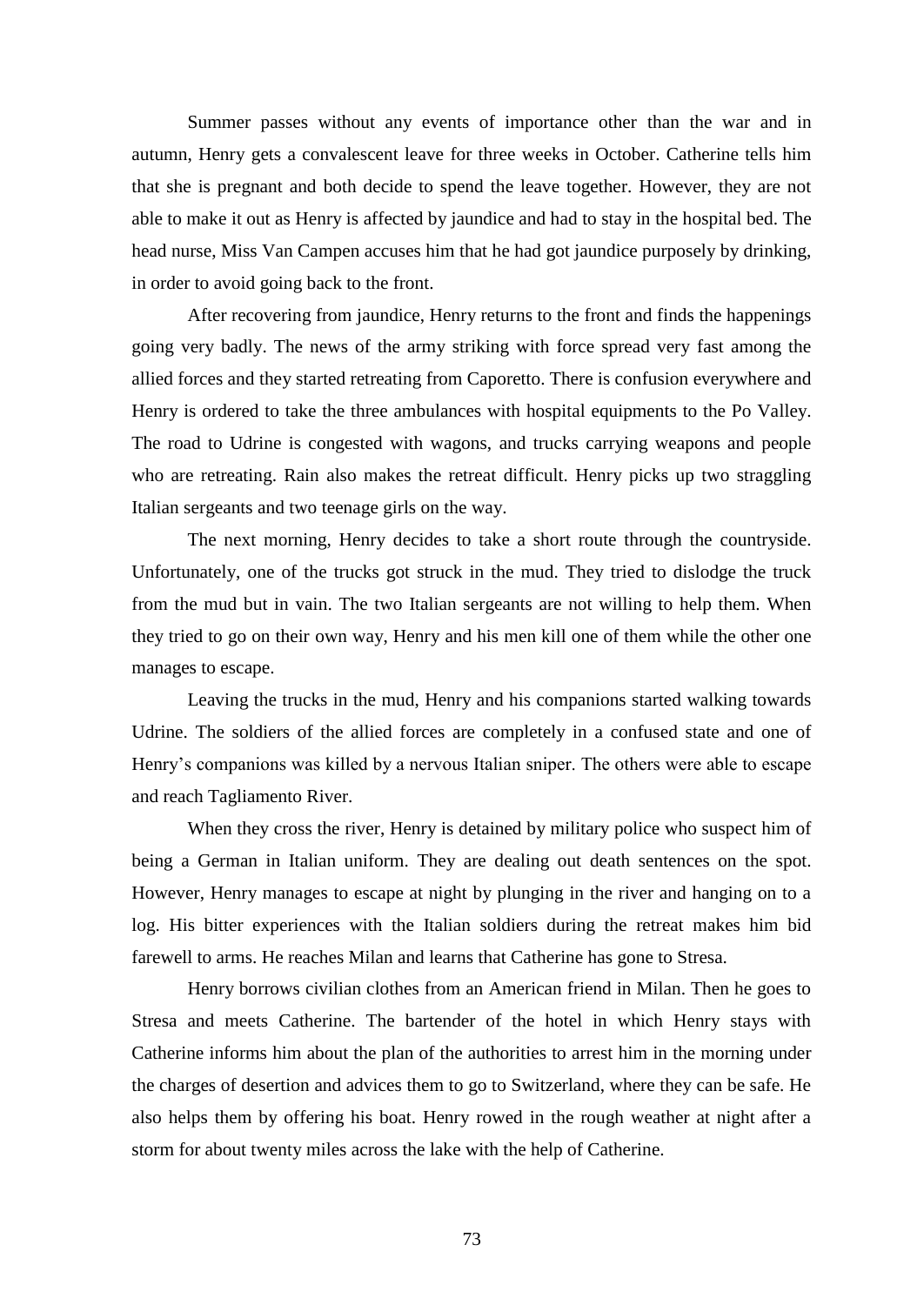They reach Switzerland safely but are arrested by the customs authorities. Fortunately, they have valid passports and ample money which saves them from getting into serious troubles with the authorities.

The couple spent their time happily in a house outside Montreux. Being far away from war, they enjoy their walks by the lake and visits to Montreux occasionally. Henry wants to marry her but Catherine does not want to marry while she was pregnant. They optimistically plan about their future.

The time for Catherine's confinement came near and they moved to Lausanne in order to be near a hospital. Catherine suffers for a long time with pain in the hospital but the child does not come out. So the doctors performed a surgery on her but the child is born dead. After the operation, Catherine has a hemorrhage and Henry stays with her till she dies. After her death, Henry realizes that there is nothing that he can do, nobody to talk to, and no place where he can go. He leaves the hospital and walks back to his hotel. It is dark and raining symbolizing his dark and dull future.

## **CHARACTERS**

#### **CATHERINE BARKLEY**

Critics consider the character of Catherine to be static. They feel that she remains the same from the beginning to the end of the novel. She understands the finality of death in the beginning of the novel itself. She represents the rejection of traditional values. Henry suggests marriage many times while she rejects it. Though she gives practical reasons for it, she realizes that marriage is just another empty form in life and is therefore meaningless. Moreover, Henry wants to have his child baptized whereas Catherine sees no need for that. The portrayal of Catherine by Hemingway is realistic.

Catherine is young and attractive. She is also frank. In the beginning of the novel, she is portrayed as still immersed in the dislocation of personality that results from a terrible personal loss. She has lost her fiancé in the war and is not able to overcome the sorrow at her loss. The casual wartime affair with Henry turns into love that becomes significant in her life. Though she is committed to her job, she values her love towards Henry to be superior and spends much of her time with him. He admires her for her ability to adapt to any situation. They live together in various places like a strange hotel room, a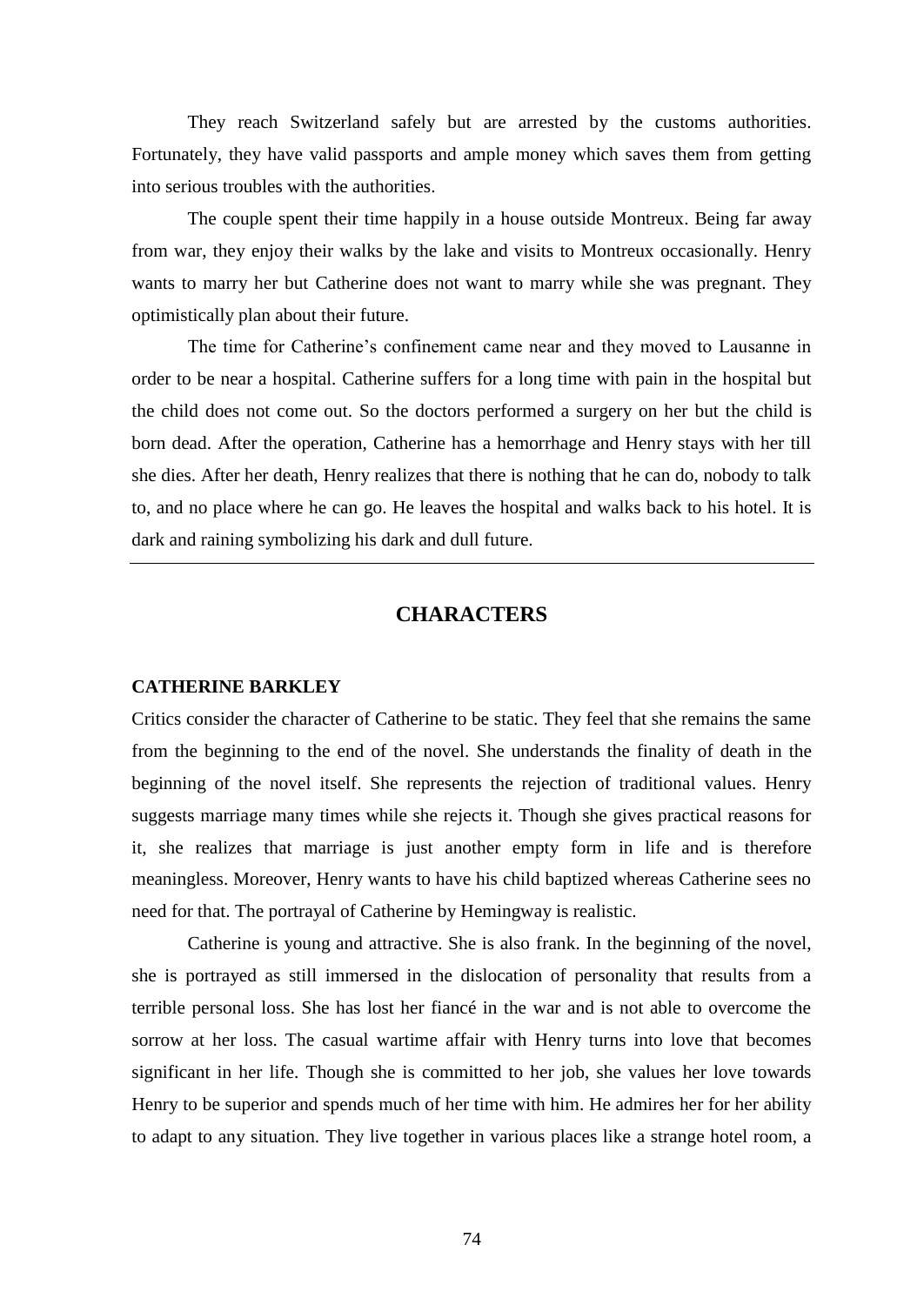hospital bed, and an isolated chalet but she treats all the places equally. Her pleasure, thoughts and life are concentrated around Henry.

Catherine makes a religion out of her love for Henry. She devotes herself entirely to the man she loves. She has realized the reality of death when she lost her fiancé and has the conviction that life and all its pleasures are more important. So, she devotes herself entirely in loving Henry.

The death of Catherine is noble and stoic as her life. She is not afraid of death. She knows that death is the end of all things. She realizes that all the pleasures she has looked forward to in life end with her death. She meets her end with courage. She is unchangeable. She lives and dies with courage, honesty and discipline.

# **FREDERICK HENRY or THE HEMINGWAY CODE HERO**

Hemingway created a general concept regarding his heroes which began to be popularly known as the "code hero". His hero is a hero in every sense of the term. His hero is a man who is admired by every man. He is involved in a lot of drinking. He moves from one love affair to another. He participates in various adventures. He is involved in all of the socalled manly activities which the typical American male did not participate in.

Frederick Henry is a typical code hero of Hemingway. Like all other Americans, he is a disillusioned man who seeks for some values or system in which he can believe. He has lost faith in the traditional values of life. He lives in the present. He participates actively in the war in the beginning.

Henry is lonely, confused and restless. Unable to find a meaning in life, he wanders from one house of prostitution to another. The priest advices him to go to the cold, clear, and dry country which stands for a system of values and order in life. But he is confused and does not listen to the words of the priest. His relation with Catherine Barkley is physical at first. But as he becomes involved with her more and more in the affair with her, he realizes a type of order and commitment in it.

Henry returns to the front after discovering his commitment to his love and life, only to find things in a confused state. The sudden and a fierce attack of the enemy made the morale low in the camp of the allied forces. His experiences with the soldiers of the allied forces are bitter. He finds the loyalty which he expects in them to be missing and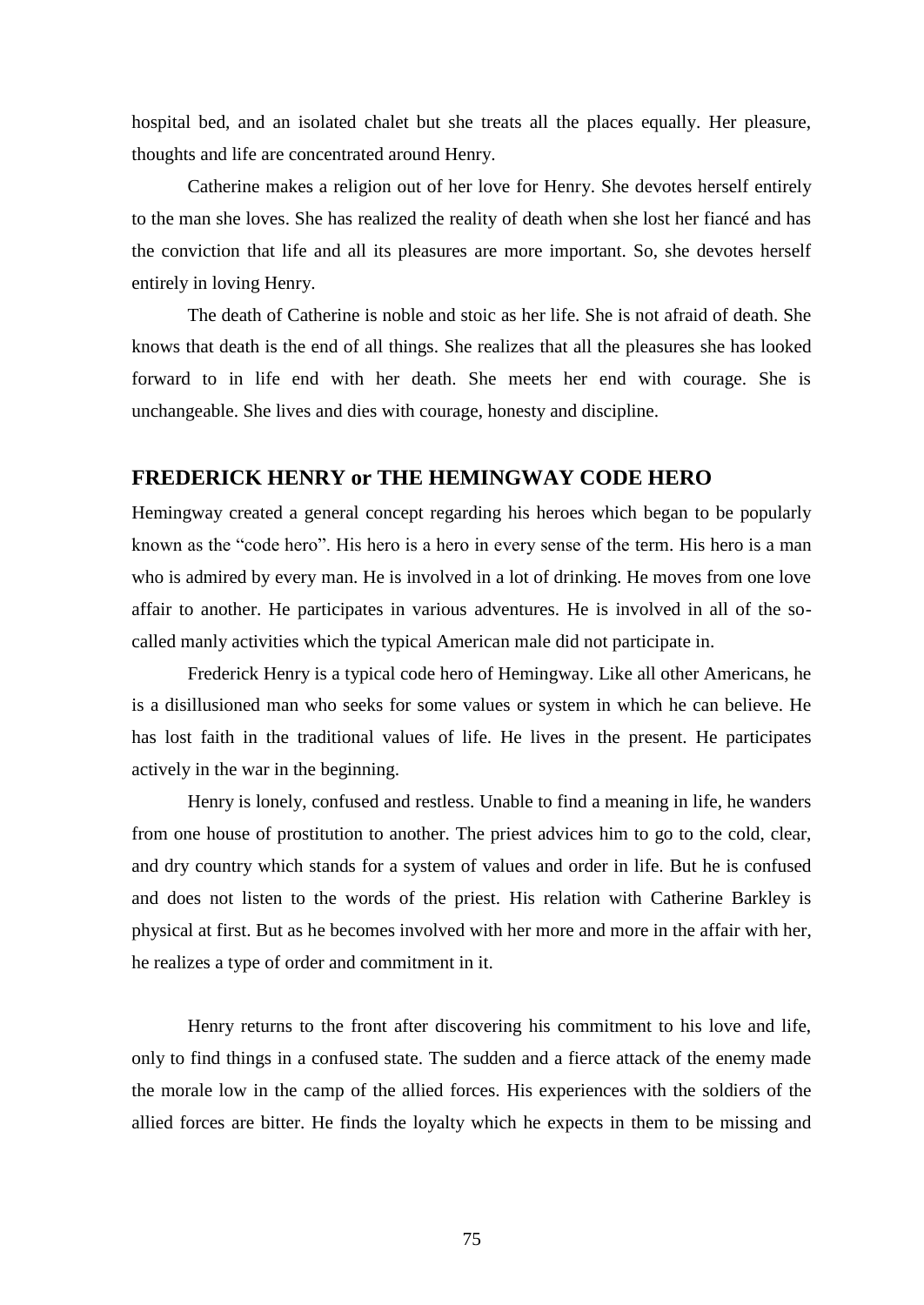this makes him to desert the army. He also realizes that he is more loyal to Catherine and he discovers a sense of duty and order in their love for each other.

The concept of death drives all the heroes of Hemingway. The idea of death and the realization that death is the end of everything form the basis of all the actions of the code hero. Henry wants to enjoy the pleasures of life before it ends. So he drinks a lot spends most of his leave in the houses of prostitution. However, he realizes the realities of life and death only when Catherine dies.

The main consideration of the code hero is to avoid death and to keep life going. He wants to enjoy the valuable life till the end. Therefore he is often made to confront death. To drive away his fear of death, the code hero engages himself in various adventures that take him face to face with death. He lives most intensely even when he is face to face with death. He is afraid of death, but he is not afraid to die.

The hero of Hemingway cannot live alone and devotes himself to the love of women. Henry devotes himself to the love of Catherine. However, he realizes in the end that he can face life only when he develops an inner strength and discipline. He hoped to find contentment, peace and happiness in his life with Catherine. But these virtues of life is denied to a code hero and with the death of Catherine with whom Henry had optimistically planned his future, he is left in darkness to face his encounters in life alone.

#### **QUESTIONS**:

- 1. Narrate the experiences of Henry as a member of the Army of the Allied Forces.
- 2. Discuss the idea of disillusionment as expressed in the novel.
- 3. Discuss the relationship that existed between Catherine and Henry.
- 4. Describe the bitter experiences of Henry during the retreat from Caporetto.
- 5. Explain the terrible effects of war as expressed in "A Farewell to Arms".
- 6. What are the differences seen in the behaviour of the soldiers in the times of attack and retreat?
- 7. Style of Hemingway.
- 8. Concept of death and loss of traditional values as revealed in the novel.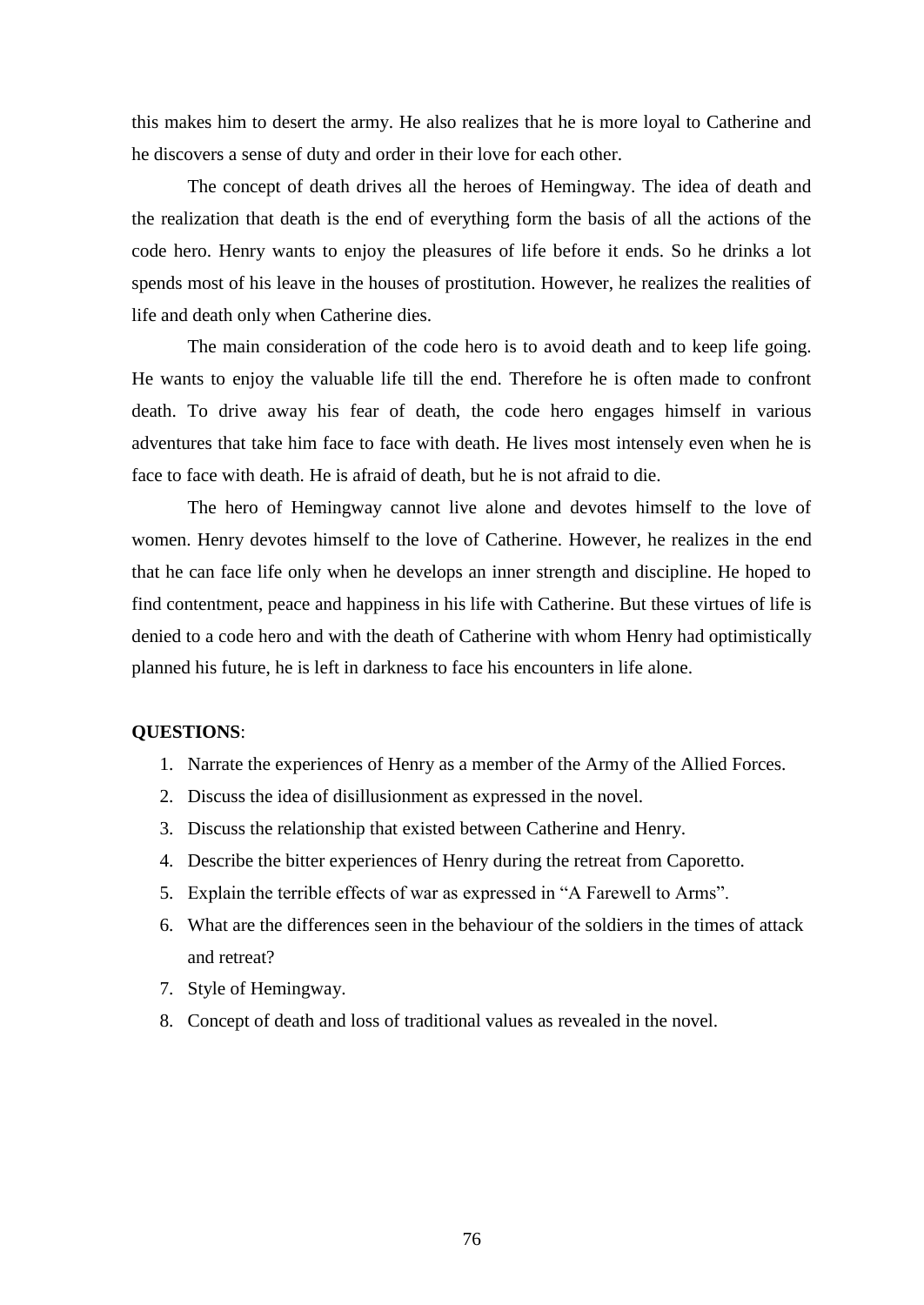## **RALPH ELLISON (1914-1994)**

Ralph Waldo Ellison was born on first march, 1914 in Oklahoma City, Oklahoma to Lewis Alfred and Ida Millsap Ellison. At the beginning of the century, Oklahoma had not been a state for very long and was still considered a part of the frontier. Lewis and Ida Ellison had each grown up in the south to parents who had been slaves. The couple moved out west to Oklahoma hoping that the lives of their children would be fuelled with a sense of possibility in this state that was reputed for its freedom. Though the prejudices of Texas and Arkansas soon encroached upon Oklahoma, the open spaces and the fighting spirit of the people whom Ellison grew up among provided him with a relatively unbiased atmosphere.

The death of Lewis Ellison in 1917 left Ida, Ralph and his younger brother Herbert quite poor. In order to support the family, Ida worked as a domestic servant and stewardess at the Avery Chapel, an Afro-Methodist Episcopal Church. With this, the family moved in to the parsonage and Ellison was brought into close contact with the Minister's library, which he made good use of it. Literature was a destined medium for Ellison, whose father named him after the famous writer Ralph Waldo Emerson and hoped that he would become a poet. His mother encouraged his enthusiasm for reading over the years of his youth by bringing him books and magazines from the houses she cleaned. In addition to this, a black Episcopal priest challenged the white custom of barring the blacks from the public library and the custom was overturned. With this, Ellison's horizons were broadened by the large number of books now available to him from in the public library.

During his teenage years, Ellison and his friends imagined themselves of being the eclectic combination of men from the frontiers and Renaissance. The ideal they created in their life gave them the courage to expect anything out of life. They were prepared to face life as it comes. They believed that they had the ability and power to do whatever they wanted in life as well as or better than any men of any race. Ellison first used this credo when he attacked the medium of music by participating in an intense musical programme for twelve years at the Frederick Douglas School in Oklahoma City. Although he received musical training in a variety of instruments as well as theory, he held a high preference for the trumpet and was talented enough to obtain training from the conductor of the Oklahoma City Orchestra. Ellison took part in many concerts, marches, bands and celebrations for the town. Even when he devoted his time to his study of music, he did not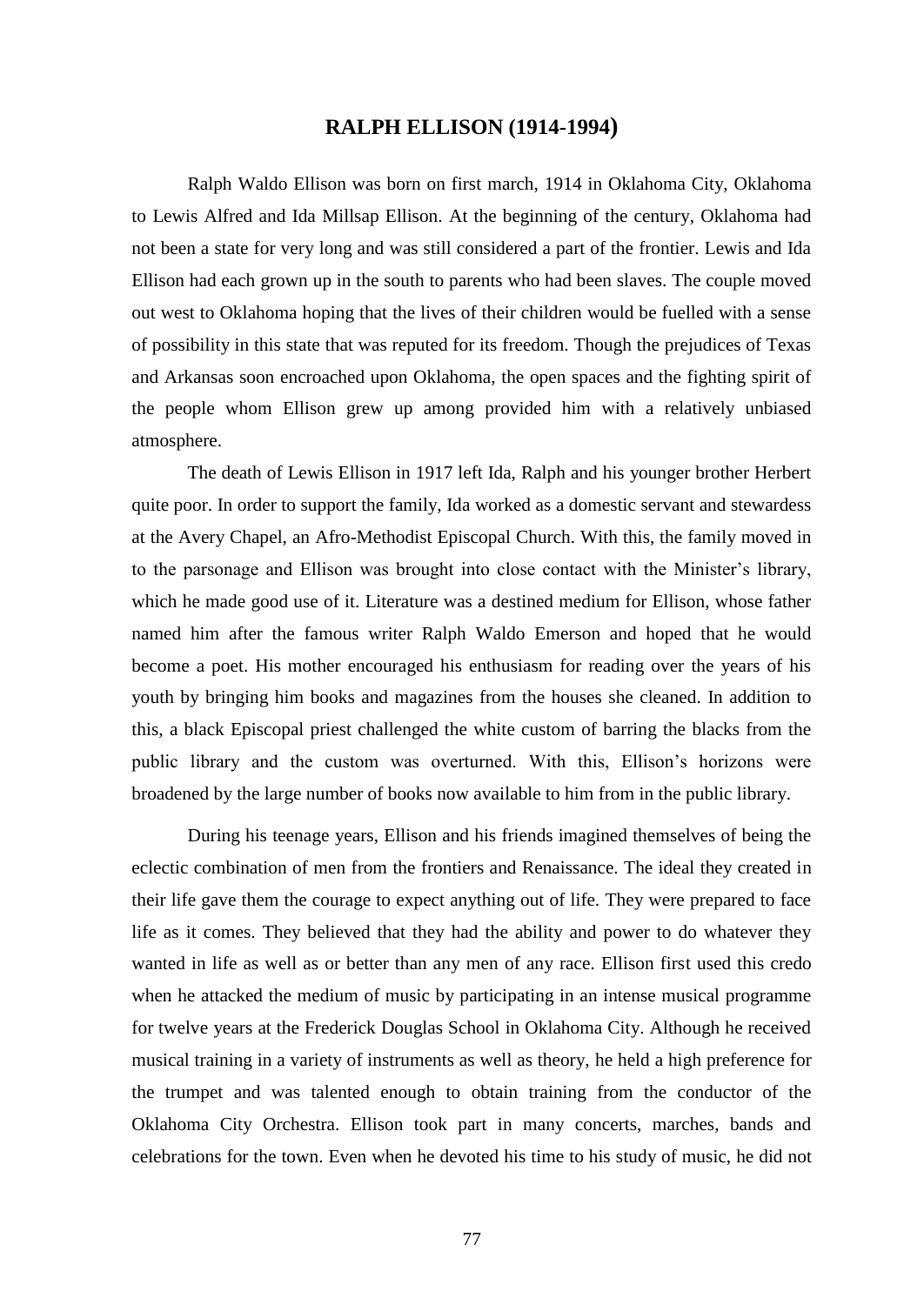lose sight of his desire to be a man of renaissance. Therefore he spent time in playing football, working at small jobs, and experimenting in electronics.

In 1933, Ellison won a scholarship from the State of Oklahoma. So, he left Oklahoma and headed to the Tuskegee Institute in Alabama to study music. One of his music teachers at the school was Hazel Harrison who later introduced him to Alain Locke, a new Negro thinker who later led Ellison to his writing career years later through his connections with eminent men like Langston Hughes and Richard Wright. At Tuskegee, Ellison excelled in his music. He also took a particular liking to his sociology and sculpture classes and the outside classroom that Alabama provided. Literature also influenced him at Tuskegee and he delved again into the expansive libraries at his disposal. T.S. Elliot's *The Waste Land* with its elusive lyricism influenced him very much. Disappointed in the limited capacity of the African- American literature at that point, Ellison practiced playing with the force of words as he had found Elliot to do. He later used his experiences at Tuskegee and the injustices that he encountered in the south to structure his writing of the *Invisible Man*.

Ellison left Tuskegee after his third year in the music school due to financial reasons. He was introduced to Augusta Savage, a black sculptor in Harlem, New York in 1936. The sculptor liked his works and so Ellison moved to Harlem. New York lured him with its energy and reputation of freedom. Harlem was a vibrant cultural centre in the 1930s and the 1940s and Ellison spent most of the rest of his life there. His mother died and he attended her funeral in Dayton, Ohio. On his return, he met Richard Wright who had a great literary influence on him. This meeting along with his poverty led him to concentrate more on his writing. His first book review, titled *Creative and Cultural Lag* was published in New Challenge. However, his first short story, *Heine's Bull* was not published.

The few wrings successes did not provide Ellison with the necessary money. Finally, Wright helped him to get a job with the Federal Writers Project. During this time, he came into contact with many interesting interviewees who influenced him to collect materials about folklore and the distinctly African-American collection of rhymes, games, stories, and so on. This enriched his knowledge of American culture and added to the stock of experiences he had in Oklahoma and Alabama. He also wrote articles to radical periodicals like Negro Quarterly, New Challenge and New Masses. Between 1937 and 1944, he published over twenty reviews. His belief that every text should have a conscious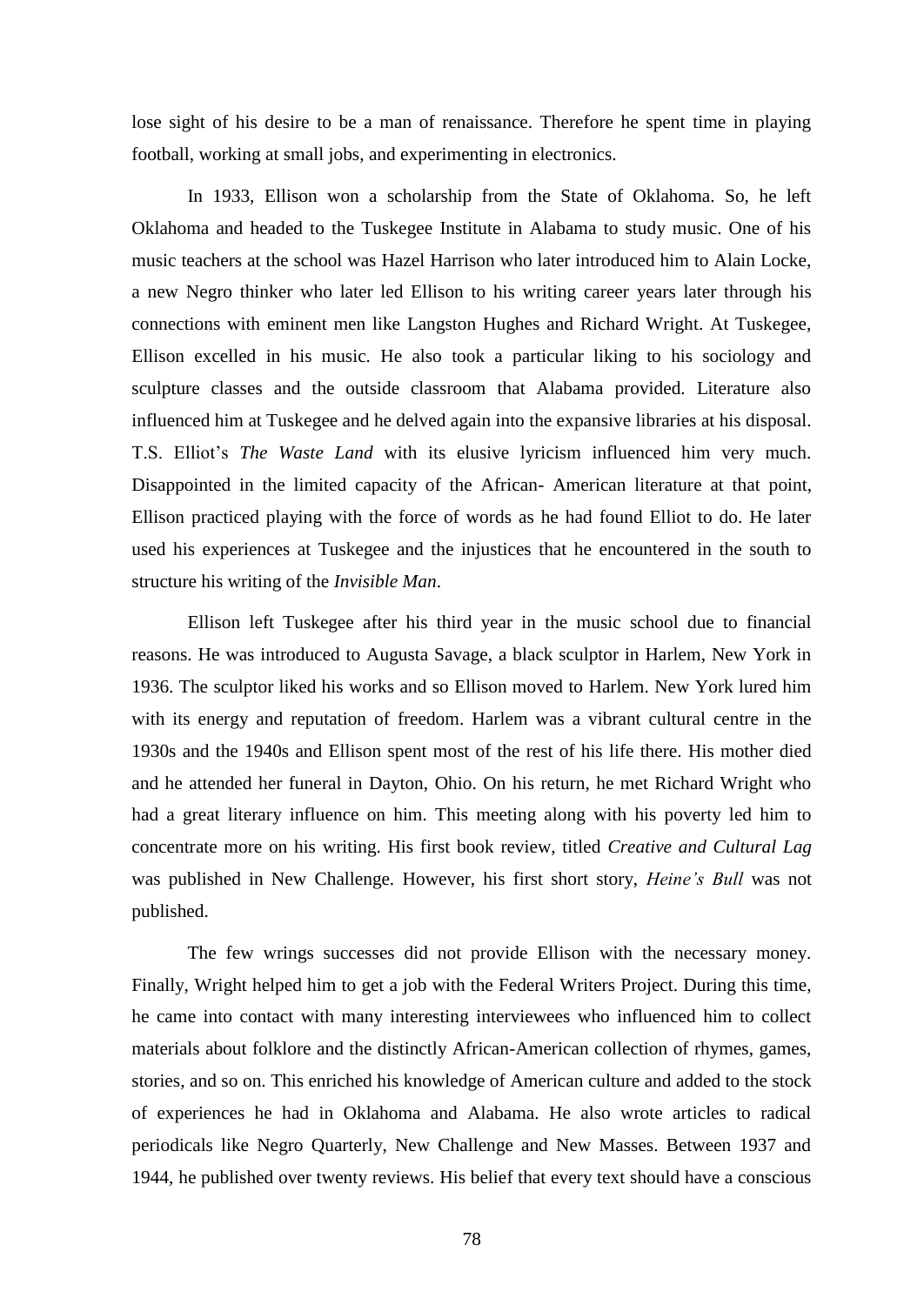protagonist led to his break with his mentor, Richard Wright. By the time, Ellison had published some of his short stories such as *Slick Gonna Learn*, *The Birthmark*, *King of the Bingo Game* and *Flying Home*. When the Second World War began, he got a chance to edit the Negro Quarterly and to begin *Invisible Man*. By the end of the war, the quality of his writing reached masterful proportions as he had learnt to incorporate the likes of Mark Twain, William Faulkner, Feodar Doestovsky and Earnest Hemingway into his work. Invisible Man was published in 1952.

Ellison became almost invisible after the publication of his first novel. However, between 1952 and 1994, he published two acclaimed books of essays, *Shadow and Act* and *Going to the territory*. He received many honours for his works, especially his masterpiece, that include the National Book Award, Russwarm Award, and the election to the American Academy of Arts. In 1970, he became the Albert Schweitzer Professor of Humanities at New York University. He died of cancer in 1994.

------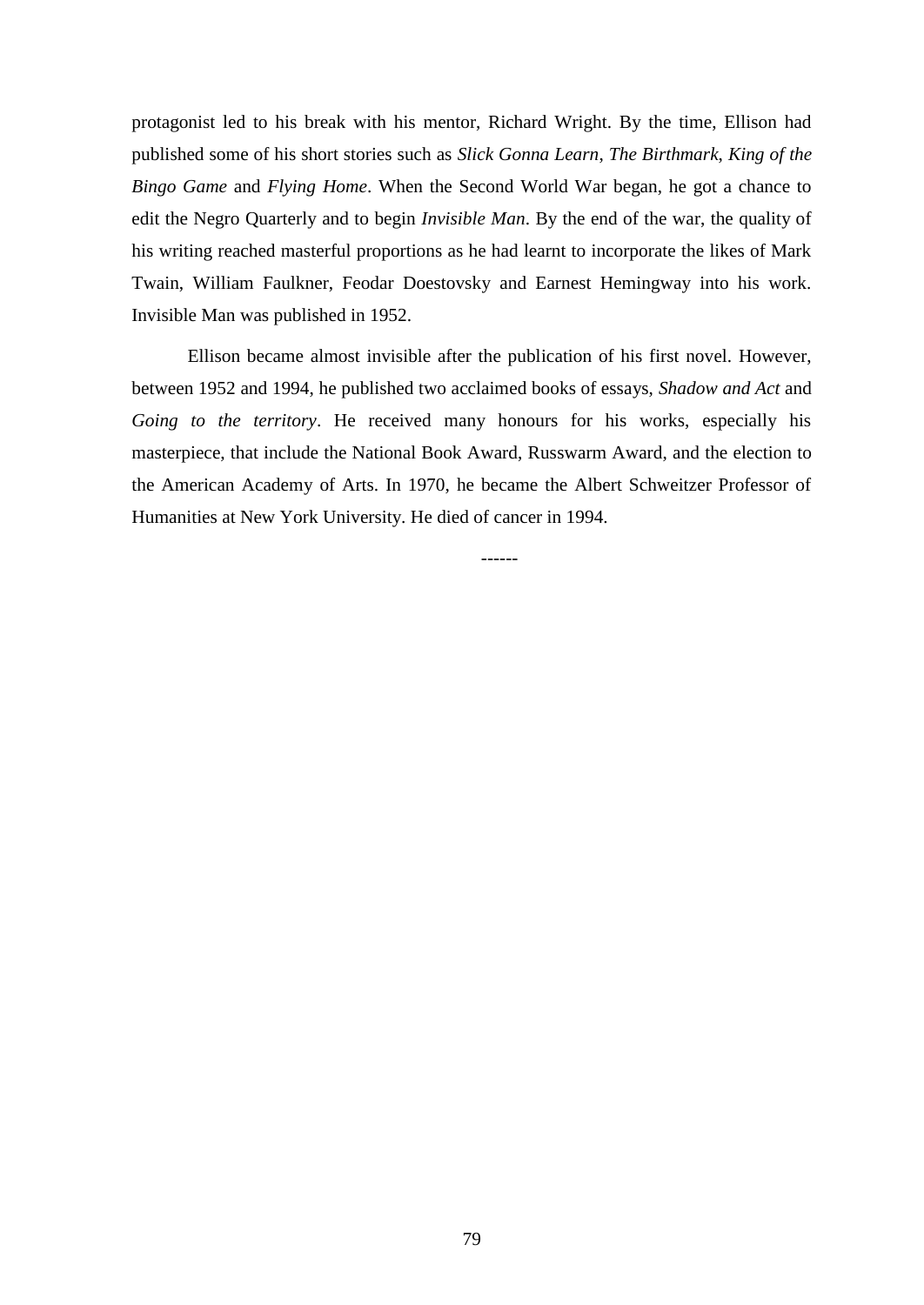# **INVISIBLE MAN**

# **Plot**

The novel opens with a prologue describing the depressed state of the narrator who remains nameless throughout the novel. He proclaims that he is an invisible man and has taken to living underground, unknown to others. The novel is the story of how he comes to be in this position.

As a young boy the narrator overheard the last words of his dying grandfather that the blacks should over come the whites "with Yeses, undermine 'em with grins, agree 'em to death and destruction". This message lingered with him through high school. He remembered this when he is asked to give his college oration to the town's most honoured white men. The narrator, along with other boys hired for the evening's entertainment were made to pass through a room where a naked woman danced. Then they were made to box with each other and also sent to grab for gold coins on an electrified rag. Finally, the narrator was allowed to give his oration and awarded a scholarship to a renowned black college. He was disillusioned at the college and this disillusionment overcomes him by the end. He remembered the fateful day when he was given the honour of driving an old white trustee, Mr. Norton, around the campus. The drive went on smoothly for a while. Norton said that he saw every student at the college as part of his fate. He wanted to explore parts of the surrounding town and the narrator took him in to a poor district of sharecroppers where Norton was intrigued by a disgraced member of the community, Jim Trueblood, who was rumoured to have impregnated both his daughter and wife. He gave a long description of the dream which made him commit the act of incest. His wife had tried to kill him after the incident. Hearing this, Norton felt ill and the narrator took him to the Golden Day brothel to get whisky to revive him. Unfortunately, mental patients visiting the bar rose up against their attendant, trapping the narrator and Norton in the middle of their fight. Norton fell unconscious and a former doctor revived him. When they return to the college, the narrator was punished for his treatment of Mr. Norton. The college president, Bledsoe expelled the narrator and sent him to New York with seven sealed letters to wealthy employers with the promise that he could return as a paying student later. The narrator felt insulted and decided to take advantage of the opportunity to work for an important person in New York City.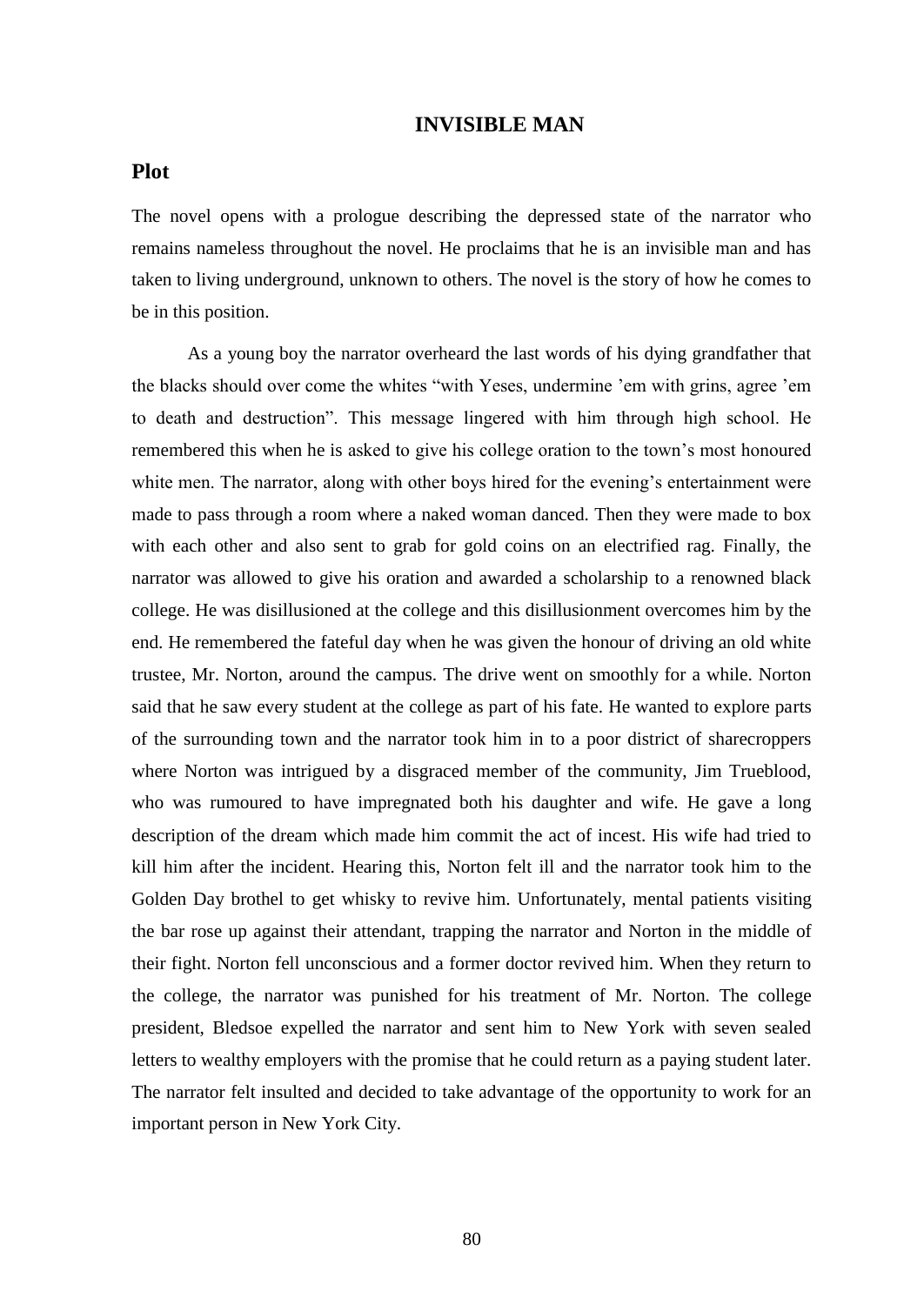The narrator arrived in Harlem, rented a room at the Men's House and set out to hand out his letters in the next morning. He was not able to meet the employers directly and so he handed over the letters to the secretaries of the employers. But, as he did not hear anything from the employers, he became suspicious of the secretaries and held back the last letter. He tried to meet Mr. Emerson directly but his son took the letter from him and tried to talk him out of returning to the college or speaking to his father. As the narrator was not ready to give up, Emerson's son showed him the letter which he had been told not to look at. The narrator was horrified to read Bledsoe's request to the employers not to allow him to return to the school as a paying student. Disillusioned, he decided to take a job at a paint factory in order to be able to fund his revenge on Bledsoe.

Mr. Kimbro, his boss put the narrator immediately on the job with a few instructions and the order not to ask questions. As he was afraid to ask Kimbro, the narrator mixed the wrong ingredients in to the paint and he was fired from his job. He was handed to another boss, Mr. Brockway who worked as an engineer of sorts. Brockway feared that the narrator is trying to take his job and felt quite irritable towards him. He asked many questions about his past. They get along agreeably until the narrator ran into what he thought was a union meeting, which delayed him in his lunch time. When he explained this to Brockway, he exploded in anger at his participation in a union and attacked him. The narrator, in order to defend himself, fighted off Brockway. At that time, the tanks burst from pressure because of their inattention to the gauges in the room and the narrator was covered in white paint and knocked unconscious.

The narrator swam in and out of consciousness surrounded by doctors who speak of lobotomies and tests which they would not try on him if he had been a white Harvard student. He was unable to remember his name when he was asked. Finally, the doctors released him from the machines and tubes, saying that he is saved although he did not know from what. The director of the hospital told him that he can no longer work at the plant but he would receive ample compensation. He stumbled back towards the Men's House when he was relieved on the way by a strong motherly woman named Mary Rambo. She took him to her home to rest and to revive himself. When he returned to his House, he felt inferior and realized that he could no longer stay there. After offending a man whom he first believes to be Bledsoe, he was thrown out of the house. He then returned to Mary and lived with her for a while.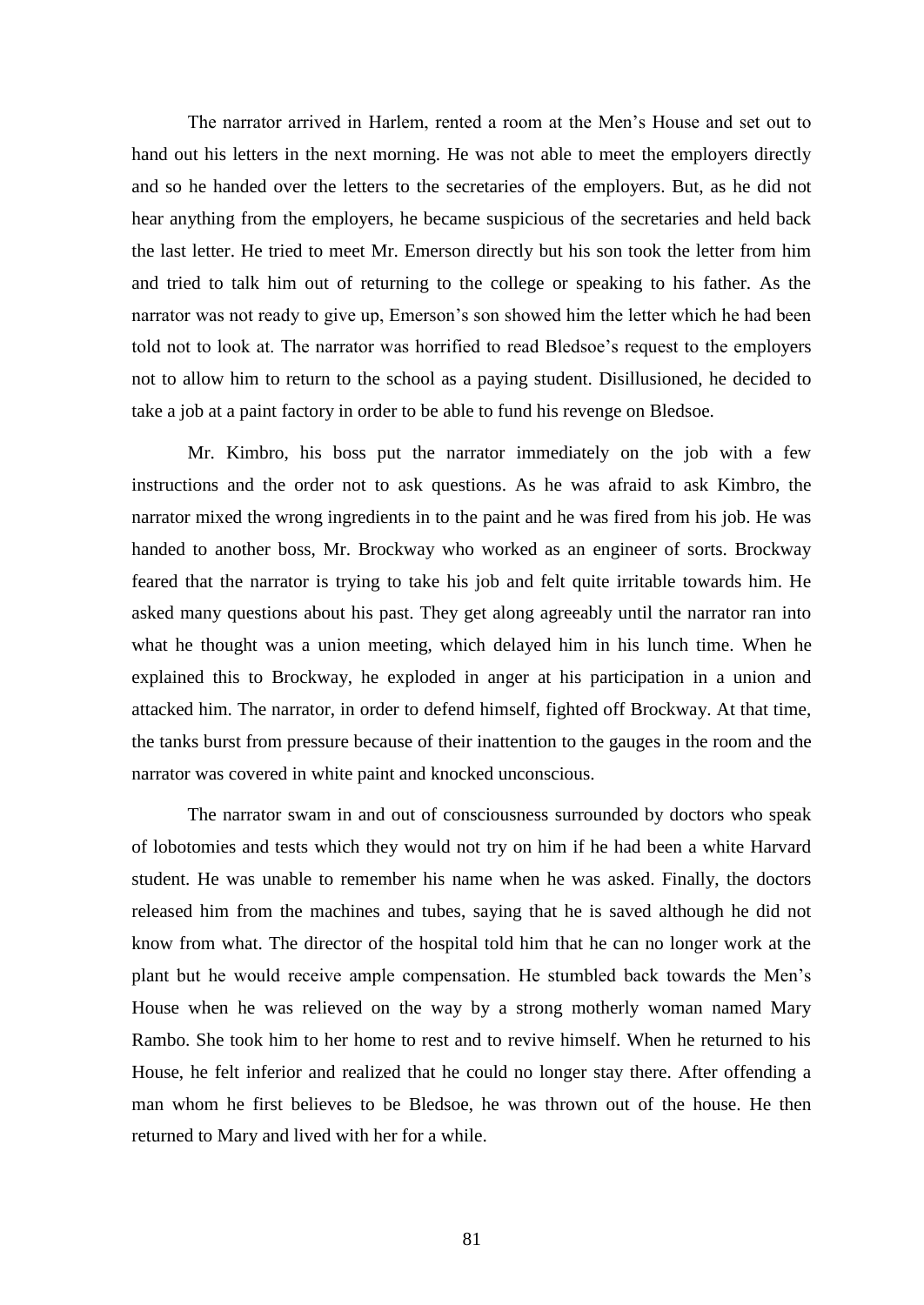In winter, the narrator felt restless and wandered in the streets. His anger towards Bledsoe was still intact. On his way, he was drawn towards a place where an old black couple was being thrown out in the cold. The crowd that stood around the defenceless couple shrieked and cried against the injustice. This scene of dispossession struck the narrator and he spoke to the crowd after the couple was denied the chance to go into the house and pray. He was able to calm the crowd and formed their chaos into an ordered rage. The crowd rushed into the house and the narrator runs to escape the police. He was followed by a short man who later met him on the streets. He introduced himself as Brother Jack and offered him a job with the Brotherhood, taking advantage of his speaking skills. He first brushed aside the offer but later accepted it in order to pay back to Mary with whom he was staying at that time. He also decided to stop living with her once he was accepted in to the Brotherhood. He attended the party meeting at the Chthonian Hotel. The crowd was mostly white but they all appeared friendly. All the members of the Brotherhood who were present at the meeting praised his action at the eviction. Brother Jack explained to him that his job would be to lead the community of Harlem in line with the teachings of the Brotherhood in the manner of Booker T. Washington. However, the narrator secretly decided to act in the opposite, following the example set by the founder of his college, Mr. Bledsoe.

The narrator was sent to Brother Hambro for training. He was then given a new name, and a new apartment. After completing the training, he worked with Brother Tarp and Brother Clifton in Harlem. During a meeting, the narrator and Clifton met Ras the Exhorter, who competed with them for the support of the community and criticizes them for being traitors to their own race. A fight followed between the two groups and the narrator had to lead Clifton away from the place. Even after this incident, the narrator felt secure and contented in his position.

After a few weeks the narrator was charged by Brother Westrum for attempting to overshadow and dominate the Brotherhood and the narrator goes in search of someone who would help him to prove his innocence. When he returned, he found that the spirit in the district was much subdued and the people felt that the Brotherhood had let them down. He met Clifton on the streets chased by the police which ended with his death. The narrator used the chance to unite the people of Harlem around the fallen hero. His success made the Brotherhood angry and Jack told him that he was not hired to think. He also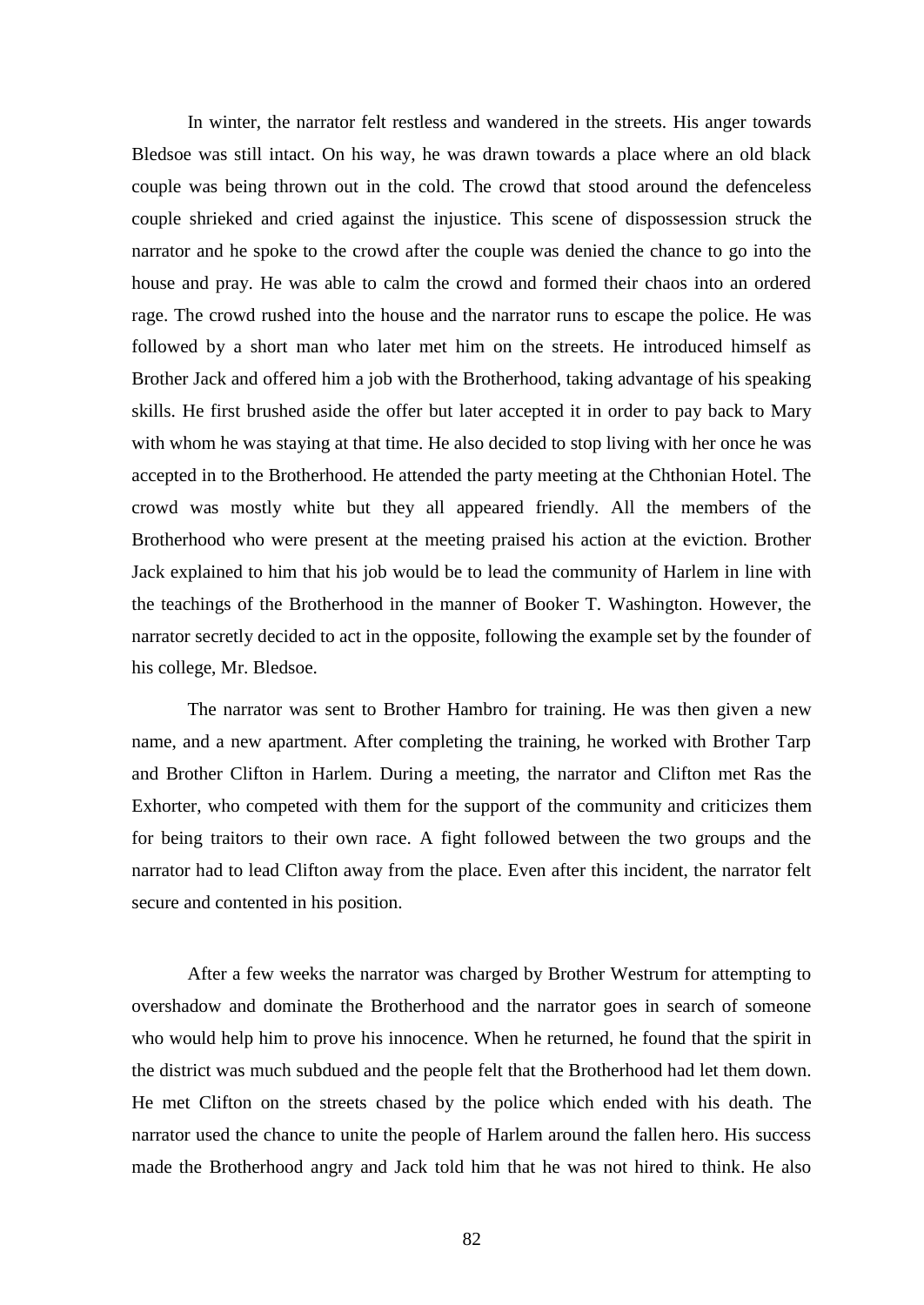ordered the narrator to go to Hambro in order to understand the new, less aggressive programme.

The narrator felt angry towards the Brotherhood. He was also chased by Ras and his men. So he disguised himself using dark green glasses and a wide hat. People who met him in his disguise thought him to be Rhinehart. Later, on his way to Hambro's, he entered a church where Rhinehart was a Reverend. The views of Rhinehart made the narrator more cynical than ever and Hambro was not able to make him accept the Brotherhood's ways of life. However, he remembered the words of his grandfather and decided to attack the Brotherhood from inside.

The narrator wanted to find a woman from whom he can get inside information of the Brotherhood. He chooses Sybil, the wife of an important brother but she wanted him to rape her. He was caught in a riot when he tried to escape. Ras, who was leading the riot, identified the narrator and wanted him to be hanged. Running from Ras and his men, the narrator falls down a manhole and realizes that he must live underground for a while.

Living underground, the narrator takes revenge on the society in silent, unsuspecting ways. He steals electricity from a power company by wiring his room full of light bulbs. He covers even the floor of his underground hole with bulbs, out of spite and a desire to hold as much light as possible. In this way, his hibernation would be warm and well lit and he will continue to be alive. The epilogue talks of his resolution to reemerge into the world of social responsibility.

-----

# **QUESTIONS:**

- 1. What are values of the Invisible man?
- 2. Describe the qualities of the man living underground.
- 3. Bring out the hypocritical nature of the Brotherhood.
- 4. Why is the narrator invisible in the novel?
- 5. Describe in detail, the terrible experiences of the narrator before he goes to live underground.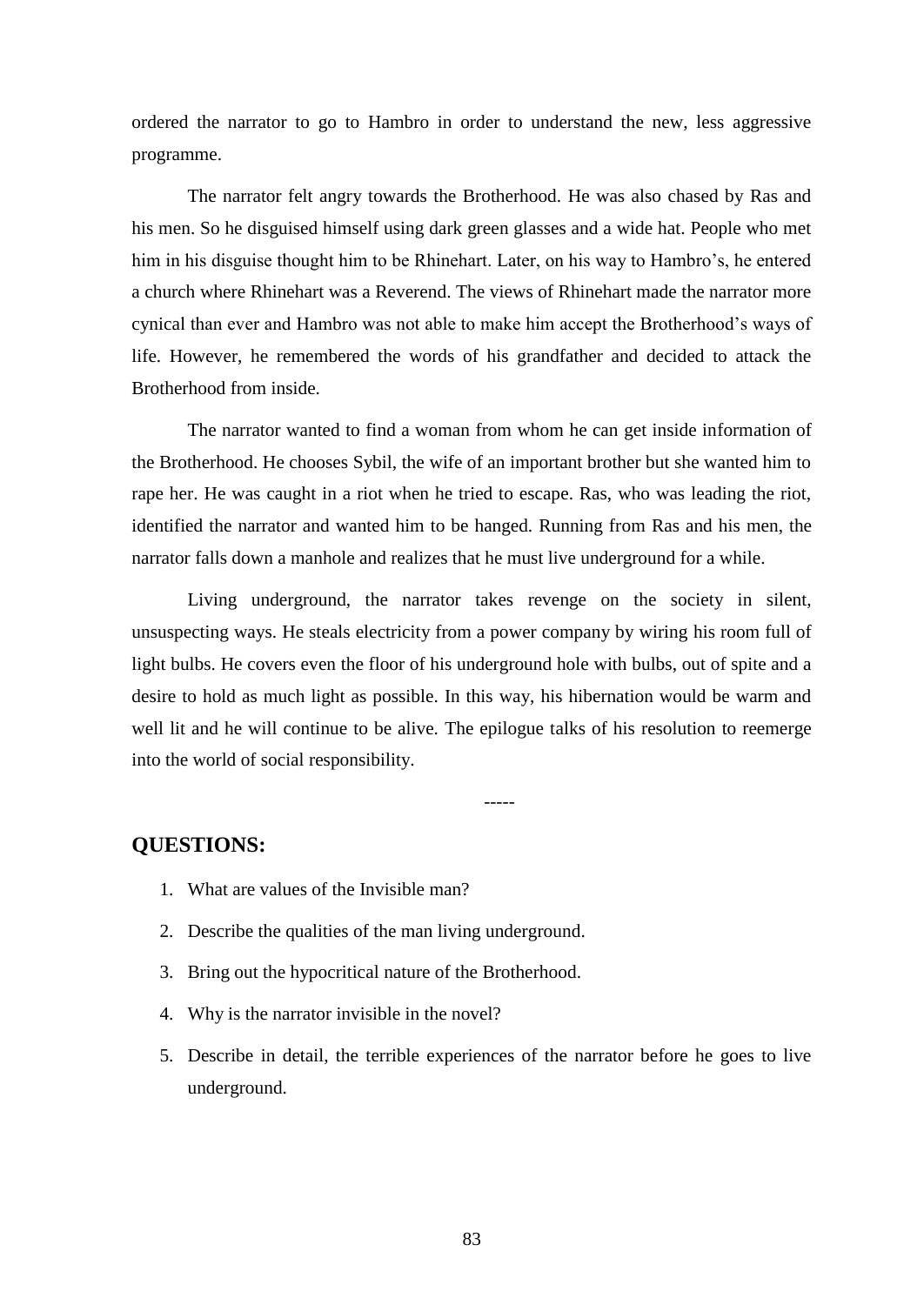# **ALICE WALKER**

# **LIFE AND WORKS**

Alice Malsenior Walker was born on February 9, 1944, in Eatonton, Georgia, to Willie Lee and Minnie Lou Grant Walker. Her parents were sharecroppers. She lost sight of one eye by accident when she was eight year old. Her achievement as a valedictorian of her class in high school, coupled with a rehabilitation scholarship enabled her to enter Spelman, a college for black women in Atlanta, Georgia. She transferred to Sarah Lawerence College in New York, after two years and got her bachelor degree in 1965.

Walker was active in the Civil Rights Movement of the 1960's. She also gave her support for the women's movement, anti-nuclear movement and also against the female genital mutilation. She started her own publishing company in 1984. At present, she resides in Northern California.

Walker received the Pulitzer Prize and the American Book award in 1983 of her novel, The Color Purple. Her writings focus on the struggles of Afro-American women, against the racist, sexist and often violent societies. They also tend to emphasize the strength of black women and the importance of African-American heritage and culture. She has also received the Lillian Smith Award, the Rosenthal Award, Radeliff Institute Fellowship, Merrill Fellowship, Guggenheim Fellowship and the Front Page Award among other honours.

The works of Alice Walker include The Third Life of Grange Copeland (1970), Everyday Use (1973), in love 7 trouble: Stories of Black Women (1973), Meridian (1976), To Hell with dying (1988), The Temple of my Familiar (1989), Revolutionary Petunias & Other Poems (1973), Horses Make a Landscape Look More Beautiful (1985), Her Blue Body Everything we know:Earthling Poems (1991), Collected Poems (2005), Warrior Marks (1993), The Same River Twice: honoring the Difficult (1996), Anything We love can be saved: A Writer's Activism (1997), and Go Girl!: The Black Woman's Book of Travel And Adventure (1997).

#### THE COLOR PURPLE

Alice Walker's The Color Purple, published in 1982, narrates the story of Celie, a Black woman in the South, who writes letters to God in which she tells about her life and about her roles as daughter, wife, sister and mother. In the course of her story, Celie tells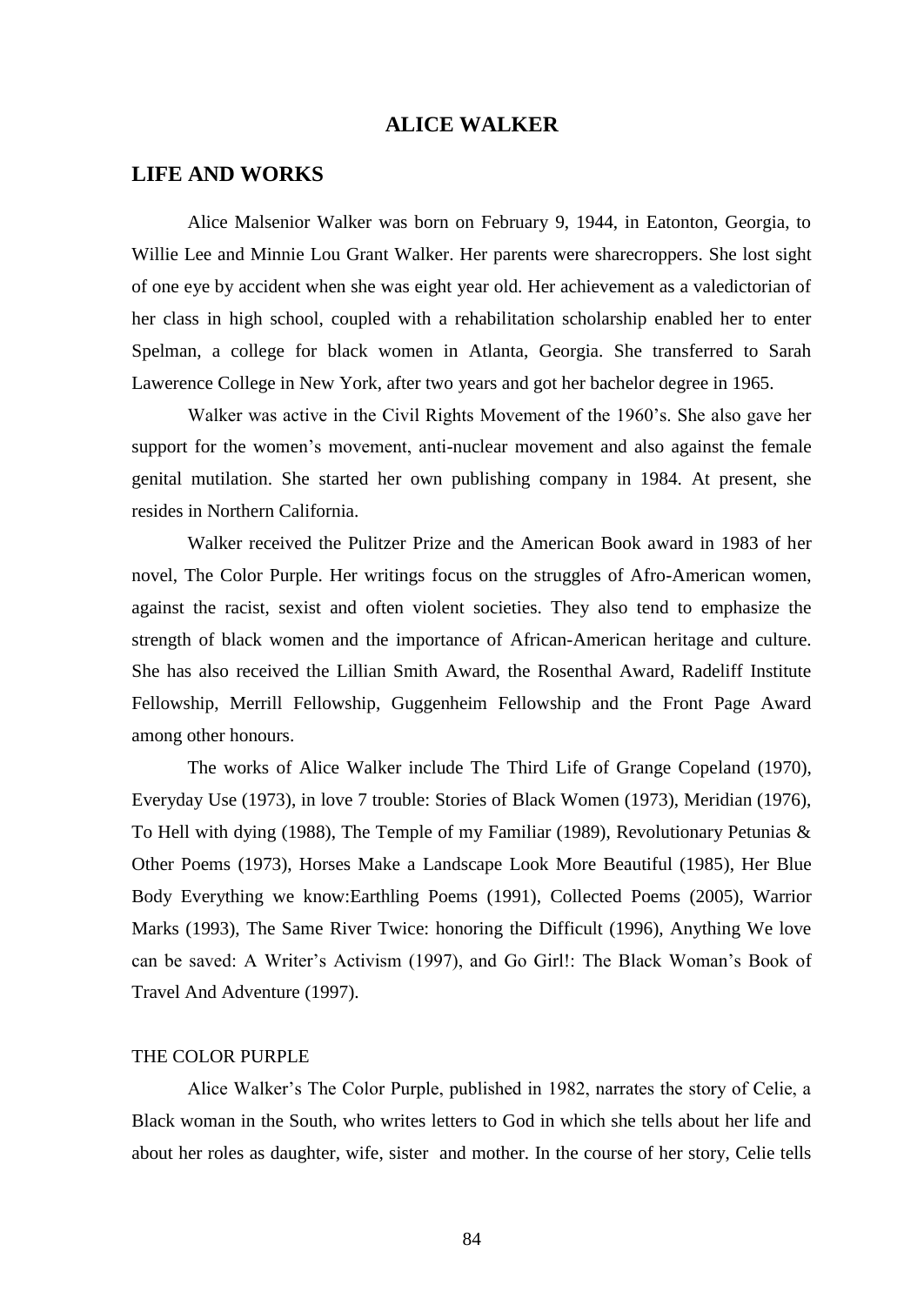about a series of other Black women who shape her life. Her sister Nettie becomes a missionary teacher in Africa. Shug Avery is the blues singer her husband Mr.\_\_\_\_\_\_\_\_\_\_\_ is in love with who helps in her salvation. The strength and courage of Sofia, the strongwilled daughter-in-law inspires Celie. Squeak, goes through awakenings of her own. Throughout the story Celie remains the center of women who know how to survive.

Celie's son Harpo has some conflicts with his wife Sofia. She leaves him and Celie presents her a hand-made quilt as a token of her love towards her daughter-in-law. Harpo shows his inclination towards household chores by changing the child's wet nappy and caring for it while she walks out of the house. It took half a year for Harpo to begin a new life.

Harpo opens a juke joint with the hope that people would come and listen to the music played there. Harpo's plan turns to be a failure except Shug Avery who once comes there with Albert and sings for them. She has been staying with Albert and Celie because of her illness. Shug wants to leave when she becomes well and Celie convinces her to stay with them furthers. Her husband Albert is frustrated that he is not able to marry Shug. He treats Celie in a terrible manner because of his love for Shug and his realization that Celie is not Shug. Later, when Shug and Albert start sharing the same bed, she feels jealous of Albert and not of Shug as she has never enjoyed sex with men.

Sofia visits Harpo with her boyfriend Henry Broadnax, a prizefighter. She has given birth to her sixth child. Harpo and Sofia dance together and his new girlfriend Squeak becomes jealous and quarrels with Sofia. Later, Sofia picks up a quarrel in the town with the Mayor's wife Miss Millie who wants to buy her services. She is arrested and convicted for twelve years. She is made to wash the uniforms in the prison. Albert and Celie visits her in the prison and find that she is in a demoralized state as she has been forced to submit herself to the wishes of the prison guards since her conviction. The visitors took pity on her and devise a plan to get her out of the prison.

Celie dreams of God coming down to the earth to rescue Sofia from the prison. Shug and Celie dress Squeak as a relative of the prison guard. Unfortunately, the guard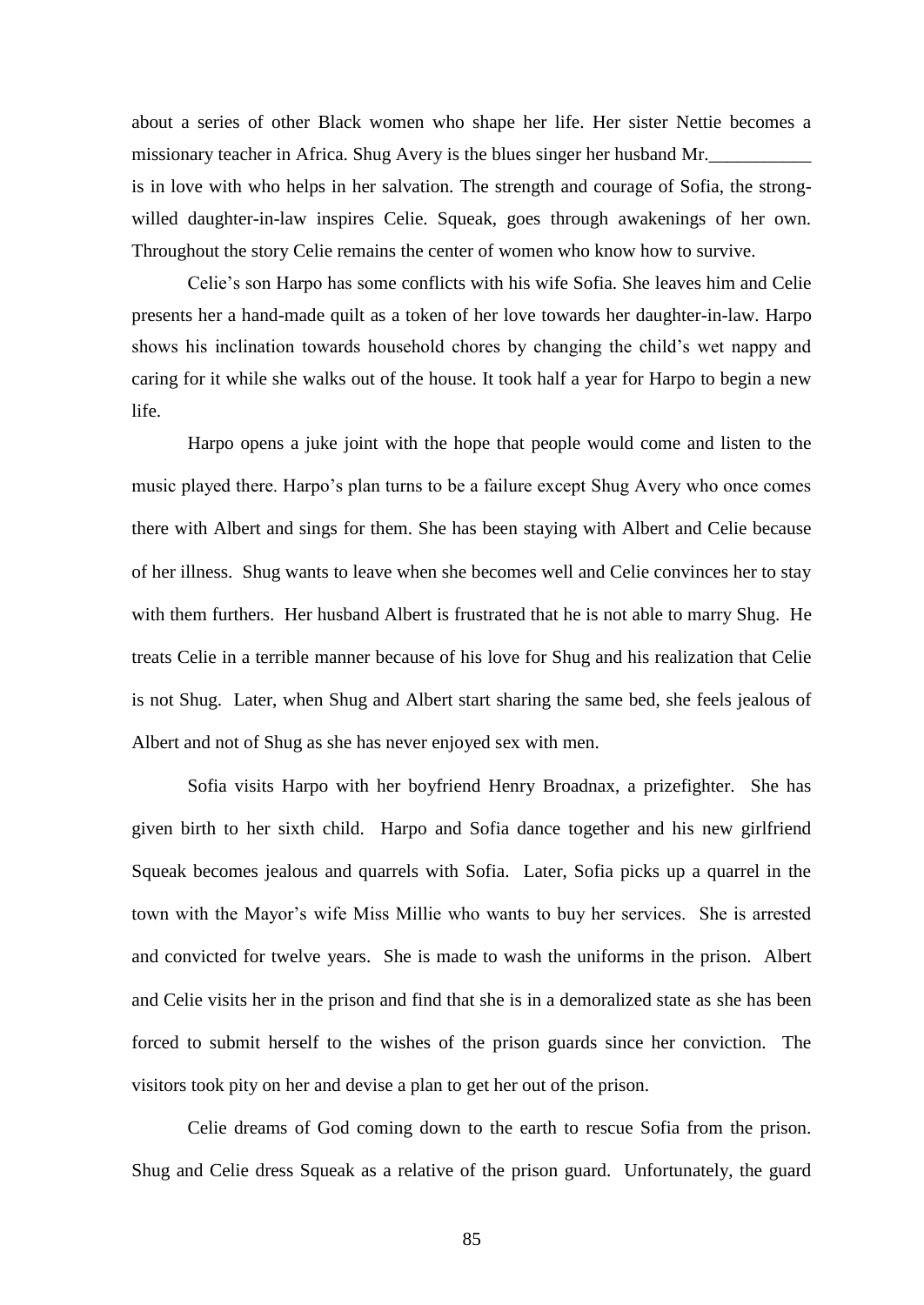disavows the relationship rapes her. She returns to the house bruised and molested but with a renewed self confidence. She asserts her identify by asking Harpo to call her as Mary Agnes and not by her per name Squeak.

After asserting her identity, Agnes wants to make singing as her career. Though her voice is like meowing, everyone begin to like it very soon. Later,Sofia is relased from the prison and reconciles with Miss Millie and becomes her maid. Celie visits Sofia and they discuss about white people. At that time,

the Miss Millie's son Billy orders her to fetch a ball that his sister Eleanor Jane failed to catch. When Sofia fails to do that he tries to kick her but ends in hurting his foot. Mille accuses Sofia.

Later, Sofia writes to Celie about the problems of living with the white people. She is forced to teach driving to Millie. On Christmas day, Millie takes Sofia to her sister Odessa where she meets her sons but she is not able to stay with them for a long time. Millie does not know how to reverse the car and ends up flooding the engine, thereby forcing Sofia to leave early.

Shug goes away for vacation and returns to the house of Albert with her husband Grady. Celie is upset by this. She tells Shug in private about her past experiences with Alphonso who lied to his wife while he continuously raped her. Shug conforts her and sleeps with her. Later, Shug convinces Harpo to allow Agnes to sing in public.

Celie receives the long awaited letter from her sister Nettie. It informs her of her children's safety and her plans to return home after a year. Later, Celie finds out that Albert has been hiding all the letters that Nettie has sent for her sister. Meanwhile Shug tells Celie about her love for Albert whom she had loved before her marriage. She has been continuing to meet him and continuing their love for each other. She also tells her how he has changed a lot from the time they used to court each other.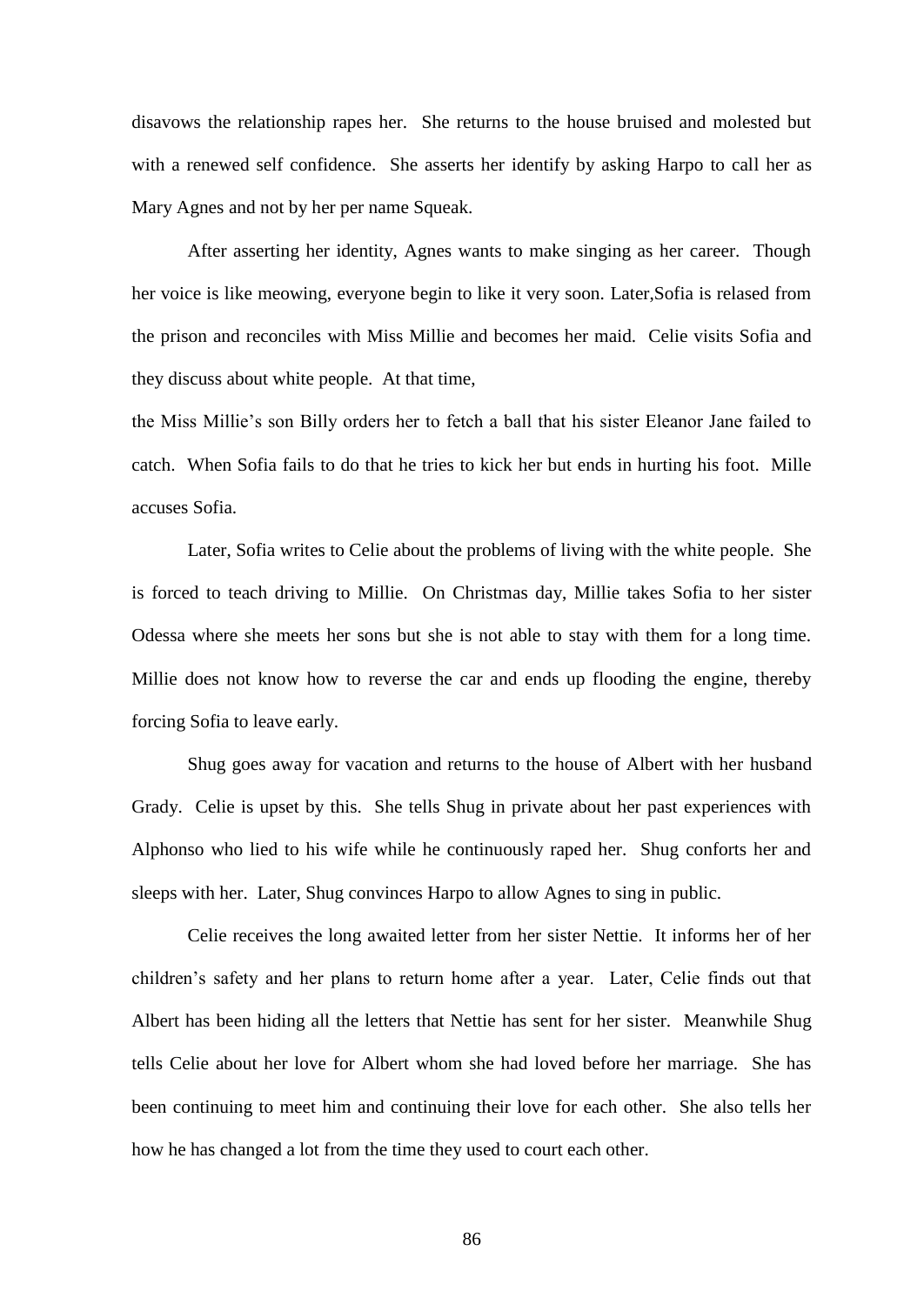Celie and Shug search for the letters of Nettie and find them in his trunk. Celie learns from her sister's letters about how Albert followed her to seduce her. She was able to resist his advances. This made his angry and he vowed never to allow Celie to read her letters. As she did not reeive any reply from

Celie, Nettie met Celie's children Olivia and Adam. They try to involce her in church business. Later, the family moved to Africa to carry out missionary work because of the lack of work in the town.

As soon as she reached Africa, Nettie stared writing to celie in a desperate tone which was similar to the tone of Celie's letters to God. Nettie got a ticket from a woman whose husband prohibited her from going to Africa. She also wrote to Celie about the condition of living in Africa. She had met Sofia who was working as Miss Millie's maid in Africa. Nettie also retells her journey from America to Africa as a missionary. The Africans behave in a different manner towards the Americans and Nettie is dejected.

Celie retains her anger against Albert and wants to kill him. Shug comforts her and tries to reduce her anger. They start making pants as a vent to their anger. Nettie describes her arrival in Olinka in the next letter. The people of the African village were amazed at the black women missionary and inquired whose children are there in the group. They also want to know whether Samuel, the clergyman and Nettie are husband and wife.

The men of Olinka have very traditional views about education of women. However, they are willing to have their boys educated. Olivia compares the men who do not want their women to be educated to the whites who do not want the black people to get educated. Corrine, Samuel's wife gets limited by the comments of the natives by referring to Nettie as Samuel's wife and asks Nettie whether they can refer to each other as sisters.

Tashi's father gets angry and afraid when she becomes increasingly pensive. He fears that she will change the system. At the same time, Corrine

87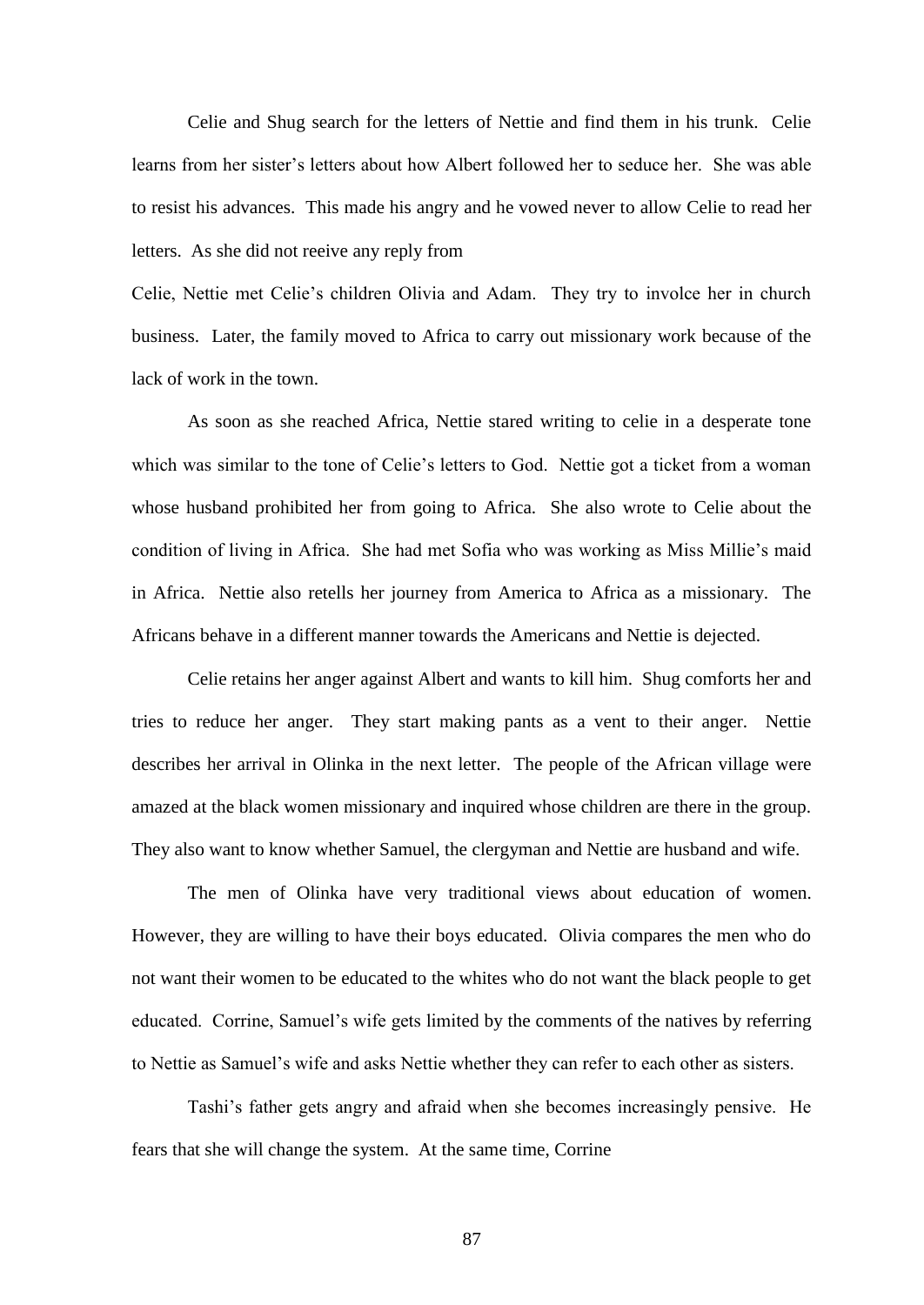becomes suspicious and prevents Samuel from visiting Nettie. Soon Tashi's father dies. Later Corrine becomes ill with African fever. She wants Nettie to swear on the bible about her relationship with Samuel. She also asks about the children and Samuel tells the story of the stranger who seduced the widow of a businessman and fathered the children Olivia and Adam.

Celie understands that Alphonso is their stepfather and sets off to his house with Shug. They find that he is living with a much younger woman called daisy who seems to be happy with him. Unable to find the gravestone of Celie's mother, the two leave. In Africa, Nettie was able to convice Corrine about her innocence before she died. She is buried in the traditional Olinka way and Nettie comforts Samuel.

Celie decides to write to her sister instead of God. She becomes skeptical and questions the existence of God. Shug explains her about the omnipotence of God who wishes to please all his believers. Later, Celie decides to leave Albert and move to a new house with Shug. Agnes and grady. She also realizes that it time to set up her own business.

Sofia's mother dies and Sofia has to fight with Harpo over the right to carry her mother's coffin from the church to the grave. Celie meets a reformed and remorseful Albert in the funeral. Harpo also has changed a lot, helping his father to be a normal man and forcing him to sent back all of Nettie's letters to his mother. Meanwhile Agnes has achieved success in her career of singing and enjoys her time with her husband Grady.

The missionaries return to England to get funds for the Olinkas but in vain. In order to comfort him, Nettie marries Samuel while Adam misses Tashi

Who decides to undergo the female initiation ceremony to please the elders. They return to Africa and Adam shuns Tashi for her decision.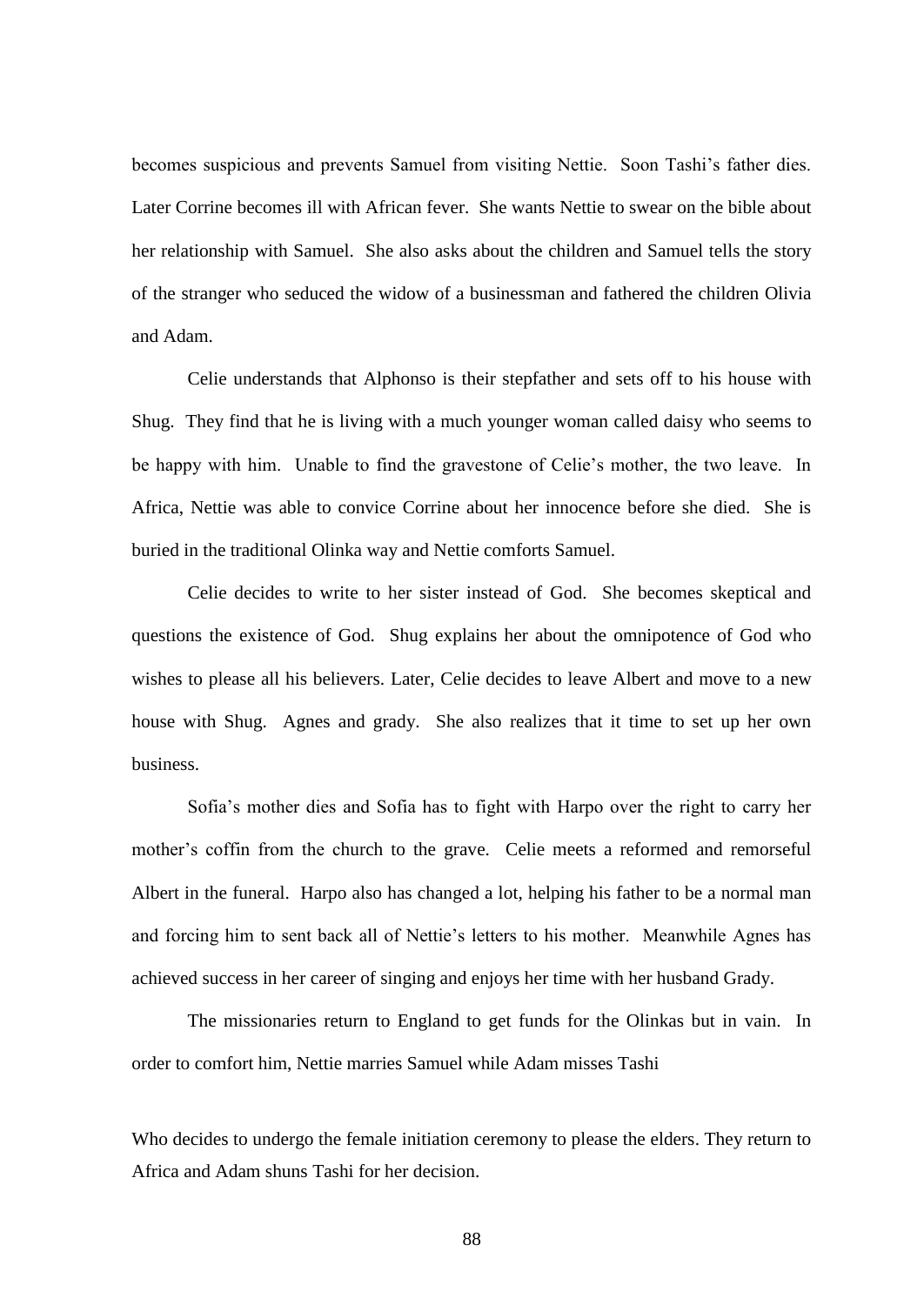Alphonso dies and his house falls in the hands of Celie and Nettie. Celie goes out with Shug to celebrate and finds that Shug has fallen for a nineteen year old flutist Germaine. Shug goes away with her new boy friend and Celie develpes a strong friendship for Sofia. Albert also joins the group in their rendezvous and makes their time enjoyable. Albert gives her a telegram that informs her that the ship with Samuel and Nettie on if has sung. However, Celie continues to receive letters from Nettie.

Tashi and Catherine join the mbeles tribe and Adam goes missing, shug also writes letters to Celie from Arizona. Meanshile Sofia encounters problems from Millie's daughter Eleanor Jane who forces her racist husband and her destructive baby against the pitiable black maid.

Adam marries Tashi and joins her and his mother Catherine at the mbeles tribe. Sofia starts working for Celie and Jane, after realizing the greatness of Sofia cares for her child Henerietta. Shug returns of Celie as Germaine has gone to his college. Nettie also returns to her sister with Samuel, Olivia, Adam, and Tashi. Celie is overjoyed at the union of her family and friends and thanks God for the happy moment.

#### **RELATIONSHIPS IN THE COLOR PURPLE**

The novel treats the relationships between various characters, the foremost of them being the relationship between Celie and Shug Avery. Celie feels that she has turned into a man when she saw Avery for the first time. Their relationship is spiritual. It appears to be a sort of lesbianism between the two though Celie says that they lived like sisters. They understand each other and offer comfort in times of crisis. They share similar experiences in life and therefore can understand the feelings of each other. Celie acts as a pillar of support to Avery and in turn Avery helps in the salvation of Celie by giving a voice for her and asserting her identity.

Avery is the second wife of Albert. Both love each other. She has a bewitching power over people and her influence can be felt even when she is not around among the people whom she knows. She calls him as Albert and he becomes a weak man in her presence. Moreover, he appears a little feminine in his relationship with Avery while she dominates the scene with her manly qualities. The two are equal in their relationship with each other.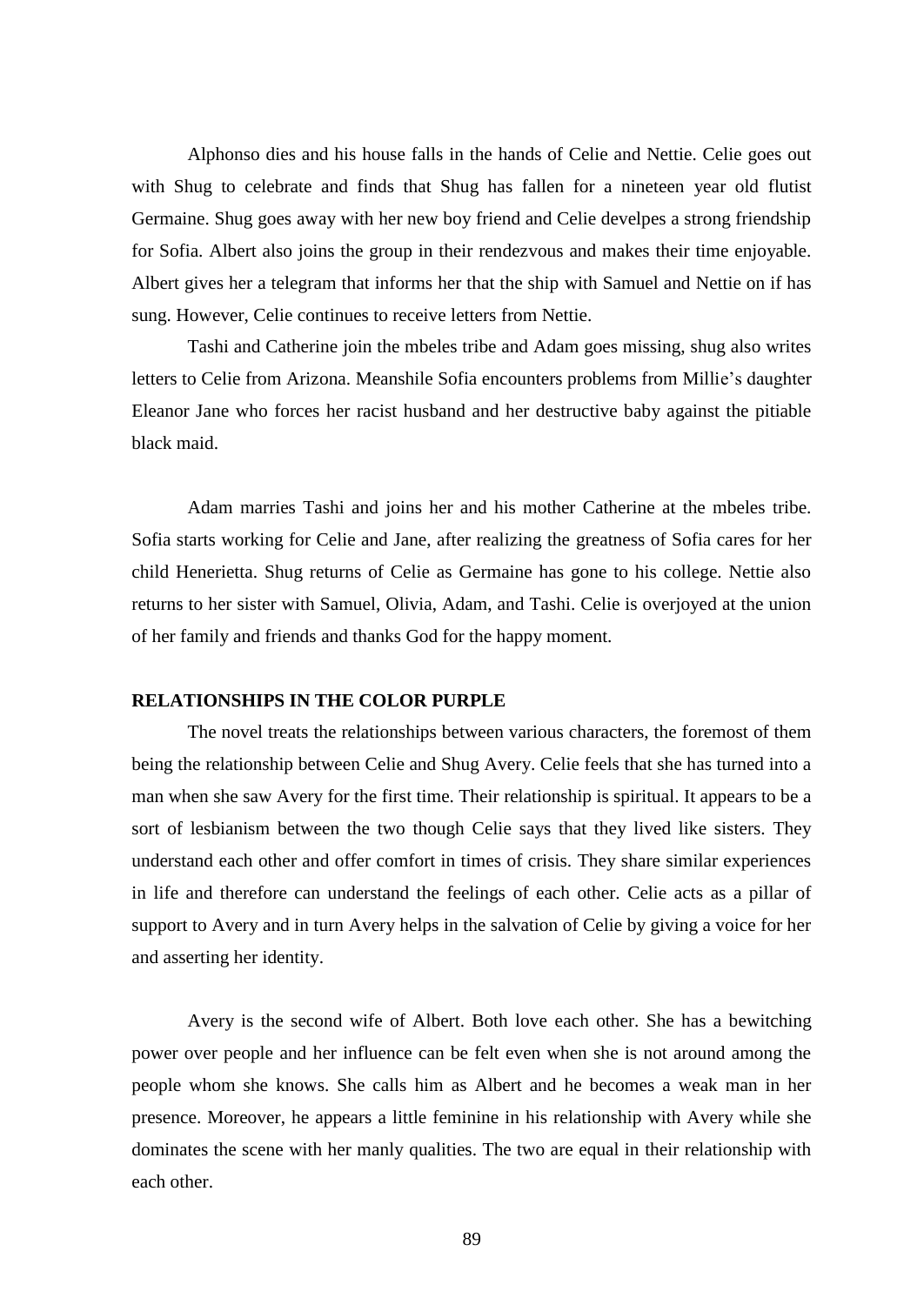The relationship between Harpo and Sofia also remain similar to that of Avery and Albert. Sofia is manlier than Harpo. Harpo is the feminine and subservient man while sofia is marching as if she is going to war. Their relationship is the reverse of the fixed stereotype of the behaviour of married people where the man leads and the wife follows. Harpo finds the domestic chores interesting and his manliness gets expressed only when he is in bed with Sofia. He expresses his anger towards the wayward spirit of Sofia only because of his fear of the conservative society in which he lives. Otherwise he is proud of her as he loves dominant women. The conflict between Sofia arises because of his confusion between his love for her and his necessity to keep face in front of other men.

Harpo's relationship with that of Squeak is extremely different from that of his relationship with Sofia. The conflict in his life with Sofia makes him choose Squeak who is submissive. She would do anything that Harpo says. She has no voice or identity of her own. She lives with the image that Harpo has created for her, she is controlled by Harpo and satisfies all his needs. She gains confidence only after being raped by the prision guard. She ask Harpo to stop calling her by her pet name and address her as Mary Agnes. Harpo does not want her to sing before Shug convinces him that allowing her to sing would make him rich.

The relationship between Celie and Albert also occupies an important place in the novel. Celie is the third choice of Albert as his wife and he gives her only a third class treatment. Albert loves Shug Avery very much that he weights Celie in the same balance. He hates her for being herself and not being Shug. He does not care for her emotions and takes in account her physical appearance alone. He sees her as a black, ugly pore. Their relationship is not smooth till he gives her the letters that her sister Nettie has written for her before her death. He has been hiding the letters from her for years.

Thus, the novel portrays the conflicts in the relationship between various couple. They separate from their partners and find new ones for a short while but the men realize the real worth of the women from whom they have separated and reconcile with them in the end.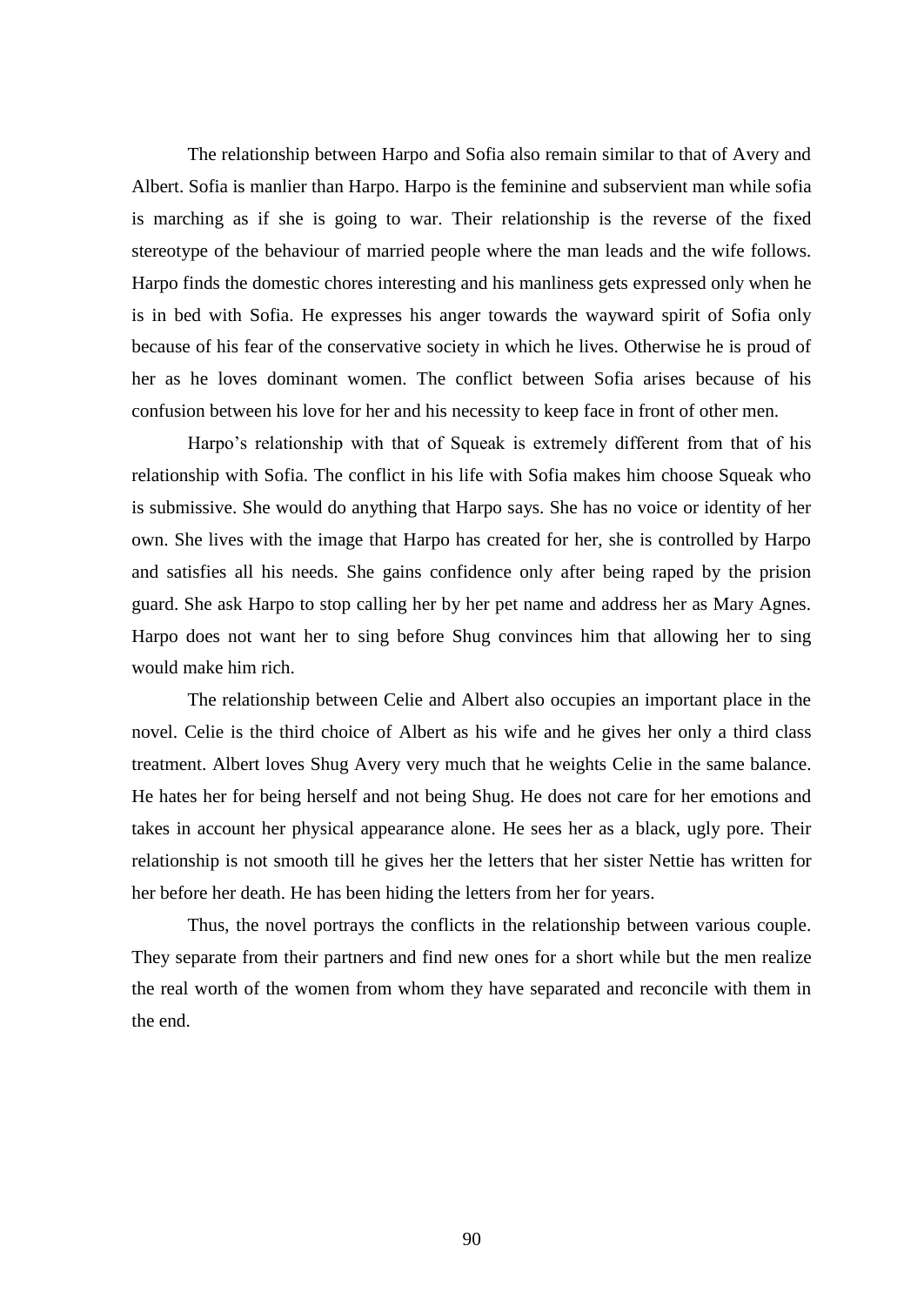# **QUESTIONS:**

- 1. Treatment of lesbian relationship in The Color Purple.
- 2. How does Walker treat the conflict between various characters in their relationship with each other in the novel, The Color Purple?
- 3. Trace the expression of identity crisis in the novel The Color Purple.
- 4. Does the novel speak about the condition of blacks in America? Explain
- 5. Discuss the theme of The Color Purple.
- 6. Identify the style of women's writing in The Color Purple.
- 7. Explain the atrocities of men against women as narrated in The Color Purple.
- 8. How is the relationship between man and women portrayed in the novel The Color Purple.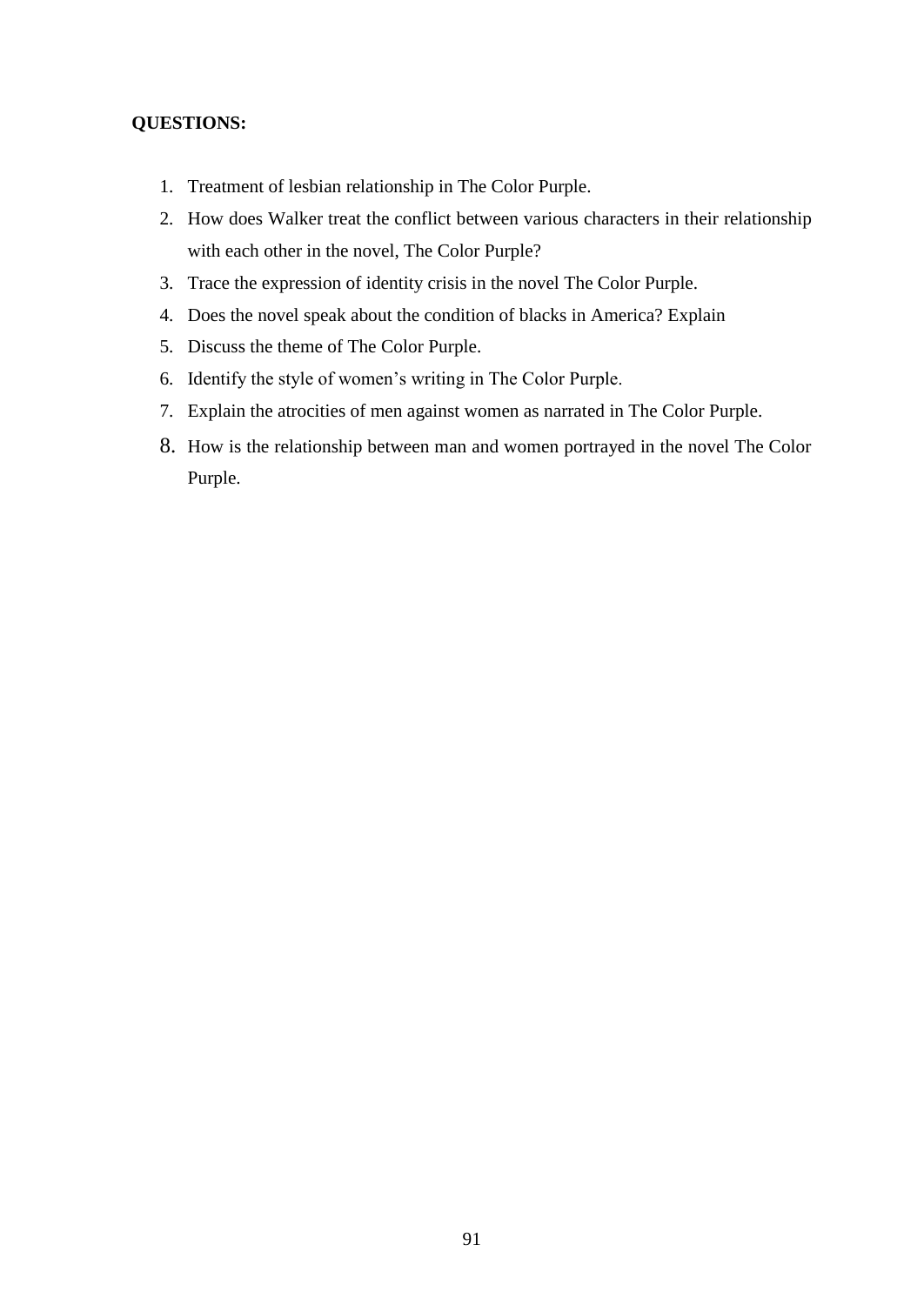#### **TONI MORRISON**

#### **Introduction**

#### **LIFE AND WORKS:**

Winner of the Nobel Prize in 1993, Toni Morrison was born on February 18,1931 in Lorain, Ohio as Chloe Anthony Wofford. Her father George Wofford was hard working and took pride in his works. Her mother, Ramah willis Wofford is a member of the choir in the church. The Worrord children grew up hearing to many songs and tales of southern black folklore. They were proud of their heritage.

Chole graduated from the Lorain high School in 1949 with honours. Later, she got her B.a from howard university in 1953 and M.A from Cornell University in 1955. She taught at Texas Southern University, Howard University, and State University of new York at Albany and at Princeton.

Chole married Harold Morrison in 1958. Her married life was unhappy and she joined a small writer's group that gave her temporary relief. She left her husband and returned to her parents after the birth of her second son. She also left her job in the University and became an associate editor in the textbook subsidiary of Random house in New York. She became a senior editor in 1967.

Her works focuses on the experience of black Americans, particularly women's experiences in an unjust society and the search for cultural identity. She uses fantasy and mythic elements along with realistic depiction of racial, gender and class conflict to highlight her views.

## **BELOVED**

### **THEME OF BELOVED**

The issue of racial discrimination and the effects of slavery on the coloured race is the main theme of Beloved. The novel focuses more on a community of people who were slaves and narrates how they manage to get on with their lives. It looks through the eyes of school teacher and tries to find out whether there is any difference between a man and an animal. The portrayal of the Negro community with their desires and troubles shows that a coloured man is like any other man. The novel portrays the condition of the slaves who endure the injustices and also those who fight against such cruelties.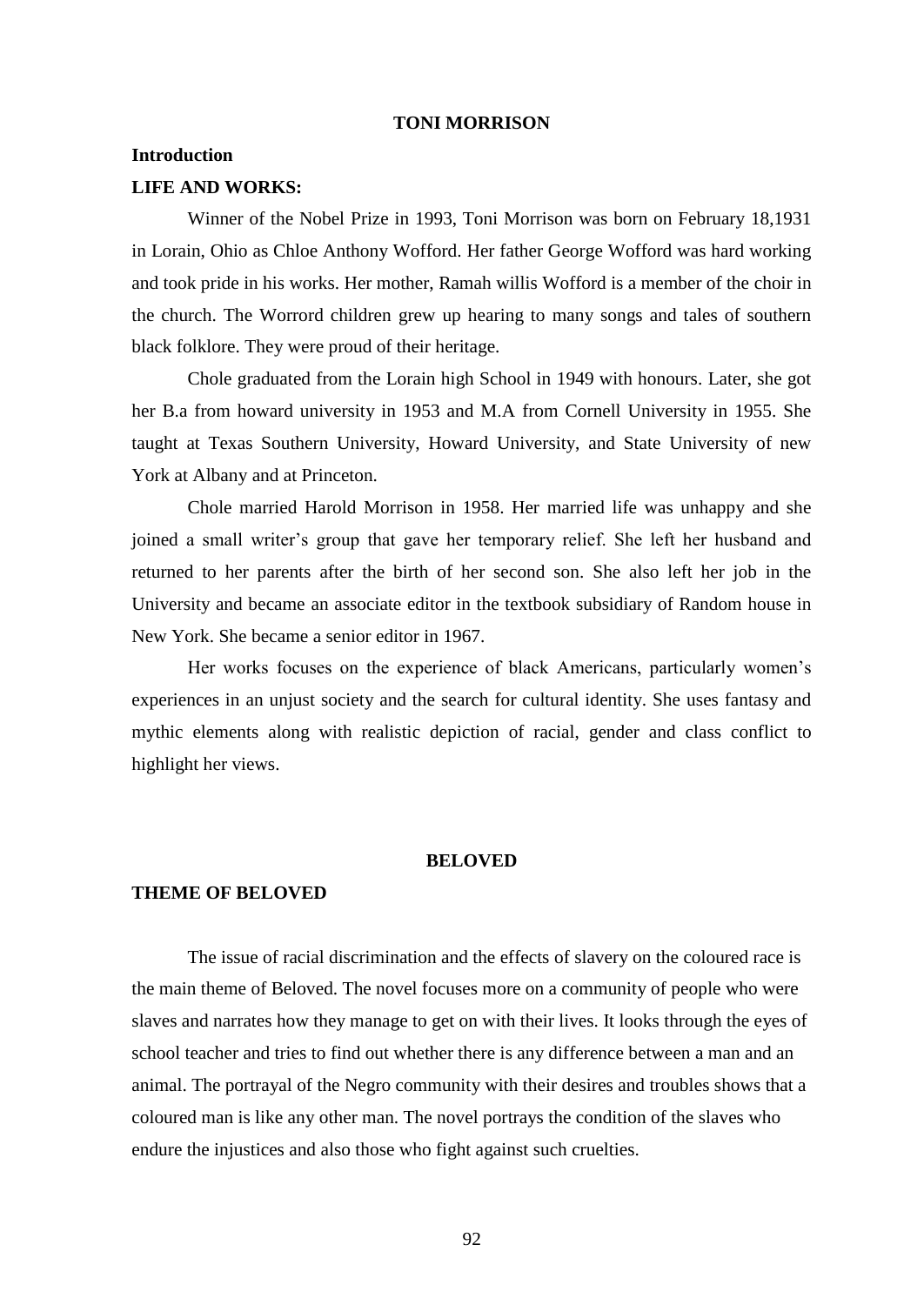The terrible past life of the people who worked as slave are filled with the worst of all experiences. Seethe has been raped and forced to murder her child. Paul D has been imprisoned in a cube in a ditch. Stamp paid was forced to give his wife away to be a sex toy to his employers. The list of atrocities committed by the employers is endless. The slaves prefer to suppress their past and Sethe and Paul D are no exception. However, people like stamp paid chose to work actively against racial discrimination. They realize in the end that they cannot live without their past and that their future rests with their acceptance of the past and their effort to deal with it as their past is very much alive in the present.

The evil of slavery has become an ordinary thing for the characters in the novel. The Garners were respected by the slaves like Sethe and Paul D as they treat their slaves well. However, the lives of the slaves rested with the lives of their master. Their life would be in trouble if the master dies. Moreover, the Negroes on Sweet home were no better than toys to be manipulated by the Garners despite being treated nicely. Similarly, the bodwins, who have taken an active stance in the fight against slavery, have the statue of a black boy with the words "At your Service". It is ironic that they fail to comprehend the mindset behind that statue. This expresses the real nature of slavery in America of the time.

The murder of Beloved is the only thing that Sethe could do to save herself and her children from the lige of slavery. However, the murder was treated in a severe manner by the white masters. The murder is the only right thing that can be done in such a situation but the truth is that Sethe does not have the right to do it. As a result, she is shunned by the entire community and placed at the mercy of her white masters who rule the state with their own laws.

The novel treats the idea of the freedom of the slaves in a sarcastic manner. Baby Suggs is allowed to be free but at the same time white men were allowed to barge into her yard at any time. Similarly, Paul D was not allowed to love whatever he wanted to love. Moreover, the Negroes has to want at the back of the supermarket for the whites to be served before they could get their groceries. The novel clearly points out that an escape from their masters does not give the necessary freedom for the Negroes in the right sense.

The slaves are not allowed to remain with their family. Most of the slaves have been torn apart from their families at an early age, and they cannot hope to go back to their family at any early age, and they cannot hope to go back to their family. However, Sethe is possessive of her children and wants to enjoy a free life with her children. But the truth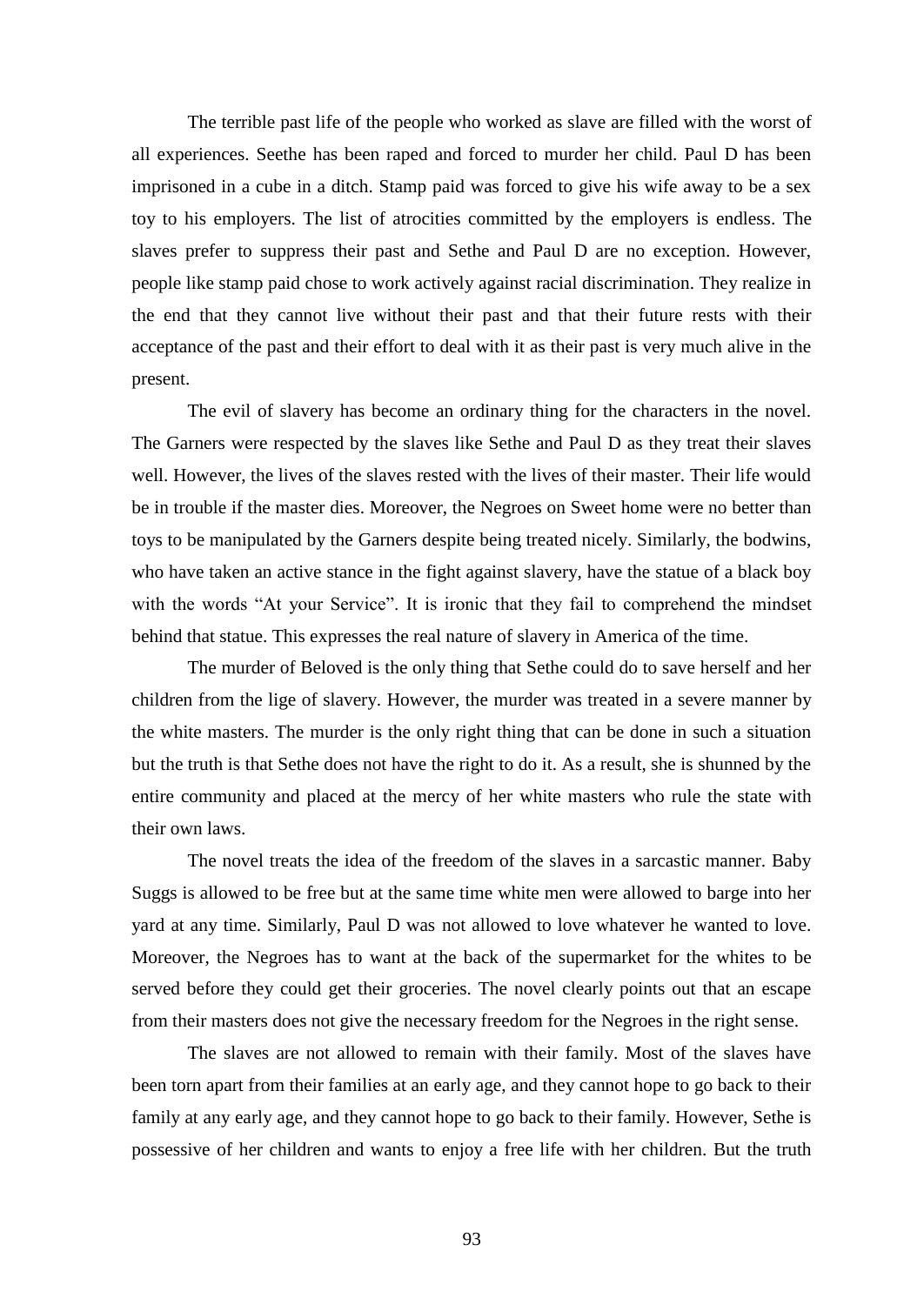that he is not free, and cannot own his family makes Paul D decide not to love anything too much.

## **SYMBOLISM IN BELOVED**

The novel has strong Christian overtones. The discussions of flesh and spirit, the trinity are allusions from the Bible. Moreover, the use words and phrases like "she is mine" and "beloved" have direct reference to the bible. These allusions add weight to the story and bring another perspective into the moral issues.

The difference between the blacks and the whites is the main subject in the novel. The two colours stand as a symbol for the characters' search for identity. The difference between the two races is shown with the use of their colours. The characters hold on to objects of vivid colours. Baby Suggs, in defeat, went "to bed to think about the colours of things" it is not until the end that Paul D discovers the colors of the flowers in Sethe's yard. The characters do not wish to find any harsh differences in race, but something more "harmless" in them.

The description of a heart is used may times in the novel. It represents life. Paul D uses the words "Red heart" while he is having sex with beloved. Baby Suggs does not have life until she is freed and realizes her heart is beating. Paul D does not have life until his tobacco tin is forced open, leaving him a red heart.

The house with the number 124 carries the implication of a past repressed. Sethe has 4 children, and the third one is dead. Hence the three is missing in the address. The child, like the number, has been disremembered. Moreover, the novel makes use of words like "rememory" and "disremember" instead of " remember and "forget". Seethe feels that the past is alive in the present, and so that word "remember" is substituted with the more organic word "remremory". It reminds the readers that everything is held in memory. Similarly, the word "forget" is replaced by the word "disremrember" as the characters take conscious efforts to force their past memories to the back of their minds.

Seethe has a maze of scars on her back. Paul D refers to it as a "chokecherry tree". It is present on her back all the time but it can never be seen by others. It symbolizers the burden of her past memories which Sethe carries on her back. It is also the prejudice of white men against her. It is a mark made by the white people who believed her to be an animal.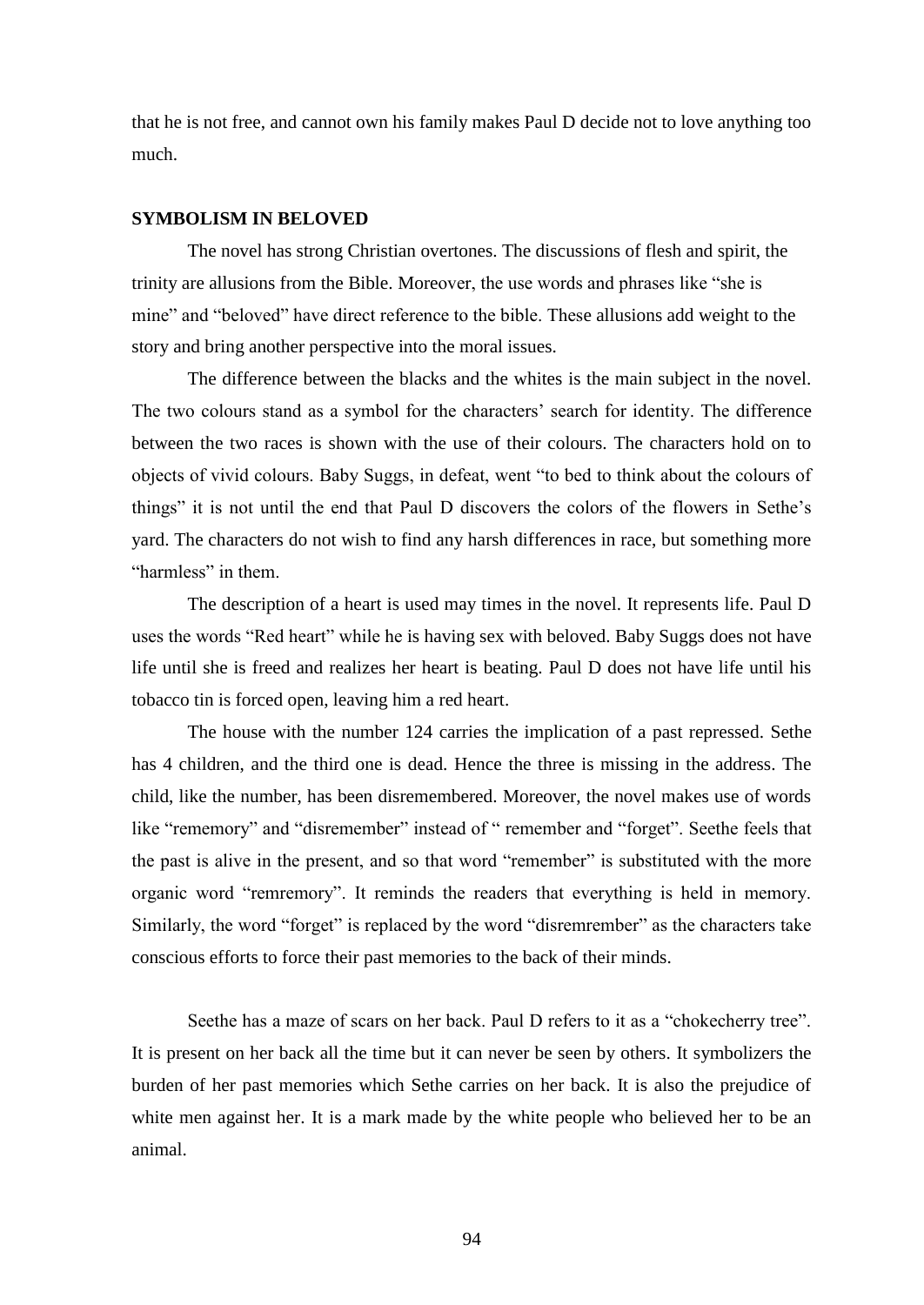# **QUESTIONS:**

- **1.** Trace the elements of racial discrimination in the novel.
- **2.** Describe the condition of the slaves as narrated in Beloved.
- **3.** Explain the behaviour of the masters towards their slaves as expressed in Beloved.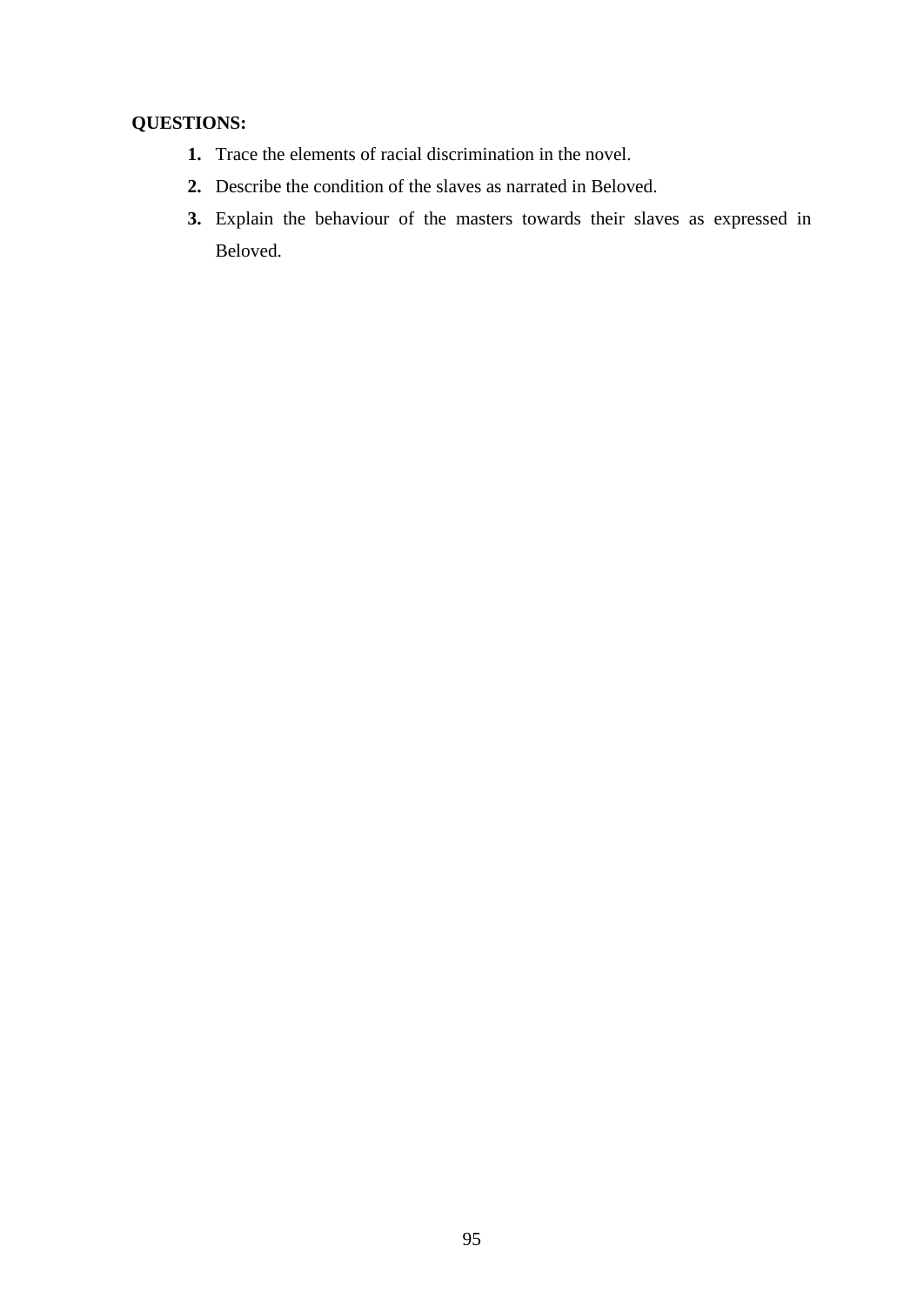# **Unit – IV**

# **EUGENE O' NEIL**

### **LIFE AND WORKS**

O'Neill is eminent among the playwrights of the modern world. His view of man in his plays is essentially tragic and he tries to bring into his work an effect in harmony with traditional tragedy. Unlike other dramatists of the modern world who are concerned with the relationship between man and man, O'Neil is concerned with the relationship between man and god. Therefore man's fate and his judgment under God have an important place in his plays.

O'Neill was born as the son of a well-known romantic actor on October 16, 1988, in New York City. He was educated privately by tutors and attended the Princeton University for a brief period but did not graduate. He had also acted on the stage when he was a child. The experiences of his developing years are expressed in the play *Long Night into Night.*

He lived the life of seaman and a wanderer for several years from 1907, when he returned from the university. He associated himself with stevedores, waifs, loiters, and drunkards at the ports throughout South and Central America, England and Africa. He also served as a reporter for a newspaper at Connecticut. He developed an interest in writing when he was admitted in a hospital for tuberculosis. He then attended the famous class in playwriting under Professor George Baker at Harvard University in 1914. His first play was staged in 1916.

O'Neill gained superiority in the American theatre with his plays *Beyond the Horizon* and *The Emperor Jones* in 1920 and *Anna Christie* in 1921. *The Hairy Ape*  followed in 1922. His other works include *All God's Chillun Got Wings* and *Desire Under the Elms* in 1924, *The Great God Brown* and *Strange Interlude* in 1928, Mourning Becomes Electra in 1931, Ah, Wilderness! in 1933, Long Day's Journey into Night in 1940, The Iceman Cometh in 1946, and A Touch of the Poet in 1957. He received the Pulitzer Prize for literature thrice. He was awarded the Nobel Prize in 1938. He left the world on November 27, 1953.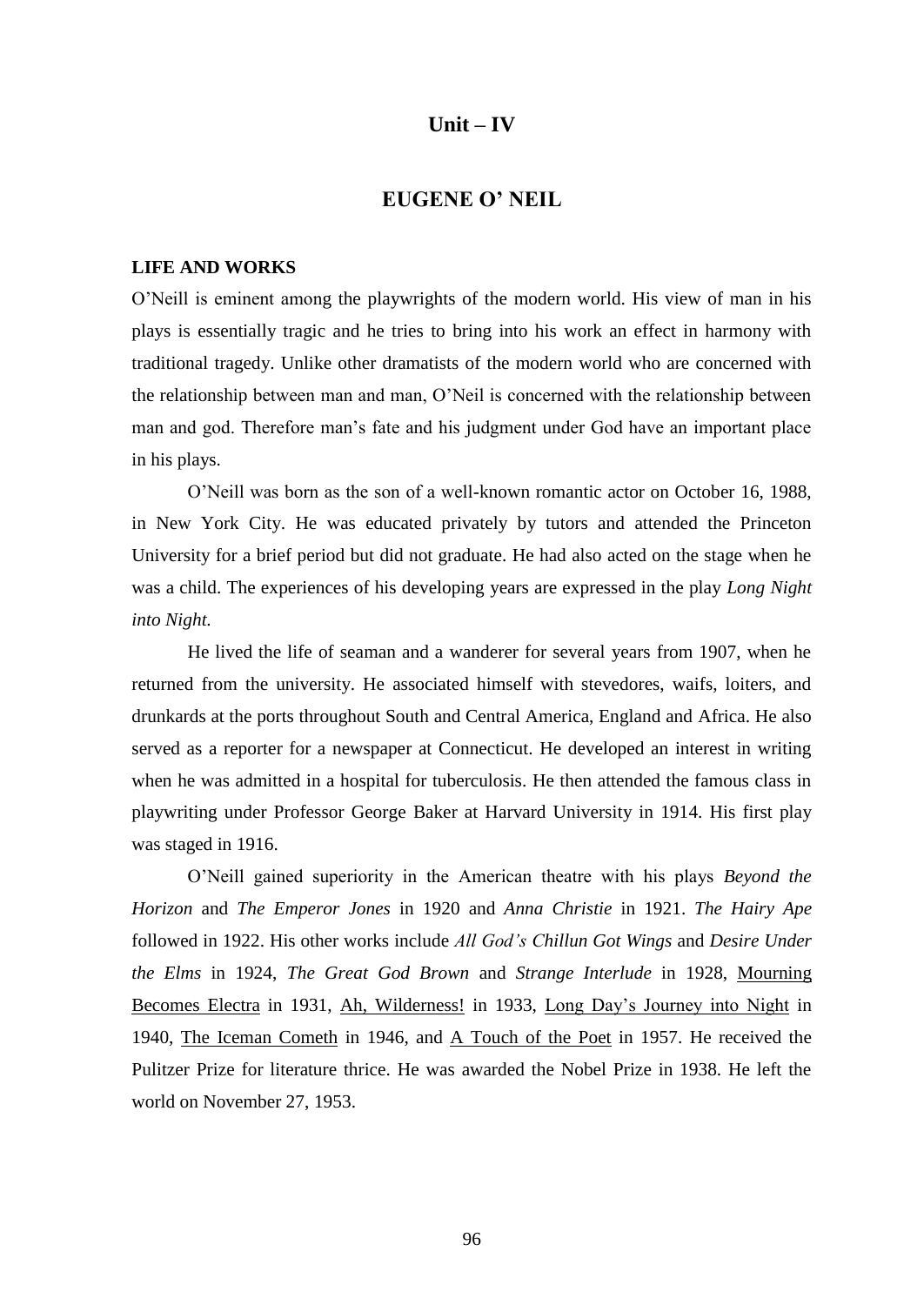## **MOURNING BECOMES ELECTRA**

David Mammon, an American New Englander has morally transgressed by seducing his maid-servant, Marie Brantome. The curse falls upon the descendants in his family. Marie's son Adam Brant tries to avenge the cruelty meted out to his mother by seducing both the wife and daughter of Ezra Mannon, one of the descendants of the Mannon family. Ezra has gone out to the civil war and when he returns, he was killed by his wife Christine. By the time, she had fallen in love with Adam and so she substitutes a poison sent by Adam instead of the medicine prescribed by the doctor for his heart trouble and kills her husband. However Adam was not able to seduce Ezra's daughter Lavinia as she finds out his real identity. Lavinia, when she finds out that her mother has poisoned her father to death, becomes furious and excites her brother Orin against her. Orin has a sort of incest towards his mother and therefore he regards Adam as his rival.

Christine understands that her children have turned against her love, and goes to meet her lover secretly in his ship in order to warn him against them. Orin and Lavinia follow her to the ship and Orin shoots Adam. Unable to bear the death of her lover, Christine commits suicide. Orin and Lavinia takes a long trip to China, spent their life in the southern islands and return home. They find that they look exactly like their parents. Lavinia wants to marry Peter whom she loved long before and so she encourages the love affair between her brother Orin and Hazel, Peter's sister. However, his affair with Hazel did not work and Orin finds himself making an incestuous proposal to his sister Lavinia who resembled her mother in her appearance now. Lavinia rejects him and he kills himself. After getting disillusioned with life because of the terrible incidents that happened in her family, Lavinia breaks with Peter and decides to withdraw herself from the society. She draws the blinds and shuts herself inside the house that remains as an earthly equivalent to hell. She decides to stay there in the cursed house till her death and thereby cleanse herself of the sin of her ancestor.

The play opens with Christine and Lavinia waiting for the return of Ezra Mannon from the civil war which was nearing its end with the surrender of Lee. A thread of romance begins between Lavinia and Peter and between her brother and Peter's sister, Hazel. Adam Brant comes to call and courts Lavinia. But Lavinia finds out her true identity. She suspects her mother and follows her to New York when she goes to see her father. Lavinia finds out that her mother meets Adam secretly. He has forgotten his idea of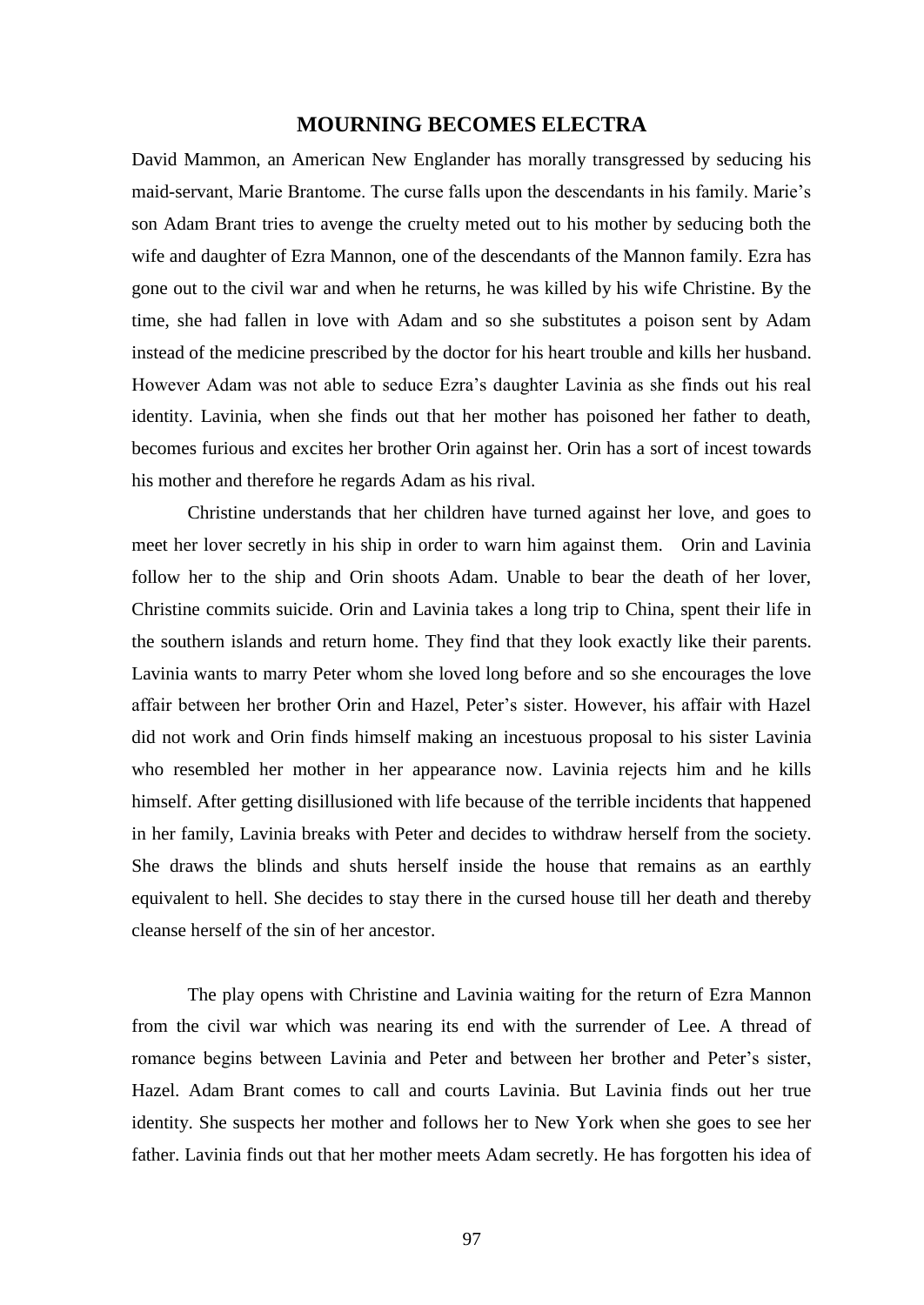revenge and fallen passionately in love with Christine. Similarly, Christine also loves him passionately and starts hating her husband. Lavinia writes to her father and brother hinting at the town gossip about the affair between Christine and Adam. However, the events of the play take a turn when Ezra Mannon returns from the war and gets killed.

The play treats the father's hatred of the son and vice versa, the son's adoration of his mother, the antagonism between the mother and the daughter and the devotion and love between the father and the daughter.

# **STYLE OF EUGENE O'NEIL**

In the play, *Mourning Becomes Electra,* O'Neil illustrates the condition of modern intellect that is over powered by a growing power of its Satanism. Violence in this play is not a necessity but an end in itself. The characters choose violence in preference to the other normal alternatives available to them. It is an urge to justify cruelty and violence as the normal condition of our existence. The variety of changes that one faces in his life makes the condition unstable and this urged the writer to invent an eternity out of nothing. He tries to escape from the hard realities of life and creates a world of abstract emotion out of the emotions from which he was trying to escape.

Repetition is the basic structural pattern of the play. The movement of the events does not help with the progression of the play. The characters have no aim towards which they could move. Free will does not have any part in the actions of the characters which are preconceived patterns. They accept violence and cruelty as positive emotions.

The theme of the play is the struggle between life and death. It portrays private and personal agonies of the characters in a world where the ultimate reality of life is a return to nothingness. The characters, instead of submitting themselves to the hard realities of life, take to violence as a mode of escape. For them, the last enemy that remains to be overcome is death. *Mourning Becomes Electra* is more realistic than any other play of O'Neill.

The root of the tragedy lies in the limitations of human life. The major concern of the writer lies in the portrayal of the sense of betrayal and disillusionment within the individual. The characters want to live a life that is full of love, trust and innocence. However, they find it difficult to find those virtues in real life. Life wrings, twists and tortures all their lives till they poison themselves to death. Every thing that life is, is done even before they could realize what is happening and in the end those happenings come in between them and what they want to do, and make them lose their souls.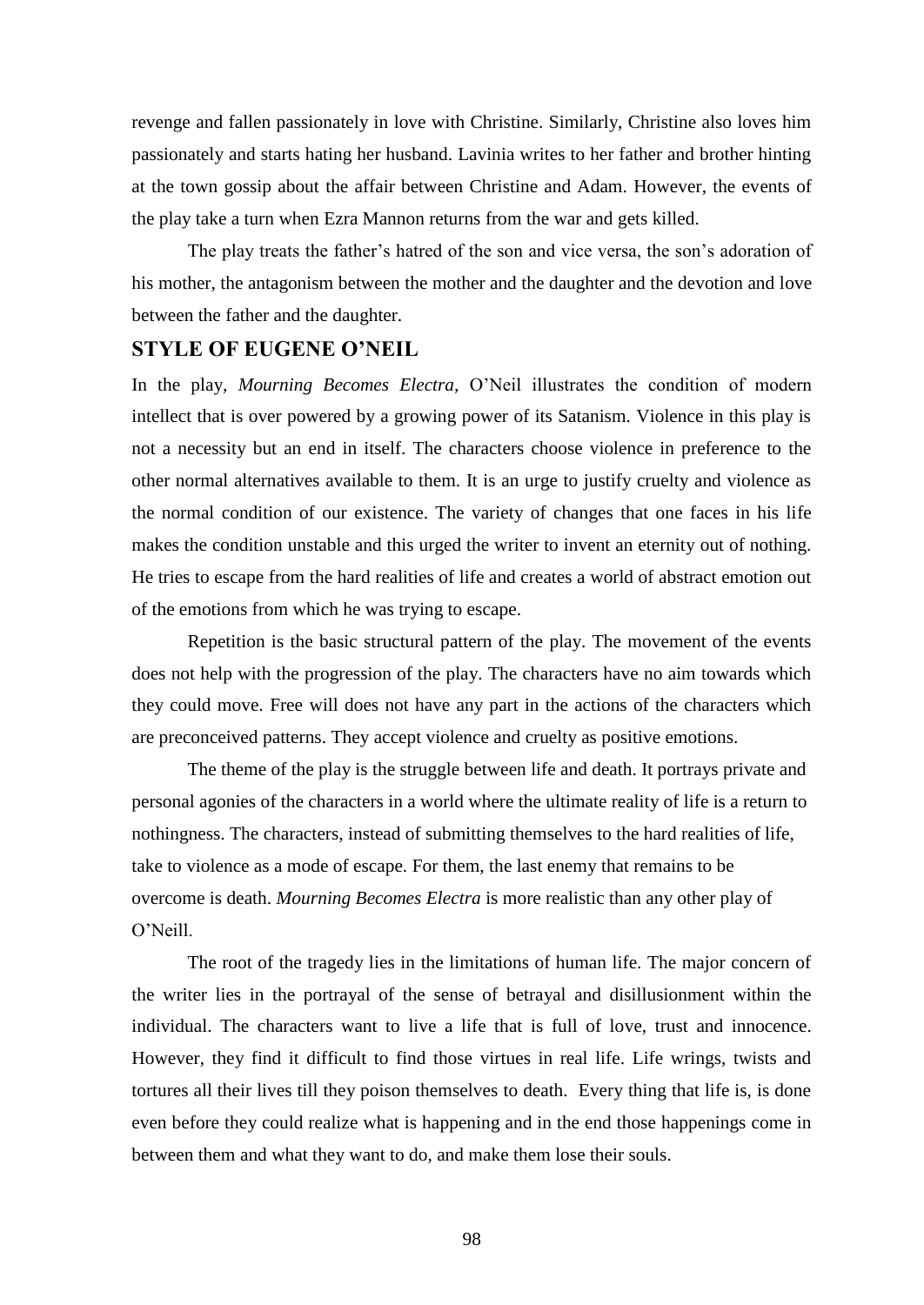O'Neil terms the play as "unreal realism". Though he does not make use of various dramatic techniques like the soliloquy and the masks, he suggests them in the play. All the characters have a life-like mask in the play. The malevolent spell of the Mannons drives all vitality and reality from the life of Lavinia and her family, leaving only appearance till the shell is broken with the violence of long held repression. The conflict that results from denial of life becomes self-destructive.

# **USE OF MYTH IN THE PLAY**

*Mourning Becomes Electra* makes use of the myth of Agamemnon to symbolize the theme of incest. The use of myths helps the author to explore the subject and generalize the theme. The characters of O'Neill are endowed with the motivation to enact the myth. Though the characters are of different nature, they contribute to the unified vision of the dramatic vision.

The myth of Agamemnon or Orpheus or Oedipus is treated by most of the Greek dramatists in their tragedies. The house of Agamemnon is shadowed by an ancient curse. It is because of the sin of incest committed by one of his great grandfathers. Agamemnon is the king of Argos and his wife is Clytemnestra, the sister of Helen. He goes to the war at Troy and in his absence, his wife, takes for her paramour, Aegisthus and shares the government with him. Agamemnon sacrificed his daughter Iphigenia at the behest of the gods and returns home with Cassandra, the daughter of Priam the defeated king of Troy. Agamemnon is murdered by Clytemnestra and her lover. His daughter Electra arranges for the return of her brother Orestes who was sent out of the country by his mother when he was a child. He has now become a man. He returns to the country secretly with the help of his sister and kills his mother and Aegisthus. He is then pursued by the Erinyes. After a long time of agony and wandering, he vindicates himself before the tribunal of Athena's Areopagus and gets himself cleansed of his sins. Electra is then married to the friend of Orestes.

Eugene O'Neill makes use of the myth of Agamemnon in his play *Mourning Becomes Electra*. The Mannon house is under a curse due to a sin of incest committed by one of their forefathers. Ezra Mannon serves as Agamemnon, Captain Brant Aegisthus, Christine Clytemnestra, Lavinia Electra and Orin Orestes in the modern equivalent of the play which treats the conflict between life and death as its theme.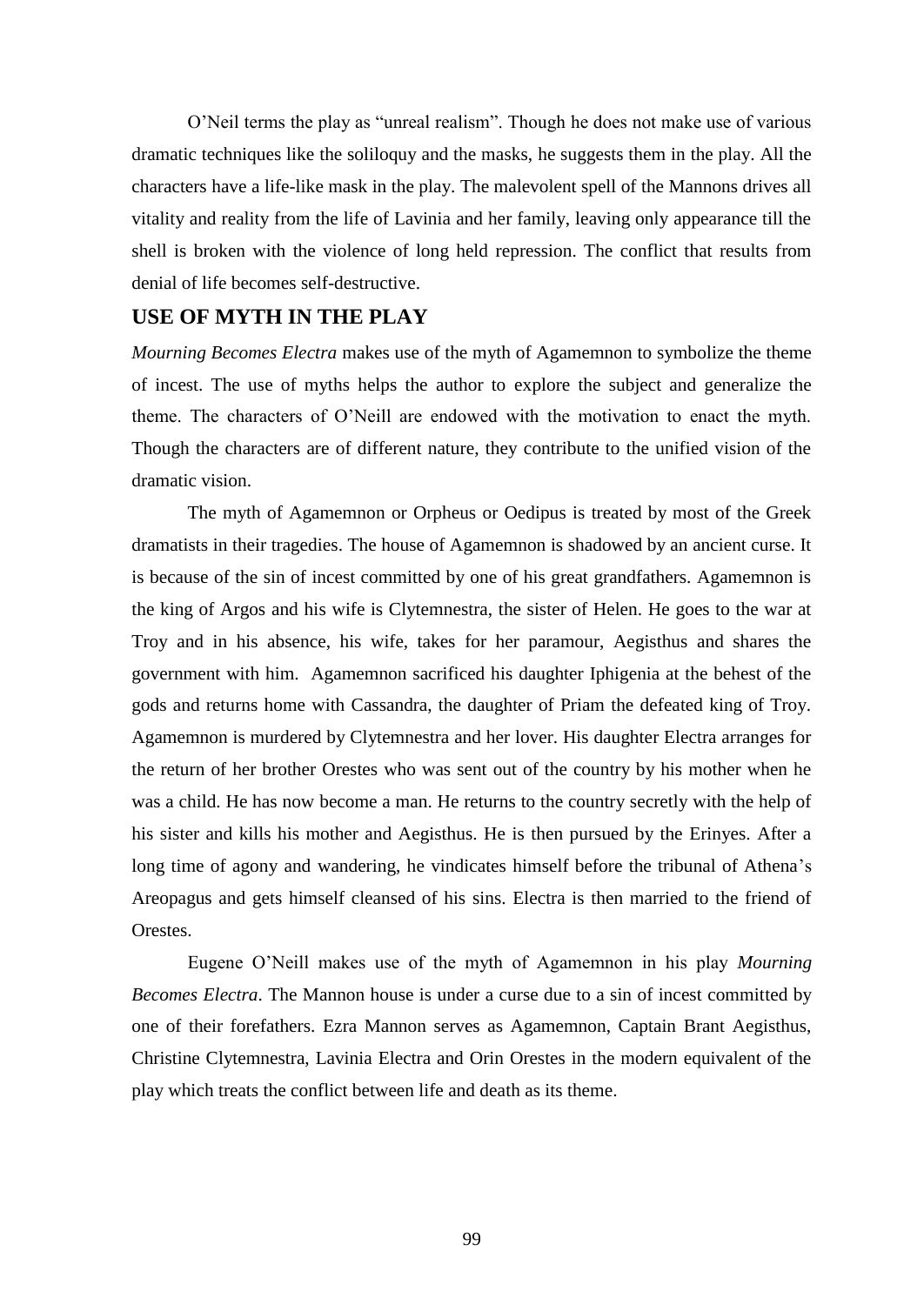# **GREEK ELEMENTS IN THE PLAY**

*Mourning Becomes Electra* is considered to be the most important and poignant tragedy of O'Neill. The conflict between passion and circumstances and the conscious mind and the unconscious mind is portrayed in the play. It makes use of the Greek myth of Agamemnon and Electra in a modern way of thought. The play interprets the classical myth in terms of modern psychology, philosophy, sociology and anthropology. The modern interpretation of the classical myth serves to universalize the myth. Though the same myth is treated in drama by other American playwrights like T. S. Eliot, in *The Family Reunion* in 1939 and Arthur miller in *The Crucible* in 1953, O'Neill is the most successful in evoking deep emotions and in sustaining them by extraordinary dramatic skill.

O'Neill follows the broad outlines of the trilogy written by Aeschylus on the myth of Agamemnon and gives his own version of the story. The family of Agamemnon is under the curse of the sin of incest committed by his great grandfather Orpheus or Oedipus. Similarly, in O'Neill, David Mannon transgresses morally by seducing his maidservant, Marie Brantome and the sin falls upon his descendants. O'Neill tries to find a reasonable explanation of fate on the basis of modern psychology. He is successful in evoking a positive response from the modern audience who had no faith in God or any other supernatural power to the psychological approximation of the Greek sense of fate. The greater dramatic skill of the writer and his deeper understanding of human psychology made the play successful even without the presence of any supernatural power in it as represented by the Greek tragedies. For O'neill, fate is not an external force but an internal power working through the mind and soul of different characters. He replaces the mental furies that haunt the guilty in the Greek plays with the mental and moral struggle in the minds of the guilty characters in plays.

The incidents in the play and its end make us view them in a detached manner. Civil war forms the perfect background for the story of murderous family love and hatred, similar to the Trojan War in the Greek treatment of the same story. O'Neill gives a psychological colour to the classical story and tries to achieve a tragic equivalent that his audience may accept. The idea of fate is conveyed through the force of the collective unconscious of the guilt in the family. The portrayal of Orin's love for his mother and his sister, Lavinia's love for her father and her brother and Christine's love for her son and Adam Brant gives the readers a deep insight into the working of the minds of the characters. The theme of love and hatred runs through the play as is the theme of life and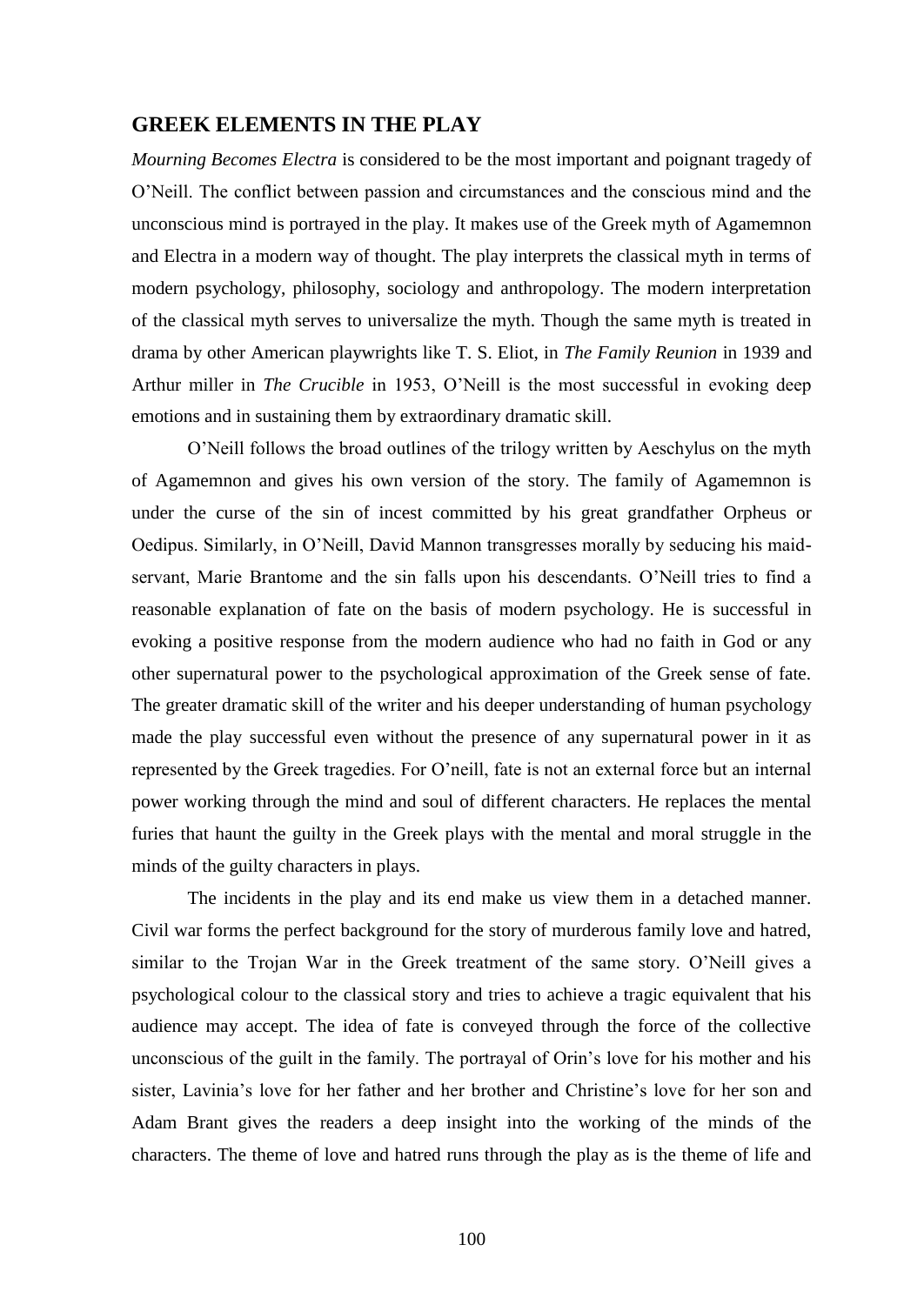death. The characters are fed up with war and death and they want to seek refuge in some blessed island where love and peace reigns. The islands represent everything that is peace, warmth and security. The spirit of love makes them forget death. Almost all the characters in the play express a desire for love and life. When they fail to find these virtues in life, Christine and Orin commit suicide whereas Lavinia's thirst for love sustains her life. She wants to love life and never be possessed by hatred and death. She also believes that her love for Peter is able to drive death away.

Though Lavinia is heroic, she has a note of tragedy in her. She is different from Christine and Orin who cannot bear the effects of their sin. She realizes the power of the curse working upon her family and is ready to pay for it. Therefore, she decides to stay alone in her house that remained as a hell on earth till her death. She feels that death is an escape from punishment and she tries to save her soul by accepting the effect of the curse with courage. Moreover, she avoids marriage in order to prevent the curse from passing on to the next generation.

Catharsis in the play is effected by the message of self-sacrifice. Lavinia sacrifices her life of love and happiness with Peter in order to drive away the curse that had befallen her family. She goes into recluse like Emily Dickinson and withdraws herself from an active social life. She purifies herself of the sin by giving up all her search for love, life and peace.

The play is a trilogy in itself with three plays named *Homecoming*, *The Hunted* and *The Haunted*. All the three are separate entities that form an organic unity. The conflict between life and death and the conscious and the unconscious forms the main theme of the plays. The first play ending with the death of Ezra Mannon begins the complication. The second play develops the plot and the climax is reached when Orin kills Adam Brant. The denouement begins with the suicide of Christine which is followed by Orin's death. The catastrophe lies in Lavinia's acceptance of her fate and her submission to it.

The settings with the interior and exterior scenes along with the ship scene are able to produce the intended effect upon the audience. The island symbolizes a place of love and peace and the sea forms the means of escape. The interior and the exterior scenes indicate the desire to escape from the hard realities in life. The atmosphere itself gives a tragic appearance in and around the Mannon house with its strange tension and mysteriousness.

The characters of Peter and Hazel serve as a contrast to the main characters. They symbolize the normal human life from which the main characters had deviated and to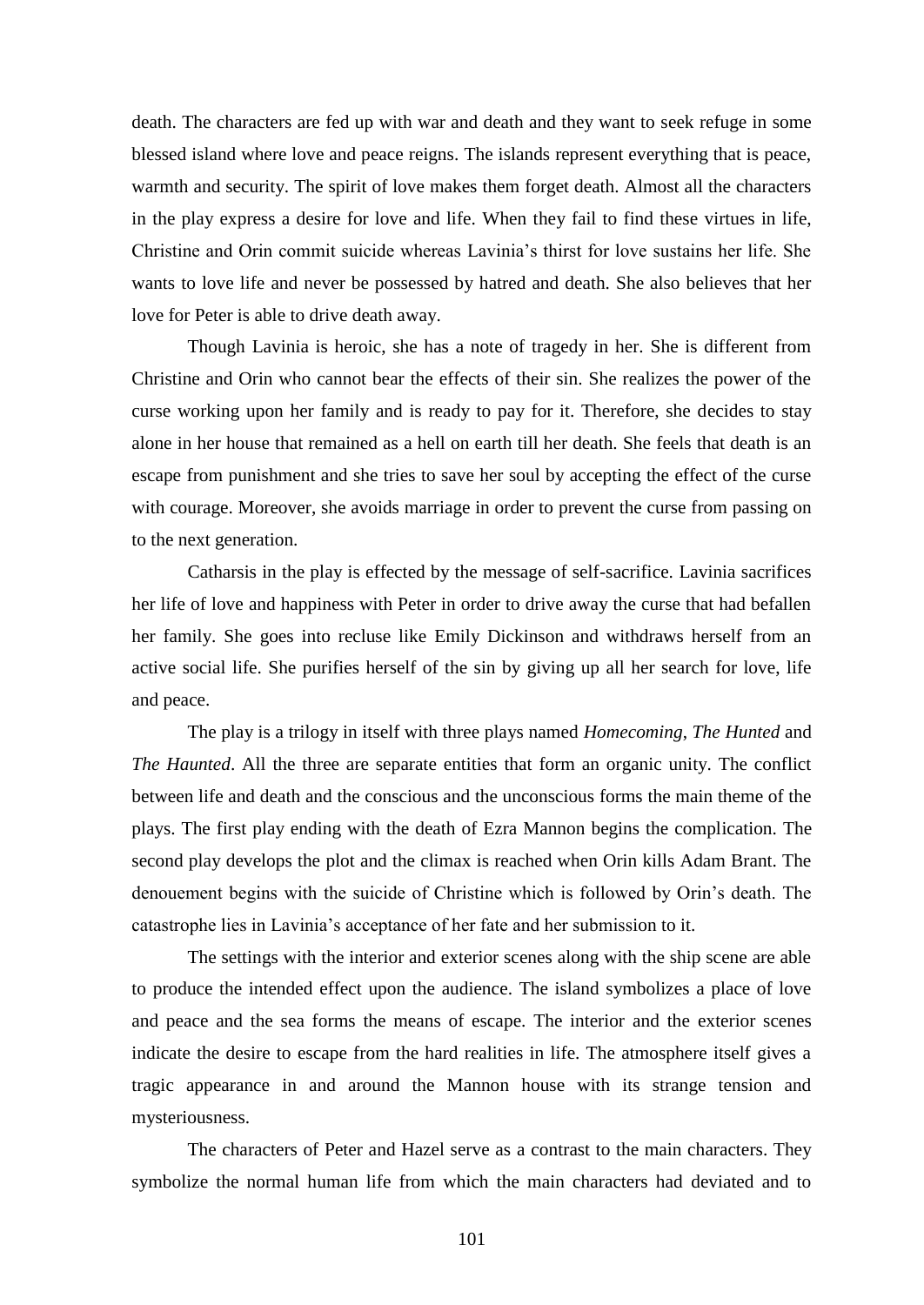which they earnestly wish to return. The townsfolk appearing at the beginning of each part serves as the chorus. The dialogues provide an insight into the unconscious mind of the main characters. Though the language is simple, it is able to serve the purpose.

In short, despite the deliberate imitation of the Greek trilogy of Aeschylus, *Mourning Becomes Electra* remains a modern play that treats one of the fundamental problems of life in the modern world where the people are always in conflict between life and death. It remains as one of the greatest tragedies in the world literature in the modern context.

#### **QUESTIONS:**

- 1. Discuss the conflict between life and death in the play.
- 2. Analyze the style of O'Neill.
- 3. Explain the portrayal of sin and repentance in the play.
- 4. Analyze the elements that make the play a tragedy.
- 5. Explain O'Neill's concept of life as expressed in *Mourning Becomes Electra*.
- 6. Portrayal of violence in *Mourning Becomes Electra*.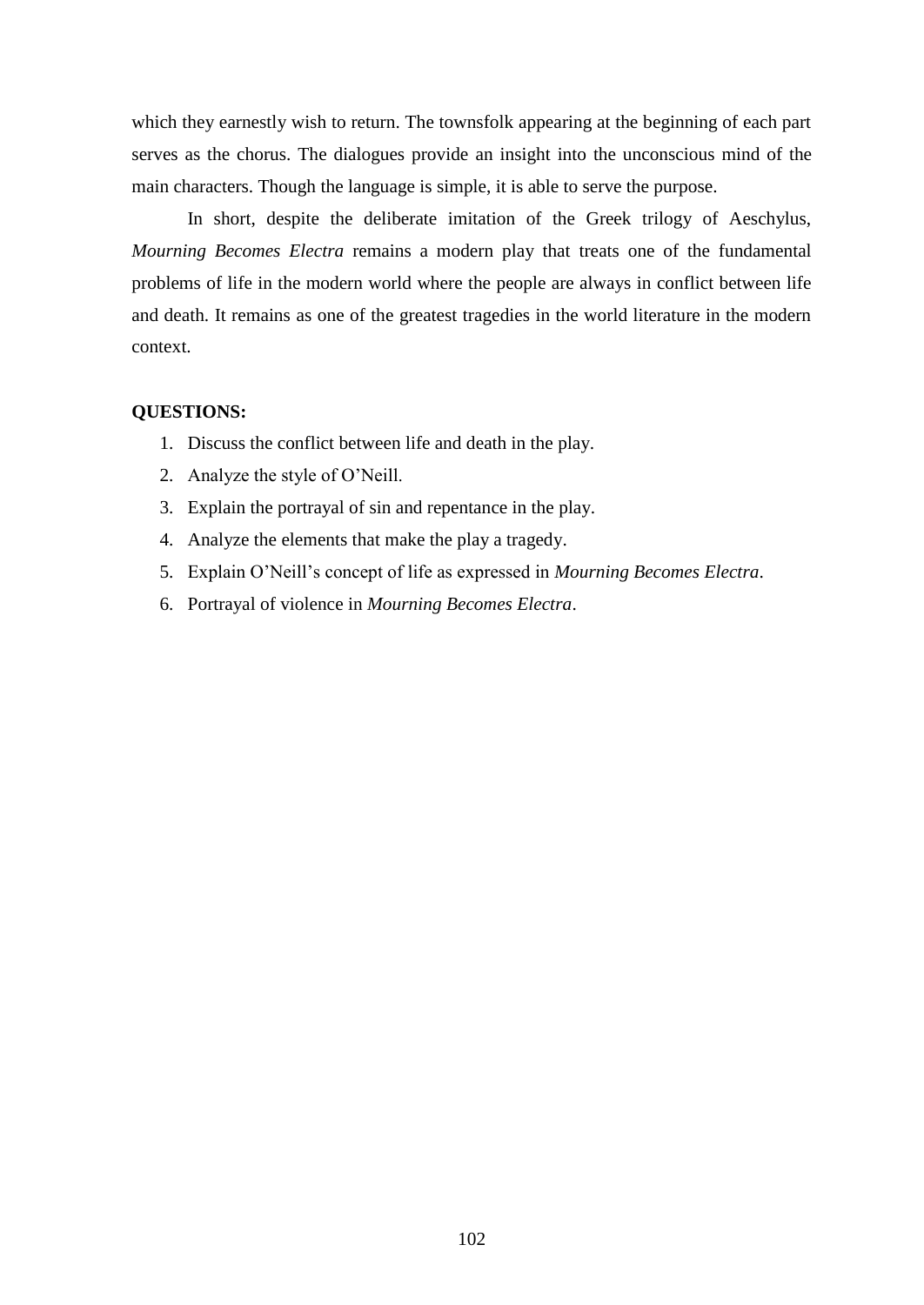#### **TENNESSEE WILLIAMS**

Tennessee Williams was born to Cornelius Coffin Williams on 26<sup>th</sup> March 1911 in the town of Columbus in Mississippi State. His real name was Thomas Lanier Williams. He lived in the Episcopal rectory with his grandfather till he was twelve years old. His father, a practical, aggressive man and a hard drinker, worked as a traveling salesman and did not have a settled home of their own.

Young Williams was a boy of frail health and timid nature with a disinclination for sports. He suffered from diphtheria early in his life which resulted in a partial paralysis of his legs. He also had his eyes operated thrice for removing a cataract in his right eye. He developed a deep and lasting affection for his sister Rose, who was delicate in her constitution. His taste for reading was developed right from his childhood.

Williams, his sister and his mother started living with his father in 1926 when Cornelius Williams was transferred to the St. Louis office of the international shoe company. His schoolmates teased him often for his ill-health and his inability to take part in sports. Therefore both Williams and his sister Rose rejected the new environment and lived mainly in each others' company. Williams and his father had no love for each other.

Though an average student in the high school, Williams enjoyed reading a variety of books and also began to write poems, stories and essays for school competitions. After his graduation, he joined the University of Missourie in Colombia in 1929. But he did not stay longer in the college and his father got him a job in his shoe company where he had become the Sales Manager. He was not satisfied with his job and found a means of escape by writing poems and stories in his leisure. Later, he left the job due to a nervous breakdown and went to live with his grandparents in Memphis where Williams wrote his first play.

Williams returned to St. Louis in 1936 and joined Washington University in order to pursue his writing career. He wrote poems and short stories in the beginning but his real talent lay in the field of drama. At that time, he got the first prize in the play-writing competition for his *The Magic Tower*. He also made contact with *The Mummers*, a small theatre group in St. Louis.

The excellent drama department in the University of Iowa attracted him and he got his B.A degree from the University of Iowa in 1938. He went to Chicago but returned to St. Louis to produce his fourth play, *Not About Nightingales*. The play is considered to be more violent and horrible than any of his plays. In 1938-39, he worked in a restaurant in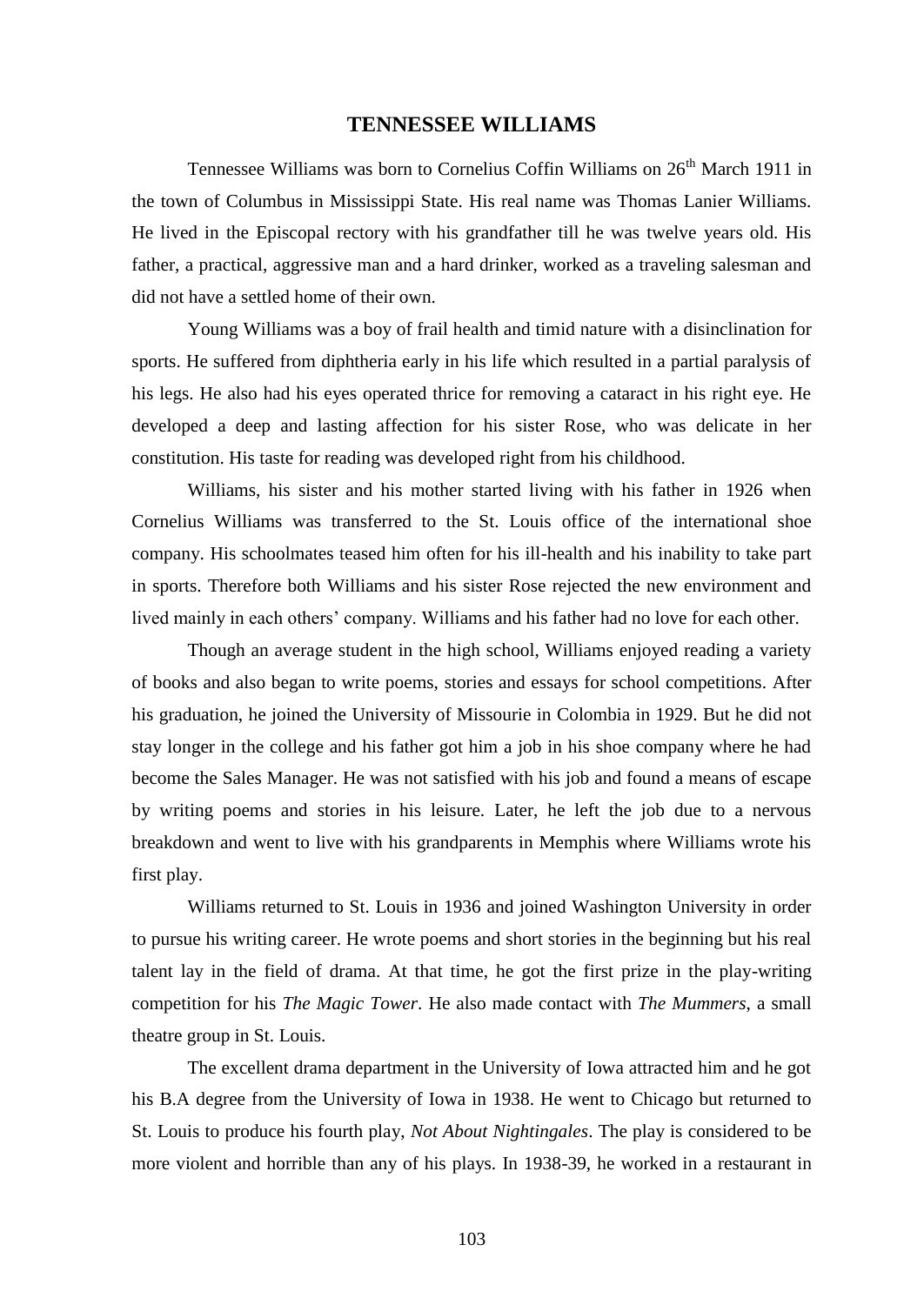New Orleans where he discovered the existence of lonely people with whom he shared a sort of kinship. He then underwent a course in advanced playwriting under John Gassner. He took up odd jobs like waiting on tables and reciting poetry in a night club while he wrote *Battle of Angels*. The play was put on stage with the recommendation of Gassner but it proved to be a failure.

Williams also worked in a film company in Hollywood before *The Glass Menagerie* established him as a talented playwright. It was recognized as the best play of the season in America. His next play, *A Streetcar Named Desire* proved to be more successful than its predecessor. His successful run in the field continued with more plays coming out of his pen. Many of his play were made into films. He got the Pulitzer Prize thrice, besides many other honours.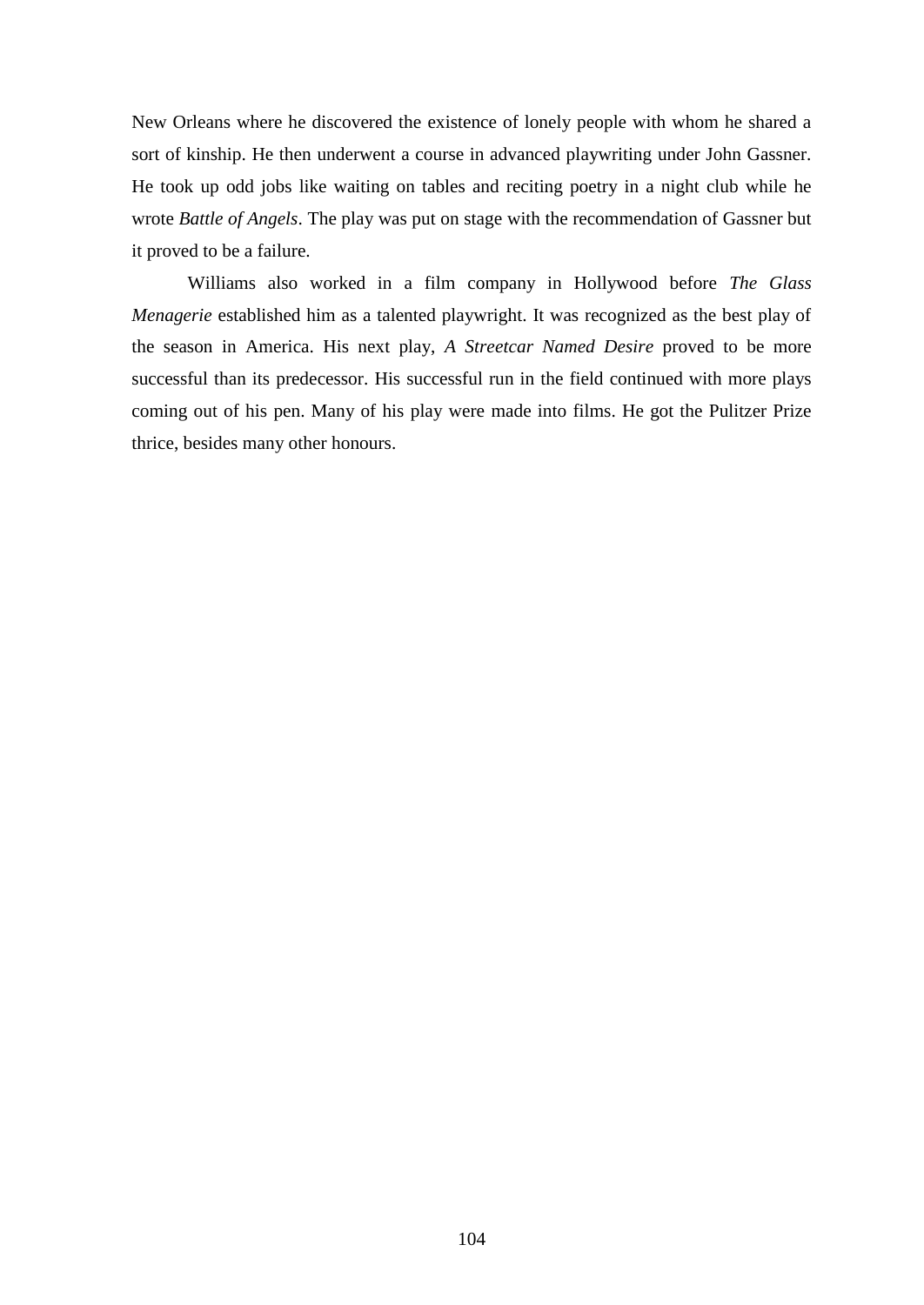# **A STREET CAR NAMED DESIRE**

*A Street Car Named Desire* is the play about the panicky flight of Blanche DeBois, who can no longer sustain the catastrophe of a gentle way of life that cannot sustain her in an animalized world any longer. Stanley Kowalski and his wife Stella led a happy life in a street called Elysian Fields in the city of New Orleans. The situation changes when Stella's sister comes to stay with them. Blanche DeBois is a hyper-sensitive woman who is suffering from bad nerves. She takes hot baths frequently to keep herself calm. She got married at an early age and her husband died when she was young.

Blanche tells her sister that the superintent of the high school at Laurel, where she was working as a teacher, advised her to go on a long leave. She has no other place to go as the family estate called Belle Reve in the State of Mississippi has been lost due to the extravagance of her ancestors. But the costly dresses and the rich jewels that she had aroused the suspicion of Stanley who insisted on seeing the legal papers regarding the property. When she was showing him the legal papers, Stanley got hold of the love letters that her husband had written to her once and she burns the letters in anger. This incident is the beginning of an antagonism between the two, which gets deepens with each scene that follows.

 The next day, while Stanley is playing poker with his friends Steve, Mitch and Pablo, Blanche turns on the radio. This irritates Stanley who has been losing in the game and throws the radio out of the window. In the quarrel that followed, Stanley hits his wife. Blanche takes Stella upstairs to the flat of their neighbours, Eunice. When Stanley comes back to his senses, he calls Stella back and they get reconciled. Meanwhile, Blanche makes the opportunity to talk to Mitch with whom she had acquainted only on that day. She tells him that the violent behaviour of Stanley has upset her.

Next morning, Blanche scolds Stella for having reconciled with her husband so soon. She also suggests her sister to leave her husband so that they both could lead an independent life. But Stella remains devoted to her husband and rejects the plan. Blanche feels that Stella is married to a madman. She condemns Stanley and says that he is uncivilized. Stella remains unmoved but Stanley who was overhearing the conversation becomes more hostile towards Blanche.

Stanley once asks Blanche whether she knows somebody by the name Shaw. Though she responds in the negative, the mention of Shaw upsets her greatly. She later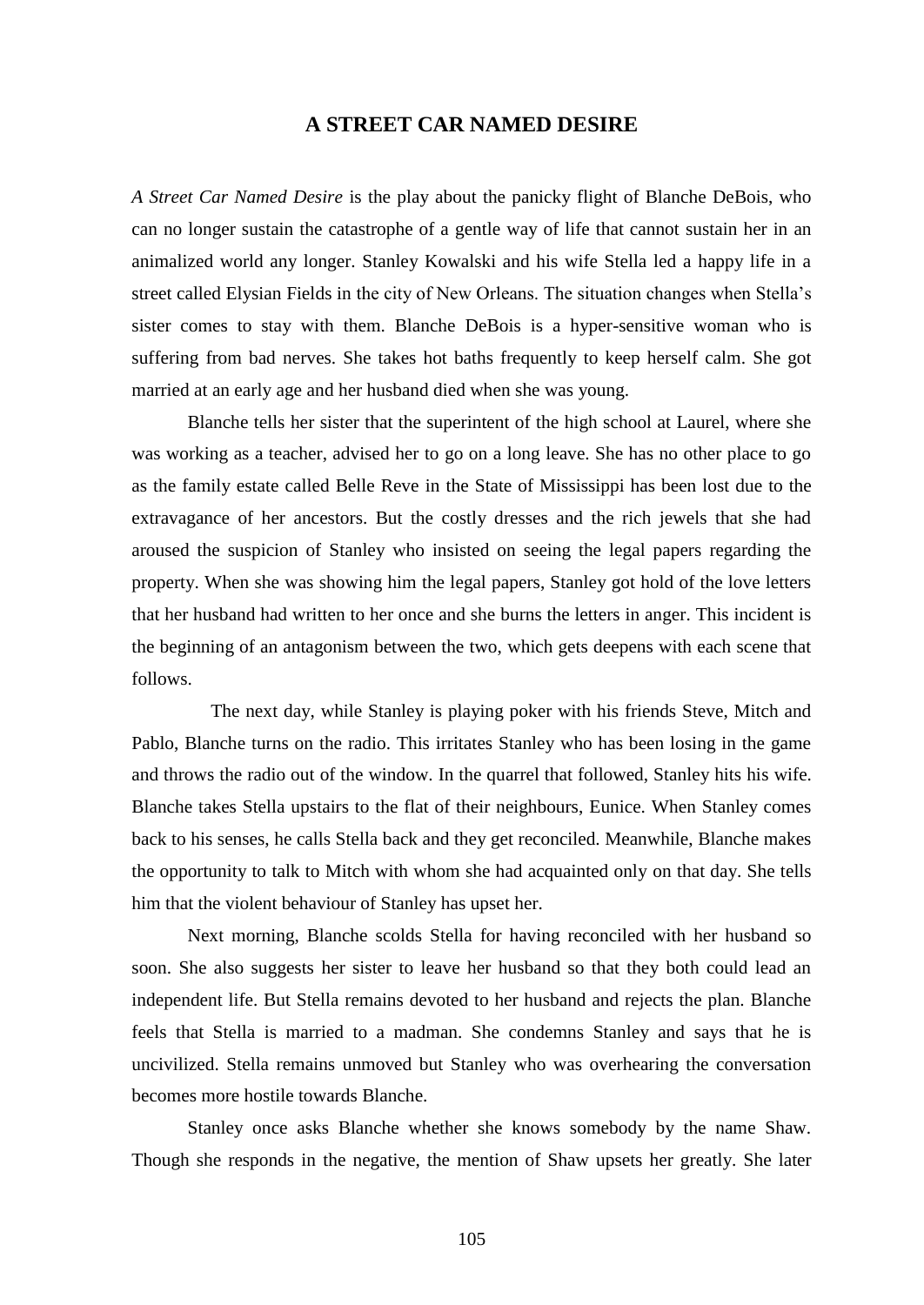confides to Stella secretly that unable to face life alone, she has been seeking protection and help from various men who took advantage of the situation. She also tells that she now feels ashamed of her past actions. She then tells her sister about her interest in Mitch and her wish to settle in life with him. Stella assures her that her desire would materialize soon.

In the evening, when Stanley and Stella have gone out, Blanche develops an interest on a young boy who calls at the house to collect funds for an evening newspaper. She wants to go to bed with him but controls herself. Later, she goes out with Mitch. When they return, she asks him to stay with her for a chat till the lord and the lady of the house arrives. She tells him about her views of Stanley that he goes out of his ways to offend her and hurt her feelings. She also tells Mitch that Stanley hates her and makes no effort to hide his hatred. Mitch tells Blanche that he has spoken to his sick mother about her and that his mother wants him to get married and settle down in his life before she dies. This news cheered Blanche who tells him about her marriage at a very early age. Her husband, Allan Gray was a homosexual and when she expressed her disgust to him on her discovery of his homosexuality, he shot himself dead. Mitch then proposes to her and she accepts him gratefully.

In mid-September, Stella arranged for a special dinner on Blanche's birthday. Mitch has also been invited to join them. Blanche was in the bathroom. Stanley reveals to Stella the loose life that Blanche had been having in the town of Laurel. Blanche used to visit a notorious hotel called "The Flamingo" with her customers for her one night engagements. Moreover, she had been making herself freely available to the soldiers at the army camp near Laurel. Moreover, Blanche was dismissed from her school because she had got involved with a seventeen year old boy whose father had reported the matter to the school superintendent. Stella refused to believe this and accuses her husband of inventing such stories. Stanley assures her that all that he told was true and that Mitch would not join them for dinner as he had told him all the truth about Blanche. He also tells her that he will not allow her to stay in the house any more. Stella is distressed at the turn of events.

The dinner seems to go on in a gloomy mood as Stanley and Stella remained silent. Blanche's efforts to cheer them up went in vain. When Stella asks her husband to wash his greasy hands and help her to clean the table, he loses his temper and behaves in a rude manner. He hurls a cup, plate and a saucer to the floor and tells her that this is the way he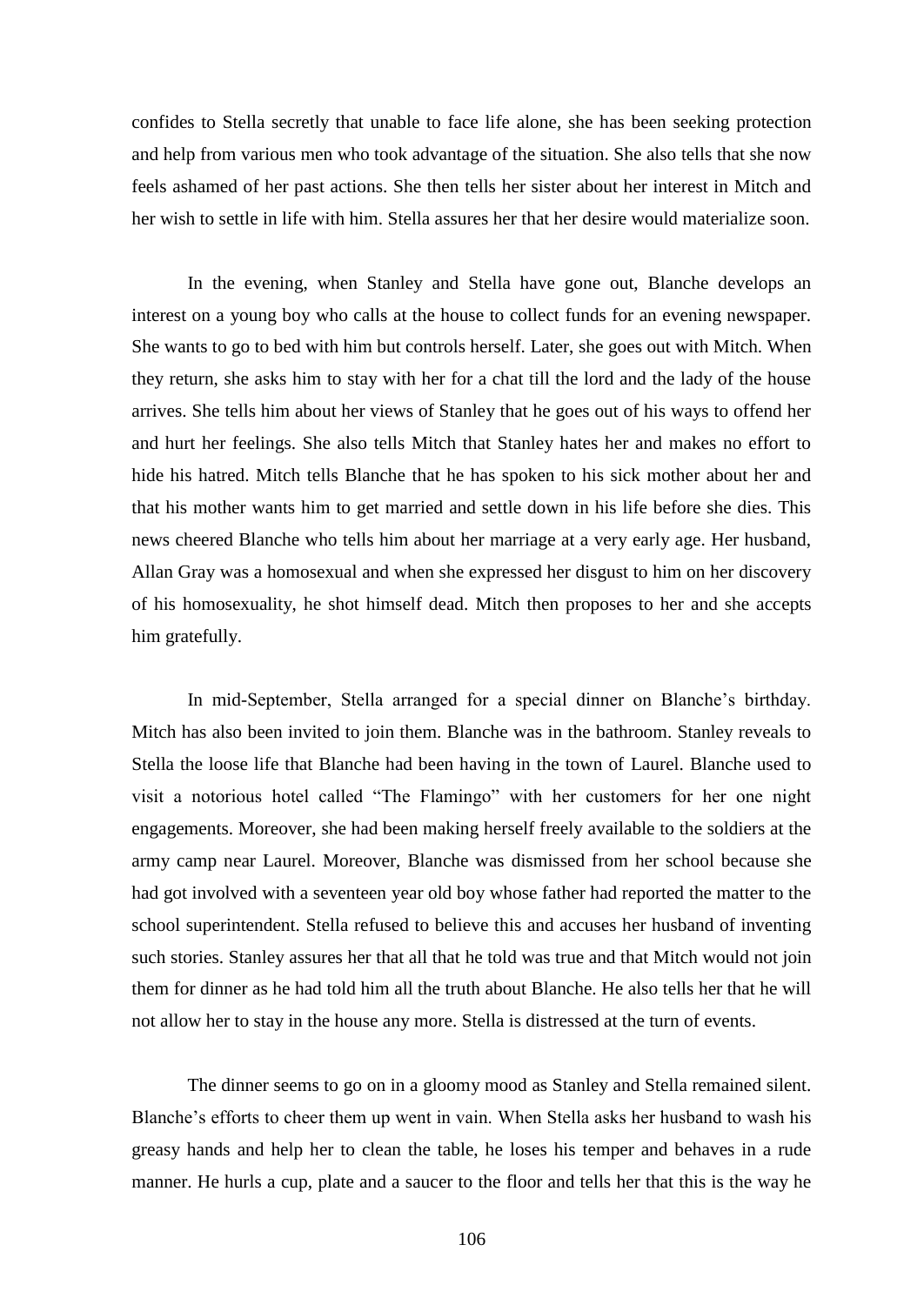will help her to clear the table. He also reprimands her for the negative words like "pig", "Polack", "disgusting", "vulgar", and "greasy" which the sisters were using to refer to him. He also hands over a bus ticket to Laurel as a birthday present to Blanche. The act of Stanley shatters her. Stella disapproves of the cruelty of Stanley towards her sister, but Stanley comforts her by saying that once Blanche leaves their home, they would be happy again. Stella realizes that the time of her delivery has neared and Stanley takes her to the hospital.

Blanche is alone in the house when Mitch calls upon her and confronts her. She confesses about the loose end in her past life and requests him to accept her. But he rejects her and she sent him immediately out of the house. Stanley returns home a few hours later, leaving Stella in the hospital, as the baby is expected only in the morning. He is completely drunk and when Blanche tells him that her millionaire friend has offered to take her to a cruise of the Caribbean Sea on the yacht, he does not believe her. He mocks at her saying that she cannot deceive him. Then Stanley takes revenge on her by raping her.

Stella returns home with her baby after a few weeks. By the time, Blanche has become crazy due to the rejection of Mitch and the rape by Stanley. Stella does not believe Blanche's story of the rape as her husband has denied it. Stanley decides to send Blanche to a mental asylum to which Stella agrees reluctantly.

Later, when Stanley and his friends were playing poker, Blanche tells them that she is anxious to get out of the house as she feels it to a trap. She has been told that she is being sent to the countryside for a vacation but she believes that her millionaire friend Shep Huntleigh would take her away for a cruise in the Caribbean Sea. She starts speaking about the sea and says that she will die on the sea and be buried in the sea.

When the doctor and a matron arrive from the mental asylum to take Blanche away, she refuses to go with them. She has become completely insane and resists the attempt of the matron to take her away. Then the doctor approaches her and his gentle behaviour made her trust him and go out with him. Stella feels depressed at the cruelty of her husband and her behaviour towards her sister. Eunice comes and puts Stella's child in her arms in order to console her. Stanley also fondles her in his bid to comfort her. Thus, the ruin of Blanche and the revenge of Stanley on his wife's sister become complete.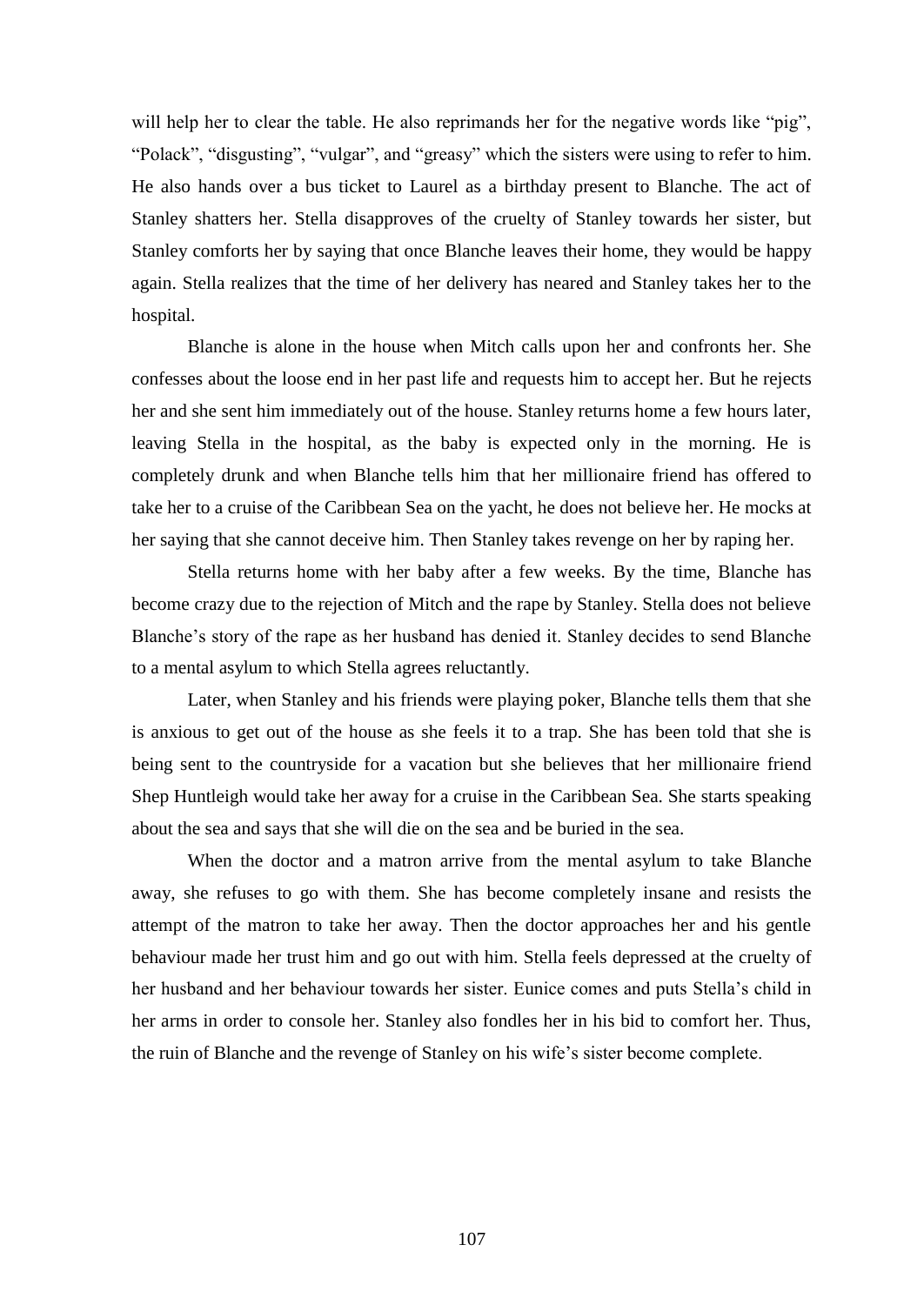### **RELEVANCE OF THE TITLE**

Almost all the names in the play are symbolical. When Blanche reaches the house of her sister, "Elysian Fields", which means the abode of the blessed dead, she tells their neighbour Eunice that she had taken a streetcar named "Desire" and then switched over to another called "Cemeteries" in order to reach her destination. It is the desire to re-establish herself that brought her to the Elysian Fields. But, she is taken to the mental asylum in the end that is a kind of a cemetery for her as it represents a living death which she has to endure. It is her desire to project herself above all other people ruins her life and mind.

# **CHARACTERS**

# **BLANCHE DUBOIS**

The portrayal of Blanche DuBois in the play, "A Streetcar Named Desire" is considered to be one of the major triumphs of Tennessee Williams in the field of characterization. Blanche is one of the most interesting, intriguing and haunting figures in modern American drama. The play is the portrayal of Blanche's frustration that leads to her tragedy.

Blanche is well-educated. She works as a teacher in a school in Laurel before she gets in to a scandal with a fifteen year old boy and is dismissed. She is familiar with a large number of books and her speech is often ironical and sarcastic. She becomes bitterly satiric when she speaks about Stanley. She has an excellent taste for clothes and jewels. She is also a lover of nature. However, with her youth slipping and her beauty fading, her life becomes tragic.

Blanche has an air of superiority over her despite the decline in her property and character. She is married at a young age. When she discovers that her husband is a homosexual, she expresses her displeasure over the fact and he commits suicide. This, along with the loss of their family estate at Belle Reve makes her fly from one man to another seeking protection. She takes her customers for her one night engagements to a notorious hotel called "The Flamingo" in Laurel. Later, she is dismissed from her job due to her involvement with a fifteen year old boy whose father reported the matter to the superintendent of the school where she was working. Having no other place to go in search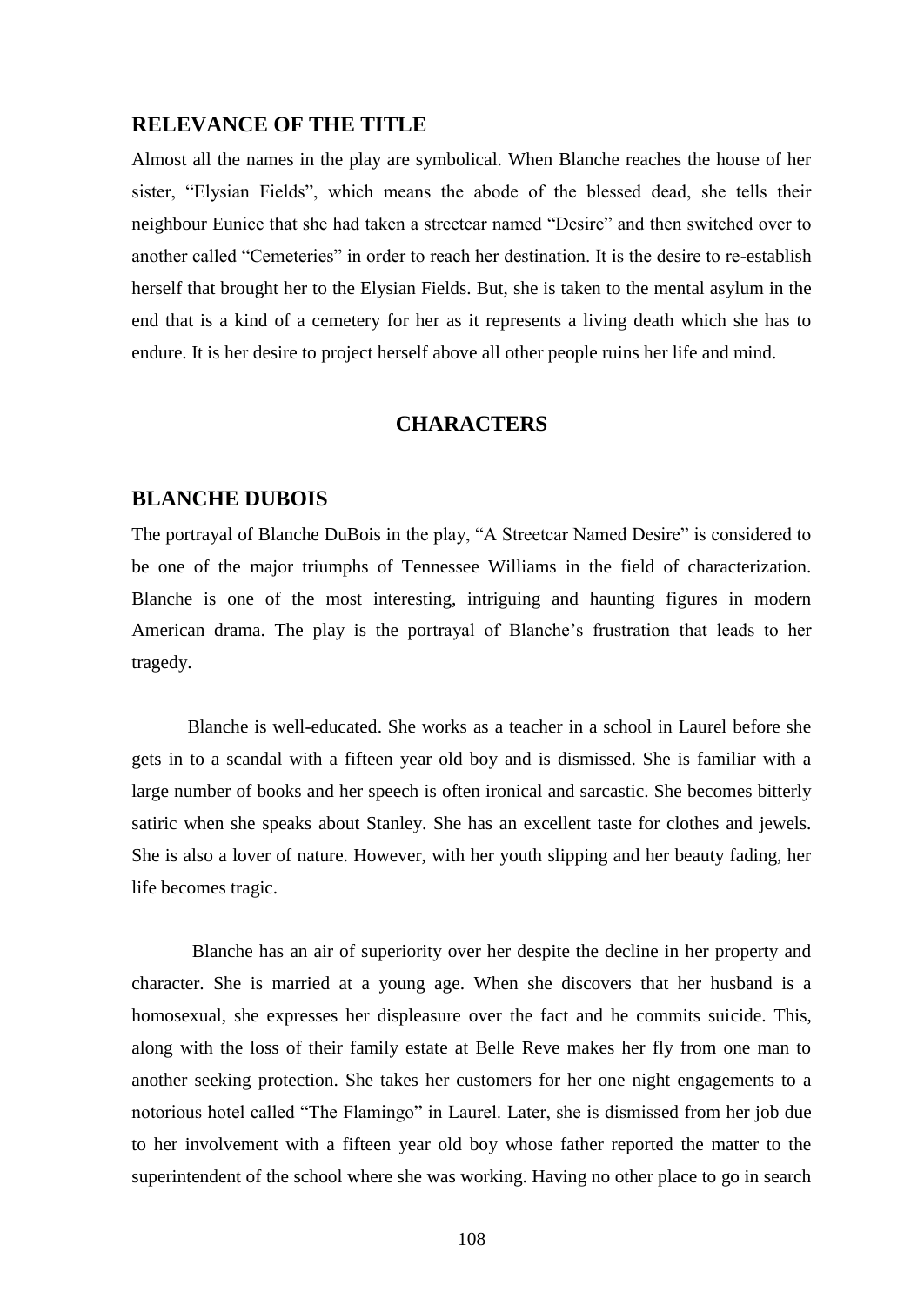of a shelter, she comes to the house of her sister Stella. However, she projects her superiority by expressing her contempt of the locality and the house in which her sister is living.

Blanche has a weakness for liquor, but she pretends as if she is not really fond of the drink. She drinks a lot to escape from her present condition and her past memories. She also takes hot baths frequently that enabled her to attain a state of peace whenever she feels unhappy or angry. She tells her brother-in-law Stanley that she takes hot baths for her nerves. She is trying to escape some sort of guilt.

Exhibitionism is another weakness of Blanche. She cares more about her dress and her looks. She tells Stanley that their family estate was lost but the presence of costly dress and jewels in her trunk makes Stanley feel that she is trying to cheat her sister of her share of the property. She often asks Stella how she looks. Moreover, she expects a word of compliment from her brother- in-law. When Stanley failed to compliment her, the antagonism started between the two. She fears to stand in naked light as she does not want men to guess her age. So, she covers the bulb with a coloured paper lantern.

Blanche provokes Stanley who rapes her and makes her ruin complete. She fancies about a millionaire and believes that he will take her to a cruise in the Caribbean Sea. She fails to understand the temperament of Stanley and Stella and accuses him of being a representative of the Stone Age. She also asks Stella to leave her husband so that they can establish a business and be independent of him.

Blanche hopes to marry Mitch, a friend of Stanley and settle in life. But her hopes were destroyed by the revelation of her past life. When she was confronted by Mitch, she confesses the truths about her past life and begs him to marry her. He rejects her proposal but when he tries to get to bed with her, she turns him out of the house. The rejection of Mitch and the rape by Stanley makes her insane. Finally, she goes out of the house with the doctor, trusting a complete stranger, as she has always done in her life.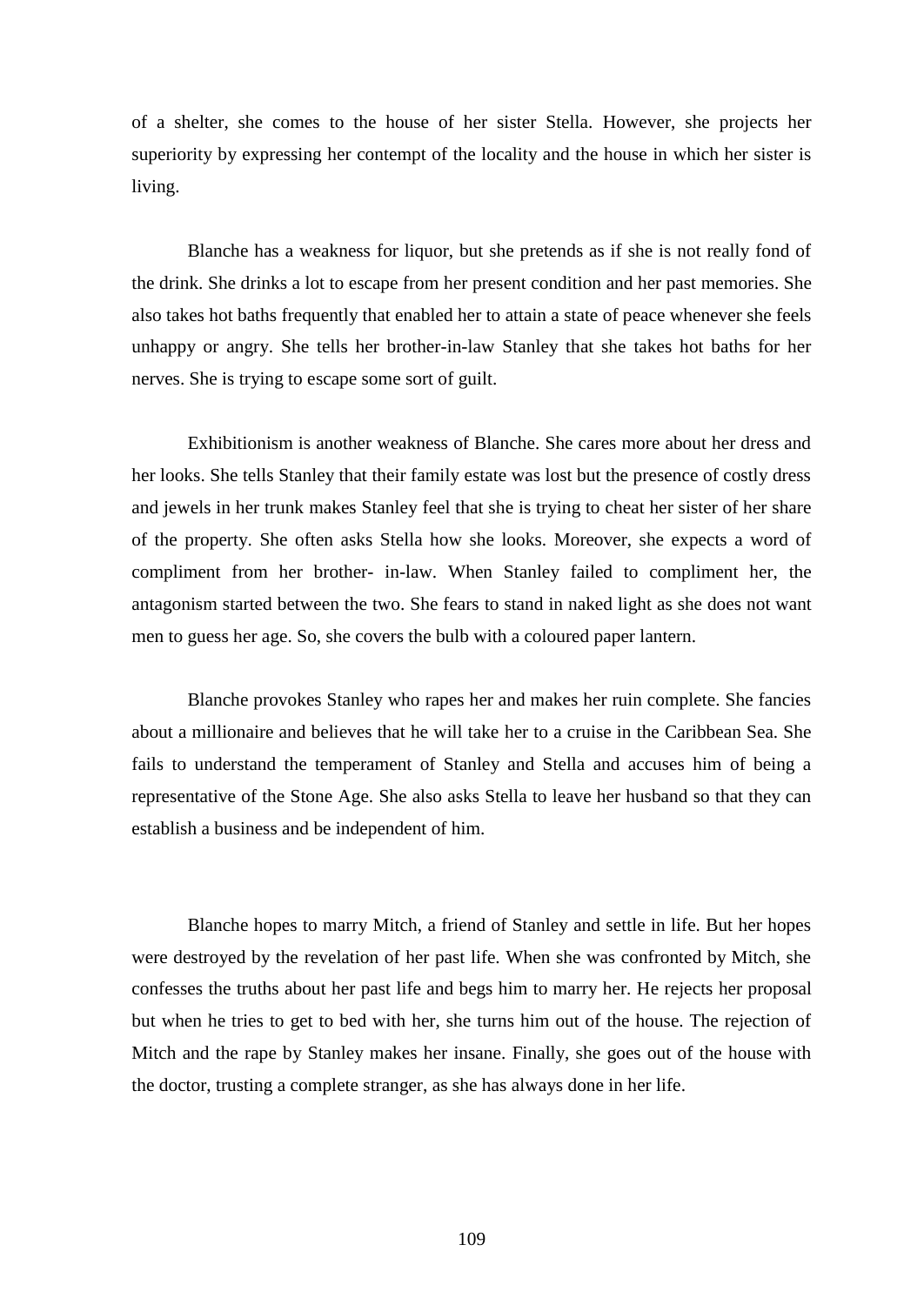# **STANLEY KOWALSKI**

Stanley Kowalski, a man in his late twenties, was formerly a master sergeant in the engineer's corps in the army during the war. But now he works in an industrial plant. He seems to have better prospects in his job because of his efficiency and skill. He is fond of bowling and playing poker with his friends. He is always informal in his manners and his motto in his life is to "be comfortable".

Stanley is unable to tolerate the air of superiority and refinement in Blanche. When he hears that the family estate called Belle Reve is lost, Stanley suspects Blanche of trying to cheat his wife of her share of property and demands her to show the legal papers. This marks the beginning of a silent war between the two. Later, when he overhears Blanche condemning him to his wife, his antagonism towards her changes into hatred.

Stanley has a sort of animal temperament in him. Blanche expects him to pay compliments to her but in vain. He takes the bunch of love letters that her husband has written to her, much against her wish. Moreover, he moves about in the apartment freely in his underwear without any regard for another woman staying there. He does not close the bathroom door until he is asked to do so. When drunk, he quarrels with his wife and insults her sister over petty things.

Stanley chases Blanche like an animal chasing its prey. He secretly collects information about her past life in Laurel. He reveals the truths about the loose life that Blanche has been living in Laurel to his wife and his friend Mitch who is planning to marry Blanche. This revelation of Stanley shattered the hopes of Blanche that Mitch would marry her. His rudeness is also expressed in his decision to send her away from his home and the manner in which he gives the bus ticket to Laurel as his present for her birthday. A few hours later, after leaving his wife at the hospital, he comes home with a pre-meditated plan to complete his revenge on her. Blanche provokes him with the stories about her millionaire friend willing to take her on a cruise on the Caribbean Sea and Mitch returning with roses to beg her pardon. Stanley mocks at the stories that she has invented and then rapes her in a brutal manner. His rudeness towards Blanche is seen at its height when he sends her to the mental asylum.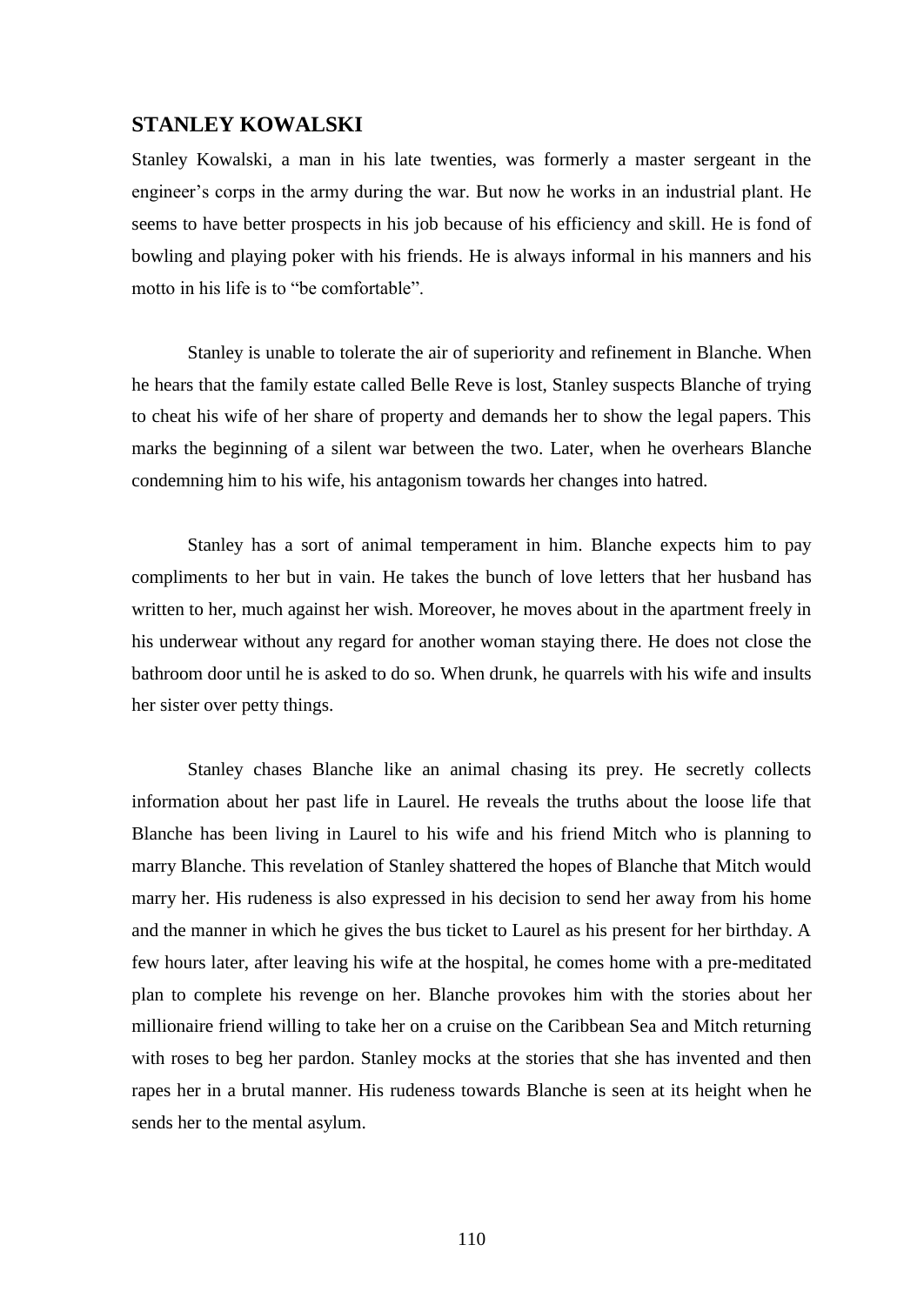Stanley is not a detestable character altogether. He is well educated and capable of passing sarcastic comments like Blanche. However, his sarcasm against Blanche is very cruel, similar to his behaviour towards her. He is a good friend and a loving husband. He reveals the truths about the truths about the past life of Blanche to Mitch in order to save his best friend from marrying her. Moreover, whenever he quarrels with his wife Stella, he makes a compromise immediately and makes her forget the unpleasant quarrel. Stella believes her husband to such an extent that she does not believe the story of her sister about the rape as her husband had denied it.

# **QUESTIONS:**

- 1. Characterization in *A Streetcar Named Desire*.
- 2. Symbolism in *A Streetcar Named Desire*.
- 3. Defend the cruelty of Stanley towards Blanche.
- 4. Explain the journey of Blanche from one broken world to another seeking protection and comfort.
- 5. Trace the autographical elements present in the play.
- 6. Describe the antagonism between Stanley and Blanche in the play.
- 7. Explain the conflict between Stanley's brutish nature and Blanche's civilization.
- 8. What are the factors that make *A Streetcar Named Desire* a tragedy?

---------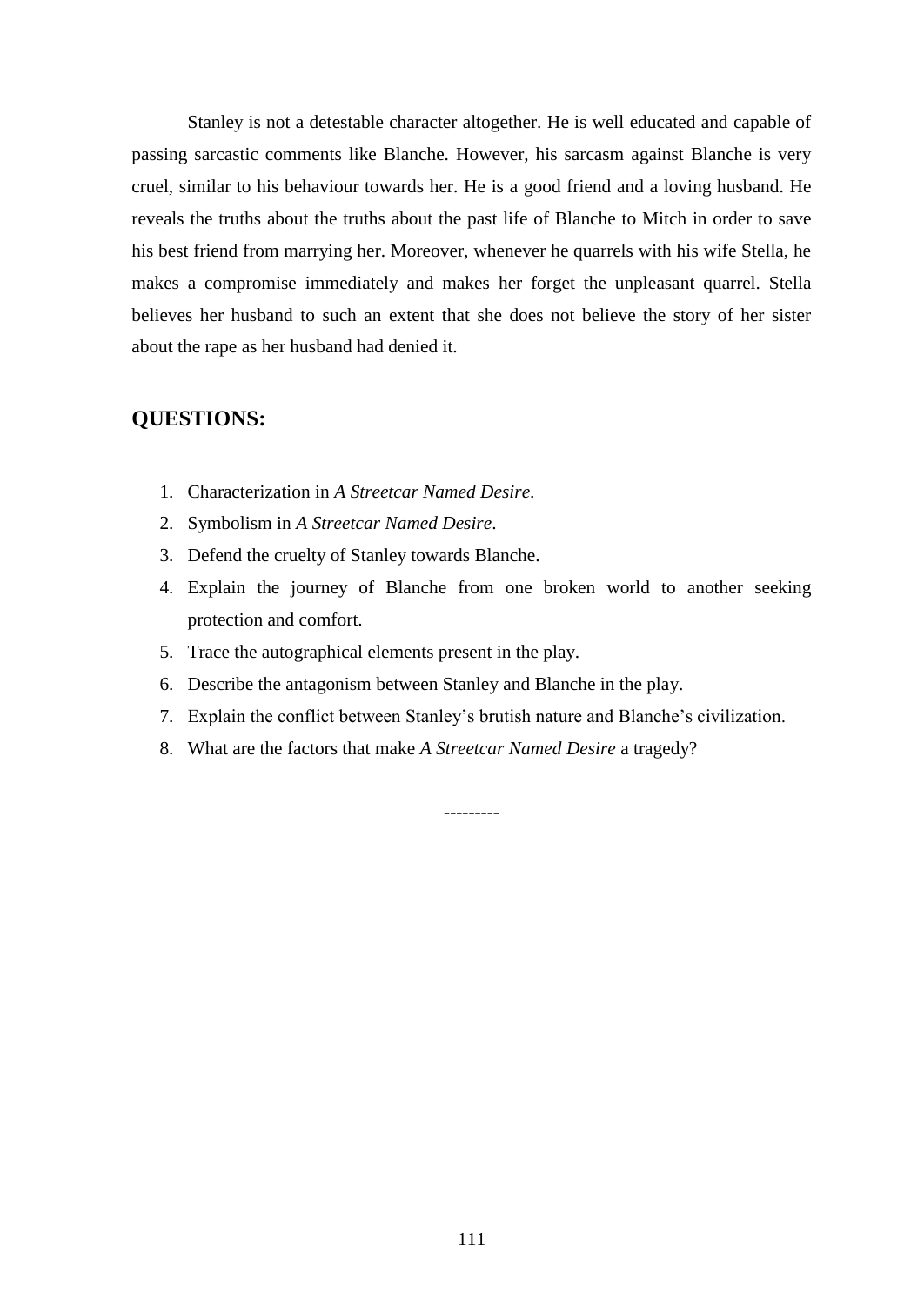# **ARTHUR MILLER**

### **LIFE AND WORKS**

Arthur Miller, one of the leading American playwrights of the twentieth century and a celebrity of equal notoriety was born on October 17, 1915 in New York City as the son of a ladies-wear manufacturer. His father's business was ruined during the economic collapse of the 1930s. After graduation from high school, he worked in a warehouse to earn money to attend the University of Michigan. Miller decided to become a writer when he read Dostoevsky.

Miller studied journalism in the University of Michigan where his ability as a playwright was recognized and encouraged. He joined the Federal Theatre Project after his graduation from the university. He wrote novels and plays. His novel, *Focus* was published in 1945 but he emerged as an important playwright with the play *All My Sons*, two years later in 1947. The play is about a manufacturer of faulty war materials and has traces of the influence of Henrik Ibsen.

*Death of a Salesman*, published in 1949 gained him international acclaim. The protagonist, Willy Loman is an American archetype and a victim of his own delusions of grandeur and obsession with success that haunts him in his failure. Miller received the Pulitzer Prize and the Tony Award for the play. *The crucible* followed in 1953. It is about the Salem witch trials with which the author criticized the contemporary society. *A Memory of Two Mondays* and *A View from the Bridge* were staged in 1955.

Miller married Marilyn Monroe in 1956, but the marriage ended in 1961. He then married an Austrian photographer and continued to write plays, screenplays, essays and memoirs till his death in 2005. His other works include a censored account of his marriage to Monroe titled, *After the Fall* in 1964, *The Price* in 1967, *The archbishop's ceiling* in 1977, *The American Clock* in 1980, *The Ride Down Mt. Morgan* in 1991, *The Last Yankee* and *Broken Glass* in 1993.

# **DEATH OF A SALESMAN**

*Death of a Salesman*, published in 1949, mixes the tradition of social realism that runs throughout the works of Miller with a more experimental structure that includes the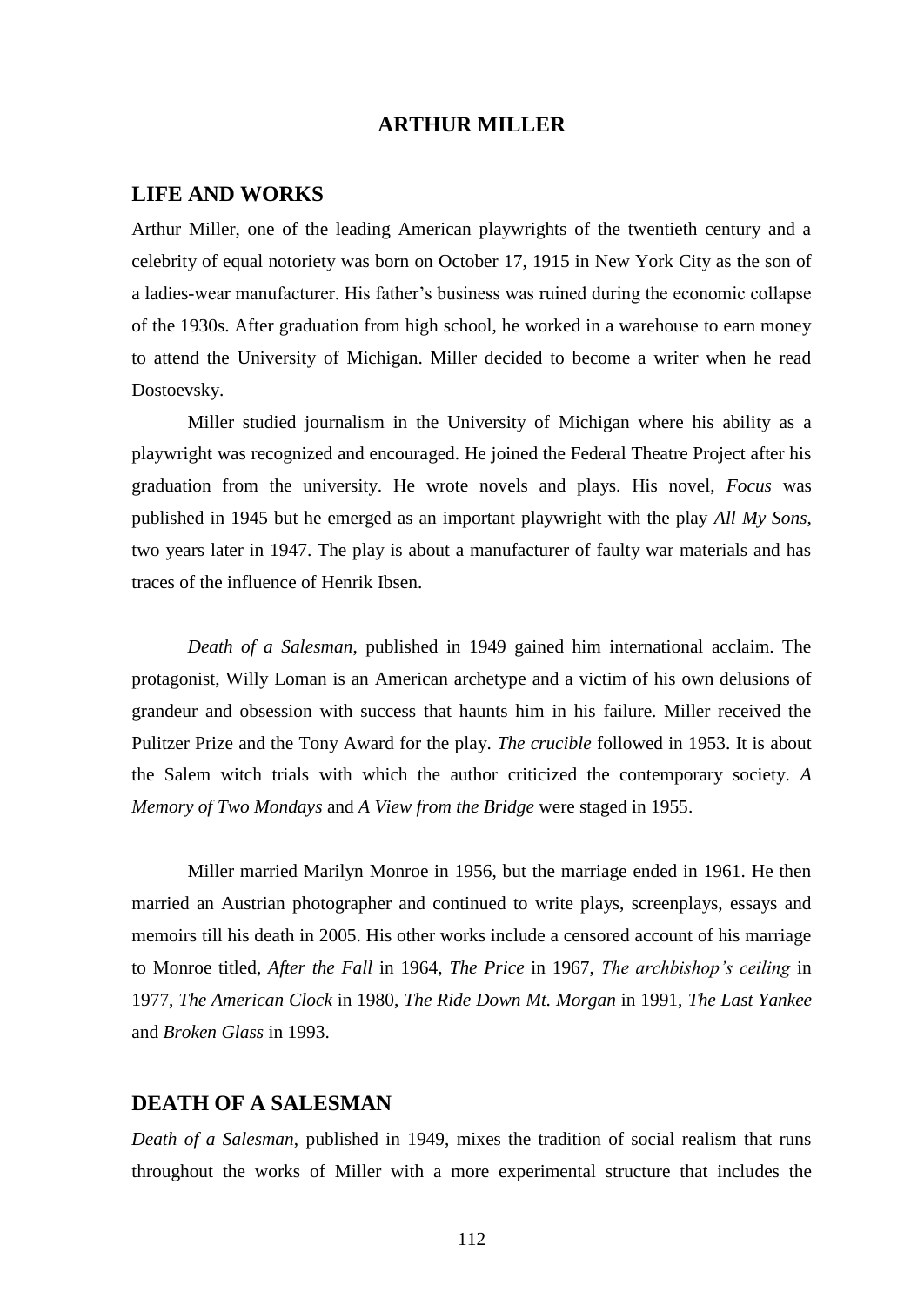expressionistic technique used by O'Neill in *The Emperor Jones*. The protagonist Willy Loman stands as an American archetype. He is a victim of his own delusions of grandeur and obsession of success that haunts him in his failure.

Miller is not concerned with the lives of great men of importance. He is occupied with the predicament of the common man in a rapidly advancing commercial and materialistic society. His characters are drawn from the lower strata of the society. They are not impressive enough to attract the attention of other people in their daily life. Their lives begin and end as ordinary men without any events of importance. His plays deal with the conflict between the business ethics and the emotional attitude of the members of the family.

The protagonist of Miller's play, *Death of a Salesman* is a salesman who sells products that are unknown to the audience. He stands as a representative all salesmen of the modern age who in the process of their work sell themselves. He is an ordinary man who never made any money. He did not make any news in his lifetime. He is not the finest character that ever lived. However, there is one virtue in his character that is his humane nature.

Willy worked as a salesman for thirty six years and opened up new markets for the product which he was selling. Miller keeps the name of the product a secret so as to generalize the thing. Later, in his old age, when he was not able to make any profit for the company with his tactics as a salesman they take away his salary and thereby makes his life terrible. He was not able to see the reality of life that lay beyond his grasp. However, his son Biff was able to realize the hollowness of the dream of success.

Willy believed that success depends on personality, and contacts. He also thought that a quick smile and good clothes can bring success in life. In the end he realizes that something had gone wrong with him in his life. However, he was not able to realize that he had chosen the wrong profession with the conviction that selling is the best profession in the world. Once Willy happened to see how an eight four years old salesman names Dave Singleman contacted his customers from thirty one states from his house and lured them through the telephone. He was also impressed by the large number of mourners who came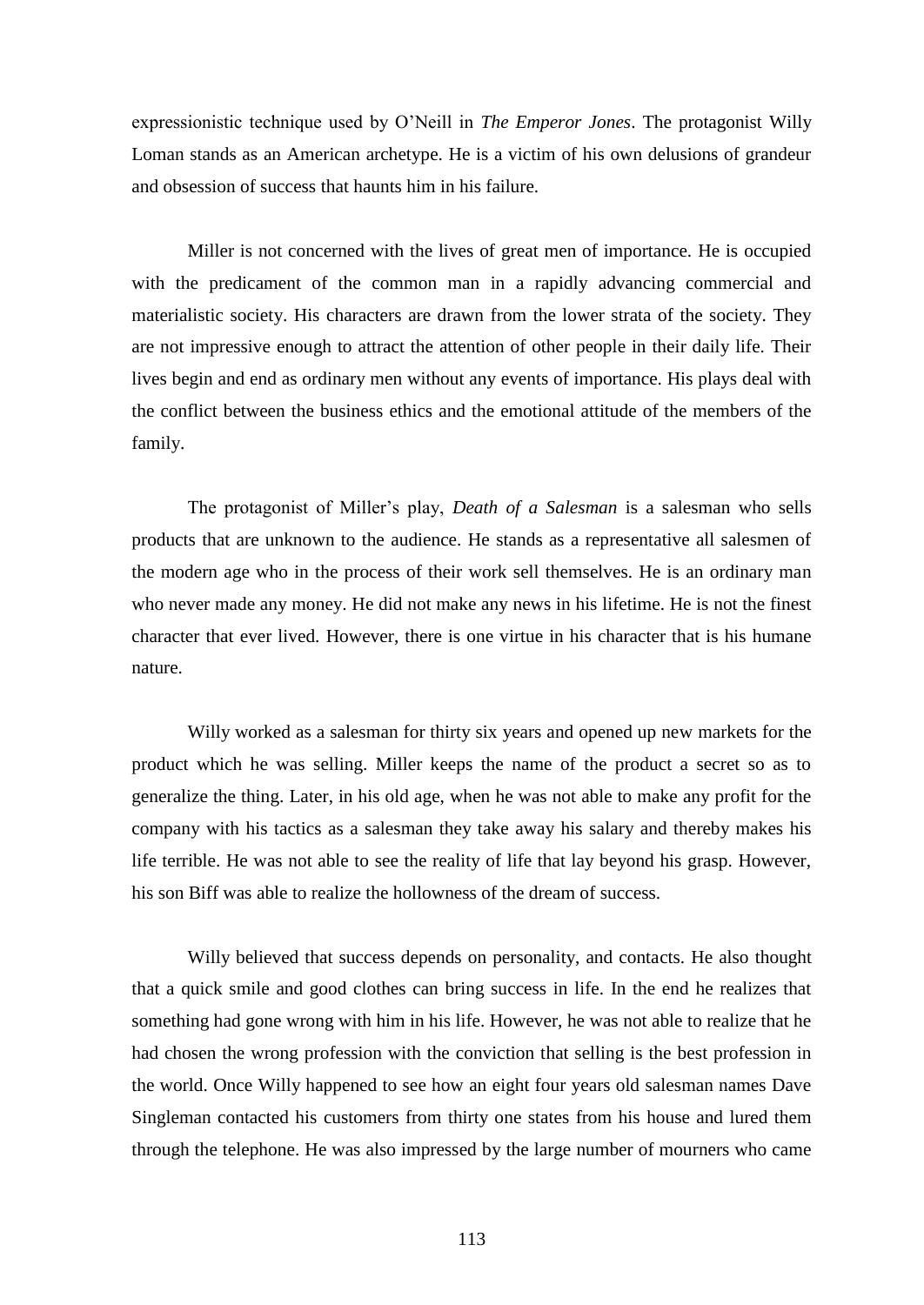for the funeral of Singleman when he died. This made him feel proud that he had chosen the right profession.

Willy's employer Howard and Bill Oliver stands as representatives of the ruthlessness of the business community. Howard knows what is good for his commercial organization and eliminates what is not good. Therefore he dismisses Willy without any pity or consideration for his service in the organization for thirty six years. Willy says that he eats the orange and throws the peel away. He throws away whatever is old. As he throws away his old camera and bandsaw after substituting them with new ones, he throws away Willy who has become old.

Every cloud has its silver lining and the neighbours of the Lomans represent tolerance, sympathy and goodwill. Charlie and his Bernard are plain, honest and kind. Charley prospers in his business without much effort and Bernard achieves glory without being pushed by his father. Moreover, Bernard does not have the education of the University of Virginia and therefore Willy feels that he ought not to have been a success.

Willy dotes on the success of his teenaged son Biff. But ironically Bernard succeeds in his life whereas Biff's life comes to an end with his Ebbets field match. He could not go back to his studies. Nor could he succeed in his business. He cannot fulfill the wish of Willy that every man must earn the utmost he can. Willy had much faith in his sons and he will not accept that they are bums.

The positive values of life are shown rather dimly and vaguely. However, the aspects that impoverishes life, like illicit love is portrayed directly and plainly. Willy is responsible for his failure in life. His affair with the woman in the hotel makes him feel guilty. Once he was surprised by his son Biff in the hotel. Moreover, his guilt comes to the surface of his mind when he sees his wife Linda mending the old stockings, for he had given the new stockings that he had brought for his wife to the woman at the hotel.

Biff remained in the shadow of his father till he learns of his infidelity. Later, Biff and his brother desert their father and go with the girls whom they pick up in the restaurant. The exposures of illicit sex of the father in the past and the sons in the present shows the poor condition of the life of the Lomans who find a way of escape in sex.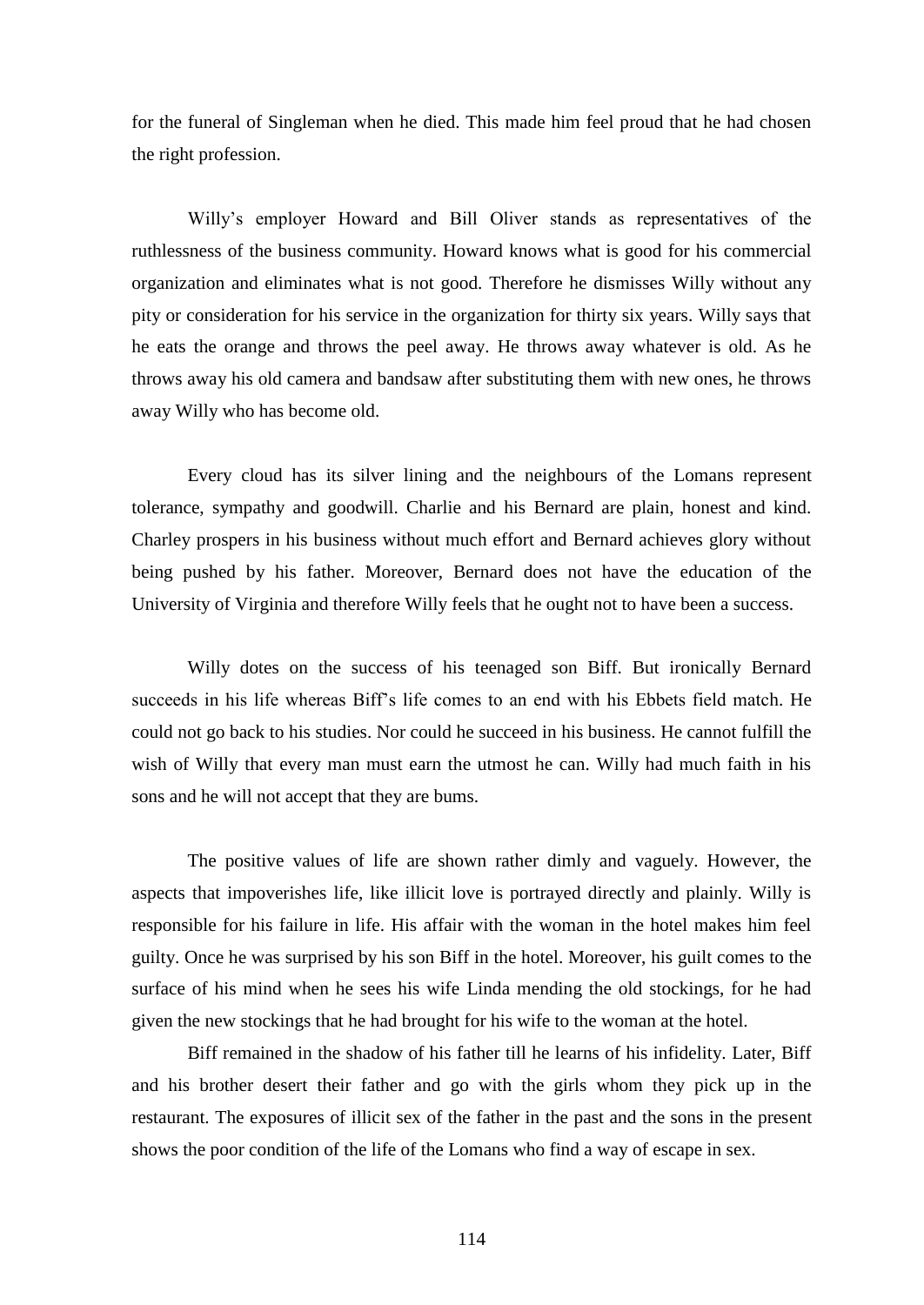Willy stands as the representative of every American who strives to come up in his life. His very name Loman symbolizes his low status in the society. He is an average American whose friends and neighbours have no last name or a family heritage of importance. Even his employer Howard does not have a last name. Moreover, the product that Willy sells is kept a secret to suggest that Willy could be any man who takes sales as his profession. The ordinary language of the masses that he uses and the shabby atmosphere in which he lives contributes to the common place of his character.

Willy's dreams occupy nearly half of the play. They are the dreams of all the people throughout the world. They are the dreams of a happy and hopeful past. They are also the memory of a guilty past from which the character tries to escape. The stage effects with its special music and lightening add to the effect of the play.

Manual labour and nature are suggested as healthy alternatives to the tiresome commercialization of life in the modern world. Willy and Biff remain as themselves only when they spend their energy in manual labour. Their love for nature put them on the right track. When Willy loose his job and puts aside his personality of a salesman, he could admire the beauty of nature around him. Miller's concern for his society is present in his portrayal of the conflict between commercialization and a natural life that results in the disillusionment of the characters.

# **QUESTIONS**

- 1. Describe Willy's disillusionment with life.
- 2. Give the reasons that account for the failure of Willy.
- 3. Contrast the character of Willy from that of his neighbour Charley and Bernard.
- 4. Describe the disadvantages of commercialization as expressed by Miller in his play.
- 5. Dramatic techniques of Miller.

-----------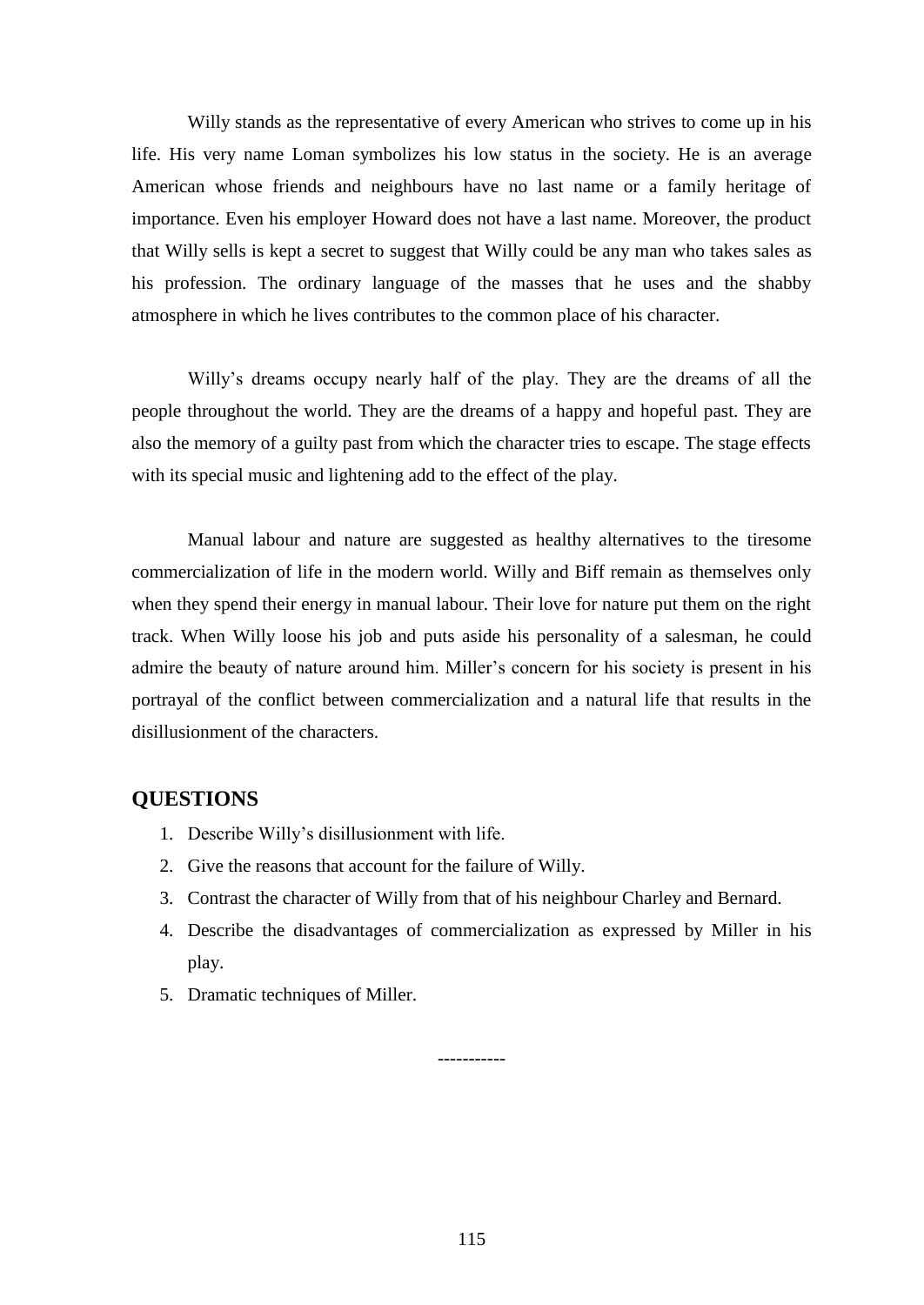#### EDWARD ALBEE

#### LIFE AND WORKS

Edward Franklin Albee was born on first march, 1914 in Oklahoma City, Oklahoma to Lewis Alfred and Ida Millsap Ellison. At the beginning of the century, Oklahoma had not been a state for very long and was still considered a part of the frontier. Lewis and Ida Ellison had each grown up in the south to parents who had been slaves. The couple moved out west to Oklahoma hoping that the lives of their children would be fuelled with a sense of possibility in this state that was reputed for its freedom. Though the prejudices of Texas and Arkansas soon encroached upon Oklahoma, the open spaces and the fighting spirit of the people whom Ellison grew up among provided him with a relatively unbiased atmosphere.

The death of Lewis Ellison in 1917 left Ida, Ralph and his younger brother Herbert quite poor. In order to support the family, Ida worked as a domestic servant and stewardess at the Avery Chapel, an Afro-Methodist Episcopal Church. With this, the family moved in to the parsonage and Ellison was brought into close contact with the Minister's library, which he made good use of it. Literature was a destined medium for Ellison, whose father named him after the famous writer Ralph Waldo Emerson and hoped that he would become a poet. His mother encouraged his enthusiasm for reading over the years of his youth by bringing him books and magazines from the houses she cleaned. In addition to this, a black Episcopal priest challenged the white custom of barring the blacks from the public library and the custom was overturned. With this, Ellison's horizons were broadened by the large number of books now available to him from in the public library.

During his teenage years, Ellison and his friends imagined themselves of being the eclectic combination of men from the frontiers and Renaissance. The ideal they created in their life gave them the courage to expect anything out of life. They were prepared to face life as it comes. They believed that they had the ability and power to do whatever they wanted in life as well as or better than any men of any race. Ellison first used this credo when he attacked the medium of music by participating in an intense musical programme for twelve years at the Frederick Douglas School in Oklahoma City. Although he received musical training in a variety of instruments as well as theory, he held a high preference for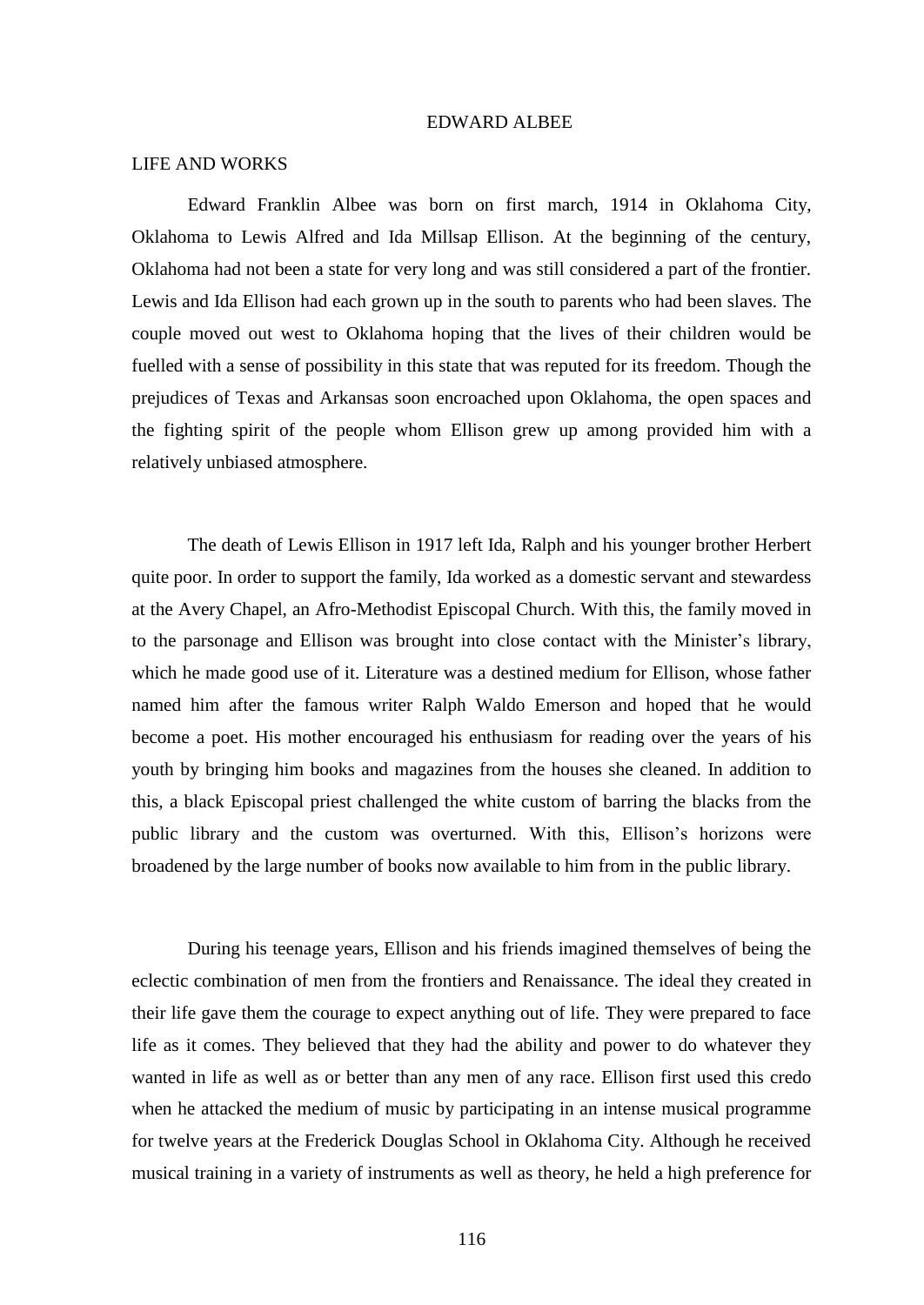the trumpet and was talented enough to obtain training from the conductor of the Oklahoma City Orchestra. Ellison took part in many concerts, marches, bands and celebrations for the town. Even when he devoted his time to his study of music, he did not lose sight of his desire to be a man of renaissance. Therefore he spent time in playing football, working at small jobs, and experimenting in electronics.

In 1933, Ellison won a scholarship from the State of Oklahoma. So, he left Oklahoma and headed to the Tuskegee Institute in Alabama to study music. One of his music teachers at the school was Hazel Harrison who later introduced him to Alain Locke, a new Negro thinker who later led Ellison to his writing career years later through his connections with eminent men like Langston Hughes and Richard Wright. At Tuskegee, Ellison excelled in his music. He also took a particular liking to his sociology and sculpture classes and the outside classroom that Alabama provided. Literature also influenced him at Tuskegee and he delved again into the expansive libraries at his disposal. T.S. Elliot's *The Waste Land* with its elusive lyricism influenced him very much. Disappointed in the limited capacity of the African- American literature at that point, Ellison practiced playing with the force of words as he had found Elliot to do. He later used his experiences at Tuskegee and the injustices that he encountered in the south to structure his writing of the *Invisible Man*.

Ellison left Tuskegee after his third year in the music school due to financial reasons. He was introduced to Augusta Savage, a black sculptor in Harlem, New York in 1936. The sculptor liked his works and so Ellison moved to Harlem. New York lured him with its energy and reputation of freedom. Harlem was a vibrant cultural centre in the 1930s and the 1940s and Ellison spent most of the rest of his life there. His mother died and he attended her funeral in Dayton, Ohio. On his return, he met Richard Wright who had a great literary influence on him. This meeting along with his poverty led him to concentrate more on his writing. His first book review, titled *Creative and Cultural Lag* was published in New Challenge. However, his first short story, *Heine's Bull* was not published.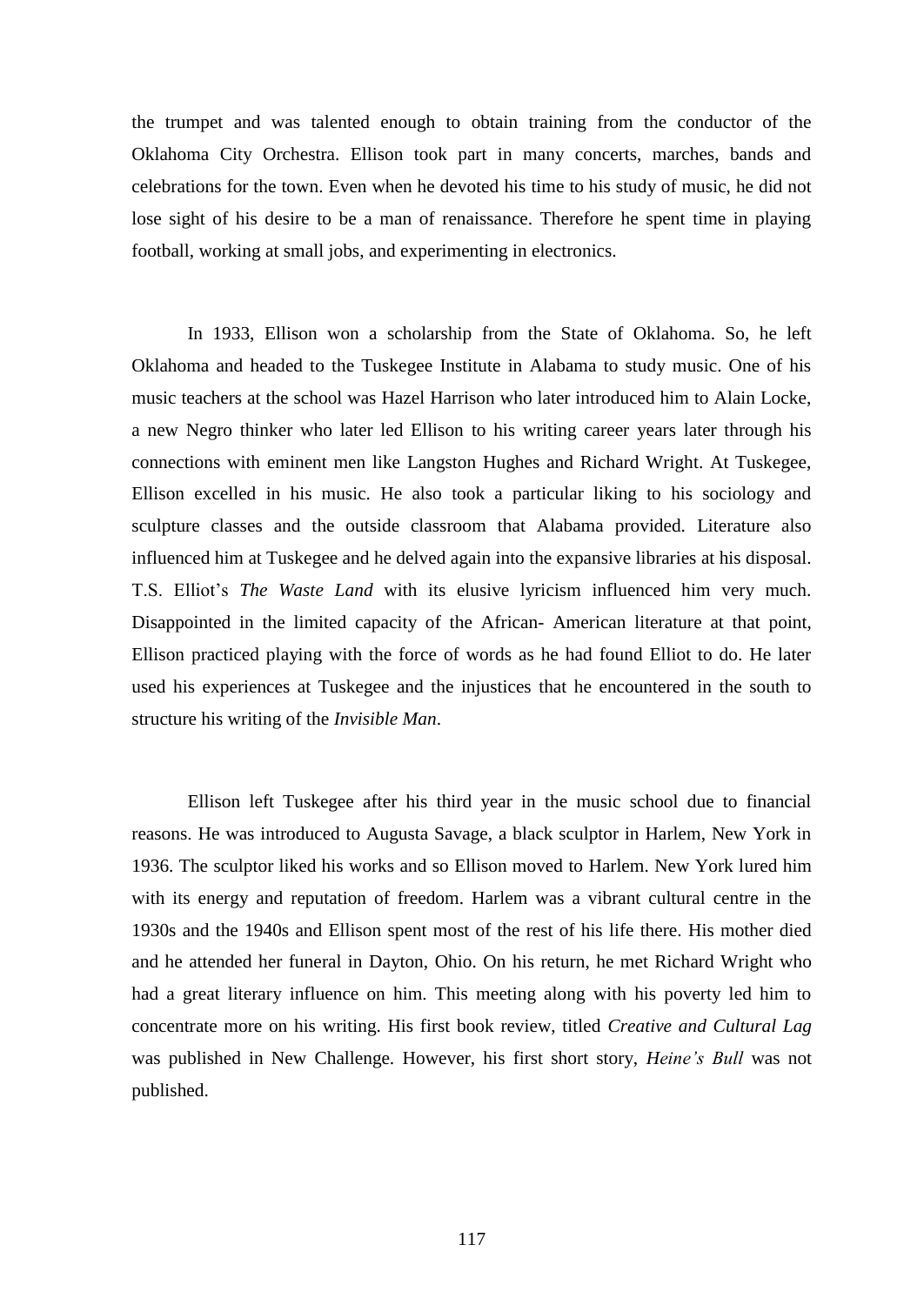The few wrings successes did not provide Ellison with the necessary money. Finally, Wright helped him to get a job with the Federal Writers Project. During this time, he came into contact with many interesting interviewees who influenced him to collect materials about folklore and the distinctly African-American collection of rhymes, games, stories, and so on. This enriched his knowledge of American culture and added to the stock of experiences he had in Oklahoma and Alabama. He also wrote articles to radical periodicals like Negro Quarterly, New Challenge and New Masses. Between 1937 and 1944, he published over twenty reviews. His belief that every text should have a conscious protagonist led to his break with his mentor, Richard Wright. By the time, Ellison had published some of his short stories such as *Slick Gonna Learn*, *The Birthmark*, *King of the Bingo Game* and *Flying Home*. When the Second World War began, he got a chance to edit the Negro Quarterly and to begin *Invisible Man*. By the end of the war, the quality of his writing reached masterful proportions as he had learnt to incorporate the likes of Mark Twain, William Faulkner, Feodar Doestovsky and Earnest Hemingway into his work. Invisible Man was published in 1952.

Ellison became almost invisible after the publication of his first novel. However, between 1952 and 1994, he published two acclaimed books of essays, *Shadow and Act* and *Going to the territory*. He received many honours for his works, especially his masterpiece, that include the National Book Award, Russwarm Award, and the election to the American Academy of Arts. In 1970, he became the Albert Schweitzer Professor of Humanities at New York University. He died of cancer in 1994.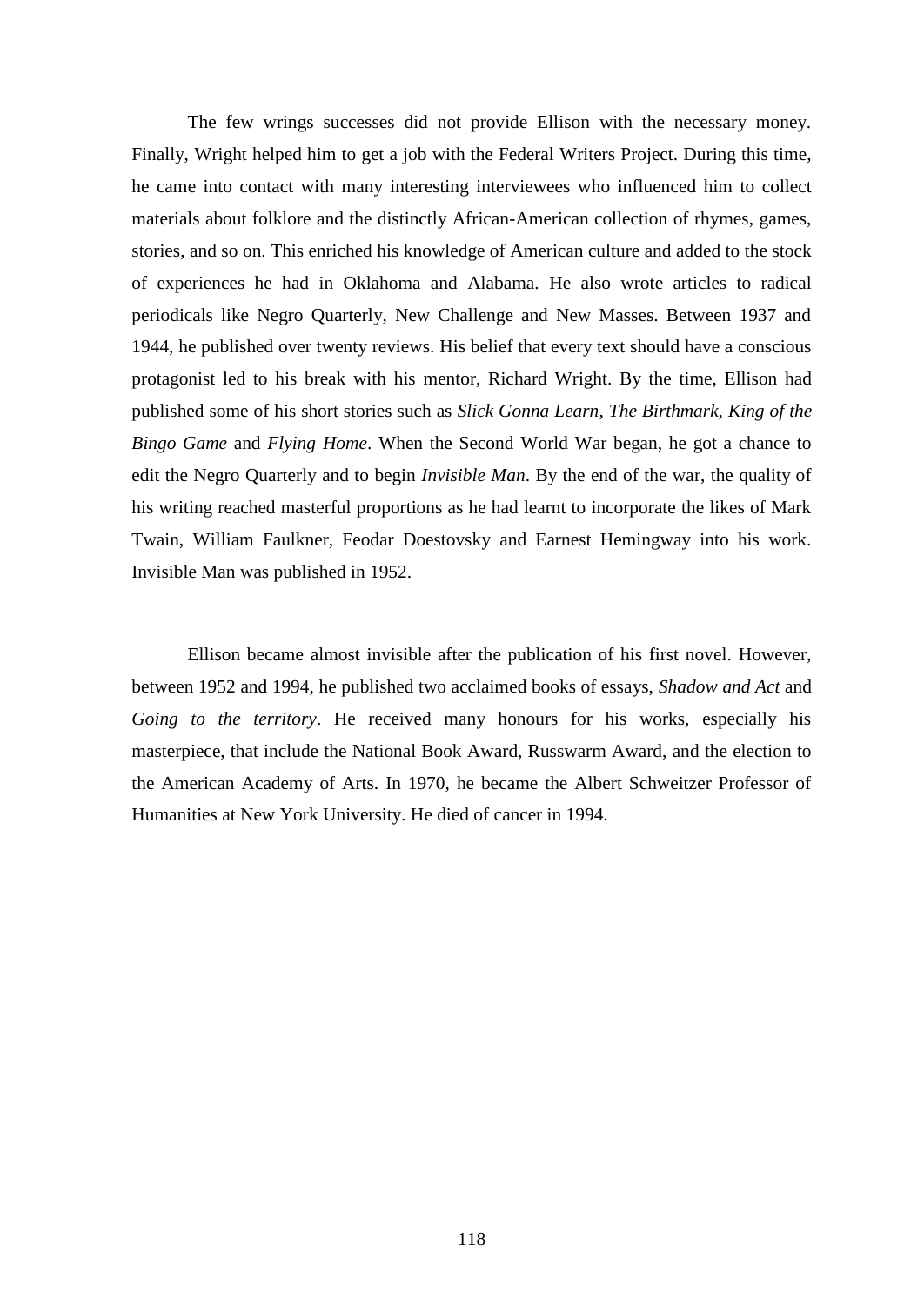# **INVISIBLE MAN**

## **Plot**

The novel opens with a prologue describing the depressed state of the narrator who remains nameless throughout the novel. He proclaims that he is an invisible man and has taken to living underground, unknown to others. The novel is the story of how he comes to be in this position.

As a young boy the narrator overheard the last words of his dying grandfather that the blacks should over come the whites "with Yeses, undermine 'em with grins, agree 'em to death and destruction". This message lingered with him through high school. He remembered this when he is asked to give his college oration to the town's most honoured white men. The narrator, along with other boys hired for the evening's entertainment were made to pass through a room where a naked woman danced. Then they were made to box with each other and also sent to grab for gold coins on an electrified rag. Finally, the narrator was allowed to give his oration and awarded a scholarship to a renowned black college. He was disillusioned at the college and this disillusionment overcomes him by the end. He remembered the fateful day when he was given the honour of driving an old white trustee, Mr. Norton, around the campus. The drive went on smoothly for a while. Norton said that he saw every student at the college as part of his fate. He wanted to explore parts of the surrounding town and the narrator took him in to a poor district of sharecroppers where Norton was intrigued by a disgraced member of the community, Jim Trueblood, who was rumoured to have impregnated both his daughter and wife. He gave a long description of the dream which made him commit the act of incest. His wife had tried to kill him after the incident. Hearing this, Norton felt ill and the narrator took him to the Golden Day brothel to get whisky to revive him. Unfortunately, mental patients visiting the bar rose up against their attendant, trapping the narrator and Norton in the middle of their fight. Norton fell unconscious and a former doctor revived him. When they return to the college, the narrator was punished for his treatment of Mr. Norton. The college president, Bledsoe expelled the narrator and sent him to New York with seven sealed letters to wealthy employers with the promise that he could return as a paying student later. The narrator felt insulted and decided to take advantage of the opportunity to work for an important person in New York City.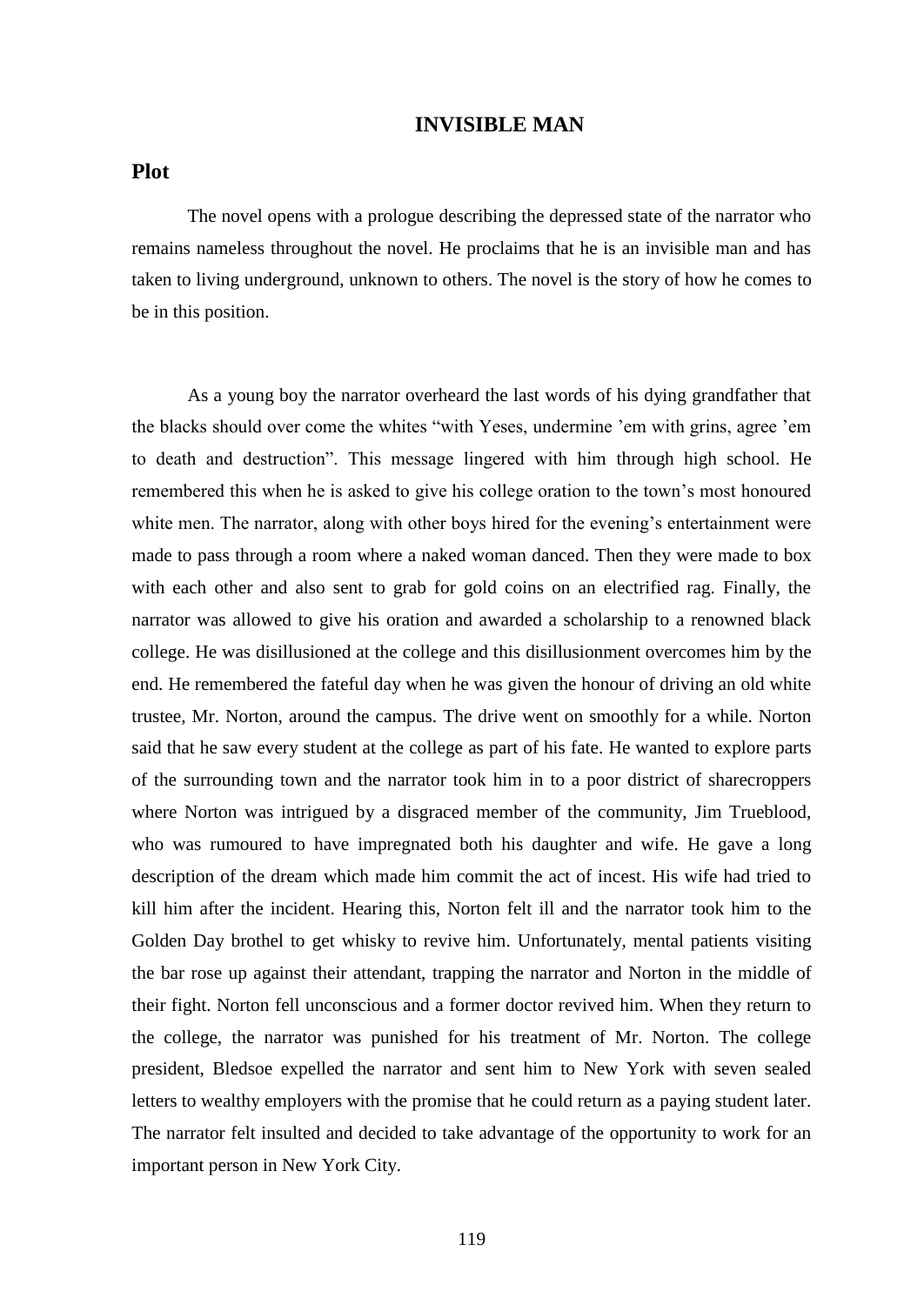The narrator arrived in Harlem, rented a room at the Men's House and set out to hand out his letters in the next morning. He was not able to meet the employers directly and so he handed over the letters to the secretaries of the employers. But, as he did not hear anything from the employers, he became suspicious of the secretaries and held back the last letter. He tried to meet Mr. Emerson directly but his son took the letter from him and tried to talk him out of returning to the college or speaking to his father. As the narrator was not ready to give up, Emerson's son showed him the letter which he had been told not to look at. The narrator was horrified to read Bledsoe's request to the employers not to allow him to return to the school as a paying student. Disillusioned, he decided to take a job at a paint factory in order to be able to fund his revenge on Bledsoe.

Mr. Kimbro, his boss put the narrator immediately on the job with a few instructions and the order not to ask questions. As he was afraid to ask Kimbro, the narrator mixed the wrong ingredients in to the paint and he was fired from his job. He was handed to another boss, Mr. Brockway who worked as an engineer of sorts. Brockway feared that the narrator is trying to take his job and felt quite irritable towards him. He asked many questions about his past. They get along agreeably until the narrator ran into what he thought was a union meeting, which delayed him in his lunch time. When he explained this to Brockway, he exploded in anger at his participation in a union and attacked him. The narrator, in order to defend himself, fighted off Brockway. At that time, the tanks burst from pressure because of their inattention to the gauges in the room and the narrator was covered in white paint and knocked unconscious.

The narrator swam in and out of consciousness surrounded by doctors who speak of lobotomies and tests which they would not try on him if he had been a white Harvard student. He was unable to remember his name when he was asked. Finally, the doctors released him from the machines and tubes, saying that he is saved although he did not know from what. The director of the hospital told him that he can no longer work at the plant but he would receive ample compensation. He stumbled back towards the Men's House when he was relieved on the way by a strong motherly woman named Mary Rambo. She took him to her home to rest and to revive himself. When he returned to his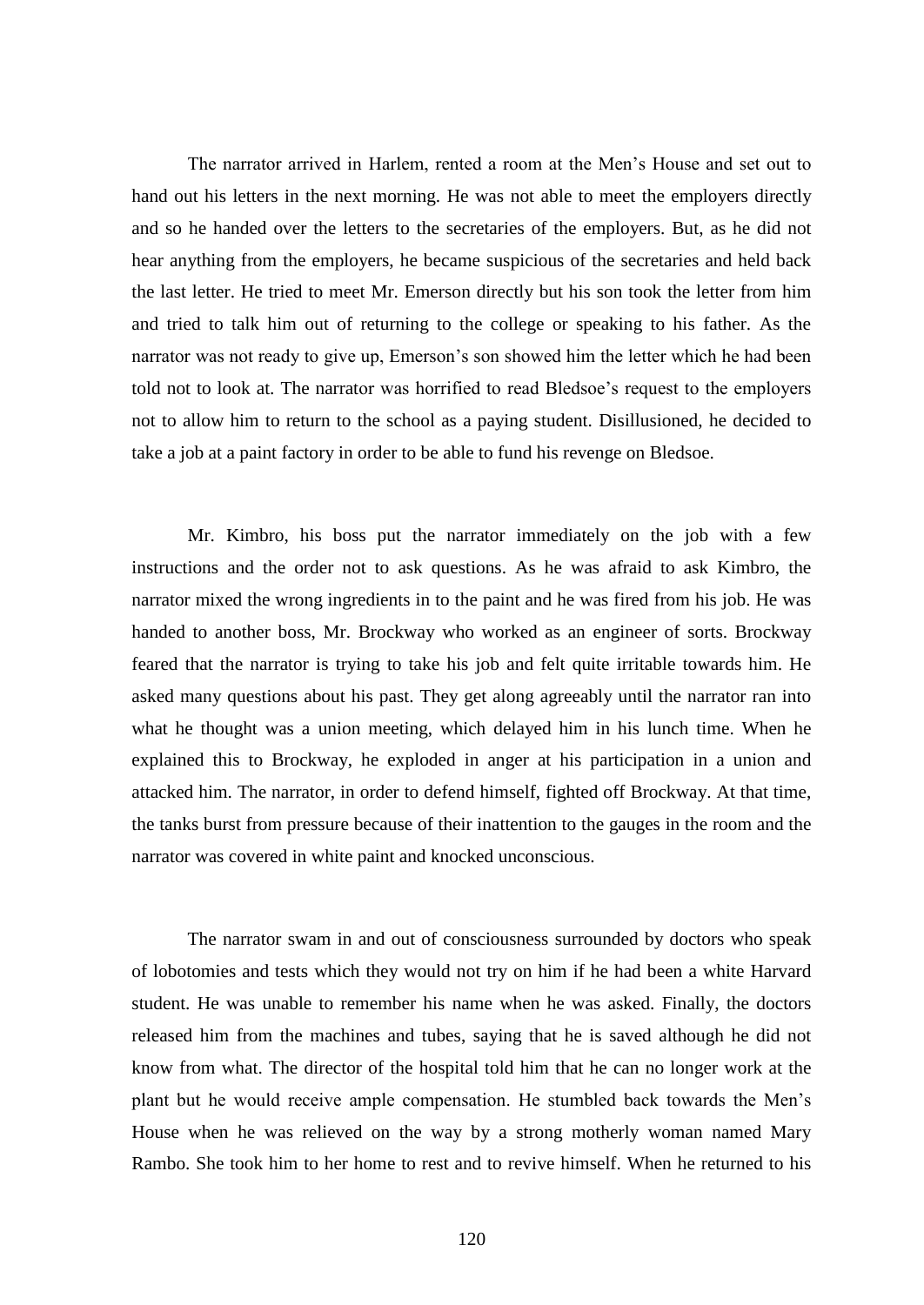House, he felt inferior and realized that he could no longer stay there. After offending a man whom he first believes to be Bledsoe, he was thrown out of the house. He then returned to Mary and lived with her for a while.

In winter, the narrator felt restless and wandered in the streets. His anger towards Bledsoe was still intact. On his way, he was drawn towards a place where an old black couple was being thrown out in the cold. The crowd that stood around the defenceless couple shrieked and cried against the injustice. This scene of dispossession struck the narrator and he spoke to the crowd after the couple was denied the chance to go into the house and pray. He was able to calm the crowd and formed their chaos into an ordered rage. The crowd rushed into the house and the narrator runs to escape the police. He was followed by a short man who later met him on the streets. He introduced himself as Brother Jack and offered him a job with the Brotherhood, taking advantage of his speaking skills. He first brushed aside the offer but later accepted it in order to pay back to Mary with whom he was staying at that time. He also decided to stop living with her once he was accepted in to the Brotherhood. He attended the party meeting at the Chthonian Hotel. The crowd was mostly white but they all appeared friendly. All the members of the Brotherhood who were present at the meeting praised his action at the eviction. Brother Jack explained to him that his job would be to lead the community of Harlem in line with the teachings of the Brotherhood in the manner of Booker T. Washington. However, the narrator secretly decided to act in the opposite, following the example set by the founder of his college, Mr. Bledsoe.

The narrator was sent to Brother Hambro for training. He was then given a new name, and a new apartment. After completing the training, he worked with Brother Tarp and Brother Clifton in Harlem. During a meeting, the narrator and Clifton met Ras the Exhorter, who competed with them for the support of the community and criticizes them for being traitors to their own race. A fight followed between the two groups and the narrator had to lead Clifton away from the place. Even after this incident, the narrator felt secure and contented in his position.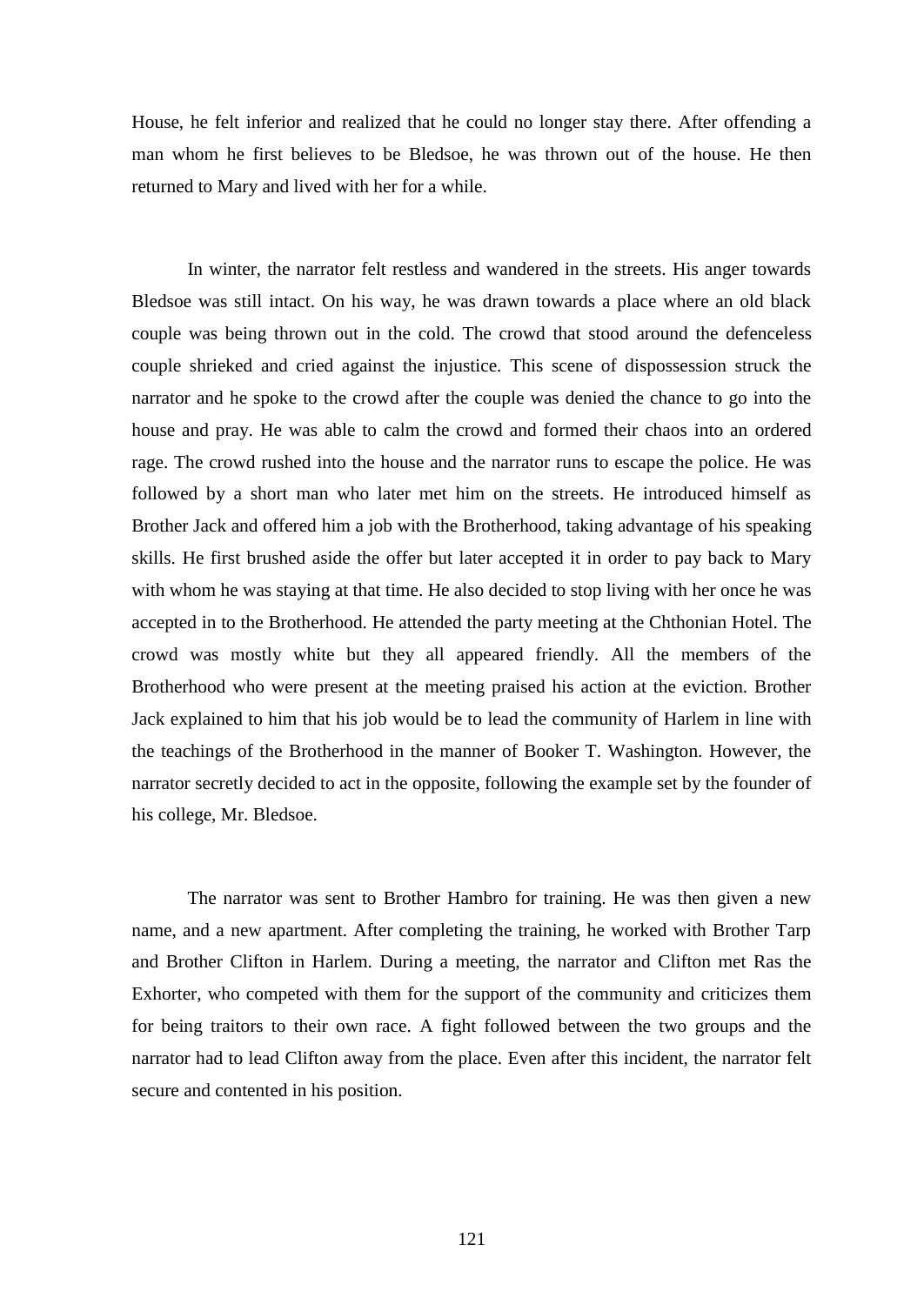After a few weeks the narrator was charged by Brother Westrum for attempting to overshadow and dominate the Brotherhood and the narrator goes in search of someone who would help him to prove his innocence. When he returned, he found that the spirit in the district was much subdued and the people felt that the Brotherhood had let them down. He met Clifton on the streets chased by the police which ended with his death. The narrator used the chance to unite the people of Harlem around the fallen hero. His success made the Brotherhood angry and Jack told him that he was not hired to think. He also ordered the narrator to go to Hambro in order to understand the new, less aggressive programme.

The narrator felt angry towards the Brotherhood. He was also chased by Ras and his men. So he disguised himself using dark green glasses and a wide hat. People who met him in his disguise thought him to be Rhinehart. Later, on his way to Hambro's, he entered a church where Rhinehart was a Reverend. The views of Rhinehart made the narrator more cynical than ever and Hambro was not able to make him accept the Brotherhood's ways of life. However, he remembered the words of his grandfather and decided to attack the Brotherhood from inside.

The narrator wanted to find a woman from whom he can get inside information of the Brotherhood. He chooses Sybil, the wife of an important brother but she wanted him to rape her. He was caught in a riot when he tried to escape. Ras, who was leading the riot, identified the narrator and wanted him to be hanged. Running from Ras and his men, the narrator falls down a manhole and realizes that he must live underground for a while.

Living underground, the narrator takes revenge on the society in silent, unsuspecting ways. He steals electricity from a power company by wiring his room full of light bulbs. He covers even the floor of his underground hole with bulbs, out of spite and a desire to hold as much light as possible. In this way, his hibernation would be warm and well lit and he will continue to be alive. The epilogue talks of his resolution to reemerge into the world of social responsibility.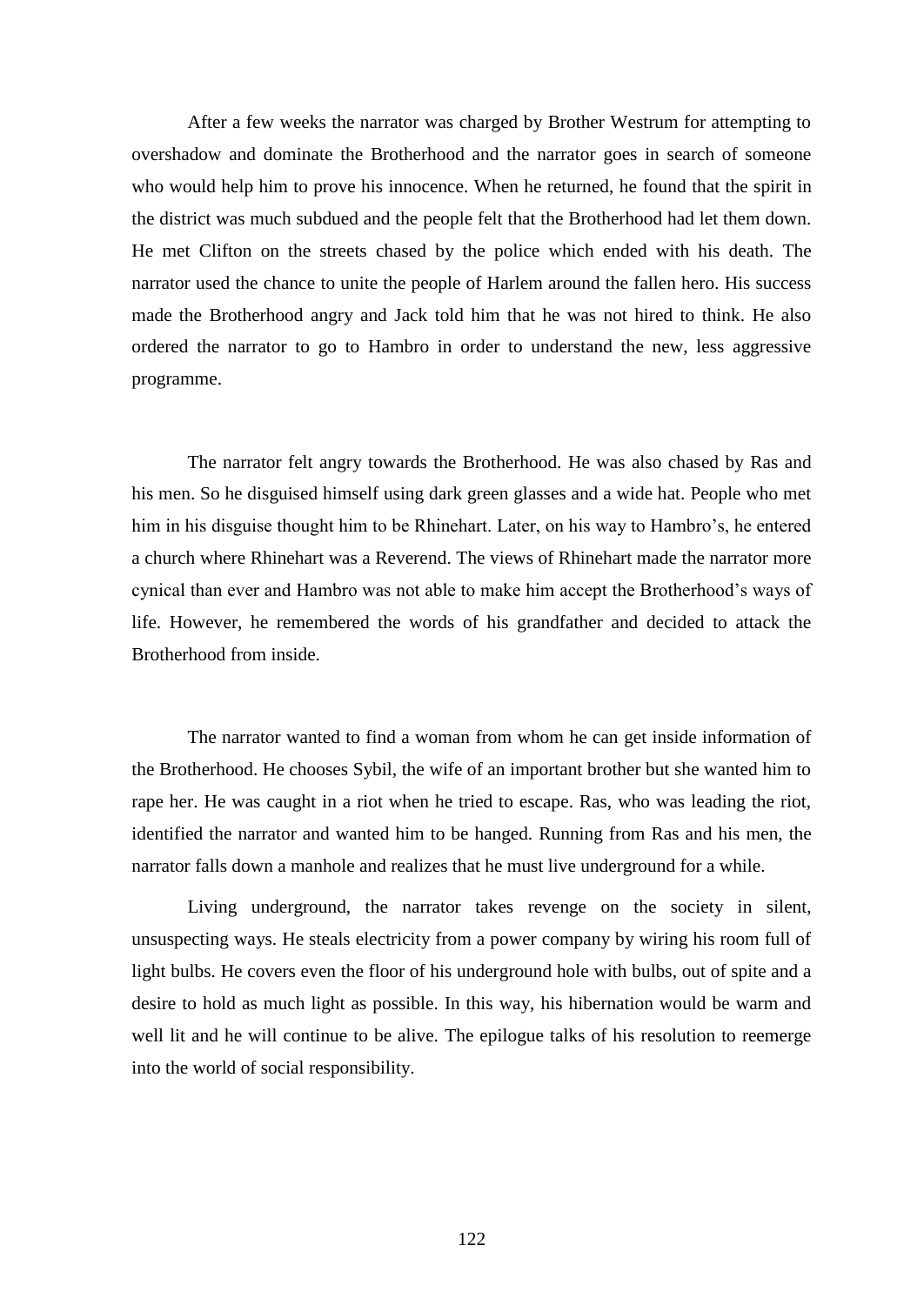# **QUESTIONS:**

- 1. What are values of the Invisible man?
- 2. Describe the qualities of the man living underground.
- 3. Bring out the hypocritical nature of the Brotherhood.
- 4. Why is the narrator invisible in the novel?
- 5. Describe in detail, the terrible experiences of the narrator before he goes to live underground.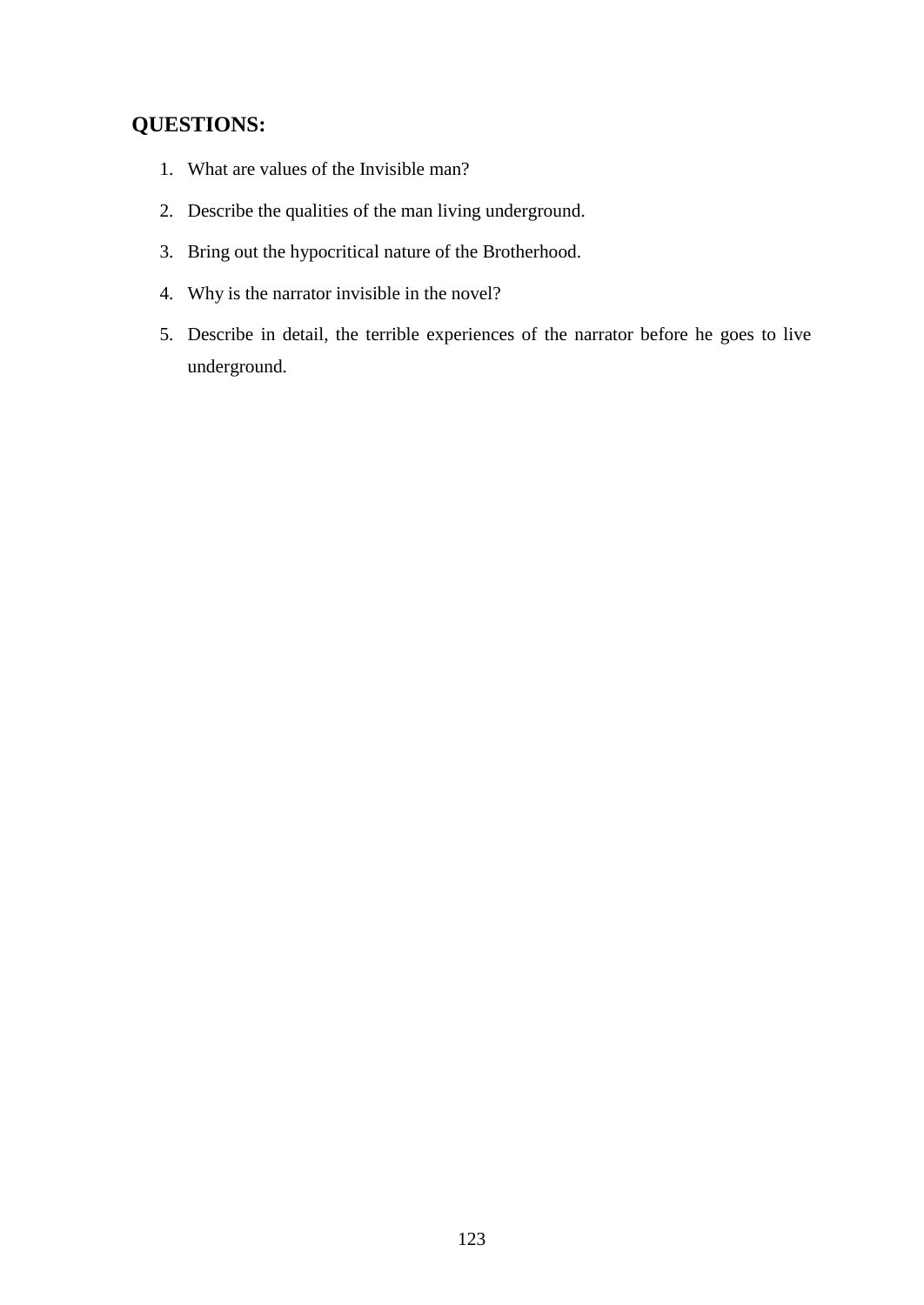Blanche has a weakness for liquor, but she pretends as if she is not really fond of the drink. She drinks a lot to escape from her present condition and her past memories. She also takes hot baths frequently that enabled her to attain a state of peace whenever she feels unhappy or angry. She tells her brother-in-law Stanley that she takes hot baths for her nerves. She is trying to escape some sort of guilt.

Exhibitionism is another weakness of Blanche. She cares more about her dress and her looks. She tells Stanley that their family estate was lost but the presence of costly dress and jewels in her trunk makes Stanley feel that she is trying to cheat her sister of her share of the property. She often asks Stella how she looks. Moreover, she expects a word of compliment from her brother- in-law. When Stanley failed to compliment her, the antagonism started between the two. She fears to stand in naked light as she does not want men to guess her age. So, she covers the bulb with a coloured paper lantern.

Blanche provokes Stanley who rapes her and makes her ruin complete. She fancies about a millionaire and believes that he will take her to a cruise in the Caribbean Sea. She fails to understand the temperament of Stanley and Stella and accuses him of being a representative of the Stone Age. She also asks Stella to leave her husband so that they can establish a business and be independent of him.

Blanche hopes to marry Mitch, a friend of Stanley and settle in life. But her hopes were destroyed by the revelation of her past life. When she was confronted by Mitch, she confesses the truths about her past life and begs him to marry her. He rejects her proposal but when he tries to get to bed with her, she turns him out of the house. The rejection of Mitch and the rape by Stanley makes her insane. Finally, she goes out of the house with the doctor, trusting a complete stranger, as she has always done in her life.

# **STANLEY KOWALSKI**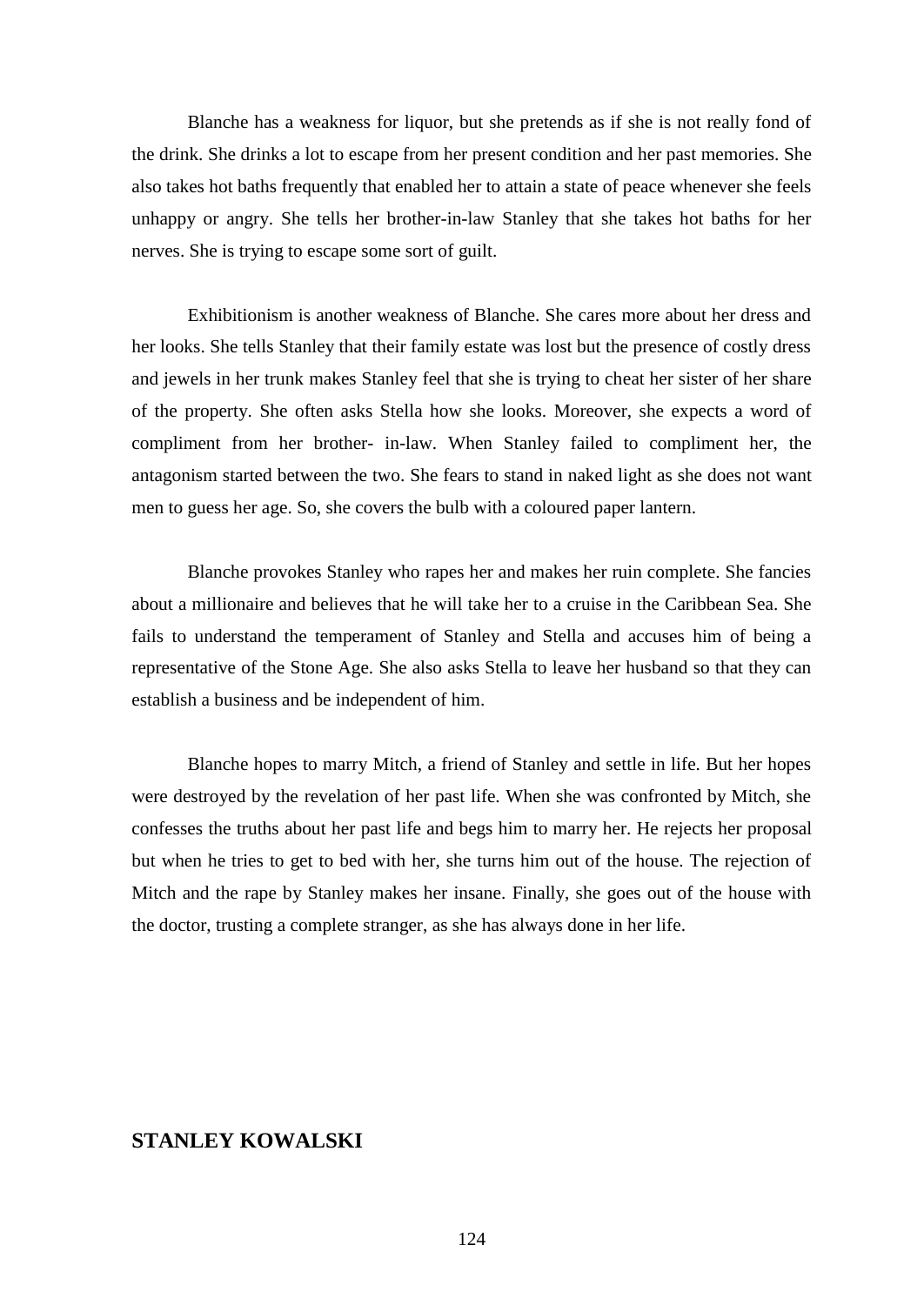Stanley Kowalski, a man in his late twenties, was formerly a master sergeant in the engineer's corps in the army during the war. But now he works in an industrial plant. He seems to have better prospects in his job because of his efficiency and skill. He is fond of bowling and playing poker with his friends. He is always informal in his manners and his motto in his life is to "be comfortable".

Stanley is unable to tolerate the air of superiority and refinement in Blanche. When he hears that the family estate called Belle Reve is lost, Stanley suspects Blanche of trying to cheat his wife of her share of property and demands her to show the legal papers. This marks the beginning of a silent war between the two. Later, when he overhears Blanche condemning him to his wife, his antagonism towards her changes into hatred.

Stanley has a sort of animal temperament in him. Blanche expects him to pay compliments to her but in vain. He takes the bunch of love letters that her husband has written to her, much against her wish. Moreover, he moves about in the apartment freely in his underwear without any regard for another woman staying there. He does not close the bathroom door until he is asked to do so. When drunk, he quarrels with his wife and insults her sister over petty things.

Stanley chases Blanche like an animal chasing its prey. He secretly collects information about her past life in Laurel. He reveals the truths about the loose life that Blanche has been living in Laurel to his wife and his friend Mitch who is planning to marry Blanche. This revelation of Stanley shattered the hopes of Blanche that Mitch would marry her. His rudeness is also expressed in his decision to send her away from his home and the manner in which he gives the bus ticket to Laurel as his present for her birthday. A few hours later, after leaving his wife at the hospital, he comes home with a pre-meditated plan to complete his revenge on her. Blanche provokes him with the stories about her millionaire friend willing to take her on a cruise on the Caribbean Sea and Mitch returning with roses to beg her pardon. Stanley mocks at the stories that she has invented and then rapes her in a brutal manner. His rudeness towards Blanche is seen at its height when he sends her to the mental asylum.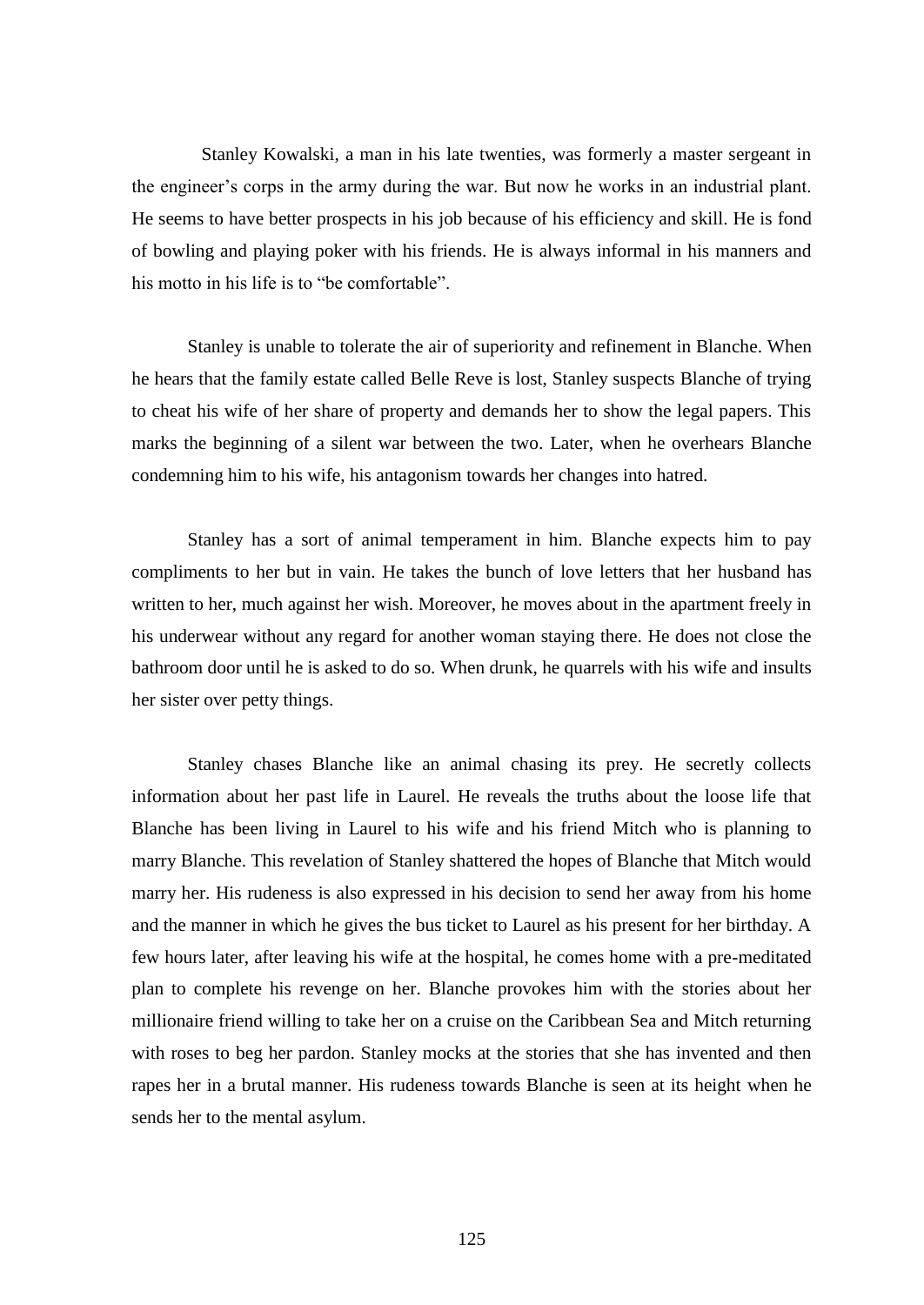# **LORRAINE HANSBERRY**

# **A RAISIN IN THE SUN**

# **SUMMARY**

*A Raisin in the Sun* records the experiences of Lorraine Hansberry as a black fighter in a realistic and natural manner. The play portrays a few weeks in the life of the Youngers, an African-American family living on the south side of Chicago in the 1950. Mr. Younger is dead and the family is about to receive an insurance amount of ten thousand dollars. Every member of the family has their own idea of expenditure for the money they are expected to get.

The play is set at the Youngers' apartment in Chicago. Mr. Younger is survived by his wife Lena and two children, Beneatha and Walter Lee. The day dawns for the Youngers like any other day. While carrying out their routine works, they discuss about the insurance money they are about to receive very soon. Walter tells his wife Ruth about his plans to invest the money in a liquor store with his friends.

Beneatha studies medicine and wants a share of the money to use for her tuition. However, Walter feels that she doing something womanly than studying medicine as he does not want to share the money with his sister. Walter's wife Ruth hopes that their life would improve if her husband invests the money in business and runs it in a profitable manner. But Lena or Mama, as she is called by all in the family feels morally repulsed by the very idea of getting into liquor business. Her idea was to move to a new house. It was the cherished dream of both Mama and her husband Mr. Younger.

By the time, Beneatha has been dating a man called George Murchison. Ruth and Mama hail her for her selection but she feels that he is shallow in his ideals. Moreover, she dislikes him for his willingness to submit to white culture and forget his African heritage.

The cheque for the expected money arrives from the insurance company and the family rejoices at their fortune. Soon the quarrel over the sharing of money dominates the scene and it makes Mama exclaim that freedom used to be the main concern of people in life earlier but now it is the money. Meanwhile Beneatha receives a visitor in Joseph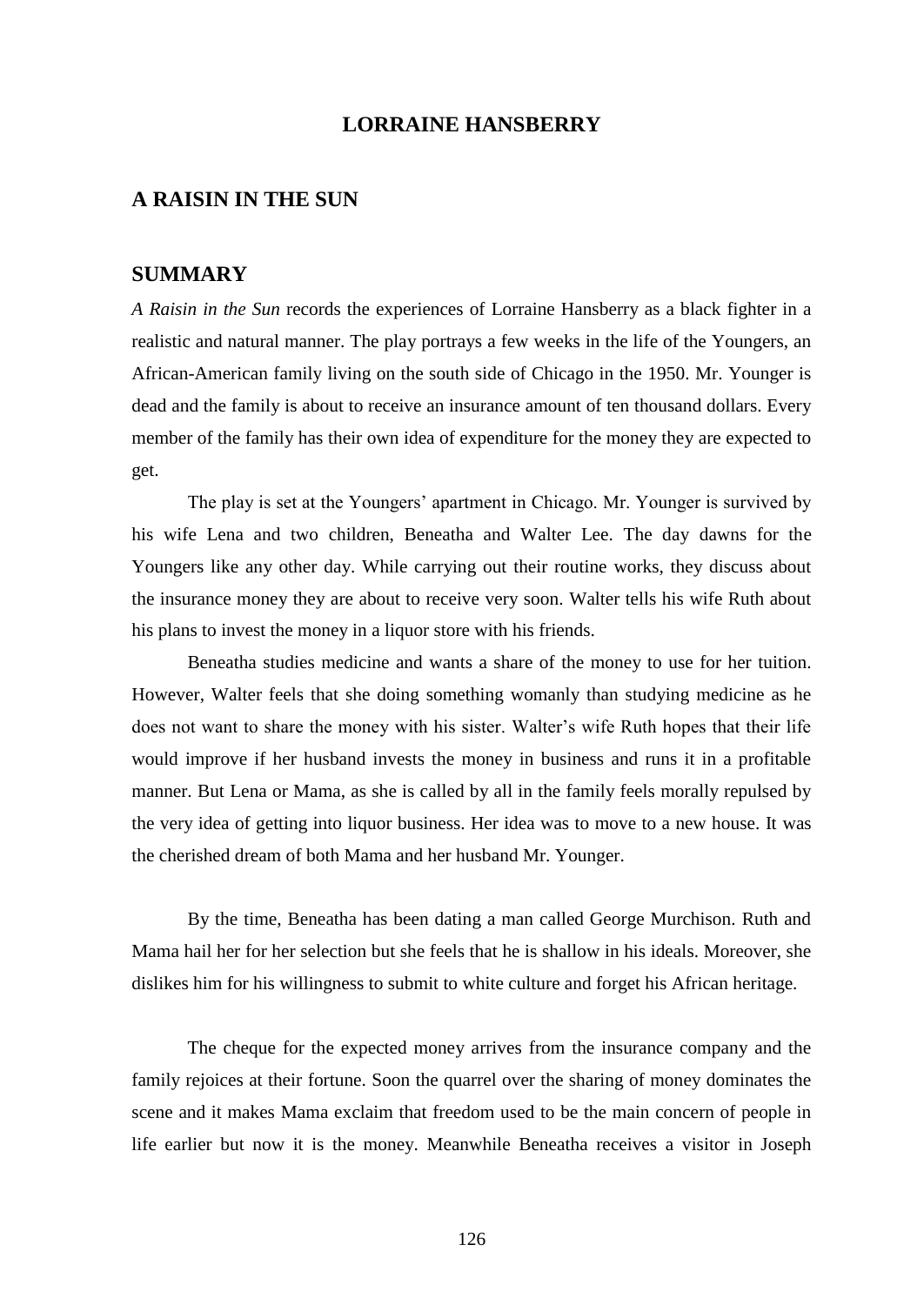Asagai who presents her some records and the colourful robes of a Nigerian woman. His gift expresses his secret desire to change her into an African woman.

Mama uses the money to buy a new house. When Walter comes to know of that he shouts at her saying that she has butchered up his dream of coming up well in life. A few weeks later, Mama agrees to give Walter the sixty five hundred dollars as she has given the remaining thirty five hundred as down payment for the new house. By the time, Beneatha has expressed that she is not interested in Murchison.

On Saturday, when the Youngers' family is packing to move to their new apartment, Karl Linder comes and tries to persuade them against their move to the white neighbourhood. He is a representative of the Clybourne Park Improvement Association where Mama has bought the house. He does not want the coloured people to enter the white neighbourhood and tells them that they are not wanted there. However, when Mama heard about this, she remains unaffected. She is stubborn in her decision to move into the new apartment and decides to fight the racial discrimination that is prevalent in Chicago. At that time, Bobo comes and tells them that Walter's friend Willy has gone away with his money. The whole family is stunned to hear that Walter has lost his investment.

The play is about the shattered dreams of the family of the Youngers. With the loss of the money, everyone in the family lose hope except Mama who seems optimistic. Asagai meets Beneatha and expresses his desire to take her to Africa. Everyone moves towars their new home in Clybourne Park in a dejected mood. The loss of money makes them stand united as a family. Their dejection makes them strong enough to face life and they start functioning as the part of a family. They merge their dreams with the family's dream of owning a house of their own.

# **THEME OF THE PLAY**

*A Raisin in the Sun* shows the pitiable condition of the black family in the real light. The play probes deep into issues like poverty, discrimination, and the need for the development of an African-American racial identity. It explores the racial discrimination in the American society and the determination of the black family to fight the discrimination against them.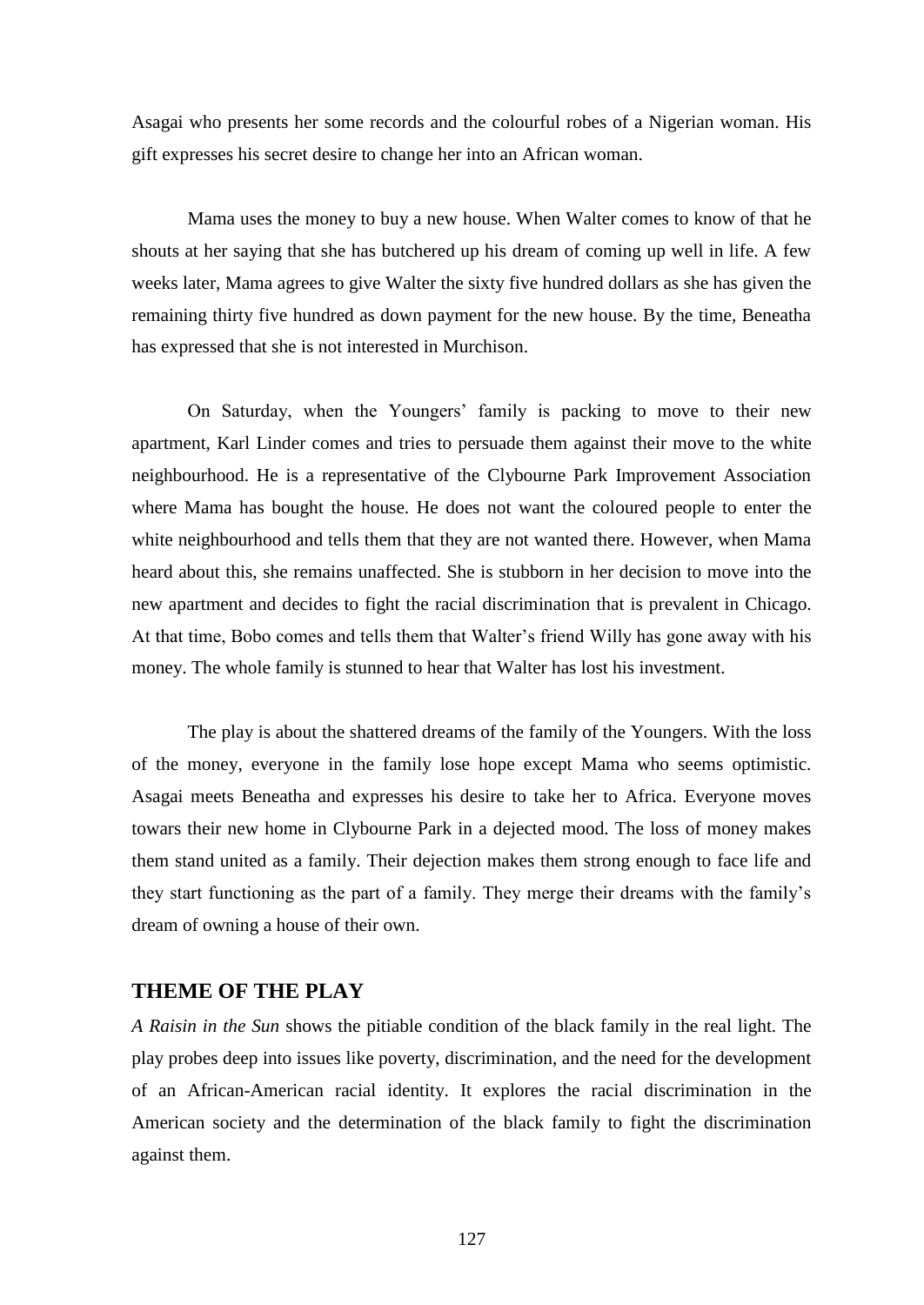The different characters in the play react in different manner to the problem of discrimination before they submit themselves to the view of Mama to fight against the whites. The need for an African identity is expressed in the character of Joseph Asagai who wants to take Beneatha to Africa. Similarly Beneatha's longing to have a native identity is expressed in her refusal of Murchison because of his willingness to submit himself to the superiority of the whites and accepting Asagai. She also wears the dress of the Nigerian woman that was presented to her by Asagai.

The problems of women and the need to liberate them are also expressed by the female characters in the play. The family is run by the matriarch, Mama. Unlike Walter who wastes a major portion of the insurance amount in his liquor business, Mama invests a share of the money in the new home that would provide more space for all of them to grow. It was the cherished dream of all the members of the family including Mr. Younger, who is dead at that time. She is determinant not to give up their chance of living in the new and spacious house. She ignores the advice of Karl Linder who asks them not to shift to the white neighbourhood where they are not wanted. She decides to stand strong against racial discrimination and she gets the support of her family members in the end. She is the decision maker in her home.

The problem of women's education is represented by Beneatha who wants to study medicine. Her brother Walter wants her to do something womanly as he fears that her option of tuition for her course will have a cut in the insurance money which he wants to invest in business. However, Beneatha is not ready to give up and continues her studies even when the family suffers from financial crisis. She does not give much importance to marriage. She selects her spouse with care. She chooses Joseph Asagai who is eager to restore his African identity in preference to Murchison who is willing to submit to the power of the whites. She feels that his ideals are shallow.

Walter's wife Ruth represents the problem of abortion. She takes enough freedom to decide on the future of her child. She supports the ambition of Mama to own a house as she feels that her son Travis would get enough space to grow. When she learns that she is pregnant, she opts for an abortion as she thinks that the house does not have enough space for another child to grow. Moreover, she fears that the presence of another child will have financial strains on the family and it will affect the growth of Travis.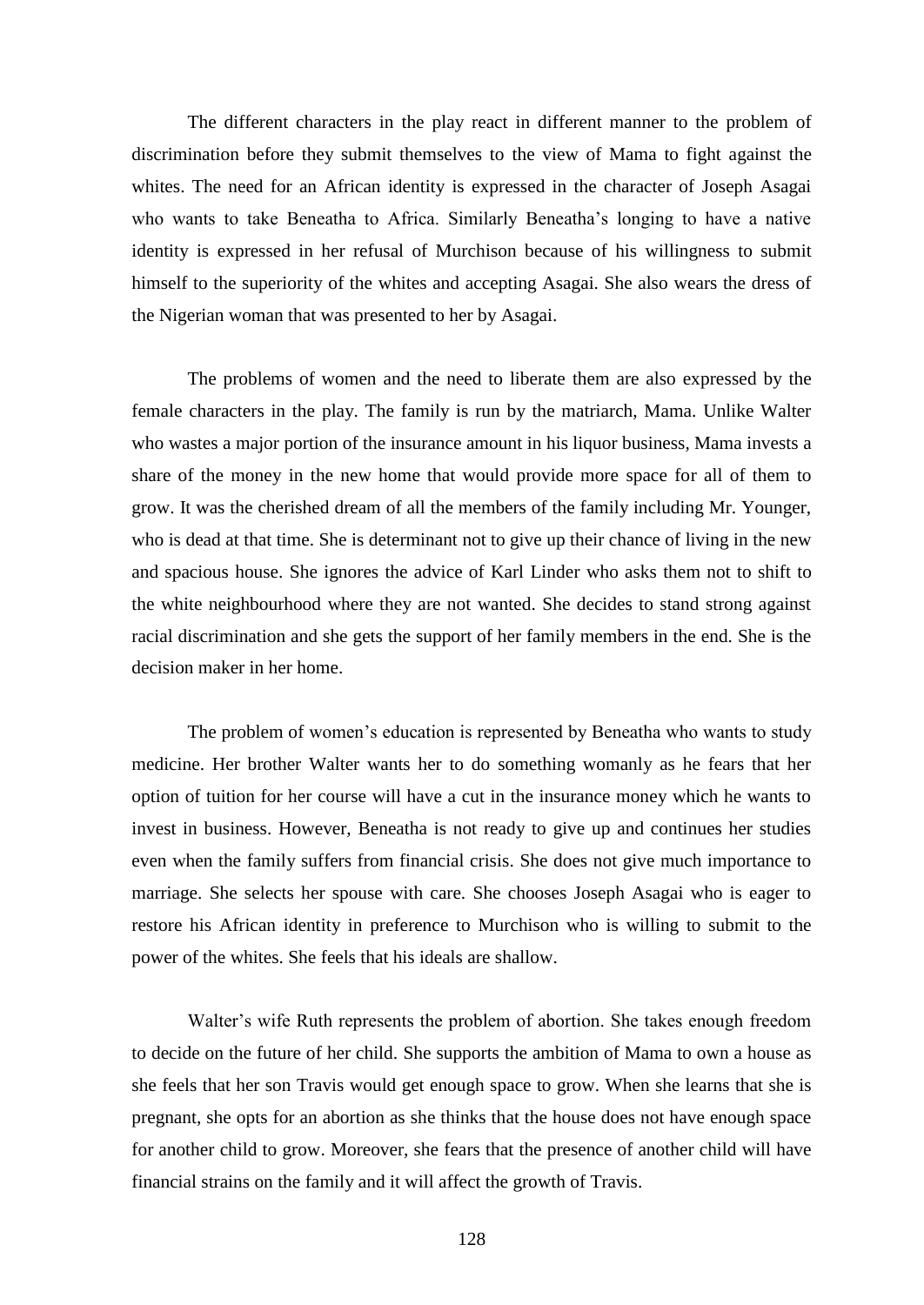On the whole, the play treats the shattered dreams of a black family as its theme. The arrival of the insurance money gave everyone in the family the hope of fulfilling their dreams. Mama wants to get a new home of their own and the idea is shared by her daughter-in-law, Ruth. Beneatha wants some money for her tuitions to continue her education. Walter wants to invest the money in business. Unfortunately, all their dreams are shattered in the end as the house that Mama buys is in the white neighbourhood where they are not wanted. Walter's partner Willy runs away with his money and Beneatha has no money left for her tuitions. Everyone loses their hope except Mama who hopes that she can fight the racial discrimination with the help of her family.

# **RELEVANCE OF THE TITLE**

The title of the play is taken from the poem, *Harlem*, which appeared in a sequence of poems titled, *Montage of a Dream Deferred* by Langston Hughes:

> What happens to a dream deferred Does it dry up Like a raisin in the Sun? Or fester like a sore-And then run?

The title emphasize the theme of the play in which each character struggles with their dreams deferred. Not only their dreams but the characters themselves shrivel up like a raisin in the sun. All the members of the family of Younger have their own ideas about spending the insurance amount of ten thousand dollars. But no one is able to achieve them their fullest satisfaction.

Mama or Lena Younger wants to own a house of their own. Her dream is shared by Ruth Younger who wants more space for her son Travis to grow up. Mama succeeds in getting a new house but in a white neighbourhood where they are not wanted. Similarly, Beneatha wants to become a doctor. She also tries hard to find her identity by pursuing an independent career and does not want to be dependant on men. Her dreams are shattered by the loss of money by Walter in his business.

Walter wants to become rich by investing his money in liquor business. Unfortunately, his friend and partner, Willy Harvis runs away with the money. Thus the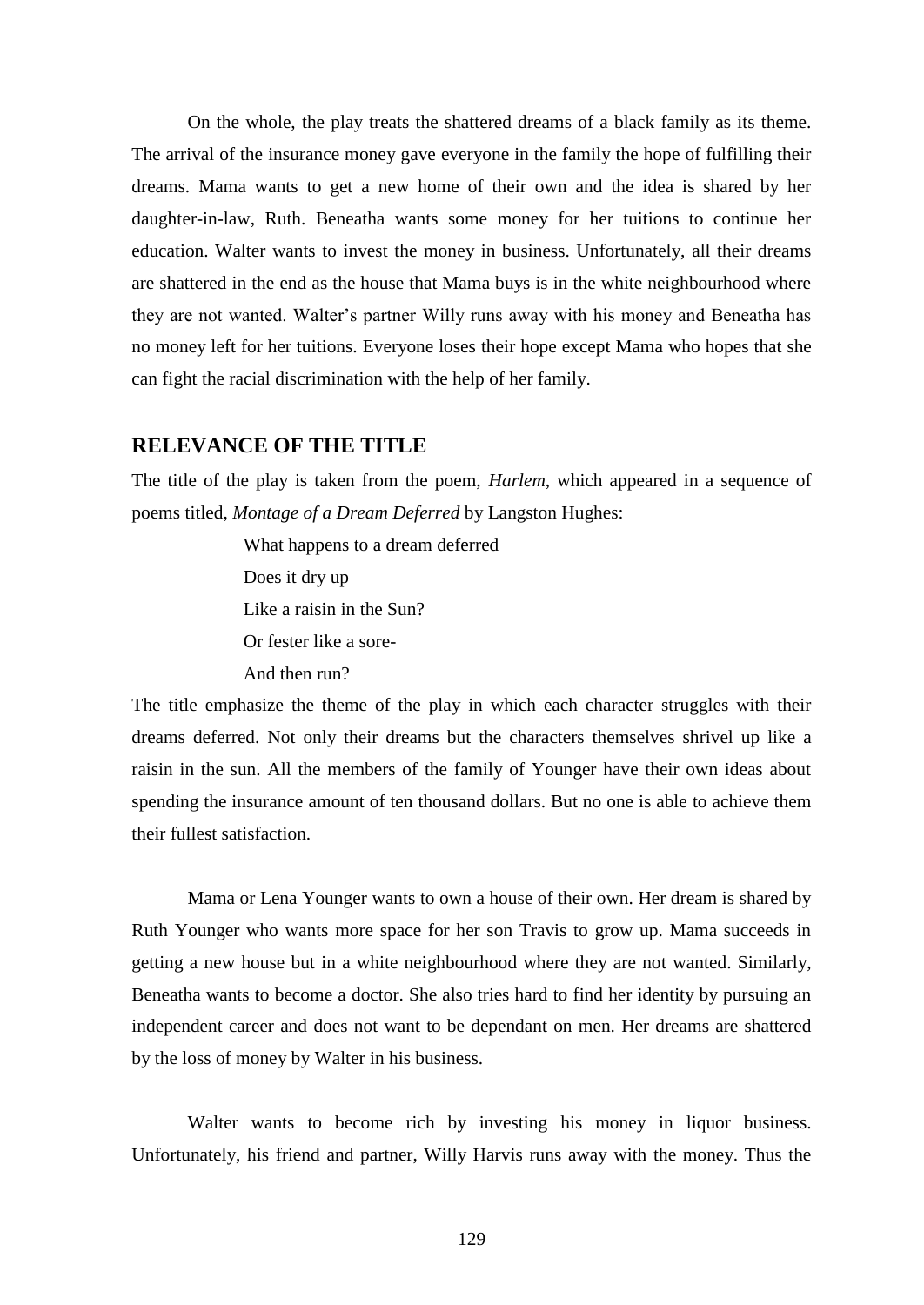play narrates the struggle of the individual for survival. The triumph of the Younger family lies in the optimism of Mama who decides to stand against the discrimination of the blacks by facing the whites in the new neighbourhood.

# **CHARACTER SKETCHES**

# **LENA YOUNGER (MAMA)**

Lena is the matriarch of the family of the Youngers. She is affectionately called as Mama. She is highly religious, moral and motherly. She wants to use her husband's insurance amount to buy a new house of their own where they have enough space to move about. She dreams of going up in her life. She is highly conservative and sticks to her faiths. She is an agnostic who defends her religions. She is not able to accept the views of Beneatha who talks against god and makes her believe in Him. Nor can she welcome Ruth's idea of abortion. Moreover, she does not encourage Walter's idea of investing the money in liquor business because she is repulsed by the very idea of a liquor business.

Mama is proud though she is poor. She represents human dignity. She wants her children to be respected in their life. Moreover, her love and affection towards her family members is seen when she consents to give sixty five hundred dollars to Walter for his business. Moreover, she consoles Ruth when Walter loses the money. She supports Beneatha's view that Murchison is self-centered and that his ideals are shallow.

Lena stands as an archetype of the black matriarch who is able to impose the ideas and lifestyle that she considers as good for her children. She respects her husband and makes him a role model for her children. She also expects unity in the family. She is unselfish and works hard for the betterment of the family. She gives Walter the necessary money despite her repulsion towards liquor business. Though she realizes the limitations of the blacks in the society dominated by the whites, she encourages her children to pursue their own dreams. She enables Walter to bloom into a matured man by her patient understanding of his dreams and selfless love for the family.

Lena has the courage to defy the whites who discriminates the blacks in their own neighbourhood. She feels proud of her African heritage and opens the door to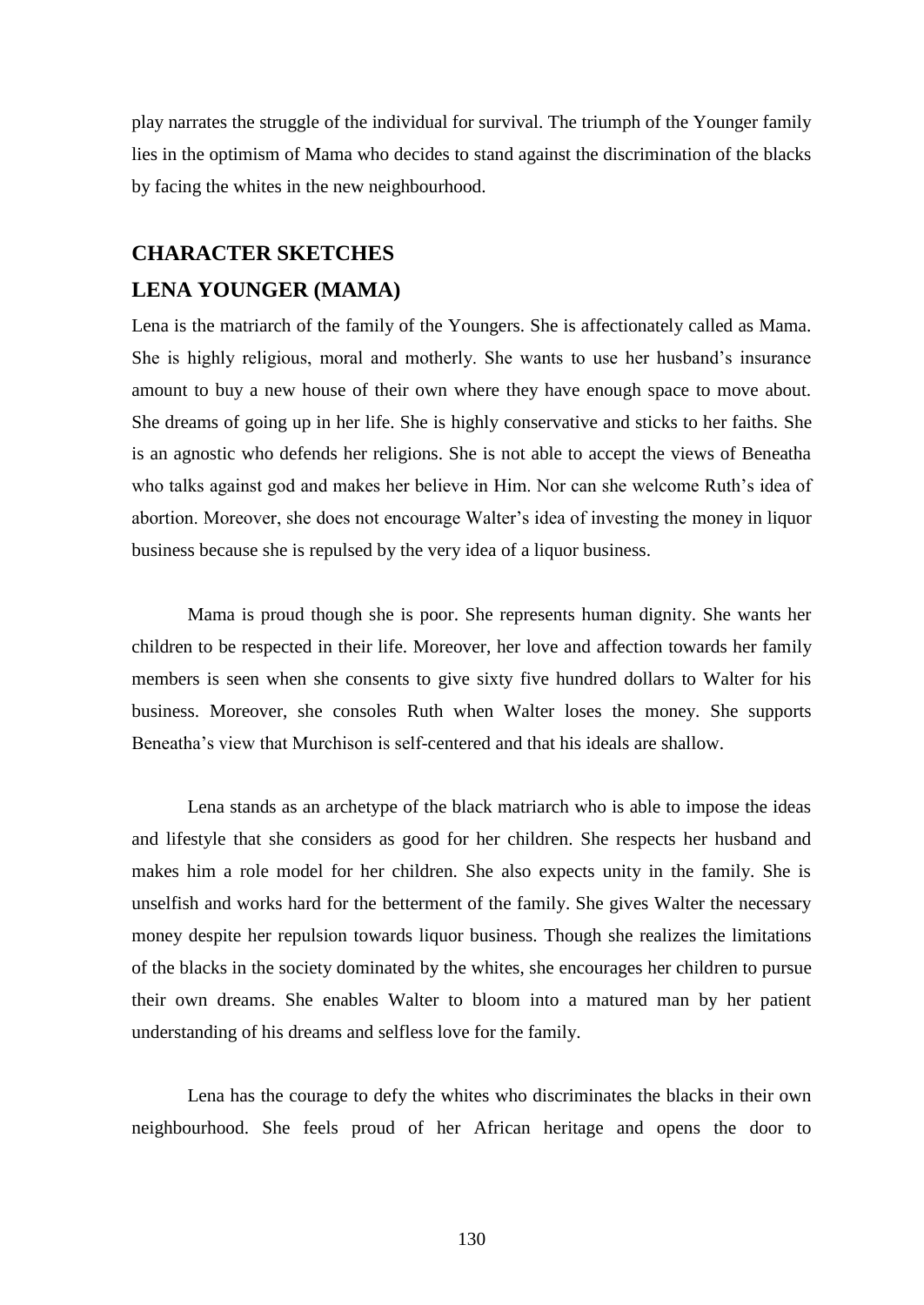emancipation. She teaches her children to enjoy life despite the financial strains and the racial prejudice in their life.

Lena has great mental strength. She remains confident even when everyone else in the family loses their hope of a future. She does not give importance to money. She is concerned more with human values than with anything else. Her strength and the ability to make everyone united is the strength of the family and the Youngers are able to retain happiness in their life because of her moral strength.

# **RUTH YOUNGER**

Walter's wife Ruth is young, patient and hardworking. She contributes to the family income by her hard work. She understands her husband and supports him in all his endeavours. She talks to Mama in support of her husband and thereby acts as the peacemaker between the mother and the son.

Ruth is determined in all her decisions. She shares Mama's dream of buying a new house. When Walter loses a major share of the money in liquor business, Mama wanted to reconsider her decision of moving into the white neighbourhood. But Ruth remained unmoved as she desperately needs to move to the place where her children would have more space to grow up. She is ready to work throughout her life in order to fulfill her dream of living in a house with more space. Her love for her child and her concern for the family makes her the epitome of womanhood.

#### **BENEATHA YOUNGER**

Beneatha is the most autobiographical of Hansberry's characters. She has a pioneering spirit that does not seek solutions to problems. However, she has an ambition to fulfill. She wants to be a doctor and considers it to be the most concrete thing in the world that a human being could do. She is sarcastic of her brother's aim of investing the money in the liquor business. She also understands the financial crisis in the family and therefore hesitates to demand money for her studies.

Beneatha is highly independent and courageous. She hates Murchison of his willingness to submit to white culture. Moreover, she understands that his ideals in life are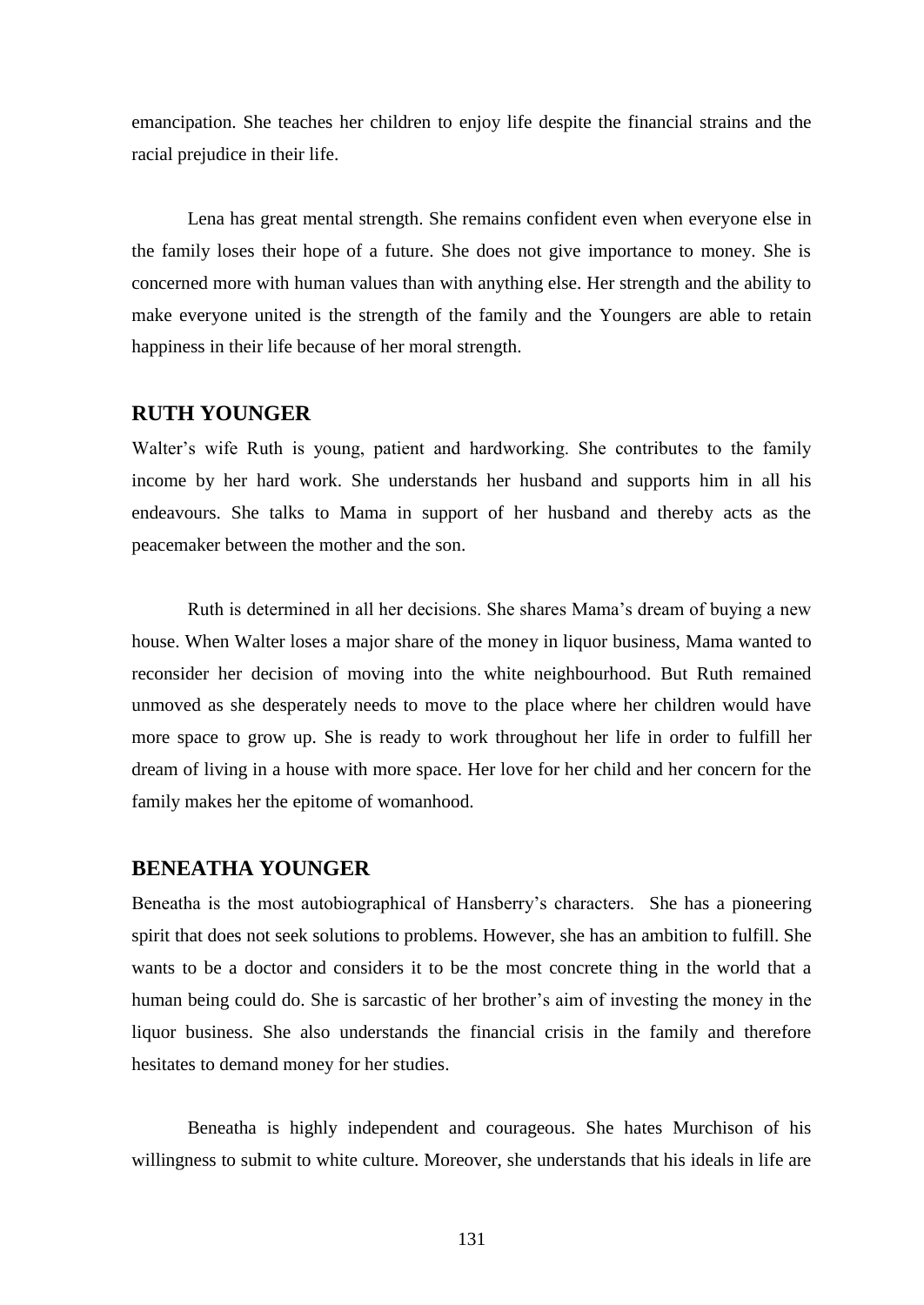shallow. She protests against her family members when they ask her to marry him. She does not want to marry for money. Instead, she encourages Joseph Asagai who is eager to take her to Africa to love her. She is proud of her African heritage and wants to be "a queen of the Nile". However, her pride is suppressed with the financial crisis in the family and becomes more tolerant and compassionate in the end.

# **WALTER YOUNGER**

Walter Lee Younger is the antagonist as well as the protagonist of the play which revolves around his actions. His mistakes hurt the family greatly and make him the antagonist and his maturity to manhood makes him the protagonist. He is the representative of the men who struggle to support their family and try various methods to improve their economy. The financial crisis in his family makes him frustrated. He is highly materialistic and believes in the power of money. He is also self-conceited and never listens to the views of others. He invests a major share of his father's money in liquor business and his loss teaches him that the integrity of the family and money is important for life. He also realizes the necessity of an identity of his own. Therefore, he refuses the money that Mr. Linder offers him and like his mother decides to fight against racial discrimination.

Walter is a victim of American materialism. However, he submits before the traditional values of pride and selfhood. He later succeeds in identifying his soul when he shares the dream of his mother to own a house of their own. The failures in his life made him ready to face life with new strength and energy.

#### **QUESTIONS:**

- 1. Trace the feministic elements in the play, *A Raisin in the Sun*.
- 2. Trace the representation of racial discrimination in *A Raisin in the Sun*.
- 3. Explain how dreams drive the Youngers in their life.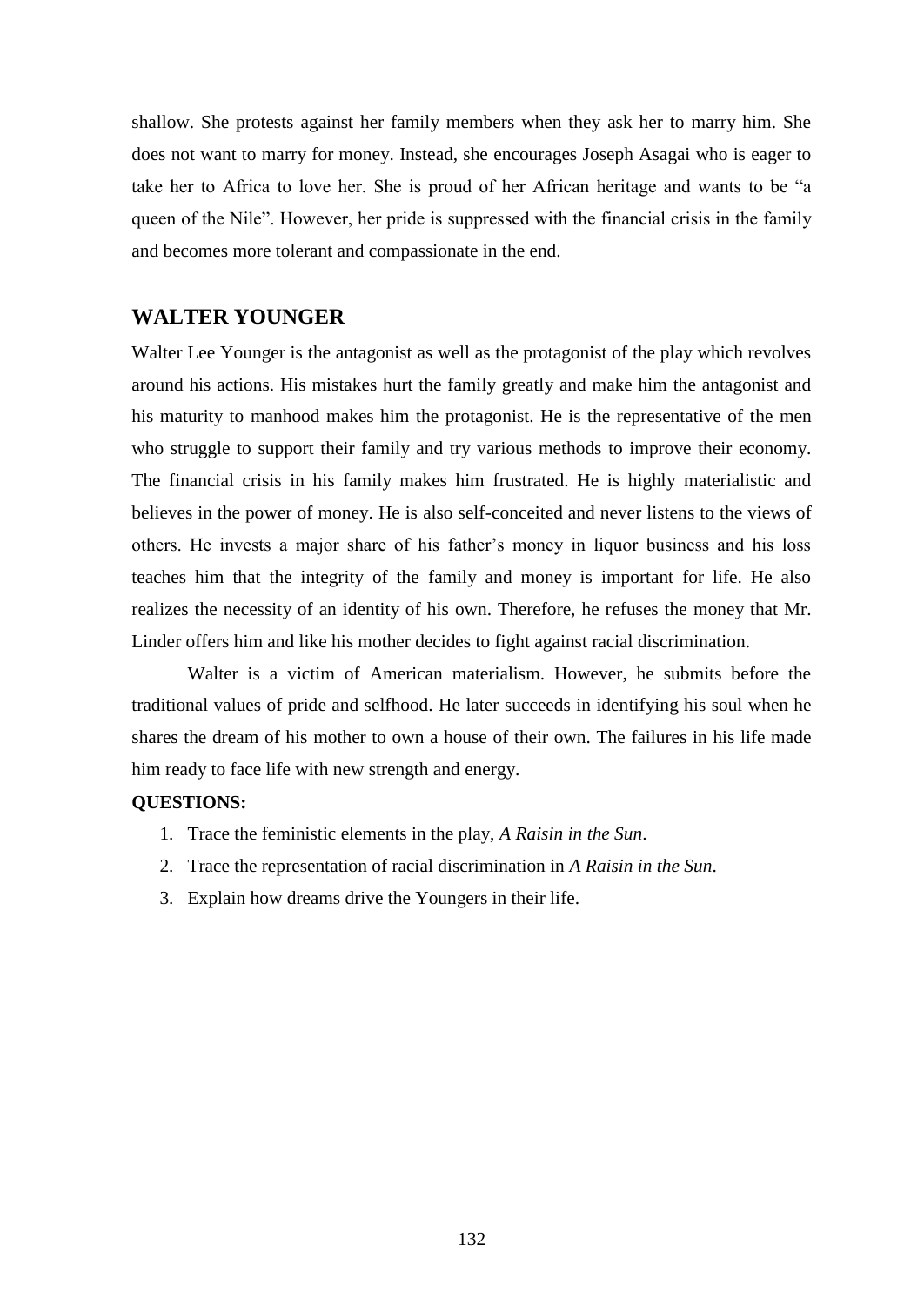#### **UNIT V**

#### **RALPH WALDO EMERSON**

Born as the son of a Unitarian minister on May 20, 1803, Ralph Waldo Emerson was helped by his Aunt Mary Moody Everson to have a good education. The death of his father when he was eleven years old left him completely dependant on his aunt. He entered Harvard when he was fourteen, working his way through as a messenger boy to the president. He began to work on his journal in 1820. He worked as a teacher in a girls' school in Boston after his graduation in 1821.

Emerson gave up teaching and joined Divinity School at Cambridge in 1825. Illhealth forced him to move on between preaching and convalescence. He married Ellen Tucker in 1829 but she died in less than two years of their marriage. Though he was quite successful as a Unitarian minister, he was plagued by doubts and misunderstandings. He broke away from the church as he was unwilling to administer the Lord's Supper with his whole heart. He went on a tour to Europe in 1833 and met famous literary figures like Landor, Coleridge, Wordsworth, and Carlyle. He returned to his mother in Concord in 1835 after the European tour, married Lydia Jackson and settled down.

Emerson published his first book *Nature* in 1836 which was not a great success. However, his challenging addresses entitled *The American Scholar* in 1837 and *The Divinity School Address* in 1838 made him famous. The circle of his lectures widened in the next two decades. Moreover, he began to collect his essays and lectures into collected volumes which were published in two volumes in 1841 and in 1844. *Representative Men* in 1850, *English Traits* in 1856 and *The Conduct of Life* in 1860 are also noteworthy collections of the essays of Emerson.

Emerson worked with *The Dial*, a transcendental magazine from 1840 to1844. He lectured extensively in the 1840's and the 1850's. His *Poems* was published in 1847. He was awarded the LL.D. from Harvard. His active participation in literary and political activities declined from 1860 and he become one with Nature on April 27, 1882.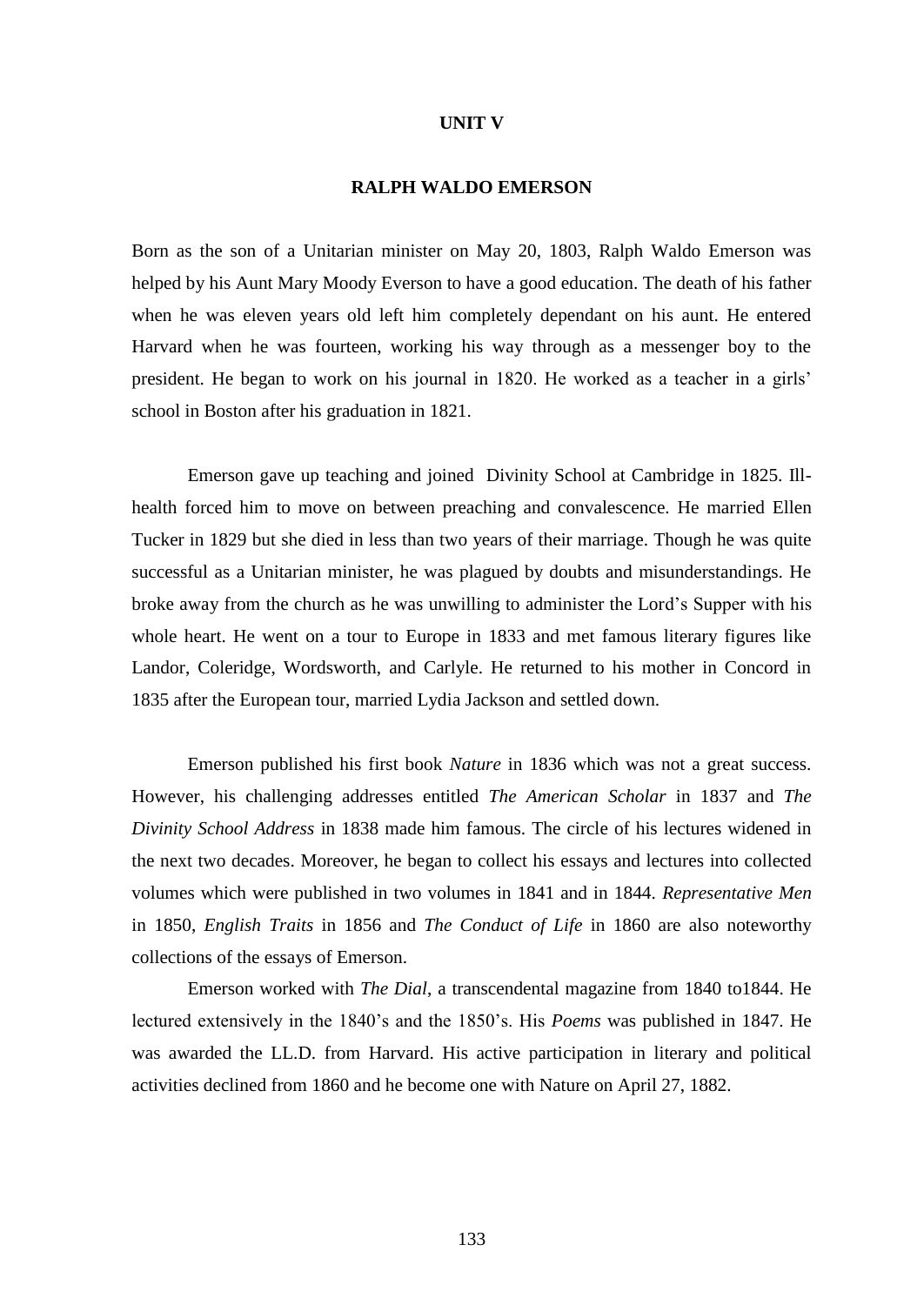### **NATURE**

#### **A Brief Critical Summary**

*Nature* is a little book of less than one hundred pages and has eight chapters. The second chapter has an addition of the verse motto and an introduction. The verse motto tells the readers that it is a striving to be man that enables the worm to mount through all spires of form. The first chapter endeavours to express the writer's love for nature and solitude. To go into solitude a man must retire both from his chamber and society. Reading and writing prevented the author from feeling lonely. However, when someone feels lonely, he could look at the stars. The sight of the heavenly bodies makes man sublime. As the stars are inaccessible, they evoke a sense of awe in the mind of the onlooker. Nature will never look mean. Among the adults, only a few enjoy nature whereas most of the children love nature. Everything around man gives pleasure to man. However, it is a great pity that man's careless attitude towards nature destroys its beauty.

The second chapter is devoted to the Commodities that man considers to be important to his livelihood. The things that please our senses owe something to nature and nature, in its service to mankind remains not only as the material, but also as the process and its results.

The love of beauty is a nobler want of human life and nature serves to its purpose. The ancient Greeks considered the world to be a beauty. All the objects of nature like the sky, the mountains, the fields, the tree and the animals give us delight. The enjoyment of beauty in nature can be at three levels: the simple perception of the various forms of nature, and this gives man delight which is born out of the sheer enjoyment of beauty; the presence and the understanding of higher elements of nature is essential for enjoying the perfection of beauty; and nature may be seen as an object of the intellect. The very appearance of the world or the mere look at the objects in the world impresses all. The love of beauty is a kind of taste given to human and that is denied to other living beings on earth. The creation of beauty results in art.

The fourth chapter talks about the language that has been made subservient to man by nature. Nature also serves as the vehicle of thought and works in a three fold degree in which words become the signs of natural facts, particular natural facts become the symbols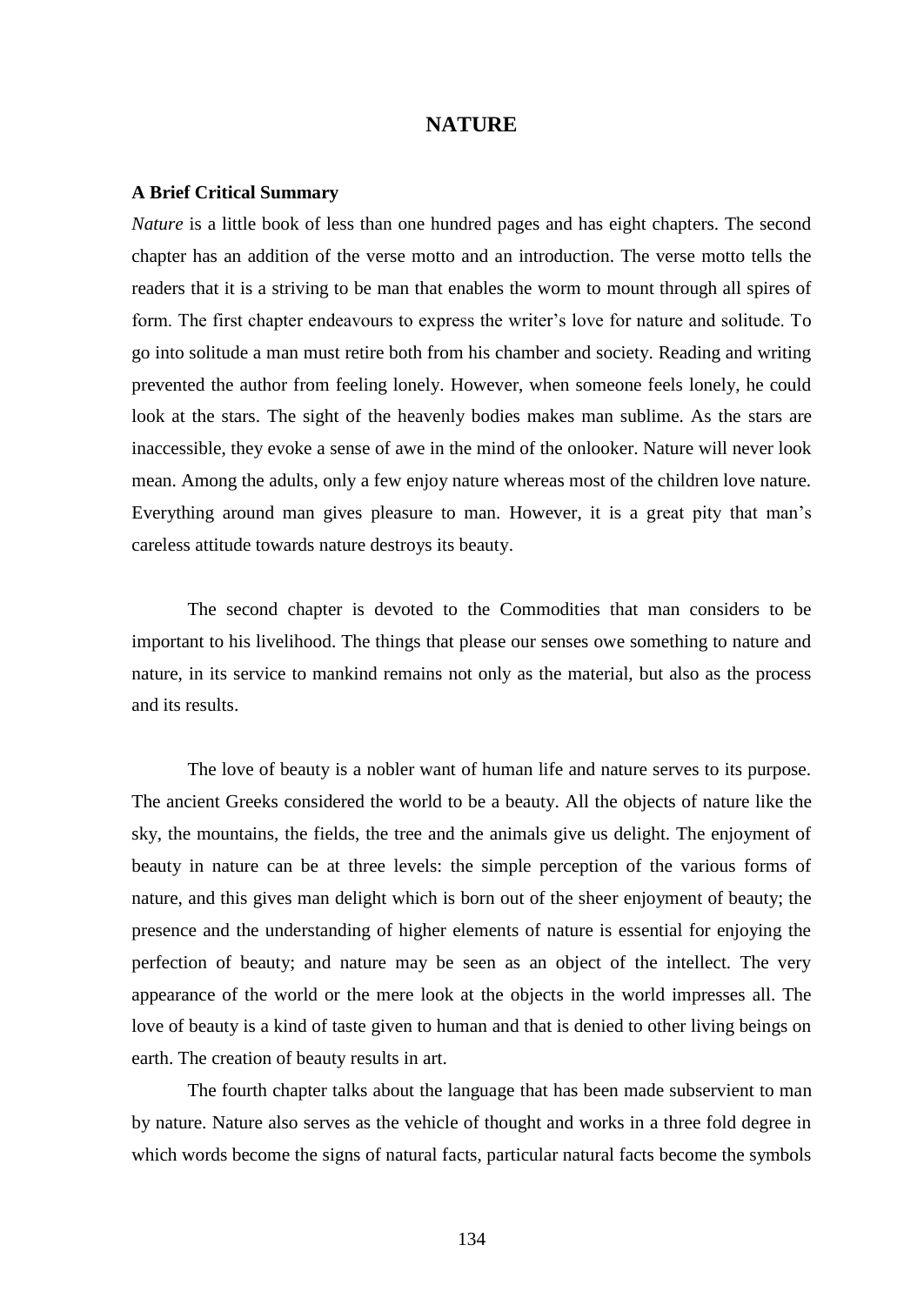of particular spiritual facts and finally nature becomes the symbol of the spirit itself. These three characteristic features are discussed in detail in the fourth chapter.

The fifth chapter treats nature as a discipline for us. This includes commodity, beauty and language as parts in itself. All the objects of nature like the space, time, society, labour, climate, food locomotion, animals, and the mechanical forces, give us lessons everyday. They educate man to understand and to reason. Every object of nature serves as a school for understanding. Reason, then transfers all the lessons learnt into its own world of thought by perceiving the analogy that unites the matter and the mind. Emersion tries to make clear that *Nature* is a discipline of understanding in intellectual truths and sensible objects conform to the premonitions of Reason and reflect the conscience.

The sixth chapter is devoted to Idealism, which delights all men and women including the frivolous. God had taught human beings that the world is an appearance. The philosophy of the Ideal is taught by nature herself and therefore nature becomes the first institution of philosophy that teaches the truth to mankind. Nature often conspires with the spirit to emancipate man from the bondage of the worldly life. Man becomes stable in his spirit when the word becomes the spectacle. The poets communicate the experience of the pleasure of stability mixed with awe in their poetry. He is able to lift the world from the ground and make it float in the air in a short period of time. He perceives nature with his own thoughts and differs from the philosopher from his view of truth. Intellectual science doubts the existence of matter. Religion and ethics have a similar effect with the degrading nature and suggests the dependence of nature on spirit. While ethics is based on man, religion is based on god. Religion includes the personality of God whereas ethics involves the nature and character of man. However, both put nature under their foot. The view of the ideal theory is the most desirable to the mind and its evidence is supplied by reason.

The seventh chapter relates itself to the Spirit and investigates some essential facts related to man and nature. It puts forward the questions: what is matter? Whence is it? and Where to? Idealism explains the first question that matter is a phenomenon and not a substance. The other two questions can be explained by "the recesses of consciousness" or by the "Soul of man". Spirit is the god closest to us and man's spirit is related to the Divine Spirit.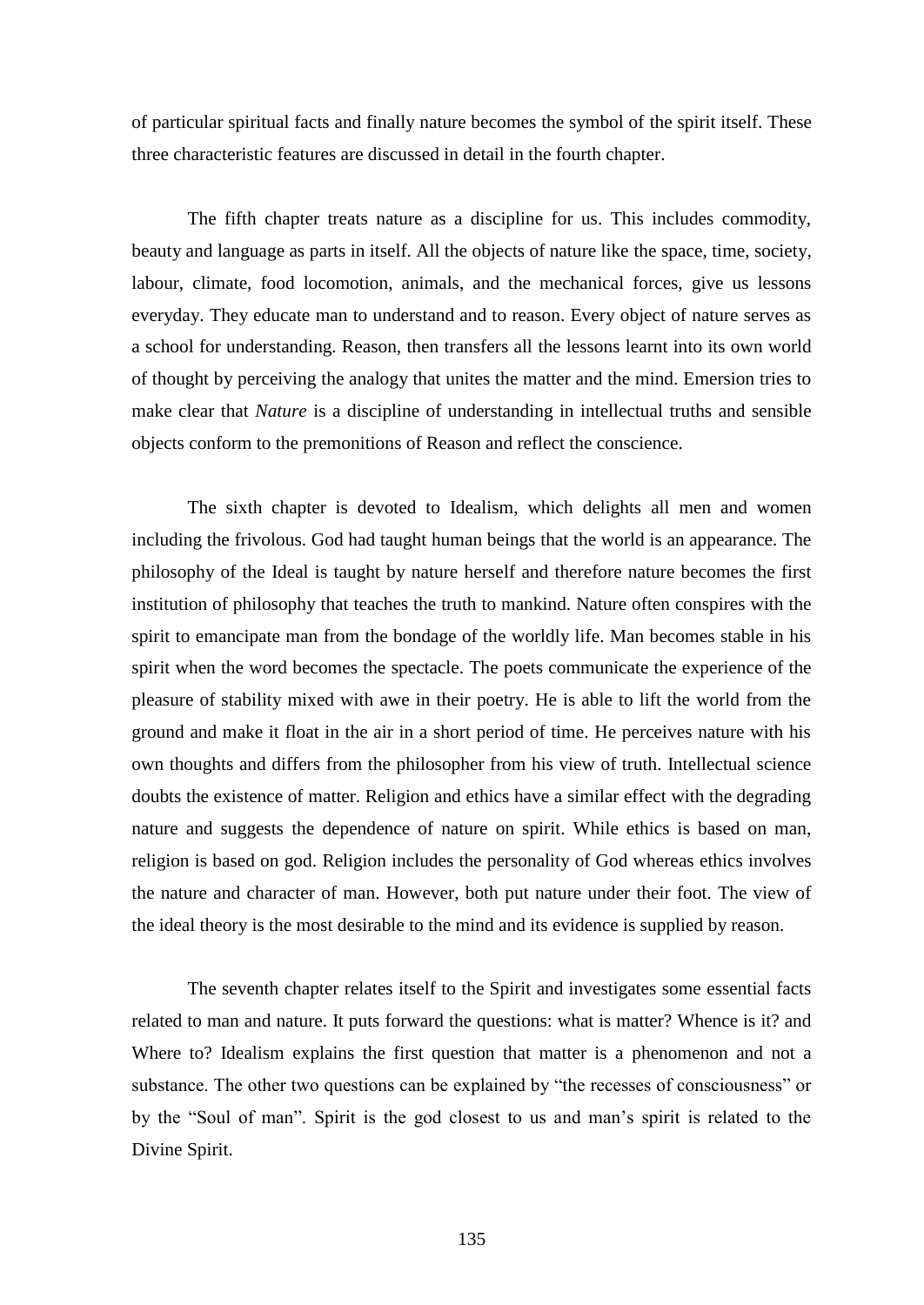The concluding chapter tells that while inquiring into the laws of the world and the frame of things, the highest reason always remains the truest. The foundations of man are not in matter, but in his spirit. Moreover human beings inwardly distrust and deny their sympathy with nature. Also man is a god in ruins and that he is a dwarf of himself as he denies his own fulfillment by applying to nature half heartedly. The author concludes the book with his strong belief that man must trust Nature completely to reach god.

### **DUALISM IN "NATURE"**

Emerson's *Nature*, published in 1836 started an epoch in American Literature though it was not an immediate success in its sale. The style and substance of *Nature* marked the beginning of a national literature that was different from derivative or colonial literature. It is the "First Philosophy" of Emerson which is entangled in idealistic metaphysics. After rejecting all the established doctrines of the age, Emerson formulated a new doctrine based on the assumptions that he got from his own experience. Unlike Thoreau's *Walden* that records an experience, *Nature* is the gospel of a new faith proposed by Emerson.

The book opens with a distinction between the Me and the Not Me, and the soul and nature. This is the first of his provincial dualities. The Me is the consciousness or the part of man that partakes the divinity whereas the Not Me and nature serves as the objective of the consciousness. However, the Not Me and nature also becomes the consciousness when it serves as the "projection of God in the unconscious". Nature and God becomes the second duality and the third duality is established between God and Man. The relations between Man, God and Nature form a triangle and the value of the relationship lies in the common relationship between any two of the three factors. Man could very well learn to worship God through the contemplation of Nature and the very objects of Nature like the stars, flowers, animals and the mountains reflect the wisdom of the best hour in which he has an awareness of the divine principle.

The method of Emerson is invariably dualistic. He refers to Nature in two senses: the common sense in which the elements of nature are unchanged by man and the ideal sense in which it becomes the phenomenal expression of the soul. He makes use of the phenomenal dualism in order to explore the ultimate unity. Moreover, his position is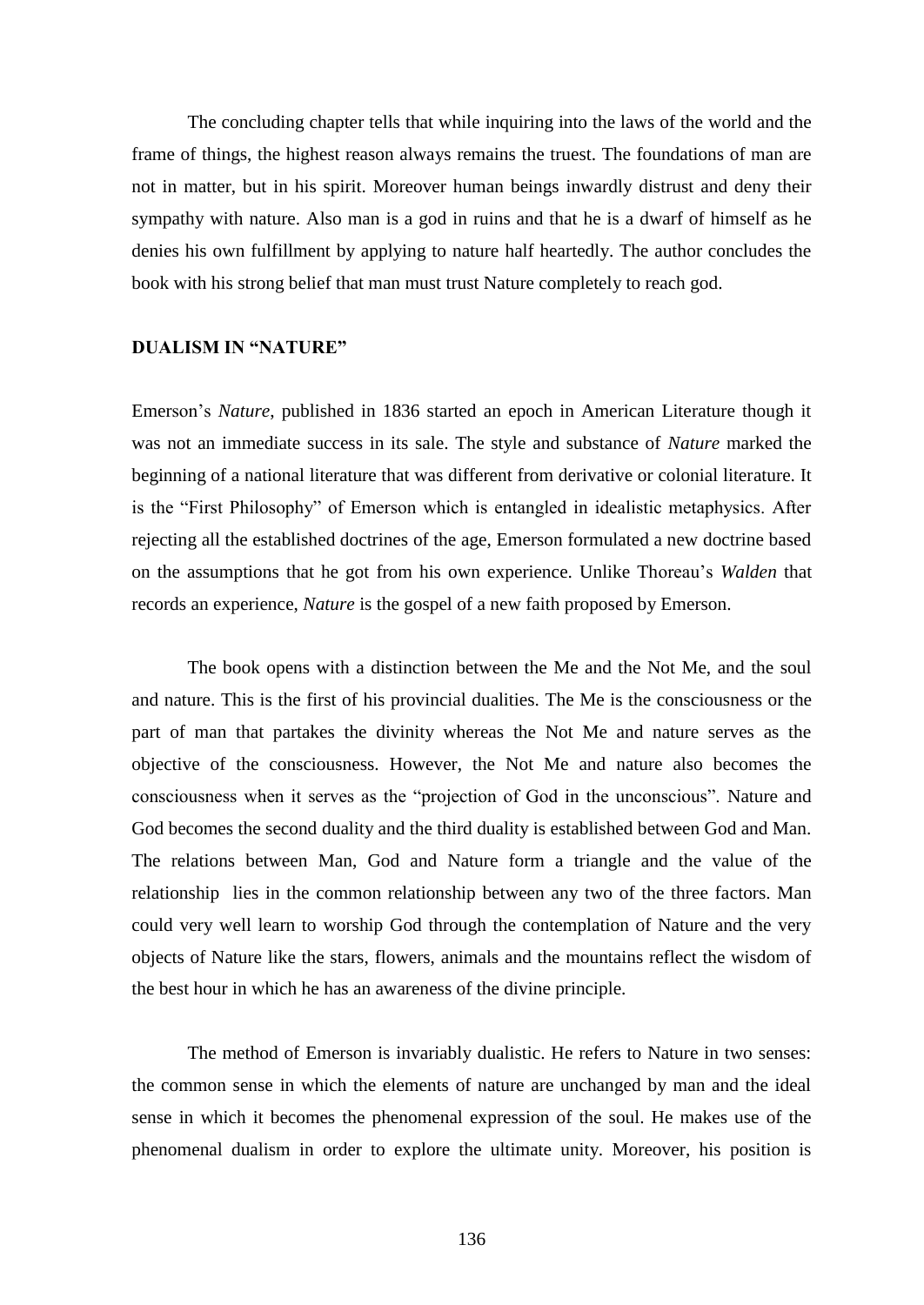dualistic in its method as he is wholly concerned with the process of thinking rather than with the objects of his thought.

Human beings are capable of discovering the moral law or the means of intuition. Emerson calls it as the Reason as distinguished from Understanding. Similar to the English romantics, he also makes distinction between Imagination and Fancy, Genius and Talent. Understanding, Fancy and Talent are lower faculties that keep man in the plane of nature. They have nobler counterparts in Reason, Imagination and Genius .

### **PHILOSOPHY OF EMERSON**

Being a profound thinker, Emerson has his own philosophy of life. His philosophy is concrete and easy to understand. However, it is more abstract than that of Thoreau. His philosophy is to follow the natural course of the mind as it is related to the One which is the Over-soul to the many. Moreover, the One related the Many to the One. He felt that the One and the Many are dependant on each other.

The paradox of unity arising out of diversity is widely seen in philosophical and religious thinking and Emerson fortifies the universal impulse to believe by testing it with the daily facts of life. His philosophy is that of practical idealism and he prefers idealism to materialism in philosophy. Critics feel that the decline in the popularity of Emerson in modern times is due to the importance given to materialism in philosophy.

Emerson is not a systematic thinker and he took his materials from different sources. However, his works have a grand unifying factor that resolves the contradictions. His doctrine is the infinitude of the private man. His philosophy is influenced by those of Plato, the Neo- Platonists the Hindu scriptures and the Bible. He believes in the close relationship between the soul of nature and the soul of man. Moreover, the faith of St. Paul that the advocates that what we see are temporal and the things that are unseen are eternal also find expression in the works of Emerson.

Emerson's philosophy is practical. He believed that a man is capable of drawing power more than what he thinks is capable of doing. He uses well chosen figures of speech to describe the Supreme Power or the Over- soul. He compares man to the mill wheel and the Over-Soul to the mountain stream that turns the wheel. He also suggests the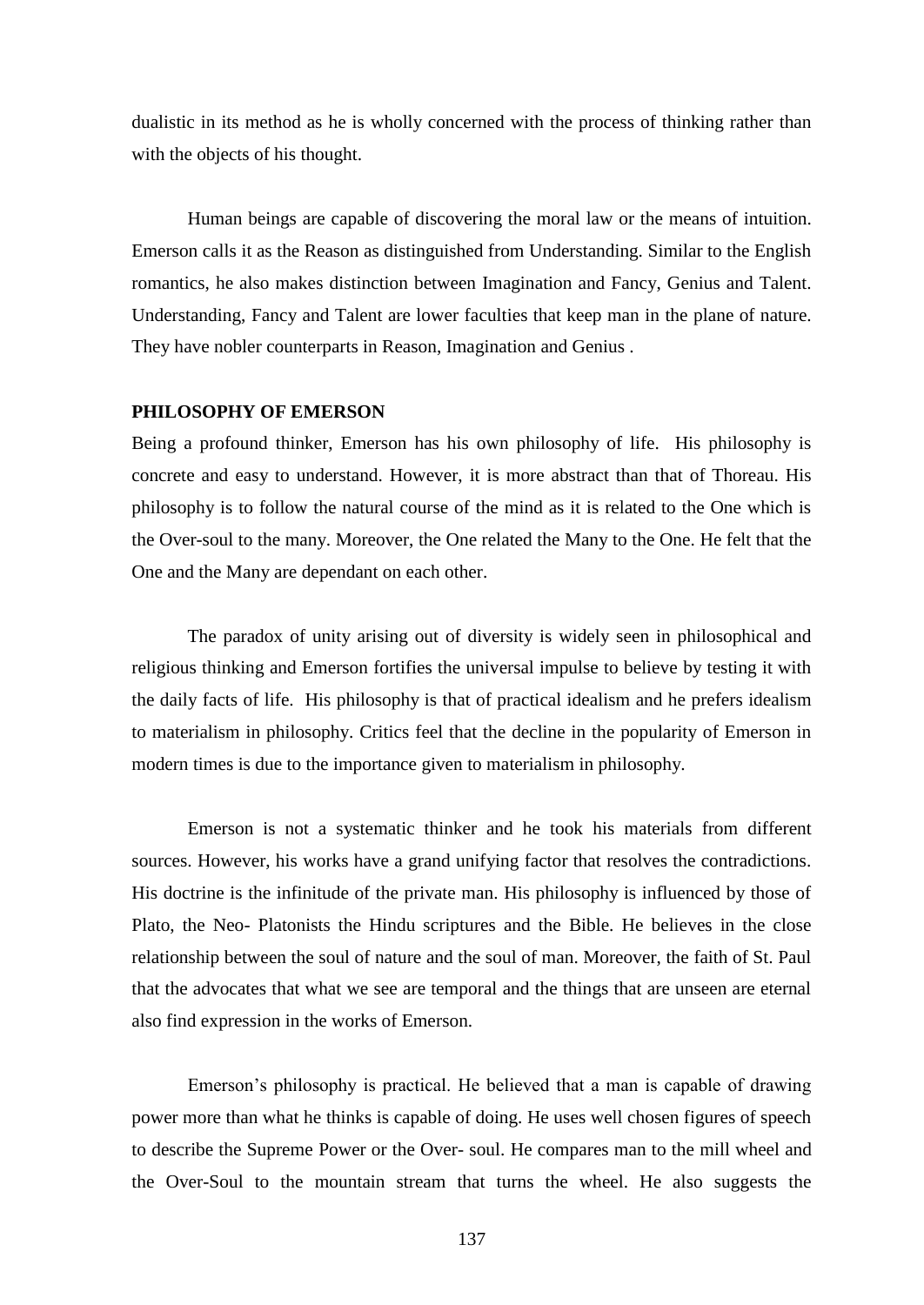availability of the spiritual energy of the universe to man by means of a variety of metaphors and similes.

Emerson believes that every natural fact is a symbol of some spiritual fact. He is concerned with nature that symbolizes some spiritual truth. The reality is that the material world is a reflection of the spiritual world. While reasoning, Emerson tends to generalize as he is followed by the preachers and lecturers. In his speeches on *The American Scholar*, he appealed for courage and action among the American thinkers for freedom from the tyranny of European ideas and to begin a new era. Moreover, in *The Divinity School Address* he considered the institutions of the church as being incapable of achieving salvation and called for a new revelation that is appropriate for the new era. The idea that regeneration is possible only through the individual soul is the core of Emerson's philosophy. This idea is expressed in most of his poems, essays and lectures conceived over two decades before the civil war.

Emerson has no sentimental needs. His pride of intellect magnifies his mind. The value of his soul is authenticated by the Over-Soul. He feels that the undisciplined man is close to nature. He trusted in the power of the individual soul and the Divine Soul that guides the individual soul. In short, Emerson had a set of noble ideas which he adhered to in his life and his works and his philosophy is idealistic.

### **SELF RELIANCE**

*Self Reliance*, first published in the "Essays" of 1841, talks about the enormous power of man and calls for relying on oneself. Emerson says that the infinite resources at his command make man self reliant and that he is directly inspired by god. Man's reliance on himself is similar to his reliance on God. Man becomes great only when he is "inspired by the Divine soul which also inspires all men".

Self Reliance is the best known and most often quoted essay in American literature. The motto of Emerson as expressed in Self Reliance is "Trust thyself". Though critics consider this to mean "Do as you please", it is a high spiritual doctrine which advocates man to follow the highest dictates of his mind. Emerson also warns that those who imagine the law to be lax must have to keep its commandment one day.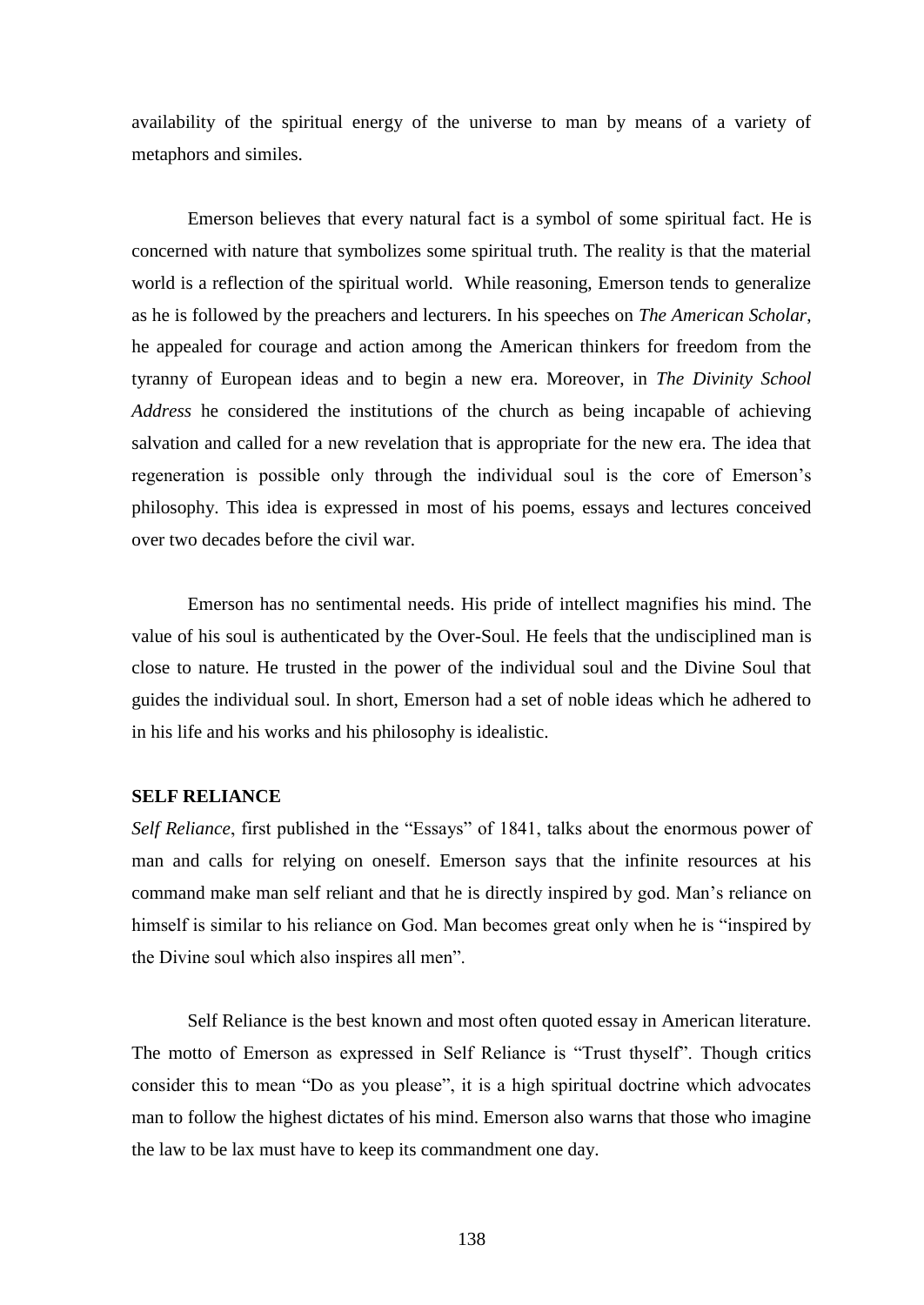Emerson advises the American Scholar to stand on his own feet without the help of the philosophy of others. He also asks the student of divinity to learn to love god without a mediator or the veil of religious principles. The artist, instead of imitating the Gothic or the Doric model, should study the precise thing to be done by him with love and hope. The poet and the artisan are also channels of divinity like any other professional. Emerson advocates the capital virtue of self trust that can be developed only by experience.

Every heart vibrates to the iron string of self trust. Only the triumph of principles could bring peace to man. Emerson believes in the doctrine of an Over-Soul that connects all living souls on the earth. His faith in the omnipotent and omnipresent Over-Soul makes him self reliant. He believes that every man has some divinity in him, which is capable of connecting his soul in direct relationship with the universal spirit. Every man is able to perceive the highest truth in his life. Therefore everyone could rely on himself and his own spiritual perceptions could lead him in the right path in life.

Emerson gives importance to the individuals and not to the society. However, he does not ignore the society as he considered society to have been formed of individuals. A good society is made only by good individuals. Therefore the primary obligation of the individual is to perfect his own life. Moreover, social salvation could be achieved only through the salvation of individuals who forms part of the society.

When Emerson asks the individuals to give importance to the voice of their soul and live as they like, he is referring to an almost intolerably high standard of thoughts and life. The individual must obey his own highest instinct and must involve himself in activities that are dictated by his soul. He must adhere to the self-imposed requirements rigorously to the last degree. The integrity of his own soul and mind remains sacred for a man who relies on himself. Names and titles cannot conform himself to the activities that he does not like. Large societies are nothing but dead institutions for an individual who relies on himself. However, all the custom and traditions that we follow like the activities of housekeeping, arts, occupations, and marriages are imposed upon the individual by the society. Emerson asks the individual to rely on himself and not to imitate such customs. The reliance on property and the government symbolize the lack of self trust. A cultivated man feels ashamed of his property as it does not belong to him in reality. A man who understands the power of his self hates materialism.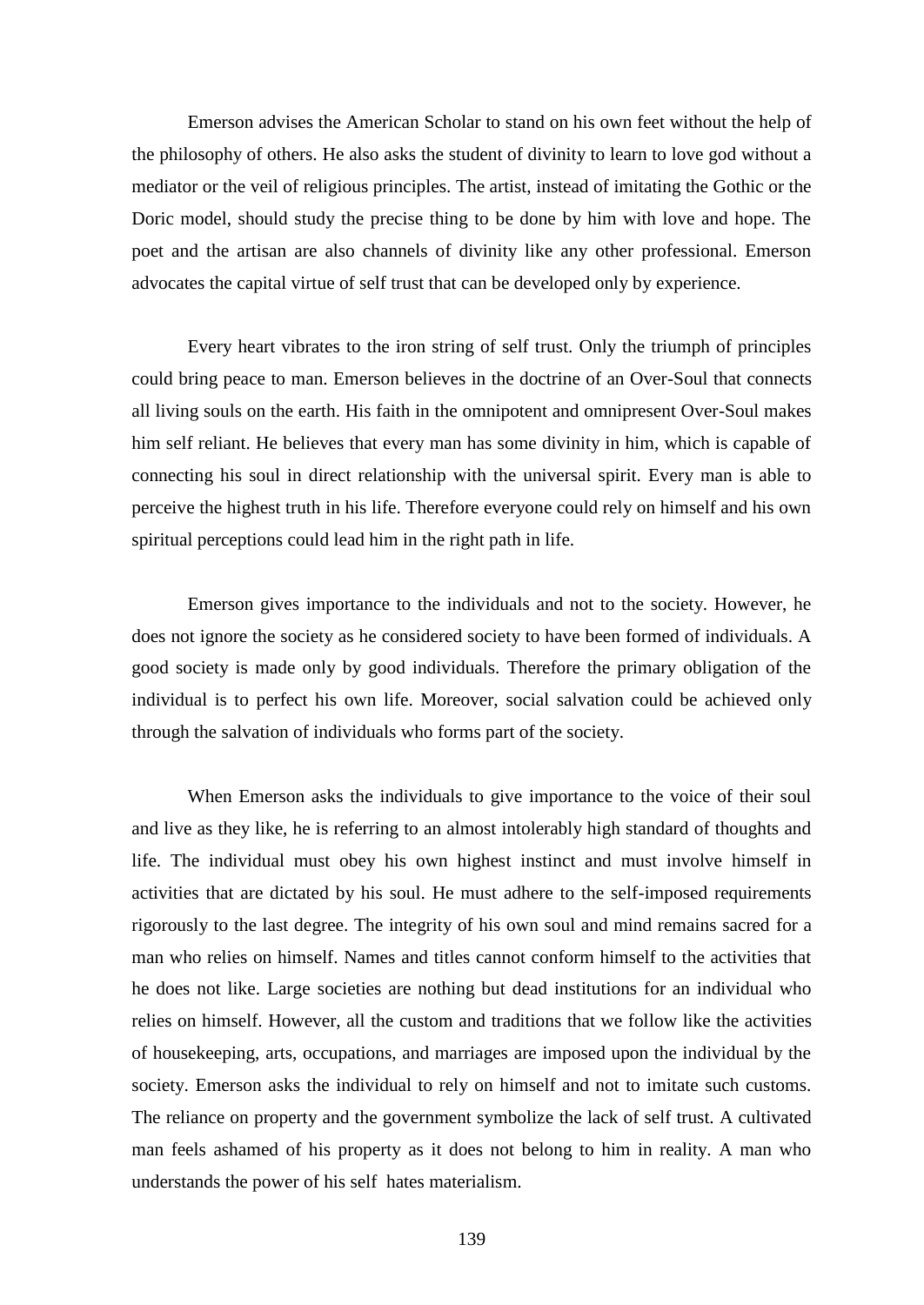A greater self reliance could cause revolution in every possible field including the relationship between men. On the other hand, the lack of self reliance would lead to man's faith in superstitions. Emerson feels that the educational system of the age fosters restlessness and makes the intellect a vagabond. Imitation makes the mind to travel without any aim. Though the society undergoes continual changes, it never moves forward. Man claims to have civilized but lost his communion with nature. Fortune is a deceptive handmaid whom modern man relies on more than anything else. The normal events in life seem to bring him peace, but it is only an illusion. Only the inner self and the triumph of its principles could bring real peace to the mind.

### QUESTIONS:

- 1. What is Emerson's attitude towards the society?
- 2. Explain Emerson's philosophy of life.
- 3. What is Emerson's attitude towards man? Discuss
- 4. Explain Emerson's concept of the soul and the Over-Soul.
- 5. Discuss Emerson's attitude towards nature.
- 6. Elucidate Oriental influence in the works and philosophy of Emerson.

-----------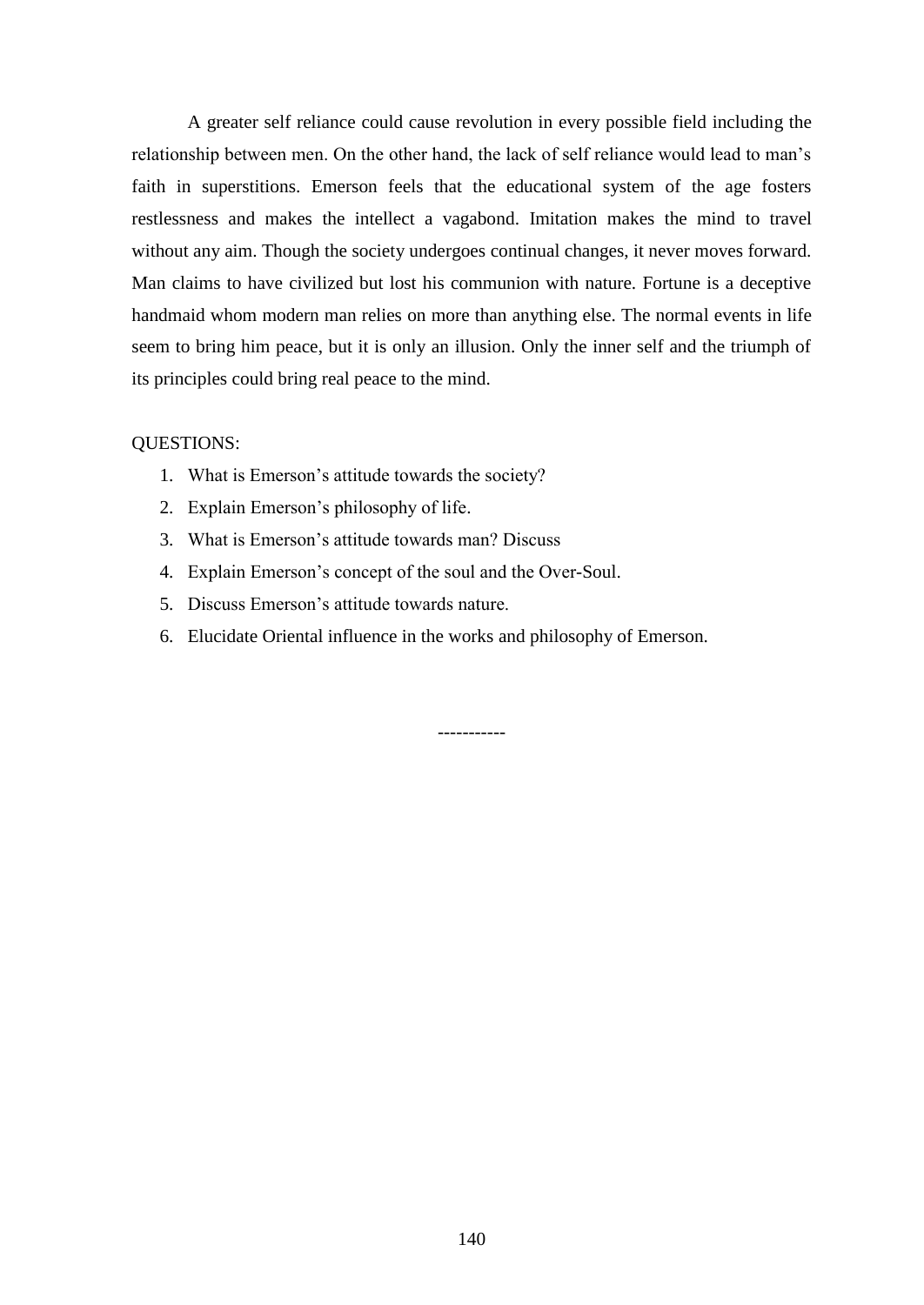# **HENRY DAVID THOREAU**

Thoreau, who believed that the universe is always on the side of the most sensitive, was able to contrive a definite pattern of life in his lifetime. He was able to realize that life is more primitive at its bottom and carved out a pattern of the pioneer mind itself. He had great respect for the men who lived close to the elements of nature like the sea, the forest and the soil from whom he was able to discover the perfect integrity with nature.

Born on July 12, 1817 to ordinary parents in Concord, near Boston, Massachusetts, Henry David Thoreau had a childhood and adolescence that are typical of the age. He attended the Concord Academy as an undistinguished student before he joined the Harvard University. When he was graduated in 1937, he had been trained for four professions – law, theology, business and teaching. However, Thoreau was not interested in any of these professions. He tried teaching for a while but in vain. So, he joined his father in making pencils. He also did some surveying works occasionally.

Thoreau was influenced by the recognition of Emerson as a transcendentalist writer and lecturer. He tried teaching again with his brother John in 1838. He began his journal in 1837 and worked for it till his death in 1862. A boat trip with his brother in 1939 provided the material for *A Week on the Concord and Merrimack Rivers*, published in 1849. He tried his hands in all the possible and odd jobs for his livelihood.

Thoreau moved into the household of Emerson in 1841 as the handyman of the family. He made good use of the library there and also submitted poems to the "Dial", a journal that Emerson edited. Emerson admired the talent of Thoreau and allowed him to edit the entire April 1642 issue of the journal. However, Emerson's attempts to find a publisher for his friend in New York proved a failure. In March 1845, Thoreau constructed a cabin at Walden Pond on the land of Emerson and moved there on July 4, 1845. He attempted to reduce his needs to the barest and thereby establish an intimate and spiritual relationship with nature. He also made use of the time to work on *A Week on the Concord and Merrimack Rivers*.

He left the pond in 1847 and lived in the house of Emerson for some time before he returned to his parents in 1848. The composition of Walden took seven years before it was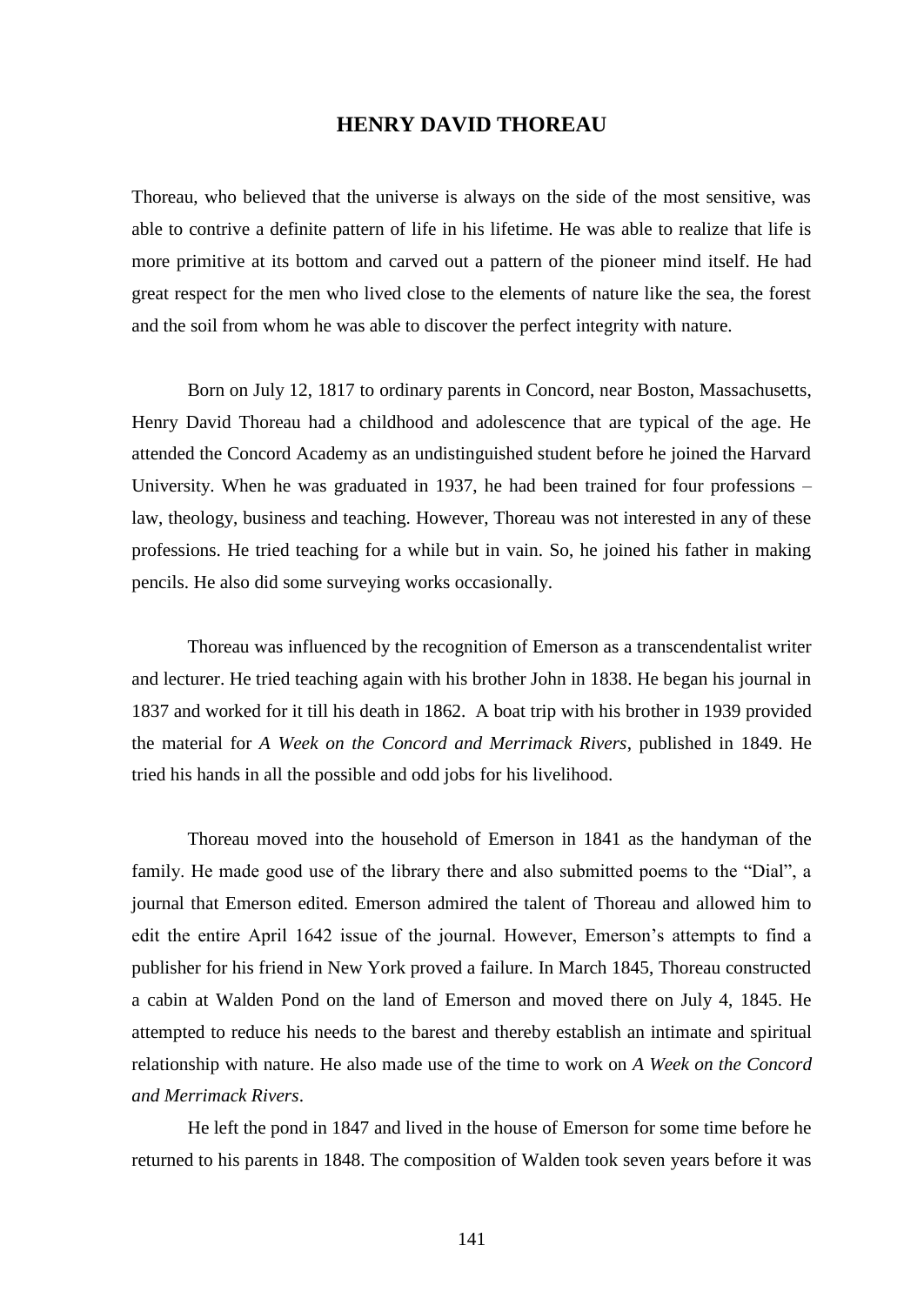published in 1854. Though the work was not a failure, it was not able to fulfill his dream of becoming a major spokesman for the transcendentalist movement. He gave lectures and wrote articles in support of the abolition of slavery from 1844. His transcendentalist ideals got a setback during his later years. He grew weaker with tuberculosis from 1851 to 1855. He died in his parents' home in Concord on May 6, 1862. Despite the power of his works, it took nearly three decades after the death of Thoreau for the world to acknowledge his greatness.

### **WALDEN**

*Walden* is the experiences of a traveler who, instead of leaving his home for adventures, explores the very ground he lives in. The singleness of the problem explored, the definiteness of aim, and the mature development of the metaphorical prose, along with the narrative hold *Walden* together. Thoreau goes on a retreat to the dualistic position and tries to experience the ideal through the senses. It describes the practical experiment of the author to discover how far the "higher potentials of a human being can be developed when one lives deliberately" for that purpose. It is not only an insight into one's own thoughts but also a solution to the problems that cause anxiety, conflict or sluggishness.

The beginning and end of *Walden* is unknown. It is a search for spiritual evolution or awakening among the humans. It begins with a discussion of the means utilized by man so far for his improvement and concludes with an invitation to all to wake up and to explore themselves in order to find out exactly who they are. The symbols of spring, morning and restorative medicines can be found in all the chapters as the metaphor for spirituality. Thoreau lived at Walden Pond for more than two years but his book is an ideal record of a single year, following the seasons from summer to spring. The seasonal change from winter to spring is exploited metaphorically at the end to describe the awakening of the human being to self-realization, well-being and development. He means that it is the time for the whole human race to awaken and assume a consciousness it has rarely shown yet and seize the opportunity to live.

Thoreau tries to advance in spirituality by living in primitive conditions and through the study of nature. Economy is the reason for choosing a primitive way of life as financial problems does not trouble a man who is living in primitive conditions. Moreover, nature has a strong bond with man and man is dependant on nature for the basic means of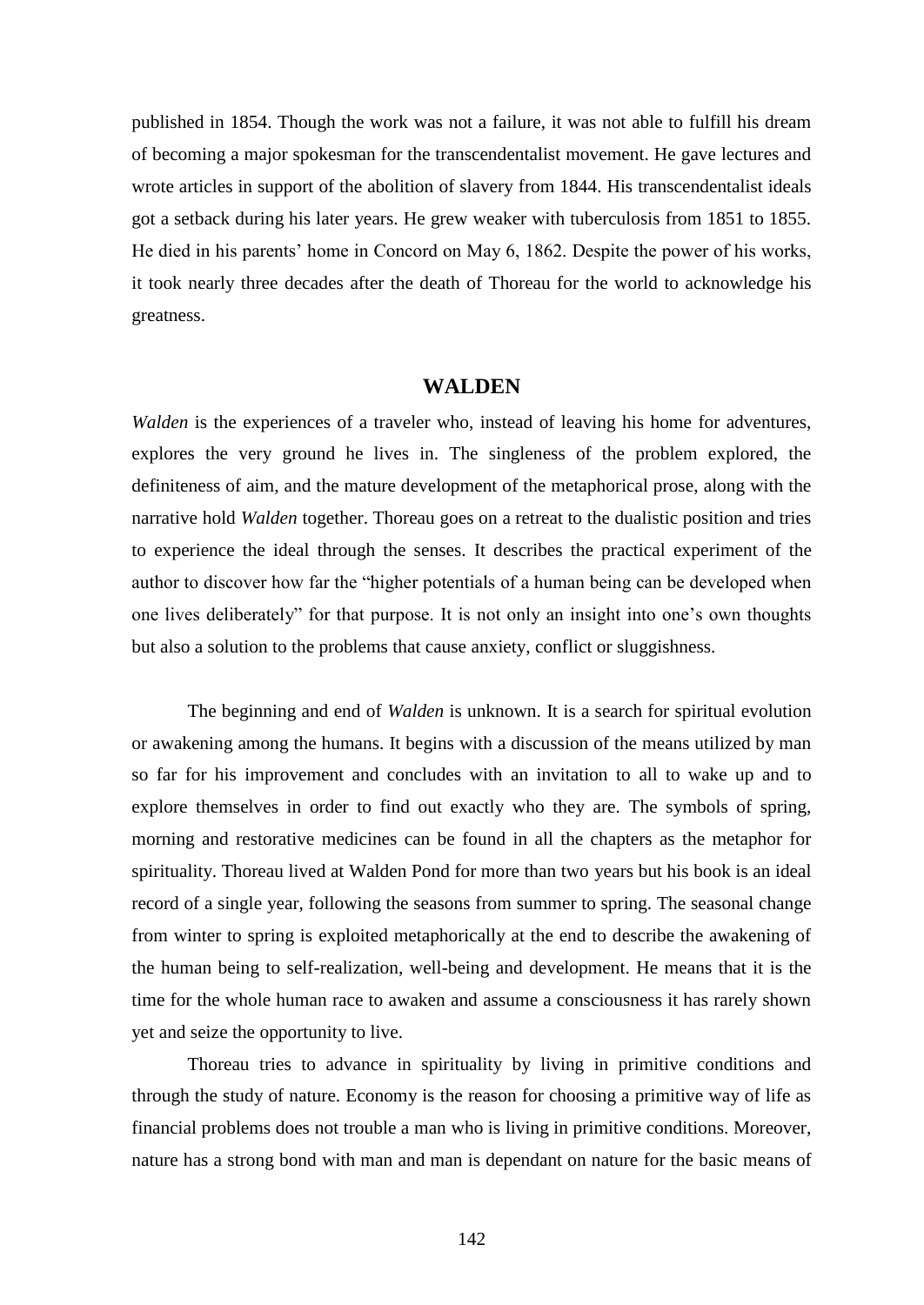keeping himself alive. One cannot develop his high potentialities when he has problems with his economic conditions. He also needs leisure and energy to enjoy his life as work cannot always be the labour of love. Therefore Thoreau decides to set up his home at the Walden Pond and records his experiences in *Walden*. For him, "Economy" is not about economics but the economic utilization of one's time and energy.

The enjoyment of life is the predominant theme of Walden. Thoreau asks all men to enjoy life and to attain it by consciously directing their lives towards it. The higher and lower halves of life are the two ends of a single rising scale which stays within nature. It is also continuous with nature. This idea of Thoreau can be understood only when it is related to his assumption of evolution. He feels that man has scarcely developed from the savage state. He says that "The civilized man is a more civilized and experienced savage". Man tends to go one or two steps beyond his instinct. Even after the successful spreading of various religions and the destruction of witchcraft, man is still afraid of dark. Superstitions are preferred to truths that we could get by means of patient investigation.

The highest point of our evolutionary development is the higher life and man is yet to go that far. Though man is capable of achieving many things, he is reluctant to try any new means in life to achieve the high life. Thoreau calls the readers to enter a new stage of conscious development and to act deliberately with regard to problems we have hitherto tried to settle blunderingly. We must first have the courage to lose ourselves deliberately for that cause, freeze in winter alone and investigate the state of our ignorance. Only primitive nature can define the extent of our development and clarify the direction in which we may most profitably go.

Man can find himself by exploring nature. Man knows himself only by relating himself to things outside himself. Our thought may become humble when we realize that the universe is wider than what we think of it. Moreover, understanding the true and accurate focus of the world of nature around us would help us realize what we are and this is an awakening or revelation of our self.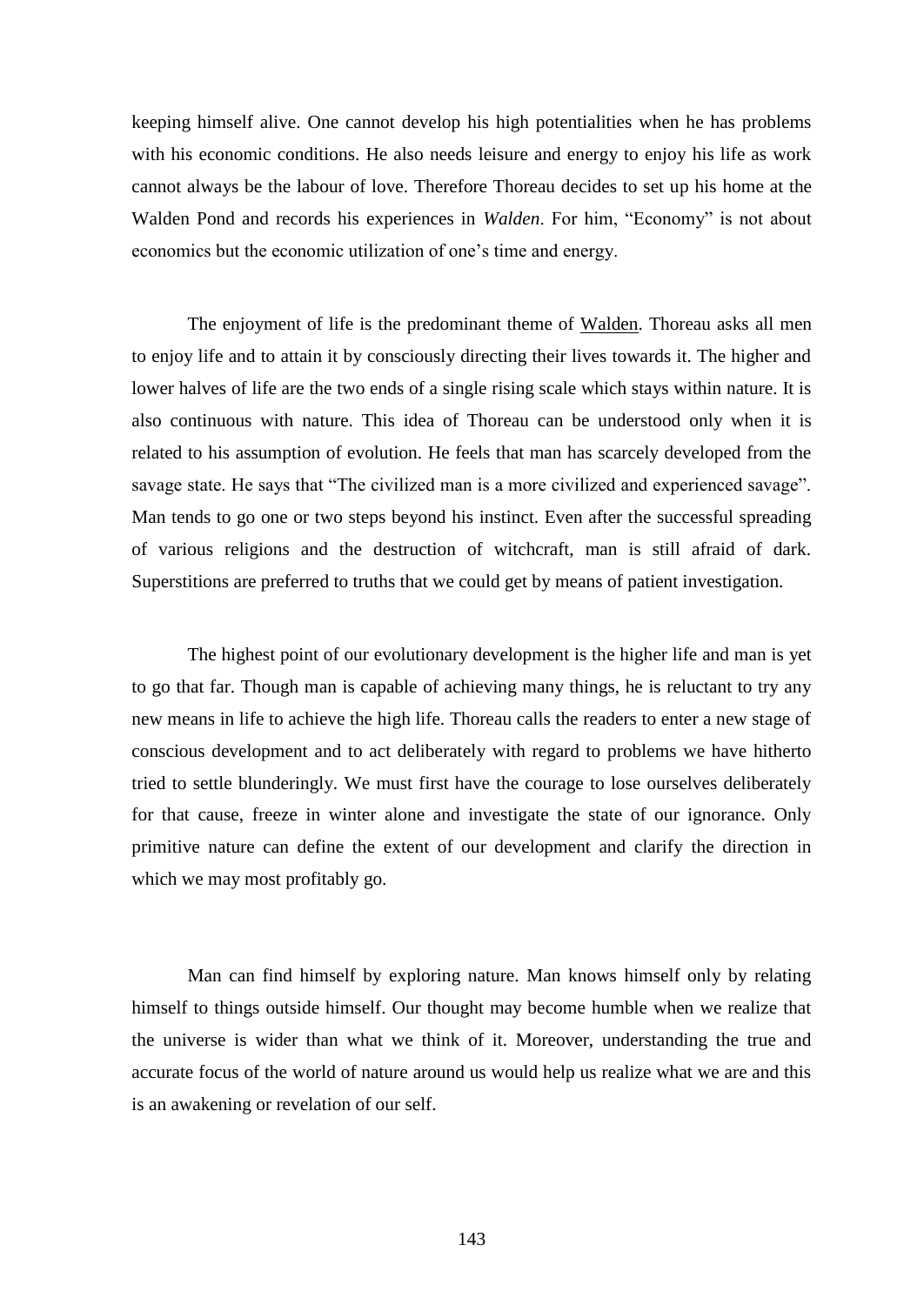Thoreau uses metaphor to express relations. Nature and a part of the world becomes a symbol to express his thought. Nature is used as a symbol to express his own life as Thoreau finds in spirit in the objects of nature.

## **STYLE OF THOREAU**

Thoreau carried out an experiment in living with nature successfully at Walden Pond. It demonstrates the power of the spirit of man. Thoreau is viewed as Naturalist, escapist and a subtle satirist of contemporary civilization. He finds that the life of man in the civilized world is a life of desperation but understands that man has accepted the standards of a social system and learned to adapt himself to the situation. Walden is a sort of escape literature which is aimed at self reform.

*Walden* is free from literary self-consciousness. It is addressed directly to the reader as though the author is holding a conversation. It is a report that he intends to deliver in person to the readers. It seems to be philosophical and tries to ignore the technical problems of the literary artist. In fact, the writer had worked hard to evolve his own style.

*Walden* makes use of the language that was commonly spoken by ordinary men and his figures are drawn from the commonplaces of experience and not from the literary models. Vocabulary of informal speech and images from common household and trade are used. It is a document which is related in spirit more closely to the folk tradition than to the formal literary tradition.

Thoreau makes use of the proverbs, old saws and catch phrases that the common people rely on in their speech and twists them to suit his purpose. He also makes use of the opinions of the uneducated, judging the wisdom of the customs they follow and the extent to which they rely on practices devised by their own learning. Custom and practical experience and not the theories and school that educated the common people living in the countryside. Thoreau reports the results of his own practical education. He often assumes the attitudes of the wise old codger. However, he is mostly ironical in his approach. He makes use of the phrases such as "as they say" and "it is said" etc. when he reports the information that he has read or heard from others. This shows how useful knowledge and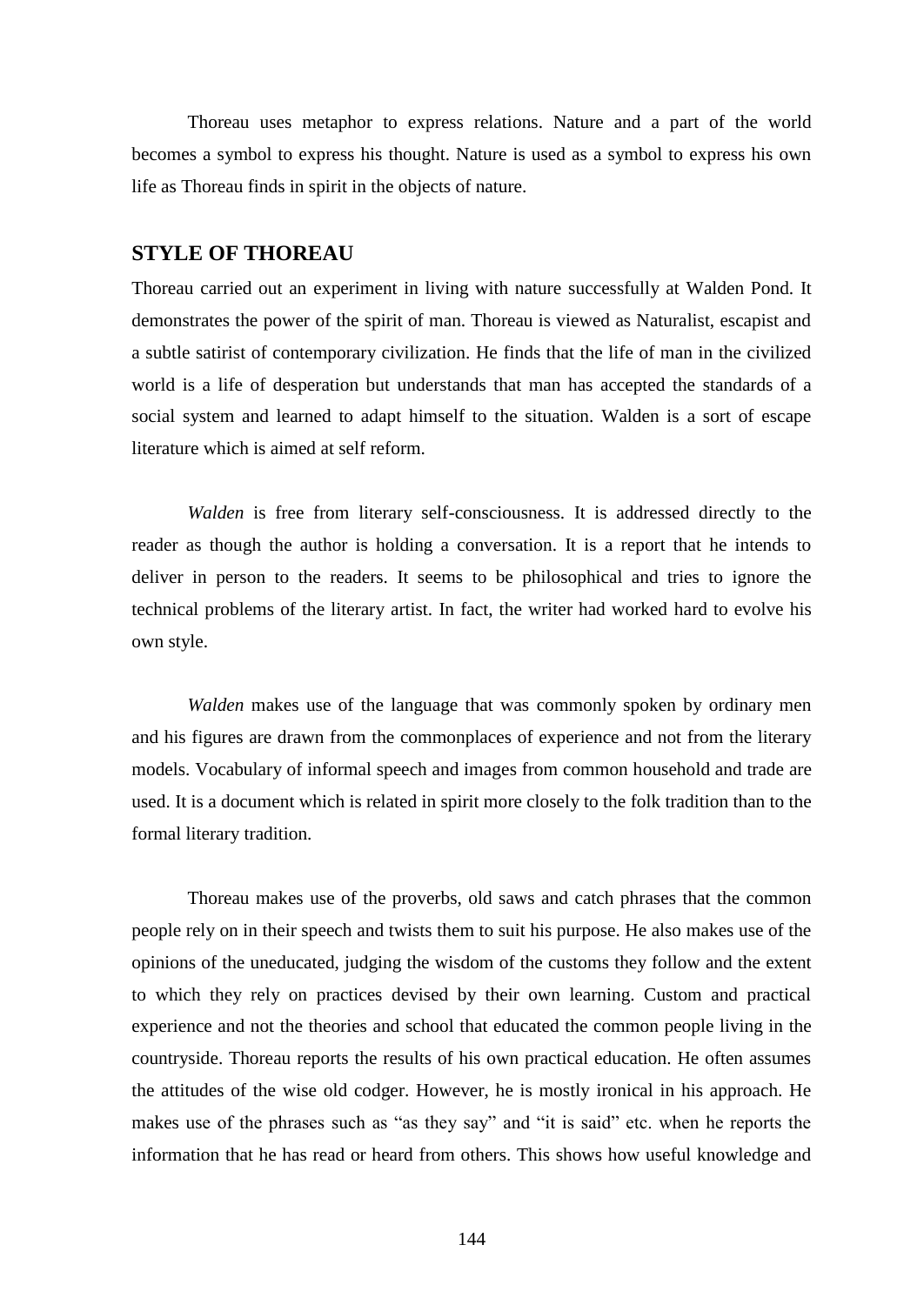expressive myths circulate among men in the society. Moreover, the author helps the message to pass on to other people by discussing those he has heard in his book.

In short, *Walden* is a record of practical experiments in various household activities like building, cooking, planting, keeping warm etc. even minor details of ordinary life is expressed with exactness. It arranges the practical details of one's life. Thoreau's reliance on first hand information and his love of myth and hearsay can be found in abundance in *Walden*. In addition to metaphor, paradox and contradiction is also used. His figures of speech rely more on total experience than on intellect. The author uses a shift in the tense between the present and the past in order to show the present time and the present experiences.

## **SYMBOLISM IN** *WALDEN*

In Walden, Thoreau is concerned with the values of the spirit and goes on a quest for the stable values that would uplift the life of man. He searches for the real self amidst the chaos of civilization. He strives hard for spiritual awareness and self realization with out its impression on his economy. In this respect, Walden becomes a spiritual biography.

"The Ponds" is the central and important section of *Walden* that abounds in symbols. The seasonal change along the pond is highly symbolical of the changes in life. Regular changes cleanse life and reflect heaven. In the beginning, the people thought that the pond is bottomless. Thoreau brings the legend to an end by measuring the depth of the pond accurately. Similarly, human life is considered to be without a beginning and an end. However, Thoreau was able to shatter the myth by his self-exploration. The pond is not as deep as it is considered to be. The exploration of the pond stands as a symbol of selfexploration and Thoreau proves that exploration of the self would help us to understand life better. The depth of the pond stands as a symbol for the depth and purity of human mind.

The pond also stands as a symbol for the character of man. The measurement of the depth of the pond symbolize the daily behaviour of man that would help in the measurement of the depth and purity of his character. The exploration of one's own surroundings becomes the central metaphor in the book. The spirit of the explorer could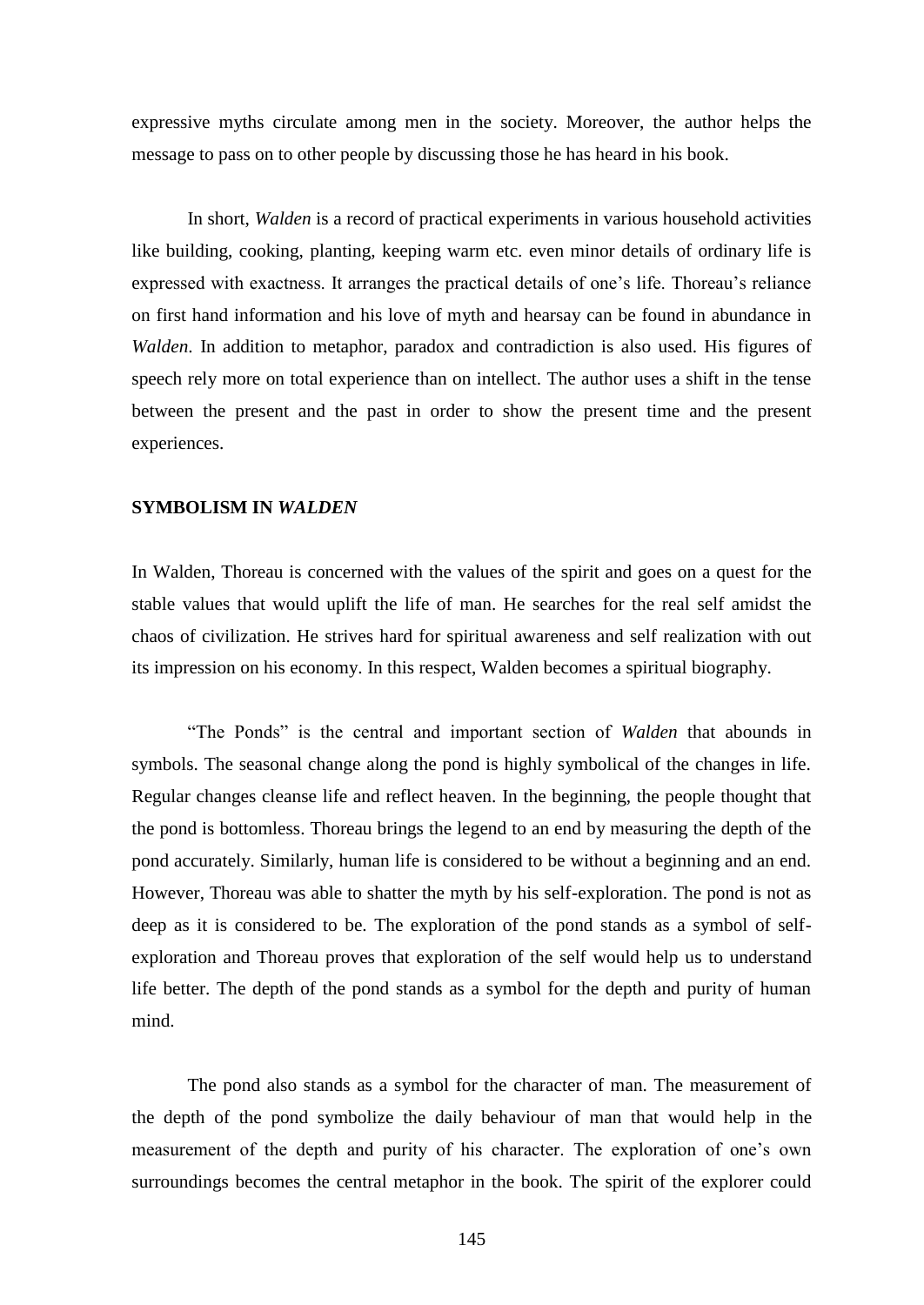have its base strongly on the ground before he could explore his surrounding in all the direction around him. The soul fixes its position before it could connect itself to the soul of nature.

The pond is as deep as one's dependence on the services of the self. The mind of man could thrive only because of his meeting and coming to terms with the objects of nature. Self discovery is dependant on the fact outside oneself and self realization is infinite and eternal like the depth of the pond. The depth and purity are the merits of the pond, as is the depth and purity of the spirit.

The colour of the pond is also symbolic as it seems to unite heaven and earth. It looks blue at one time and green at another, even from the same point of view. Serving as a link between heaven and earth, it looks green like the earth and blue like the sky. It partakes and shares the colours from earth and heaven in order to show the merging of the divine and the nature.

The heat of the sun penetrating to the bottom of the pond to warm and melt the frozen waters stands as a symbol for rebirth. As the melted water remain pure without any dirt, all the sins are cleared off the man who is born again and *Walden* becomes a ritual of cleansing for Thoreau. The symbols of the organic processes of birth, growth, death and rebirth organize the whole process of life on this earth. A routine bath in the pond stands for purification and renewal of life and energy. The book ends with the magical emerging of the spring season suggesting renewal of life of rebirth.

In short, the pond stands as a symbol of the spirit with the changing seasons symbolizing the different attitudes of man in different times. Symbols of birth, death and rebirth are found in plenty in the book. Altogether, *Walden* is highly optimistic in nature as it shows the means to attain heaven on earth.

## **THOREAU AND EMERSON**

Emerson was honoured both in America and in England while Thoreau was ignored as an eccentric. However, both have diminished in their stature as great transcendentalists in course of time. At present, Emerson has got only historical importance while Thoreau is remembered not only as a better artist but also as a better personality and idealist.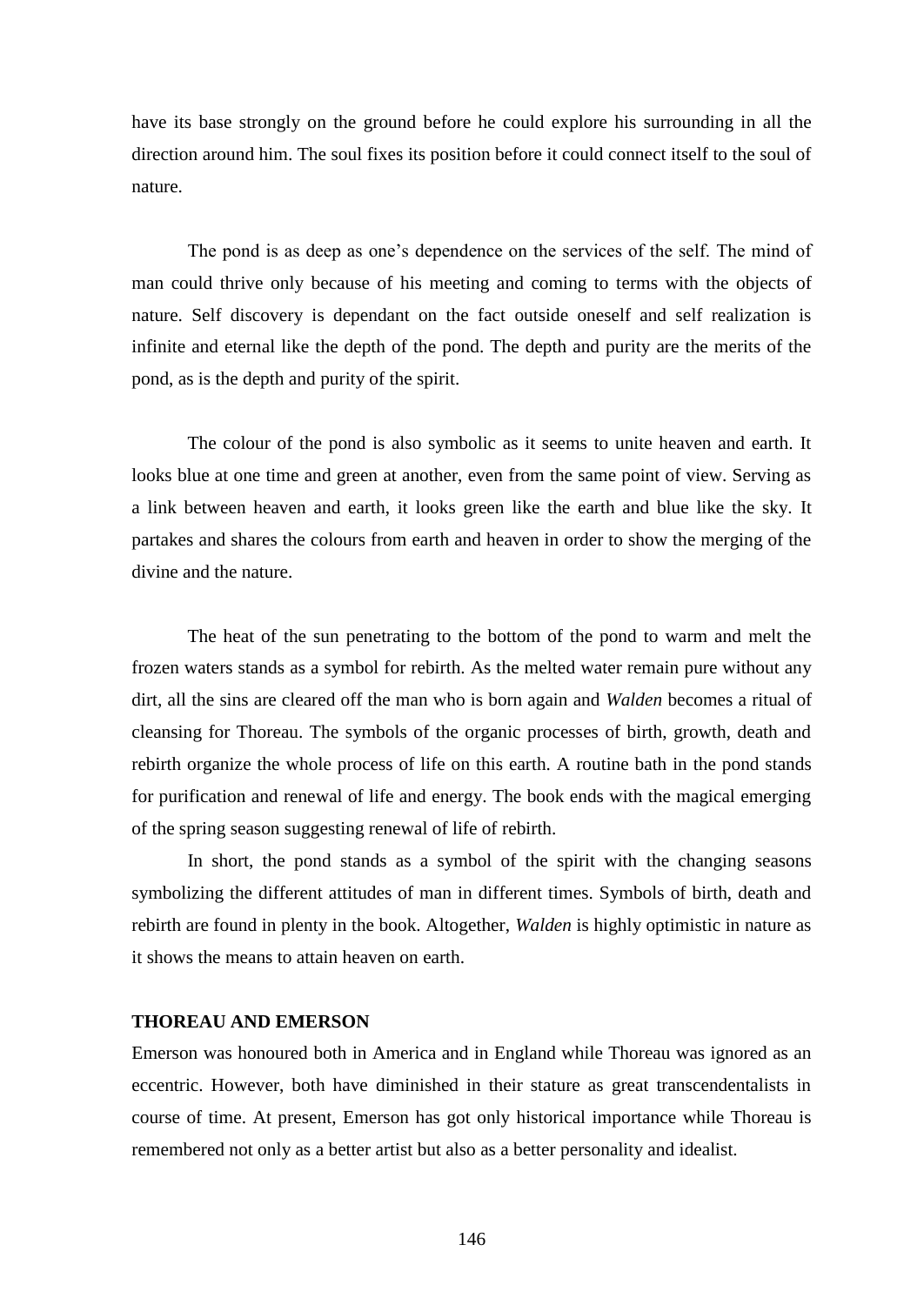Emerson had great moral integrity and strength. He also had a deep sense of belonging to the society in which he lived. His attack against the New England society of puritans was only verbal. His attack was not against the tradition followed by the people but on the people who failed to live up to the tradition. Unlike Thoreau, Emerson would not do anything that would injure his reputation in the society.

Emerson was an idealist only in his words and not in his behaviour. He called traveling to be a fool's paradise but he himself traveled extensively in Europe. His Naturalism, Orientalism, and his longing for simplicity in life reflect his intellectual fascination towards certain unorthodox way of life.

Emerson often confused certain scientific statements with moral statements. In reality, he does not seem to understand either science or morality in its logical implications. This became a defect in his intellectual perception as he completely ignores the difference between moral values and scientific truths. He uses the term "Over-Soul to represent his own super-ego. He had no idea about evil and believed that his self-reliance had taken him to the right path of moral behaviour. Critics feel that he had misused the Hindu concepts of the soul to his own advantage.

Emerson cannot be viewed as an idealist. Instead, he can be considered a simple poet and philosopher. The combination of a preacher, philosopher, literary writer and poet made him a success during his lifetime. Thoreau, on the other hand is a man whose life and philosophy are simple. Unlike Emerson, his attitude to the objects and problems around him are genuine and spontaneous. He practiced in his life, what he said in his works. However, most of his ideas were unpragmatic.

Thoreau believed in a natural way of life. He thought that life was primitive at its roots. He tried to prove at Walden that one could live in close relation to nature, without the help of any of the artificial inventions. It was a practical answer to the desperation in life that most men feel at present. However, Walden was not far away from the society and he always had visitors. He maintained a good contact with the civilized community though he led the life of a noble savage in Walden.